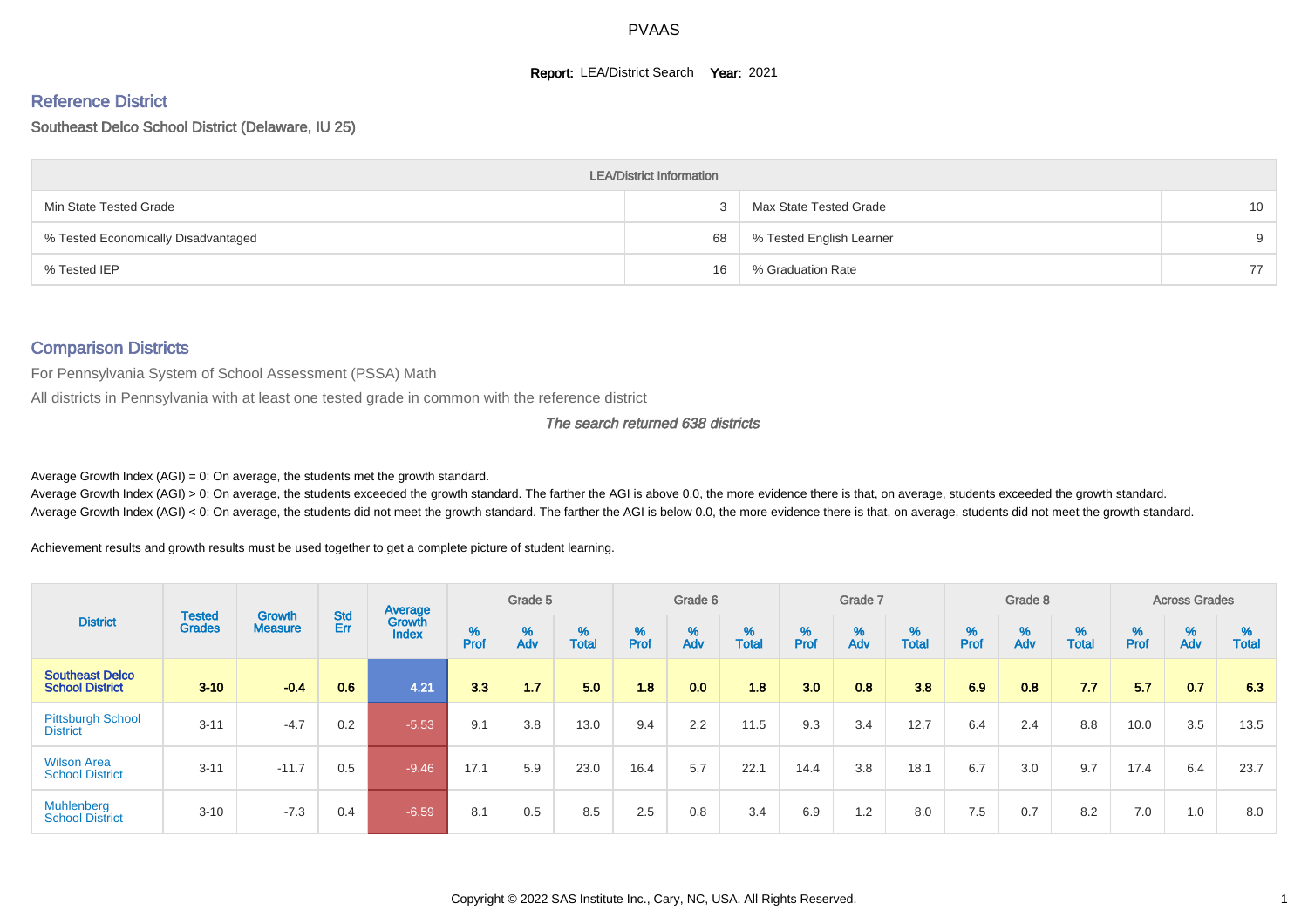|                                                    |                                |                                 | <b>Std</b> | Average         |           | Grade 5  |                   |           | Grade 6  |                   |           | Grade 7  |                   |           | Grade 8  |                   |           | <b>Across Grades</b> |            |
|----------------------------------------------------|--------------------------------|---------------------------------|------------|-----------------|-----------|----------|-------------------|-----------|----------|-------------------|-----------|----------|-------------------|-----------|----------|-------------------|-----------|----------------------|------------|
| <b>District</b>                                    | <b>Tested</b><br><b>Grades</b> | <b>Growth</b><br><b>Measure</b> | Err        | Growth<br>Index | %<br>Prof | %<br>Adv | %<br><b>Total</b> | %<br>Prof | %<br>Adv | %<br><b>Total</b> | %<br>Prof | %<br>Adv | %<br><b>Total</b> | %<br>Prof | %<br>Adv | %<br><b>Total</b> | %<br>Prof | %<br>Adv             | %<br>Total |
| <b>Southeast Delco</b><br><b>School District</b>   | $3 - 10$                       | $-0.4$                          | 0.6        | 4.21            | 3.3       | 1.7      | 5.0               | 1.8       | 0.0      | 1.8               | 3.0       | 0.8      | 3.8               | 6.9       | 0.8      | 7.7               | 5.7       | 0.7                  | 6.3        |
| <b>Shaler Area</b><br><b>School District</b>       | $3 - 11$                       | $-6.1$                          | 0.4        | 1.00            | 26.2      | 5.8      | 32.0              | 12.6      | 1.9      | 14.5              | 22.1      | 5.5      | 27.7              | 19.6      | 5.2      | 24.8              | 23.3      | 7.8                  | 31.2       |
| <b>West Mifflin Area</b><br><b>School District</b> | $3 - 12$                       | $-8.5$                          | 0.5        | $-2.29$         | 18.4      | 5.7      | 24.1              | 6.8       | 0.7      | 7.4               | 6.7       | 0.0      | 6.7               | 5.5       | 0.0      | 5.5               | 11.1      | 2.8                  | 13.9       |
| <b>MaST Community</b><br><b>Charter School</b>     | $3 - 10$                       | $-8.7$                          | 0.6        | $-3.76$         | 30.0      | 3.0      | 33.0              | 20.0      | 3.8      | 23.8              | 24.3      | 3.9      | 28.2              | 17.5      | 1.9      | 19.4              | 23.1      | 3.6                  | 26.7       |
| <b>Baldwin-Whitehall</b><br><b>School District</b> | $3 - 11$                       | $-5.8$                          | 0.4        | $-2.93$         | 24.7      | 6.6      | 31.4              | 18.6      | $1.2$    | 19.8              | 16.0      | 1.6      | 17.7              | 11.5      | 2.1      | 13.6              | 22.2      | 6.8                  | 29.0       |
| <b>Abington School</b><br><b>District</b>          | $3 - 10$                       | $-3.8$                          | 0.3        | 0.35            | 25.7      | 12.4     | 38.1              | 30.8      | 10.8     | 41.6              | 23.9      | 6.4      | 30.2              | 14.9      | 1.1      | 15.9              | 26.9      | 10.4                 | 37.3       |
| <b>Pennridge School</b><br><b>District</b>         | $3 - 10$                       | $-1.2$                          | 0.3        | 6.80            | 35.5      | 15.4     | 50.9              | 19.1      | 2.9      | 22.0              | 21.4      | 13.9     | 35.3              | 21.6      | 3.4      | 25.1              | 28.5      | 12.0                 | 40.5       |
| <b>Allentown City</b><br><b>School District</b>    | $3 - 12$                       | $-4.5$                          | 0.3        | $-9.09$         |           |          |                   | 2.0       | 0.7      | 2.8               | 2.2       | 0.3      | 2.5               |           |          |                   | 4.3       | 1.1                  | 5.4        |
| <b>Parkland School</b><br><b>District</b>          | $3 - 11$                       | $-3.5$                          | 0.3        | $-5.03$         | 33.6      | 26.4     | 60.0              | 33.4      | 15.9     | 49.3              | 27.1      | 18.6     | 45.7              | 23.1      | 11.8     | 34.9              | 30.8      | 24.1                 | 54.9       |
| <b>Wyoming Area</b><br><b>School District</b>      | $3 - 10$                       | $-7.7$                          | 0.6        | $-1.00$         | 22.1      | 8.8      | 31.0              | 4.8       | 1.0      | 5.8               | 9.3       | 3.1      | 12.4              | 7.4       | 1.8      | 9.3               | 14.1      | 4.3                  | 18.4       |
| <b>MaST Community</b><br>Charter School II         | $3 - 10$                       | $-8.4$                          | 0.7        | $-4.62$         | 5.0       | 2.0      | 6.9               | 7.2       | 1.0      | 8.2               | 8.9       | 2.0      | 10.9              |           |          |                   | 12.6      | 3.2                  | 15.8       |
| <b>Pittston Area</b><br><b>School District</b>     | $3 - 11$                       | $-8.4$                          | 0.8        | 0.10            | 5.7       | 0.0      | 5.7               | 4.2       | 0.0      | 4.2               | 4.8       | 3.2      | 7.9               | 7.1       | 1.8      | 8.9               | 10.7      | 3.8                  | 14.4       |
| <b>Seneca Valley</b><br><b>School District</b>     | $3 - 11$                       | $-2.1$                          | 0.3        | 1.45            | 28.8      | 15.8     | 44.6              | 33.8      | 9.8      | 43.6              | 26.6      | 12.0     | 38.5              | 18.6      | 6.0      | 24.6              | 30.0      | 14.4                 | 44.4       |
| <b>Woodland Hills</b><br><b>School District</b>    | $3 - 12$                       | $-6.1$                          | 0.5        | $-2.24$         | 5.7       | 5.1      | 10.8              | 4.8       | 1.4      | 6.2               | 8.7       | 2.9      | 11.6              | 2.3       | 3.0      | 5.3               | 7.9       | 2.7                  | 10.6       |
| <b>Kiski Area School</b><br><b>District</b>        | $3 - 11$                       | $-4.9$                          | 0.4        | $-1.08$         | 15.4      | 5.6      | 21.0              | 11.1      | 1.8      | 13.0              | 22.9      | 5.0      | 27.9              | 9.6       | 2.8      | 12.4              | 20.2      | 7.5                  | 27.7       |
| <b>Lancaster School</b><br><b>District</b>         | $3 - 12$                       | $-3.2$                          | 0.3        | $-3.06$         | 8.8       | 3.0      | 11.8              | 3.9       | 0.8      | 4.7               | 4.4       | 0.9      | 5.3               | 2.3       | 0.6      | 3.0               | 7.4       | 1.9                  | 9.3        |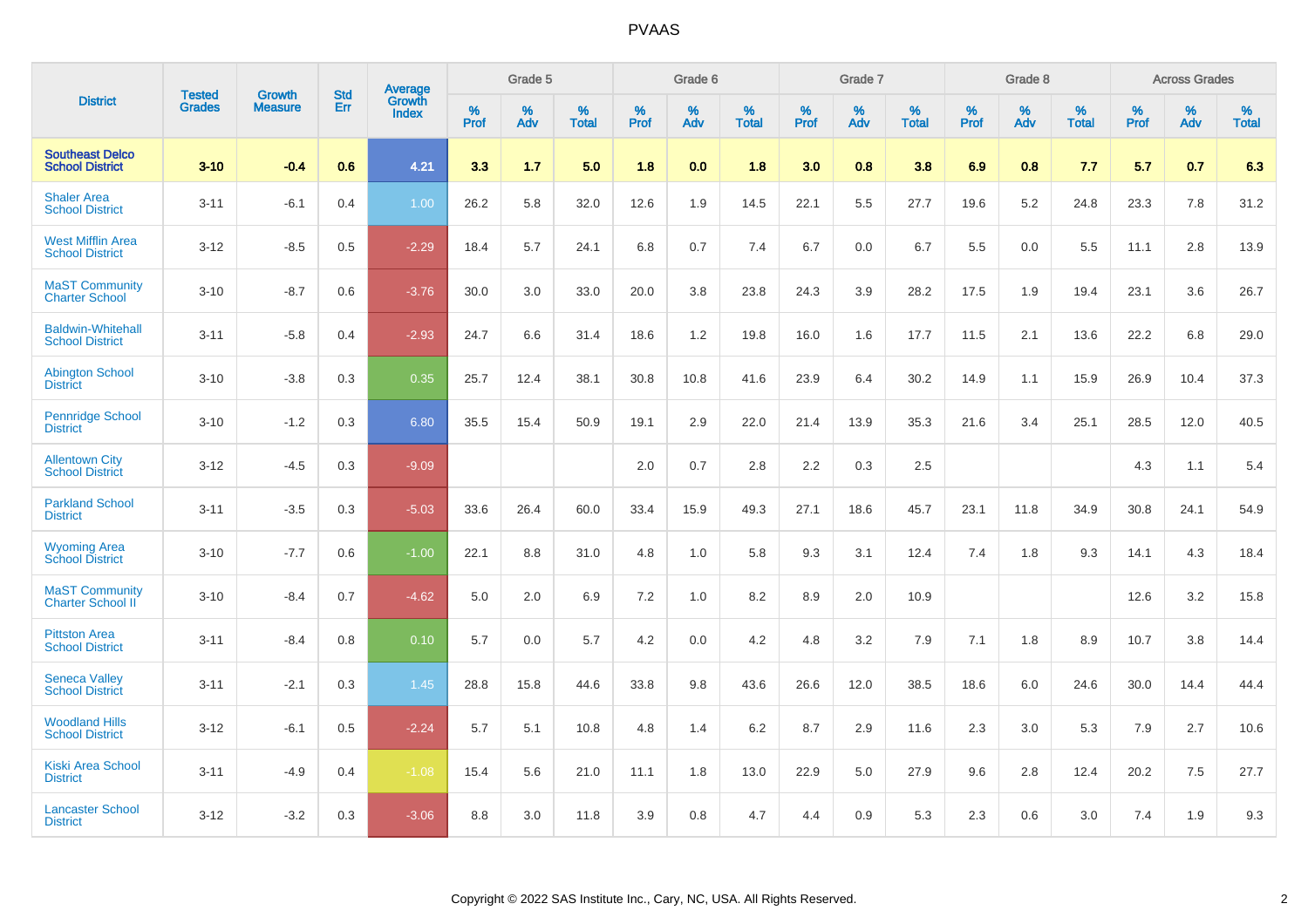|                                                                |                                |                          | <b>Std</b> | Average                |           | Grade 5  |                   |           | Grade 6  |                   |           | Grade 7  |                   |           | Grade 8  |                   |           | <b>Across Grades</b> |                   |
|----------------------------------------------------------------|--------------------------------|--------------------------|------------|------------------------|-----------|----------|-------------------|-----------|----------|-------------------|-----------|----------|-------------------|-----------|----------|-------------------|-----------|----------------------|-------------------|
| <b>District</b>                                                | <b>Tested</b><br><b>Grades</b> | Growth<br><b>Measure</b> | Err        | Growth<br><b>Index</b> | %<br>Prof | %<br>Adv | %<br><b>Total</b> | %<br>Prof | %<br>Adv | %<br><b>Total</b> | %<br>Prof | %<br>Adv | %<br><b>Total</b> | %<br>Prof | %<br>Adv | %<br><b>Total</b> | %<br>Prof | %<br>Adv             | %<br><b>Total</b> |
| <b>Southeast Delco</b><br><b>School District</b>               | $3 - 10$                       | $-0.4$                   | 0.6        | 4.21                   | 3.3       | 1.7      | 5.0               | 1.8       | 0.0      | 1.8               | 3.0       | 0.8      | 3.8               | 6.9       | 0.8      | 7.7               | 5.7       | 0.7                  | 6.3               |
| <b>Dallas School</b><br><b>District</b>                        | $3 - 11$                       | $-5.7$                   | 0.5        | 5.42                   | 43.8      | 15.6     | 59.4              | 24.3      | 2.8      | 27.1              | 18.1      | 6.3      | 24.4              | 17.9      | 0.0      | 17.9              | 30.9      | 12.9                 | 43.8              |
| Southeastern<br><b>Greene School</b><br><b>District</b>        | $3 - 10$                       | $-11.8$                  | 1.0        | $-3.05$                | 34.5      | 13.8     | 48.3              | 32.4      | 2.9      | 35.3              | 8.2       | 4.1      | 12.2              | 25.6      | 2.3      | 27.9              | 26.6      | 12.9                 | 39.5              |
| <b>Bristol Township</b><br><b>School District</b>              | $3 - 11$                       | $-4.1$                   | 0.4        | $-1.98$                | 12.4      | 2.9      | 15.3              | 2.7       | 0.7      | 3.4               | 7.5       | 1.1      | 8.6               | 3.8       | 0.4      | 4.2               | 10.6      | 2.1                  | 12.7              |
| <b>Central Bucks</b><br><b>School District</b>                 | $3 - 11$                       | 0.2                      | 0.2        | 7.38                   | 36.0      | 18.4     | 54.4              | 31.8      | 16.6     | 48.4              | 29.2      | 13.4     | 42.6              | 22.8      | 7.4      | 30.1              | 32.0      | 16.6                 | 48.6              |
| <b>Pine-Richland</b><br><b>School District</b>                 | $3 - 11$                       | $-1.8$                   | 0.3        | 0.90                   | 35.0      | 21.7     | 56.7              | 35.6      | 11.5     | 47.1              | 37.1      | 18.2     | 55.4              | 30.1      | 15.8     | 45.9              | 34.9      | 21.2                 | 56.1              |
| Northwestern<br><b>School District</b>                         | $3 - 11$                       | $-6.8$                   | 0.6        | $-3.84$                | 34.7      | 6.3      | 41.0              | 21.8      | 1.2      | 23.0              | 16.8      | $7.5\,$  | 24.3              | 9.1       | 1.8      | 10.9              | 25.1      | $6.0\,$              | 31.1              |
| Wissahickon<br><b>Charter School</b>                           | $3-8$                          | $-0.8$                   | 0.7        | 4.54                   | 0.0       | 0.0      | 0.0               | 2.4       | $0.0\,$  | 2.4               | 3.7       | $0.0\,$  | 3.7               | 1.5       | $0.0\,$  | 1.5               | 4.0       | $0.2\,$              | $4.2\,$           |
| <b>Owen J Roberts</b><br><b>School District</b>                | $3 - 11$                       | $-3.2$                   | 0.3        | $-0.55$                | 35.7      | 21.9     | 57.7              | 29.6      | 17.3     | 46.9              | 28.3      | 12.5     | 40.8              | 22.8      | 5.5      | 28.4              | 31.9      | 16.7                 | 48.6              |
| <b>Gateway School</b><br><b>District</b>                       | $3 - 11$                       | $-4.4$                   | 0.4        | $-2.08$                | 15.3      | 7.4      | 22.7              | 16.5      | 7.1      | 23.6              | 14.6      | 4.2      | 18.8              | 16.2      | 6.9      | 23.2              | 21.5      | 9.7                  | 31.2              |
| <b>Conrad Weiser</b><br><b>Area School</b><br><b>District</b>  | $3 - 11$                       | $-1.9$                   | 0.5        | 2.69                   | 15.3      | 1.8      | 17.2              | 18.5      | 2.6      | 21.2              | 15.6      | 1.6      | 17.2              | 9.4       | 3.0      | 12.3              | 17.9      | 5.0                  | 23.0              |
| <b>Trinity Area School</b><br><b>District</b>                  | $3 - 11$                       | $-4.0$                   | 0.4        | 3.77                   | 35.4      | 13.4     | 48.9              | 20.9      | 3.2      | 24.1              | 21.5      | 8.0      | 29.5              | 15.3      | 3.2      | 18.6              | 25.6      | 9.6                  | 35.2              |
| <b>Penn-Trafford</b><br><b>School District</b>                 | $3 - 11$                       | $-3.6$                   | 0.4        | 3.72                   | 40.3      | 24.6     | 64.9              | 36.1      | 20.9     | 57.0              | 33.3      | 18.7     | 52.0              | 19.3      | 3.7      | 23.0              | 34.4      | 21.1                 | 55.5              |
| <b>Tuscarora School</b><br><b>District</b>                     | $3 - 11$                       | $-2.4$                   | 0.5        | 3.82                   | 16.5      | 7.4      | 23.9              | 11.3      | 2.7      | 14.0              | 13.4      | 4.5      | 17.9              | 11.0      | 2.1      | 13.1              | 17.7      | 6.0                  | 23.6              |
| <b>Mount Pleasant</b><br><b>Area School</b><br><b>District</b> | $3 - 11$                       | $-5.7$                   | 0.5        | $-0.96$                | 18.0      | 1.6      | 19.7              | 12.8      | 2.4      | 15.2              | 12.7      | 2.8      | 15.5              | 7.4       | 0.8      | 8.3               | 18.3      | 4.3                  | 22.6              |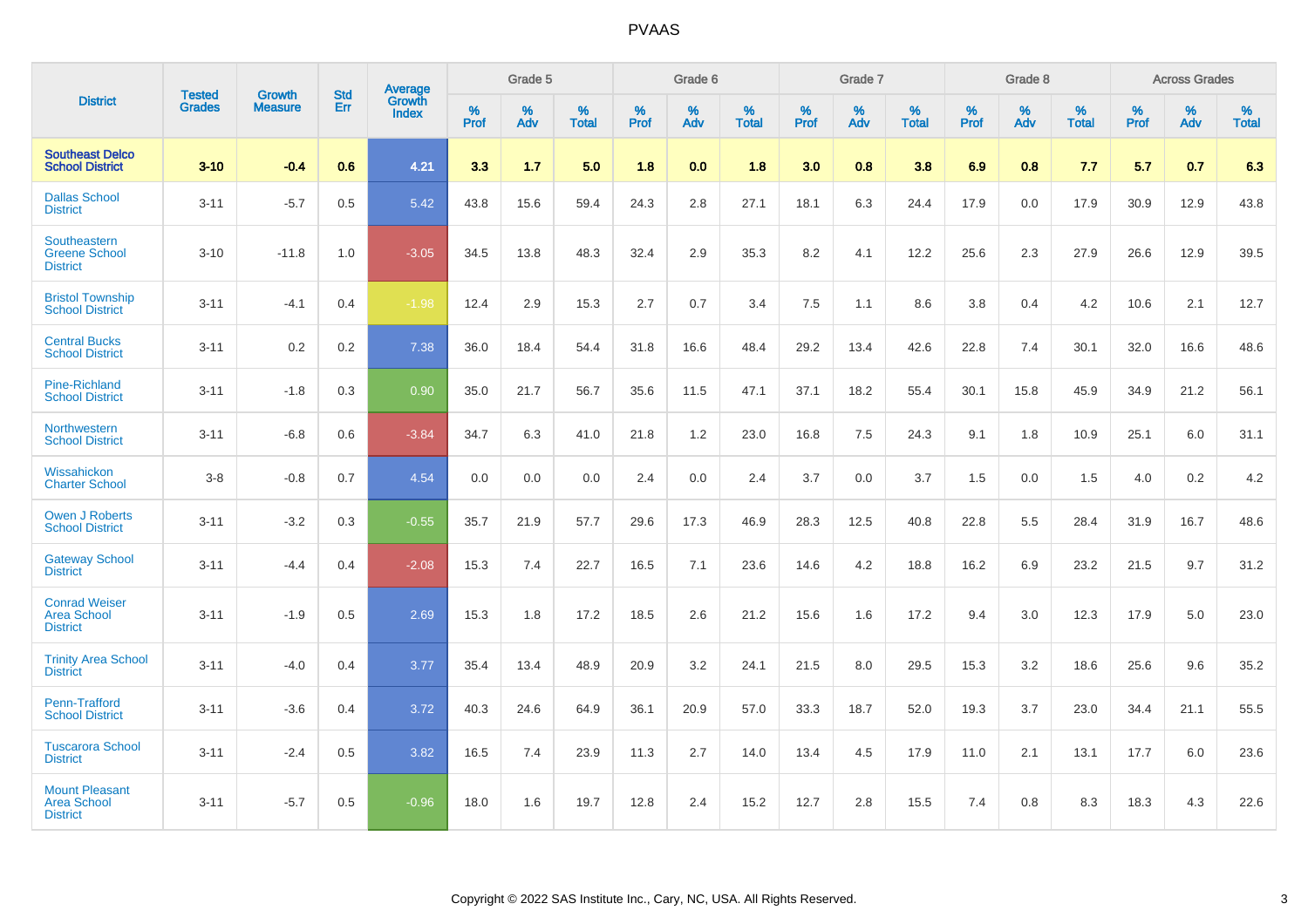|                                                                   |                                | <b>Growth</b>  | <b>Std</b> | Average                       |           | Grade 5  |                   |           | Grade 6  |                   |           | Grade 7  |                   |           | Grade 8  |                   |           | <b>Across Grades</b> |                   |
|-------------------------------------------------------------------|--------------------------------|----------------|------------|-------------------------------|-----------|----------|-------------------|-----------|----------|-------------------|-----------|----------|-------------------|-----------|----------|-------------------|-----------|----------------------|-------------------|
| <b>District</b>                                                   | <b>Tested</b><br><b>Grades</b> | <b>Measure</b> | Err        | <b>Growth</b><br><b>Index</b> | %<br>Prof | %<br>Adv | %<br><b>Total</b> | %<br>Prof | %<br>Adv | %<br><b>Total</b> | %<br>Prof | %<br>Adv | %<br><b>Total</b> | %<br>Prof | %<br>Adv | %<br><b>Total</b> | %<br>Prof | %<br>Adv             | %<br><b>Total</b> |
| <b>Southeast Delco</b><br><b>School District</b>                  | $3 - 10$                       | $-0.4$         | 0.6        | 4.21                          | 3.3       | 1.7      | 5.0               | 1.8       | 0.0      | 1.8               | 3.0       | 0.8      | 3.8               | 6.9       | 0.8      | 7.7               | 5.7       | 0.7                  | 6.3               |
| Penn-Delco School<br><b>District</b>                              | $3 - 11$                       | $-4.5$         | 0.4        | $-1.99$                       | 31.7      | 11.9     | 43.6              | 20.2      | 6.6      | 26.8              | 22.0      | 6.8      | 28.8              | 10.9      | 1.6      | 12.5              | 25.2      | 8.0                  | 33.2              |
| <b>Ringgold School</b><br><b>District</b>                         | $3 - 11$                       | $-4.9$         | 0.5        | $-3.96$                       | 13.5      | 1.8      | 15.3              | 5.7       | 0.0      | 5.7               | 8.3       | 1.2      | 9.5               | 6.4       | 0.5      | 6.9               | 12.7      | 1.7                  | 14.4              |
| <b>Springfield School</b><br><b>District</b>                      | $3 - 11$                       | $-3.6$         | 0.4        | $-2.60$                       | 35.0      | 20.1     | 55.1              | 30.6      | 7.7      | 38.4              | 35.8      | 10.7     | 46.5              | 26.0      | 12.6     | 38.6              | 33.8      | 18.4                 | 52.2              |
| <b>Penn Hills School</b><br><b>District</b>                       | $3 - 11$                       | $-4.0$         | 0.5        | 1.96                          | 4.7       | 1.8      | 6.4               | 2.7       | 0.7      | 3.4               | 2.1       | 1.6      | 3.7               | 3.4       | 0.0      | 3.4               | 6.8       | 2.1                  | 8.9               |
| <b>Nazareth Area</b><br><b>School District</b>                    | $3 - 11$                       | $-2.2$         | 0.4        | 3.03                          | 30.3      | 13.0     | 43.3              | 27.3      | 13.5     | 40.8              | 27.8      | 6.8      | 34.6              | 17.3      | 3.5      | 20.9              | 28.9      | 10.3                 | 39.2              |
| <b>Connellsville Area</b><br><b>School District</b>               | $3 - 11$                       | $-3.8$         | 0.4        | $-0.77$                       | 19.0      | 7.5      | 26.5              | 10.8      | 3.6      | 14.3              | 9.5       | 2.4      | 11.9              | 9.4       | 2.2      | 11.6              | 15.5      | 4.5                  | 20.0              |
| <b>East Stroudsburg</b><br><b>Area School</b><br><b>District</b>  | $3 - 11$                       | $-4.6$         | 0.5        | $-0.82$                       | 19.0      | 5.3      | 24.3              | 8.8       | 1.6      | 10.4              | 9.7       | 3.0      | 12.7              | 7.7       | 1.9      | 9.7               | 16.0      | 4.5                  | 20.5              |
| <b>Eastern Lebanon</b><br><b>County School</b><br><b>District</b> | $3 - 11$                       | $-3.3$         | 0.5        | 2.09                          | 19.8      | 7.9      | 27.7              | 9.1       | 0.6      | 9.7               | 13.1      | 3.1      | 16.2              | 8.9       | 1.8      | 10.6              | 17.0      | 5.0                  | 22.0              |
| <b>Pottstown School</b><br><b>District</b>                        | $3 - 12$                       | $-5.0$         | 0.5        | $-2.29$                       | 6.0       | 3.6      | 9.5               | 2.1       | 0.0      | 2.1               | 5.3       | 0.7      | 5.9               | 5.6       | 0.0      | 5.6               | 6.5       | 1.2                  | 7.7               |
| <b>Beaver Area</b><br><b>School District</b>                      | $3 - 10$                       | $-4.4$         | 0.6        | 1.92                          | 36.2      | 23.8     | 60.0              | 37.3      | 28.8     | 66.1              | 22.6      | 13.0     | 35.6              | 17.1      | 7.2      | 24.3              | 29.2      | 25.6                 | 54.8              |
| <b>Greensburg Salem</b><br><b>School District</b>                 | $3 - 11$                       | $-3.8$         | 0.5        | $-1.81$                       | 31.1      | 7.9      | 39.0              | 12.0      | 1.2      | 13.2              | 16.5      | 3.8      | 20.3              | 17.6      | 4.6      | 22.2              | 20.7      | 7.4                  | 28.2              |
| Susquehanna<br><b>Township School</b><br><b>District</b>          | $3 - 12$                       | $-3.4$         | 0.5        | 0.05                          | 13.7      | 3.7      | 17.4              | 3.0       | 0.5      | 3.5               | 6.2       | 2.3      | 8.5               | 9.8       | 0.5      | 10.3              | 11.5      | 3.0                  | 14.4              |
| <b>York Suburban</b><br><b>School District</b>                    | $3 - 11$                       | $-1.0$         | 0.5        | 6.95                          | 28.6      | 23.2     | 51.7              | 17.1      | 6.5      | 23.6              | 23.6      | 15.3     | 38.9              | 20.6      | 9.2      | 29.9              | 27.3      | 17.9                 | 45.3              |
| <b>Pleasant Valley</b><br><b>School District</b>                  | $3 - 11$                       | $-2.3$         | 0.4        | 2.77                          | 20.4      | 6.2      | 26.6              | 17.4      | 2.3      | 19.7              | 23.2      | 3.5      | 26.8              | 8.3       | 3.2      | 11.5              | 20.4      | 5.0                  | 25.4              |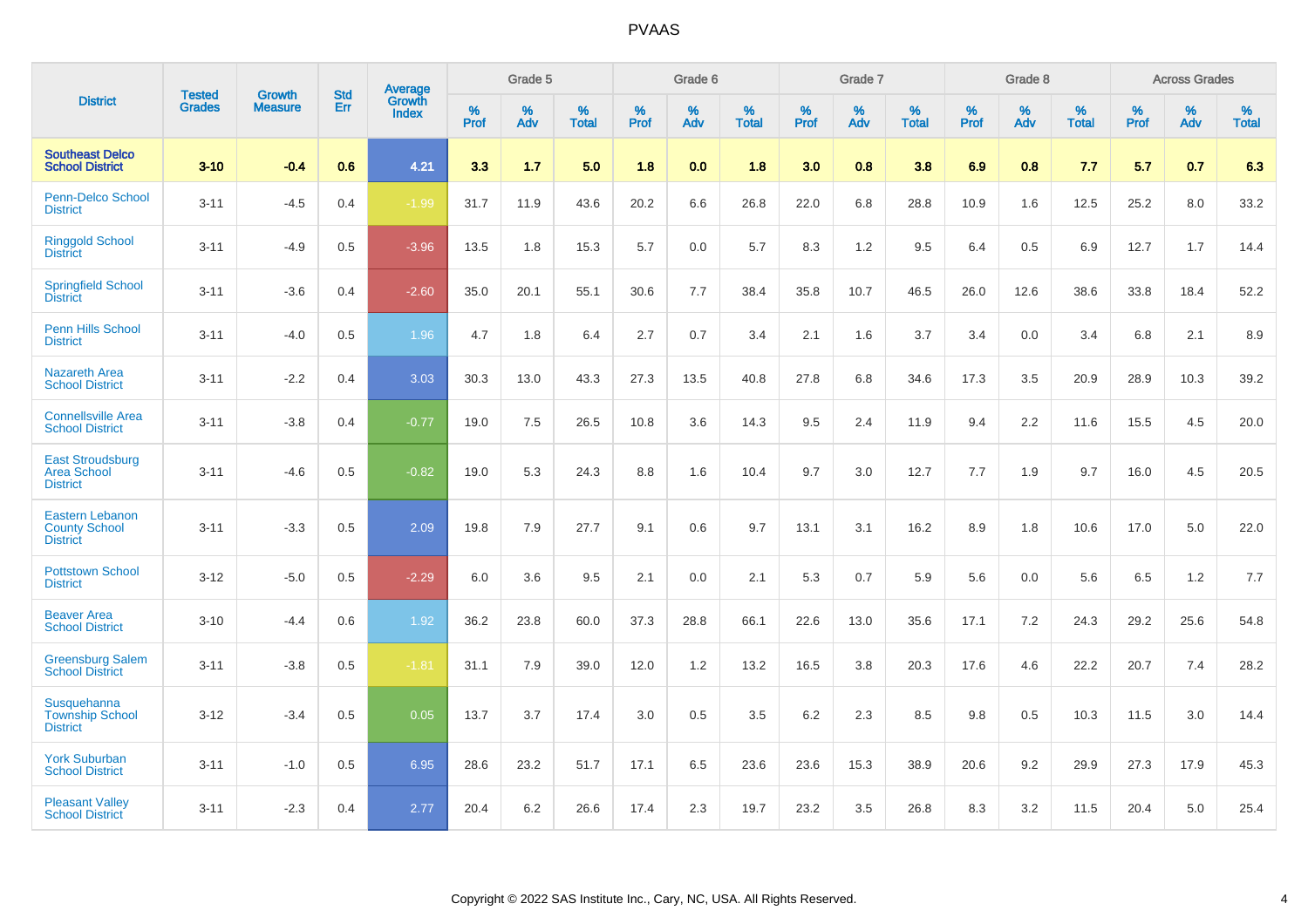|                                                             | <b>Tested</b> | <b>Growth</b>  | <b>Std</b> | Average                |              | Grade 5  |                      |              | Grade 6     |                      |              | Grade 7  |                      |              | Grade 8     |                      |              | <b>Across Grades</b> |                      |
|-------------------------------------------------------------|---------------|----------------|------------|------------------------|--------------|----------|----------------------|--------------|-------------|----------------------|--------------|----------|----------------------|--------------|-------------|----------------------|--------------|----------------------|----------------------|
| <b>District</b>                                             | <b>Grades</b> | <b>Measure</b> | Err        | Growth<br><b>Index</b> | $\%$<br>Prof | %<br>Adv | $\%$<br><b>Total</b> | $\%$<br>Prof | $\%$<br>Adv | $\%$<br><b>Total</b> | $\%$<br>Prof | %<br>Adv | $\%$<br><b>Total</b> | $\%$<br>Prof | $\%$<br>Adv | $\%$<br><b>Total</b> | $\%$<br>Prof | $\%$<br>Adv          | $\%$<br><b>Total</b> |
| <b>Southeast Delco</b><br><b>School District</b>            | $3 - 10$      | $-0.4$         | 0.6        | 4.21                   | 3.3          | 1.7      | 5.0                  | 1.8          | 0.0         | 1.8                  | 3.0          | 0.8      | 3.8                  | 6.9          | 0.8         | 7.7                  | 5.7          | 0.7                  | 6.3                  |
| <b>Crestwood School</b><br><b>District</b>                  | $3 - 11$      | $-2.8$         | 0.5        | 3.04                   | 19.1         | 5.6      | 24.7                 | 24.3         | 7.7         | 32.0                 | 21.0         | 8.7      | 29.7                 | 19.0         | 6.6         | 25.6                 | 23.4         | 8.3                  | 31.7                 |
| <b>Pennsbury School</b><br><b>District</b>                  | $3 - 11$      | $-2.3$         | 0.3        | 0.78                   | 32.1         | 19.0     | 51.1                 | 23.0         | 10.9        | 34.0                 | 19.4         | 7.0      | 26.4                 | 15.8         | 9.8         | 25.6                 | 26.7         | 15.5                 | 42.2                 |
| <b>Neshaminy School</b><br><b>District</b>                  | $3 - 11$      | $-0.6$         | 0.3        | 4.21                   | 26.6         | 8.4      | 35.0                 | 18.4         | 3.5         | 21.9                 | 21.1         | 6.5      | 27.6                 | 17.0         | 5.4         | 22.4                 | 24.8         | 10.8                 | 35.6                 |
| <b>Plum Borough</b><br><b>School District</b>               | $3 - 11$      | $-3.1$         | 0.4        | 3.08                   | 34.5         | 8.4      | 42.9                 | 32.3         | 19.5        | 51.8                 | 22.5         | 13.0     | 35.5                 | 17.6         | 4.3         | 21.9                 | 28.8         | 15.8                 | 44.6                 |
| Jefferson-Morgan<br><b>School District</b>                  | $3 - 10$      | $-0.4$         | 0.8        | 4.12                   | 7.1          | 1.4      | 8.6                  | 23.6         | 0.0         | 23.6                 | 10.9         | 3.6      | 14.6                 | 24.4         | 2.2         | 26.7                 | 17.1         | 4.8                  | 21.9                 |
| <b>Tacony Academy</b><br><b>Charter School</b>              | $3 - 11$      | $-3.3$         | 0.8        | 3.79                   | 4.1          | 1.4      | 5.5                  | 2.9          | 0.0         | 2.9                  | 6.8          | 0.0      | 6.8                  | 5.7          | 2.9         | 8.6                  | 5.0          | 1.0                  | 6.0                  |
| <b>Philadelphia City</b><br><b>School District</b>          | $3 - 12$      | $-0.5$         | 0.2        | 3.67                   | 8.4          | 4.9      | 13.3                 | 9.6          | 3.1         | 12.7                 | 10.6         | 4.5      | 15.1                 | 5.0          | 4.4         | 9.4                  | 9.8          | 5.2                  | 15.0                 |
| <b>North Penn School</b><br><b>District</b>                 | $3 - 11$      | 0.9            | 0.2        | 9.59                   | 30.6         | 14.1     | 44.6                 | 25.7         | 14.1        | 39.7                 | 29.4         | 8.8      | 38.2                 | 25.4         | 7.7         | 33.2                 | 29.6         | 14.0                 | 43.7                 |
| <b>Whitehall-Coplay</b><br><b>School District</b>           | $3 - 11$      | $-3.3$         | 0.4        | $-2.64$                | 23.4         | 6.6      | 30.0                 | 12.7         | 1.9         | 14.7                 | 11.1         | 2.5      | 13.6                 | 10.5         | 3.2         | 13.7                 | 18.5         | 4.9                  | 23.5                 |
| Downingtown Area<br><b>School District</b>                  | $3 - 11$      | $-1.3$         | 0.3        | 5.44                   | 40.5         | 24.2     | 64.7                 | 28.9         | 24.6        | 53.5                 | 31.4         | 21.1     | 52.5                 | 27.1         | 28.6        | 55.7                 | 36.8         | 25.9                 | 62.7                 |
| <b>Manheim</b><br><b>Township School</b><br><b>District</b> | $3 - 12$      | $-0.7$         | 0.3        | 6.38                   | 29.8         | 17.1     | 46.9                 | 33.2         | 23.2        | 56.3                 | 28.9         | 9.6      | 38.6                 | 18.1         | 11.2        | 29.3                 | 28.7         | 21.3                 | 49.9                 |
| <b>Shippensburg Area</b><br><b>School District</b>          | $3 - 11$      | $-3.6$         | 0.4        | 1.09                   | 18.3         | 13.7     | 32.0                 | 12.9         | 4.2         | 17.0                 | 13.4         | 2.4      | 15.8                 | 13.6         | 4.0         | 17.7                 | 17.3         | 7.6                  | 24.9                 |
| <b>Interboro School</b><br><b>District</b>                  | $3 - 12$      | $-3.0$         | 0.4        | 0.02                   | 13.5         | 2.2      | 15.8                 | 11.8         | 2.4         | 14.2                 | 14.4         | 3.4      | 17.8                 | 10.7         | 2.1         | 12.8                 | 16.4         | 3.1                  | 19.6                 |
| <b>Burgettstown Area</b><br><b>School District</b>          | $3 - 11$      | $-6.3$         | 0.7        | $-3.35$                | 16.9         | 2.6      | 19.5                 | 15.4         | 0.0         | 15.4                 | 3.6          | 2.4      | 6.0                  | 9.3          | 4.0         | 13.3                 | 15.1         | 3.7                  | 18.9                 |
| <b>Yough School</b><br><b>District</b>                      | $3 - 10$      | $-4.9$         | 0.6        | $-3.11$                | 19.1         | 5.3      | 24.4                 | 17.8         | 5.2         | 23.0                 | 16.5         | 1.0      | 17.5                 | 6.6          | 0.8         | 7.4                  | 19.1         | 4.3                  | 23.4                 |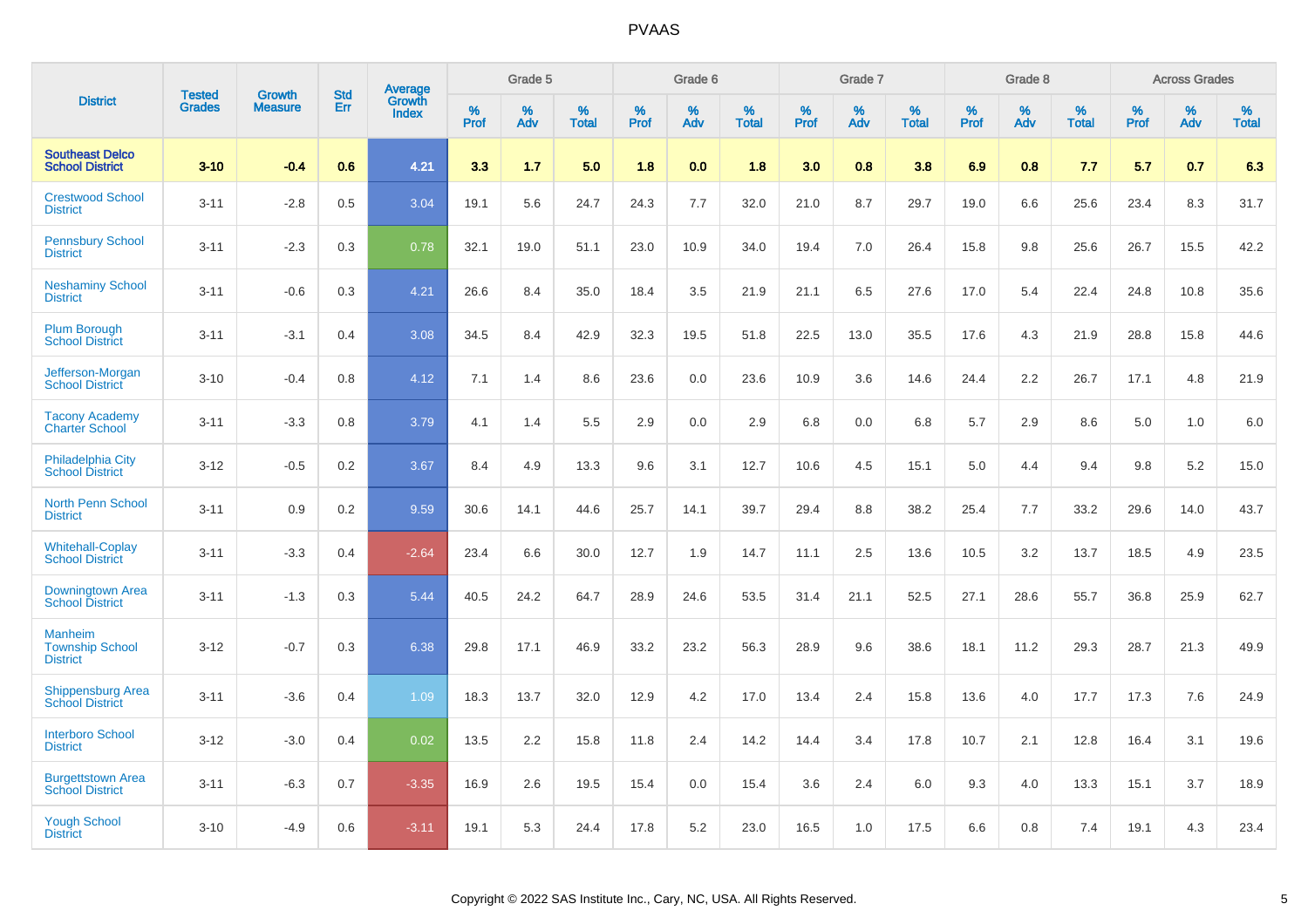|                                                        | <b>Tested</b> | <b>Growth</b>  | <b>Std</b> | Average                |              | Grade 5  |                   |              | Grade 6  |                   |              | Grade 7  |                   |              | Grade 8  |                   |              | <b>Across Grades</b> |                   |
|--------------------------------------------------------|---------------|----------------|------------|------------------------|--------------|----------|-------------------|--------------|----------|-------------------|--------------|----------|-------------------|--------------|----------|-------------------|--------------|----------------------|-------------------|
| <b>District</b>                                        | <b>Grades</b> | <b>Measure</b> | Err        | Growth<br><b>Index</b> | $\%$<br>Prof | %<br>Adv | %<br><b>Total</b> | $\%$<br>Prof | %<br>Adv | %<br><b>Total</b> | $\%$<br>Prof | %<br>Adv | %<br><b>Total</b> | $\%$<br>Prof | %<br>Adv | %<br><b>Total</b> | $\%$<br>Prof | %<br>Adv             | %<br><b>Total</b> |
| <b>Southeast Delco</b><br><b>School District</b>       | $3 - 10$      | $-0.4$         | 0.6        | 4.21                   | 3.3          | 1.7      | 5.0               | 1.8          | 0.0      | 1.8               | 3.0          | 0.8      | 3.8               | 6.9          | 0.8      | 7.7               | 5.7          | 0.7                  | 6.3               |
| <b>Phoenixville Area</b><br><b>School District</b>     | $3 - 11$      | $-3.6$         | 0.4        | 4.13                   | 37.1         | 16.7     | 53.8              | 17.6         | 8.6      | 26.1              | 18.6         | 3.8      | 22.5              | 13.4         | 3.6      | 17.0              | 25.5         | 11.8                 | 37.3              |
| Philipsburg-<br>Osceola Area<br><b>School District</b> | $3 - 11$      | $-4.9$         | 0.6        | 0.04                   | 35.5         | 10.5     | 46.0              | 27.8         | 7.4      | 35.2              | 23.0         | 3.2      | 26.2              | 15.6         | 5.2      | 20.8              | 27.5         | 12.4                 | 40.0              |
| <b>Blackhawk School</b><br><b>District</b>             | $3 - 11$      | $-1.6$         | 0.5        | 4.57                   | 38.0         | 8.8      | 46.7              | 28.3         | 8.8      | 37.1              | 27.3         | 7.4      | 34.8              | 13.5         | 1.7      | 15.2              | 28.7         | 9.2                  | 37.8              |
| <b>Riverview School</b><br><b>District</b>             | $3 - 11$      | $-6.6$         | 0.8        | $-0.07$                | 28.8         | 5.8      | 34.6              | 29.9         | 9.1      | 39.0              | 21.7         | 3.3      | 25.0              | 12.7         | 5.1      | 17.7              | 25.8         | 15.0                 | 40.8              |
| <b>Laurel Highlands</b><br><b>School District</b>      | $3 - 11$      | $-4.3$         | 0.5        | $-1.98$                | 13.3         | 5.7      | 19.0              | 9.7          | 7.1      | 16.8              | 11.0         | 3.9      | 15.0              | 12.6         | 4.8      | 17.5              | 17.1         | 7.0                  | 24.1              |
| <b>North Hills School</b><br><b>District</b>           | $3 - 11$      | $-3.1$         | 0.4        | $-1.31$                | 34.1         | 14.0     | 48.1              | 30.1         | 11.4     | 41.5              | 28.1         | 11.5     | 39.6              | 21.9         | 9.6      | 31.5              | 30.4         | 13.8                 | 44.2              |
| <b>Hopewell Area</b><br><b>School District</b>         | $3 - 11$      | $-1.6$         | 0.5        | 4.04                   | 31.1         | 8.2      | 39.3              | 28.6         | 11.8     | 40.3              | 18.7         | 4.5      | 23.1              | 12.5         | 2.5      | 15.0              | 23.5         | 8.4                  | 32.0              |
| <b>Governor Mifflin</b><br><b>School District</b>      | $3 - 11$      | $-1.6$         | 0.4        | 2.23                   | 20.4         | 9.3      | 29.6              | 18.8         | 4.8      | 23.6              | 20.6         | 3.2      | 23.7              | 11.2         | 2.2      | 13.4              | 20.0         | 7.5                  | 27.4              |
| <b>Bethlehem-Center</b><br><b>School District</b>      | $3 - 10$      | $-6.4$         | 0.7        | $-0.87$                | 5.6          | 1.4      | 6.9               | 0.0          | 0.0      | 0.0               | 4.0          | 0.0      | 4.0               | 3.2          | 1.6      | 4.8               | 9.6          | 3.9                  | 13.6              |
| <b>West Chester Area</b><br><b>School District</b>     | $3 - 11$      | $-1.3$         | 0.3        | 6.72                   | 35.0         | 18.9     | 53.9              | 29.1         | 9.5      | 38.7              | 26.7         | 11.1     | 37.8              | 22.1         | 13.0     | 35.1              | 32.0         | 17.9                 | 49.8              |
| <b>Central Dauphin</b><br><b>School District</b>       | $3 - 11$      | $-0.5$         | 0.2        | 4.10                   | 22.0         | 11.6     | 33.6              | 14.9         | 2.6      | 17.4              | 14.8         | 7.0      | 21.8              | 12.5         | 4.2      | 16.7              | 19.3         | 7.8                  | 27.1              |
| <b>Central Valley</b><br><b>School District</b>        | $3 - 10$      | $-3.2$         | 0.5        | 2.71                   | 24.6         | 4.9      | 29.6              | 22.1         | 2.2      | 24.3              | 20.3         | 7.2      | 27.4              | 20.4         | 8.0      | 28.5              | 26.6         | 9.0                  | 35.6              |
| <b>Norristown Area</b><br><b>School District</b>       | $3 - 12$      | $-2.3$         | 0.4        | 0.04                   | 10.2         | 0.6      | 10.8              | 9.0          | 1.1      | 10.0              | 9.3          | 1.3      | 10.7              | 7.4          | 3.0      | 10.4              | 11.0         | 1.9                  | 13.0              |
| Northern Lebanon<br><b>School District</b>             | $3 - 11$      | $-3.8$         | 0.5        | $-1.80$                | 30.5         | 8.6      | 39.1              | 12.8         | 0.8      | 13.6              | 8.1          | 2.7      | 10.8              | 7.2          | 0.6      | 7.8               | 19.9         | 7.9                  | 27.9              |
| Renaissance<br><b>Academy Charter</b><br>School        | $3 - 11$      | $-5.7$         | 0.7        | $-3.32$                | 16.7         | 11.1     | 27.8              | 19.2         | 4.1      | 23.3              | 20.0         | 1.3      | 21.3              | 10.1         | 7.2      | 17.4              | 18.7         | 5.7                  | 24.4              |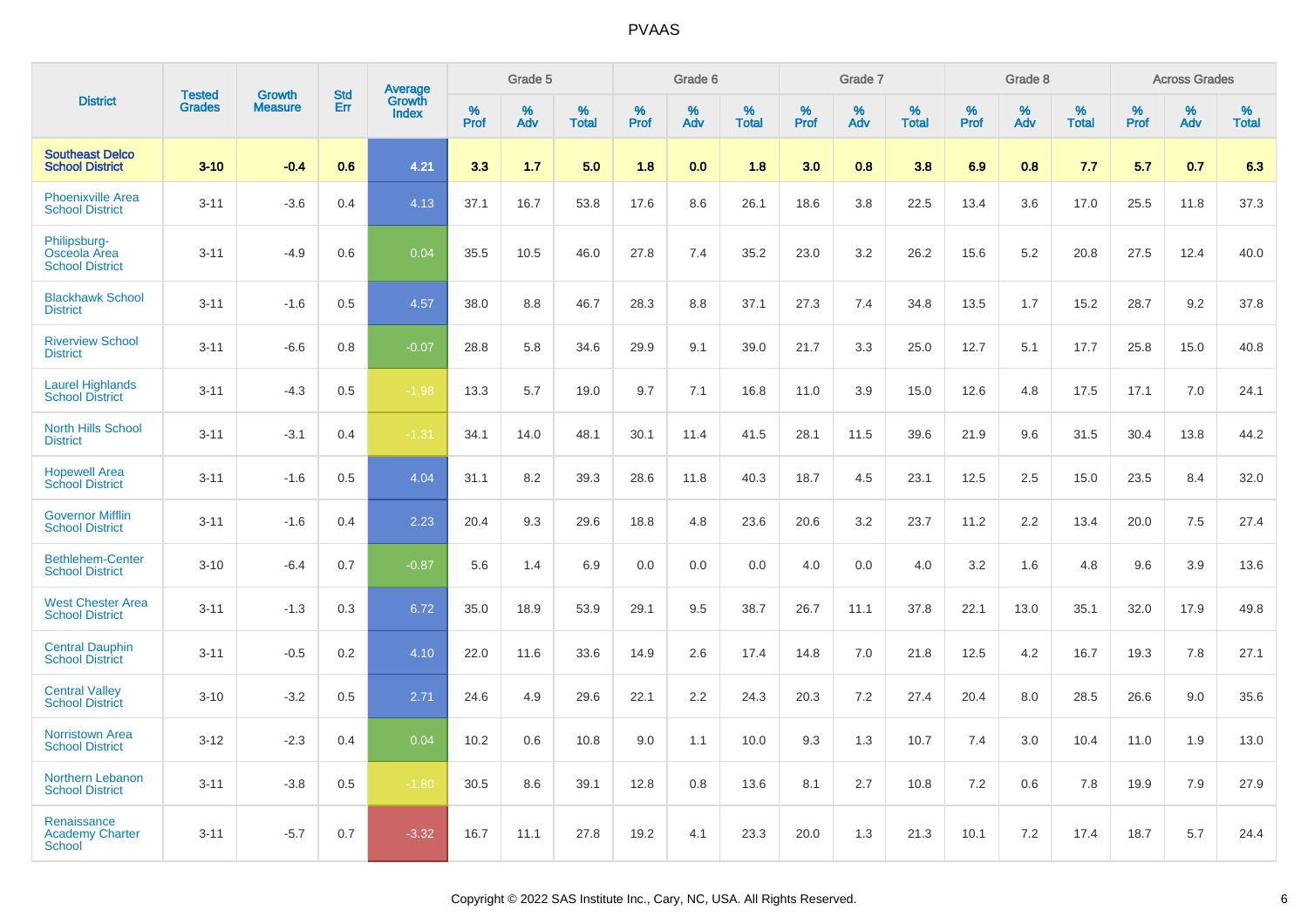|                                                      |                                |                                 | <b>Std</b> | <b>Average</b>         |           | Grade 5  |                   |           | Grade 6  |                   |           | Grade 7  |                   |           | Grade 8  |                   |           | <b>Across Grades</b> |            |
|------------------------------------------------------|--------------------------------|---------------------------------|------------|------------------------|-----------|----------|-------------------|-----------|----------|-------------------|-----------|----------|-------------------|-----------|----------|-------------------|-----------|----------------------|------------|
| <b>District</b>                                      | <b>Tested</b><br><b>Grades</b> | <b>Growth</b><br><b>Measure</b> | Err        | Growth<br><b>Index</b> | %<br>Prof | %<br>Adv | %<br><b>Total</b> | %<br>Prof | %<br>Adv | %<br><b>Total</b> | %<br>Prof | %<br>Adv | %<br><b>Total</b> | %<br>Prof | %<br>Adv | %<br><b>Total</b> | %<br>Prof | %<br>Adv             | %<br>Total |
| <b>Southeast Delco</b><br><b>School District</b>     | $3 - 10$                       | $-0.4$                          | 0.6        | 4.21                   | 3.3       | 1.7      | 5.0               | 1.8       | 0.0      | 1.8               | 3.0       | 0.8      | 3.8               | 6.9       | 0.8      | 7.7               | 5.7       | 0.7                  | 6.3        |
| Mt Lebanon<br><b>School District</b>                 | $3 - 11$                       | $-2.1$                          | 0.4        | 4.72                   | 39.7      | 34.6     | 74.3              | 42.0      | 15.7     | 57.7              | 32.6      | 20.7     | 53.3              | 31.6      | 17.4     | 49.1              | 36.2      | 29.4                 | 65.5       |
| <b>Chartiers Valley</b><br><b>School District</b>    | $3 - 11$                       | $-2.3$                          | 0.4        | 1.51                   | 33.8      | 14.7     | 48.5              | 16.8      | 5.3      | 22.1              | 15.6      | 7.4      | 22.9              | 10.8      | 4.2      | 15.1              | 23.4      | 11.6                 | 35.0       |
| <b>Ridley School</b><br><b>District</b>              | $3 - 12$                       | $-1.6$                          | 0.3        | 0.71                   | 24.4      | 10.9     | 35.3              | 16.6      | 2.2      | 18.8              | 11.2      | 6.6      | 17.8              | 12.6      | 6.5      | 19.1              | 19.6      | 9.1                  | 28.7       |
| <b>Council Rock</b><br><b>School District</b>        | $3 - 11$                       | $-0.6$                          | 0.2        | 4.05                   | 30.5      | 16.8     | 47.3              | 33.6      | 14.1     | 47.6              | 27.3      | 16.1     | 43.4              | 21.3      | 13.1     | 34.4              | 31.0      | 18.6                 | 49.7       |
| <b>Tri-Valley School</b><br><b>District</b>          | $3 - 10$                       | $-6.5$                          | 0.8        | $-1.14$                | 13.2      | 2.4      | 15.7              | 13.2      | 0.0      | 13.2              | 7.3       | 0.0      | 7.3               | 2.4       | 7.3      | 9.8               | 15.8      | 3.7                  | 19.4       |
| <b>School Lane</b><br><b>Charter School</b>          | $3 - 11$                       | $-4.8$                          | 0.7        | 0.49                   | 26.9      | 7.5      | 34.3              | 11.9      | 1.7      | 13.6              | 7.0       | 2.8      | 9.9               | 18.8      | 3.1      | 21.9              | 21.0      | 6.5                  | 27.5       |
| Octorara Area<br><b>School District</b>              | $3 - 11$                       | $-2.8$                          | 0.6        | 1.31                   | 25.9      | 6.5      | 32.4              | 17.5      | 4.2      | 21.7              | 13.9      | 0.0      | 13.9              | 10.2      | 0.0      | 10.2              | 21.2      | 4.1                  | 25.4       |
| <b>Pottsgrove School</b><br><b>District</b>          | $3 - 11$                       | $-3.5$                          | 0.4        | $-0.89$                | 27.2      | 6.5      | 33.7              | 10.2      | 5.4      | 15.6              | 21.6      | 4.1      | 25.7              | 9.8       | 1.6      | 11.4              | 19.2      | 4.4                  | 23.5       |
| <b>Wilson School</b><br><b>District</b>              | $3 - 12$                       | $-3.7$                          | 0.5        | $-3.10$                | 27.9      | 12.6     | 40.5              | 24.6      | 4.2      | 28.8              | 19.9      | 7.0      | 26.9              | 13.0      | 9.8      | 22.8              | 28.3      | 14.3                 | 42.6       |
| <b>Marple Newtown</b><br><b>School District</b>      | $3 - 11$                       | $-3.4$                          | 0.4        | $-1.81$                | 36.2      | 21.4     | 57.6              | 31.7      | 20.2     | 51.9              | 27.1      | 8.3      | 35.4              | 20.5      | 6.0      | 26.5              | 32.9      | 20.2                 | 53.1       |
| <b>Morrisville Borough</b><br><b>School District</b> | $3 - 11$                       | $-6.7$                          | 0.9        | $-1.42$                | 9.8       | 0.0      | 9.8               | 1.9       | 0.0      | 1.9               | 3.9       | 0.0      | 3.9               | 0.0       | 0.0      | 0.0               | 5.1       | 0.6                  | 5.7        |
| Charleroi School<br><b>District</b>                  | $3 - 11$                       | $-4.8$                          | 0.6        | 2.44                   | 10.8      | 1.0      | 11.8              | 13.1      | 0.0      | 13.1              | 8.5       | 3.8      | 12.3              | 11.6      | 1.0      | 12.6              | 12.5      | 2.4                  | 14.9       |
| <b>Carmichaels Area</b><br><b>School District</b>    | $3 - 10$                       | $-5.5$                          | 0.7        | 1.91                   | 13.8      | 1.2      | 15.0              | 1.5       | 0.0      | 1.5               | 3.0       | 3.0      | 6.0               | 6.8       | 0.0      | 6.8               | 11.3      | 2.2                  | 13.4       |
| <b>Berwick Area</b><br><b>School District</b>        | $3 - 11$                       | $-3.7$                          | 0.5        | $-0.18$                | 17.8      | 6.3      | 24.1              | 18.3      | 3.0      | 21.3              | 16.8      | 3.2      | 20.0              | 12.0      | 2.0      | 14.0              | 20.4      | 9.0                  | 29.4       |
| <b>Tyrone Area</b><br><b>School District</b>         | $3 - 12$                       | $-0.7$                          | 0.5        | 4.35                   | 18.0      | 3.8      | 21.8              | 12.4      | 4.6      | 17.0              | 18.0      | 2.5      | 20.5              | 12.4      | 5.3      | 17.7              | 20.5      | 8.1                  | 28.6       |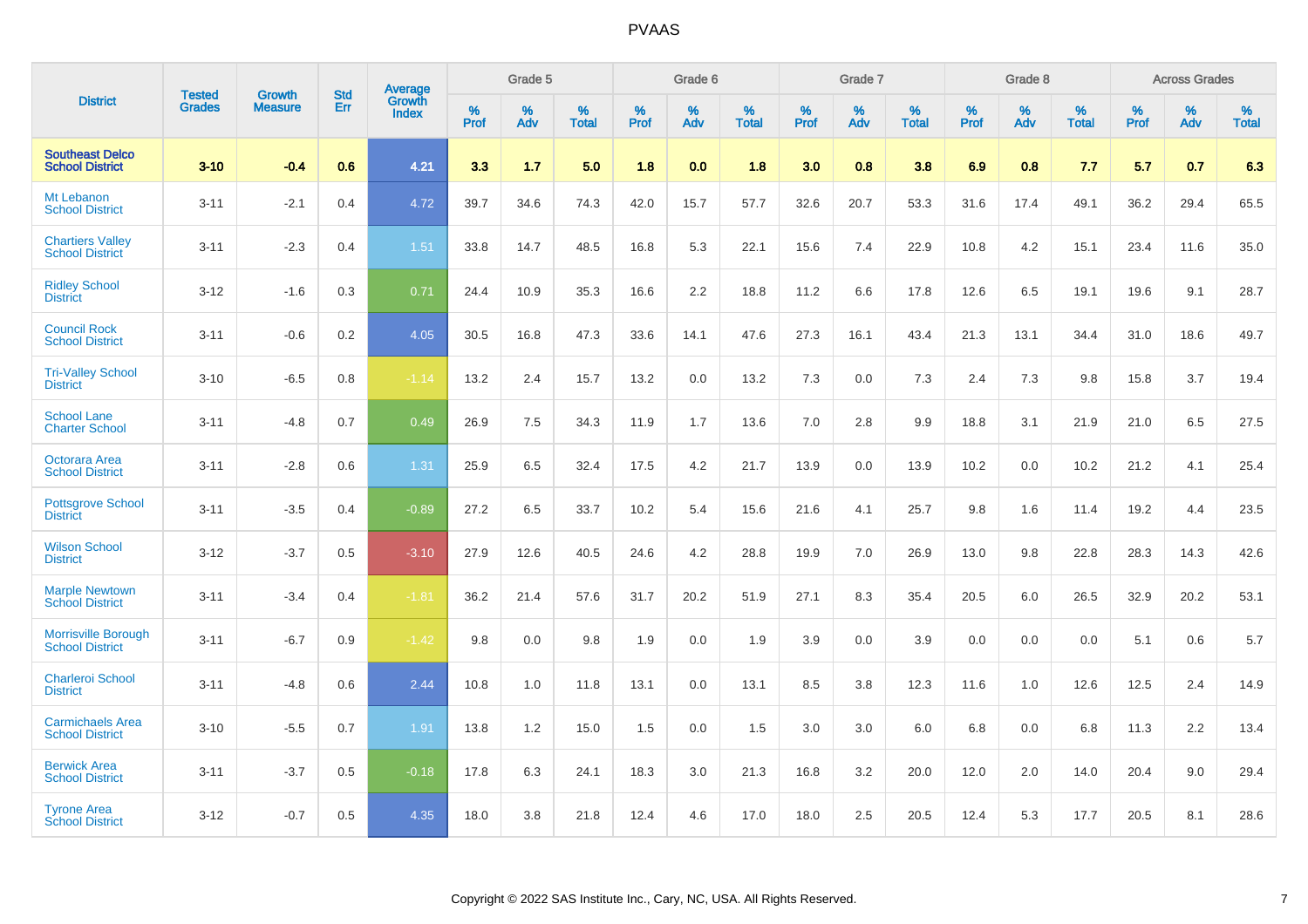|                                                                            | <b>Tested</b> | <b>Growth</b>  | <b>Std</b> | Average                |           | Grade 5  |                   |           | Grade 6  |                   |           | Grade 7  |                   |           | Grade 8  |                   |           | <b>Across Grades</b> |                   |
|----------------------------------------------------------------------------|---------------|----------------|------------|------------------------|-----------|----------|-------------------|-----------|----------|-------------------|-----------|----------|-------------------|-----------|----------|-------------------|-----------|----------------------|-------------------|
| <b>District</b>                                                            | <b>Grades</b> | <b>Measure</b> | Err        | Growth<br><b>Index</b> | %<br>Prof | %<br>Adv | %<br><b>Total</b> | %<br>Prof | %<br>Adv | %<br><b>Total</b> | %<br>Prof | %<br>Adv | %<br><b>Total</b> | %<br>Prof | %<br>Adv | %<br><b>Total</b> | %<br>Prof | %<br>Adv             | %<br><b>Total</b> |
| <b>Southeast Delco</b><br><b>School District</b>                           | $3 - 10$      | $-0.4$         | 0.6        | 4.21                   | 3.3       | 1.7      | 5.0               | 1.8       | 0.0      | 1.8               | 3.0       | 0.8      | 3.8               | 6.9       | 0.8      | 7.7               | 5.7       | 0.7                  | 6.3               |
| <b>Maritime Academy</b><br><b>Charter School</b>                           | $3 - 10$      | $-3.7$         | 0.6        | 1.10                   | 3.5       | 1.2      | 4.7               | 1.2       | 3.6      | 4.8               | 7.9       | 5.6      | 13.5              | 3.3       | 0.0      | 3.3               | 4.6       | 2.1                  | 6.7               |
| <b>Uniontown Area</b><br><b>School District</b>                            | $3 - 11$      | $-4.0$         | 0.6        | $-0.51$                | 17.1      | 3.8      | 21.0              | 18.7      | 3.7      | 22.4              | 6.5       | 0.9      | 7.5               | 0.0       | 0.0      | 0.0               | 15.0      | 4.4                  | 19.3              |
| <b>Souderton Area</b><br><b>School District</b>                            | $3 - 11$      | 0.8            | 0.3        | 7.15                   | 35.8      | 26.1     | 61.9              | 29.8      | 8.6      | 38.4              | 30.6      | 10.4     | 41.0              | 24.3      | 4.2      | 28.5              | 30.8      | 18.3                 | 49.1              |
| <b>Erie City School</b><br><b>District</b>                                 | $3 - 12$      | $-1.7$         | 0.3        | 1.03                   | 7.6       | 2.4      | 10.0              | 2.9       | 0.5      | 3.4               | 5.9       | 1.6      | 7.4               | 5.2       | 0.3      | 5.5               | 6.4       | 1.4                  | 7.8               |
| <b>Clearfield Area</b><br><b>School District</b>                           | $3 - 10$      | $-3.9$         | 0.5        | $-2.41$                | 16.5      | 3.3      | 19.8              | 4.7       | 1.6      | 6.3               | 9.3       | 0.8      | 10.1              | 6.3       | 3.5      | 9.8               | 12.1      | 2.5                  | 14.6              |
| <b>Chester Charter</b><br><b>Scholars Academy</b><br><b>Charter School</b> | $3 - 12$      | $-3.3$         | 0.8        | 2.00                   | 0.0       | 0.0      | 0.0               | 2.1       | 0.0      | 2.1               | 6.2       | 0.0      | 6.2               | 0.0       | 0.0      | 0.0               | 1.8       | 0.4                  | 2.2               |
| <b>Hampton Township</b><br><b>School District</b>                          | $3 - 11$      | 0.5            | 0.4        | 5.96                   | 33.5      | 35.2     | 68.7              | 30.6      | 12.9     | 43.6              | 33.3      | 26.9     | 60.2              | 33.0      | 21.4     | 54.3              | 33.4      | 29.9                 | 63.3              |
| <b>Boyertown Area</b><br><b>School District</b>                            | $3 - 11$      | $-2.5$         | 0.3        | 1.59                   | 29.0      | 8.5      | 37.4              | 24.6      | 4.6      | 29.2              | 28.2      | 14.4     | 42.6              | 24.8      | 6.0      | 30.8              | 29.1      | 9.0                  | 38.2              |
| <b>Brentwood</b><br><b>Borough School</b><br><b>District</b>               | $3 - 11$      | $-2.3$         | 0.7        | 3.94                   | 25.6      | 4.6      | 30.2              | 8.5       | 2.4      | 11.0              | 9.2       | 0.0      | 9.2               | 19.4      | 1.4      | 20.8              | 19.6      | 5.3                  | 24.9              |
| <b>Scranton School</b><br><b>District</b>                                  | $3 - 12$      | $-3.3$         | 0.5        | $-1.47$                | 10.4      | 0.8      | 11.2              | 2.1       | 1.3      | 3.4               | 3.7       | 1.1      | 4.8               | 3.4       | 2.3      | 5.7               | 7.0       | 1.7                  | 8.6               |
| <b>Colonial School</b><br><b>District</b>                                  | $3 - 11$      | $-0.9$         | 0.3        | 2.48                   | 32.7      | 27.3     | 60.0              | 35.6      | 15.3     | 50.9              | 29.4      | 16.8     | 46.2              | 21.2      | 15.0     | 36.2              | 31.5      | 21.3                 | 52.8              |
| <b>Reynolds School</b><br><b>District</b>                                  | $3 - 10$      | $-3.3$         | 0.8        | 0.34                   | 13.0      | 1.4      | 14.5              | 18.2      | 1.3      | 19.5              | 14.0      | 10.0     | 24.0              | 11.8      | 1.5      | 13.2              | 15.2      | 2.8                  | 18.0              |
| <b>Ligonier Valley</b><br><b>School District</b>                           | $3 - 11$      | $-3.6$         | 0.7        | 1.35                   | 14.6      | 3.7      | 18.3              | 16.5      | 0.0      | 16.5              | 12.3      | 0.0      | 12.3              | 6.9       | 0.0      | 6.9               | 17.2      | 2.9                  | 20.0              |
| <b>North Pocono</b><br><b>School District</b>                              | $3 - 11$      | $-3.6$         | 0.6        | 0.08                   | 34.1      | 6.2      | 40.3              | 12.8      | 1.8      | 14.7              | 24.2      | 8.3      | 32.5              | 19.3      | 7.9      | 27.2              | 27.9      | 10.4                 | 38.3              |
| <b>Lower Dauphin</b><br><b>School District</b>                             | $3 - 11$      | $-1.8$         | 0.4        | 2.03                   | 29.8      | 22.8     | 52.6              | 23.7      | 4.8      | 28.5              | 22.0      | 6.4      | 28.4              | 18.6      | 9.5      | 28.0              | 25.6      | 14.4                 | 39.9              |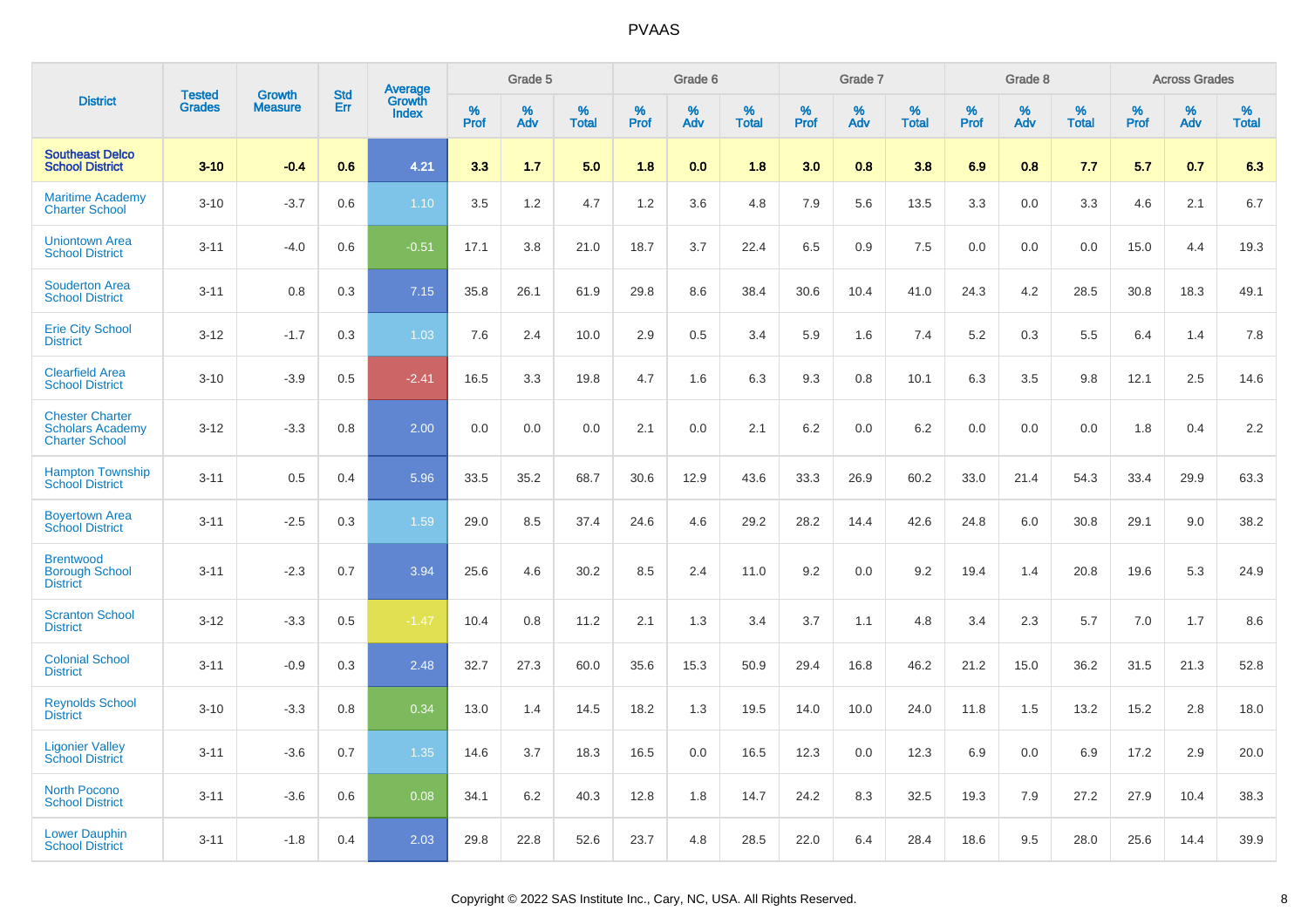|                                                                |                                |                                 | <b>Std</b> | Average                |           | Grade 5  |                   |           | Grade 6  |                   |           | Grade 7  |                      |           | Grade 8  |                   |           | <b>Across Grades</b> |                   |
|----------------------------------------------------------------|--------------------------------|---------------------------------|------------|------------------------|-----------|----------|-------------------|-----------|----------|-------------------|-----------|----------|----------------------|-----------|----------|-------------------|-----------|----------------------|-------------------|
| <b>District</b>                                                | <b>Tested</b><br><b>Grades</b> | <b>Growth</b><br><b>Measure</b> | Err        | Growth<br><b>Index</b> | %<br>Prof | %<br>Adv | %<br><b>Total</b> | %<br>Prof | %<br>Adv | %<br><b>Total</b> | %<br>Prof | %<br>Adv | $\%$<br><b>Total</b> | %<br>Prof | %<br>Adv | %<br><b>Total</b> | %<br>Prof | %<br>Adv             | %<br><b>Total</b> |
| <b>Southeast Delco</b><br><b>School District</b>               | $3 - 10$                       | $-0.4$                          | 0.6        | 4.21                   | 3.3       | 1.7      | 5.0               | 1.8       | 0.0      | 1.8               | 3.0       | 0.8      | 3.8                  | 6.9       | 0.8      | 7.7               | 5.7       | 0.7                  | 6.3               |
| <b>Oil City Area</b><br><b>School District</b>                 | $3 - 11$                       | $-3.7$                          | 0.5        | 0.74                   | 15.5      | 2.8      | 18.3              | 7.9       | 0.8      | 8.7               | 10.2      | 2.4      | 12.6                 | 3.8       | 0.0      | 3.8               | 13.2      | 2.5                  | 15.8              |
| <b>Arts Academy</b><br><b>Charter School</b>                   | $5 - 8$                        | $-7.7$                          | 1.1        | $-2.90$                | 7.7       | 0.0      | 7.7               | 2.4       | 0.0      | 2.4               | 8.3       | 0.0      | 8.3                  | 0.0       | 0.0      | 0.0               | 4.4       | 0.0                  | 4.4               |
| <b>Derry Area School</b><br><b>District</b>                    | $3 - 11$                       | $-0.6$                          | 0.6        | 4.16                   | 21.3      | 14.8     | 36.1              | 32.5      | 13.0     | 45.5              | 11.9      | 6.8      | 18.6                 | 10.2      | 6.5      | 16.7              | 23.2      | 13.2                 | 36.4              |
| <b>Wyomissing Area</b><br><b>School District</b>               | $3 - 12$                       | $-3.5$                          | 0.6        | 1.22                   | 32.2      | 13.6     | 45.8              | 30.0      | 7.3      | 37.3              | 12.3      | 6.6      | 18.8                 | 13.6      | 6.4      | 20.0              | 25.7      | 12.9                 | 38.6              |
| Southmoreland<br><b>School District</b>                        | $3 - 11$                       | $-3.6$                          | 0.6        | 3.41                   | 12.6      | 4.2      | 16.8              | 15.6      | 3.7      | 19.3              | 11.1      | 2.8      | 13.9                 | 10.5      | 1.0      | 11.4              | 17.8      | 4.1                  | 21.9              |
| <b>Moon Area School</b><br><b>District</b>                     | $3 - 11$                       | $-2.5$                          | 0.4        | $-1.68$                | 32.1      | 15.8     | 48.0              | 26.9      | 9.1      | 36.0              | 28.0      | 11.5     | 39.4                 | 20.6      | 10.9     | 31.5              | 29.3      | 16.9                 | 46.2              |
| <b>Alliance For</b><br><b>Progress Charter</b><br>School       | $3 - 8$                        | $-5.0$                          | 1.1        | 2.70                   | 0.0       | 0.0      | 0.0               | 0.0       | 0.0      | 0.0               | 0.0       | 0.0      | 0.0                  | 0.0       | 0.0      | 0.0               | 0.6       | 0.0                  | 0.6               |
| <b>Daniel Boone Area</b><br><b>School District</b>             | $3 - 12$                       | $-1.1$                          | 0.5        | 3.78                   | 27.2      | 11.1     | 38.3              | 28.7      | 6.6      | 35.4              | 18.6      | 7.8      | 26.4                 | 13.8      | 2.4      | 16.2              | 25.4      | 7.1                  | 32.4              |
| <b>Danville Area</b><br><b>School District</b>                 | $3 - 11$                       | 1.2                             | 0.5        | 7.01                   | 33.8      | 25.6     | 59.4              | 26.4      | 8.3      | 34.7              | 24.5      | 14.6     | 39.1                 | 19.6      | 9.8      | 29.4              | 27.8      | 17.7                 | 45.5              |
| Chambersburg<br><b>Area School</b><br><b>District</b>          | $3 - 11$                       | $-1.4$                          | 0.3        | 3.43                   | 20.2      | 6.3      | 26.5              | 14.1      | 3.8      | 17.9              | 15.1      | 4.9      | 20.0                 | 11.2      | 4.5      | 15.7              | 16.9      | 5.3                  | 22.3              |
| <b>Keystone Oaks</b><br><b>School District</b>                 | $3 - 11$                       | $-3.0$                          | 0.6        | 0.82                   | 26.0      | 20.3     | 46.3              | 19.5      | 11.5     | 31.0              | 19.5      | 10.6     | 30.1                 | 17.5      | 12.3     | 29.8              | 25.2      | 15.8                 | 41.0              |
| <b>East Pennsboro</b><br><b>Area School</b><br><b>District</b> | $3 - 11$                       | $-2.6$                          | 0.5        | 1.39                   | 24.8      | 3.0      | 27.8              | 9.9       | 3.7      | 13.7              | 11.8      | 2.4      | 14.1                 | 10.3      | 4.2      | 14.6              | 18.3      | $6.2\,$              | 24.5              |
| Columbia Borough<br><b>School District</b>                     | $3 - 12$                       | $-4.8$                          | 0.7        | $-0.49$                | 15.1      | 1.4      | 16.4              | 1.4       | 0.0      | 1.4               | 6.2       | 1.5      | 7.7                  | 0.0       | 0.0      | 0.0               | 8.7       | 1.4                  | 10.0              |
| <b>Bensalem</b><br><b>Township School</b><br><b>District</b>   | $3 - 11$                       | $-2.0$                          | 0.3        | 0.26                   | 9.4       | 4.3      | 13.7              | 13.0      | 2.3      | 15.3              | 9.8       | 4.6      | 14.3                 | 8.2       | 1.9      | 10.1              | 12.0      | 3.5                  | 15.5              |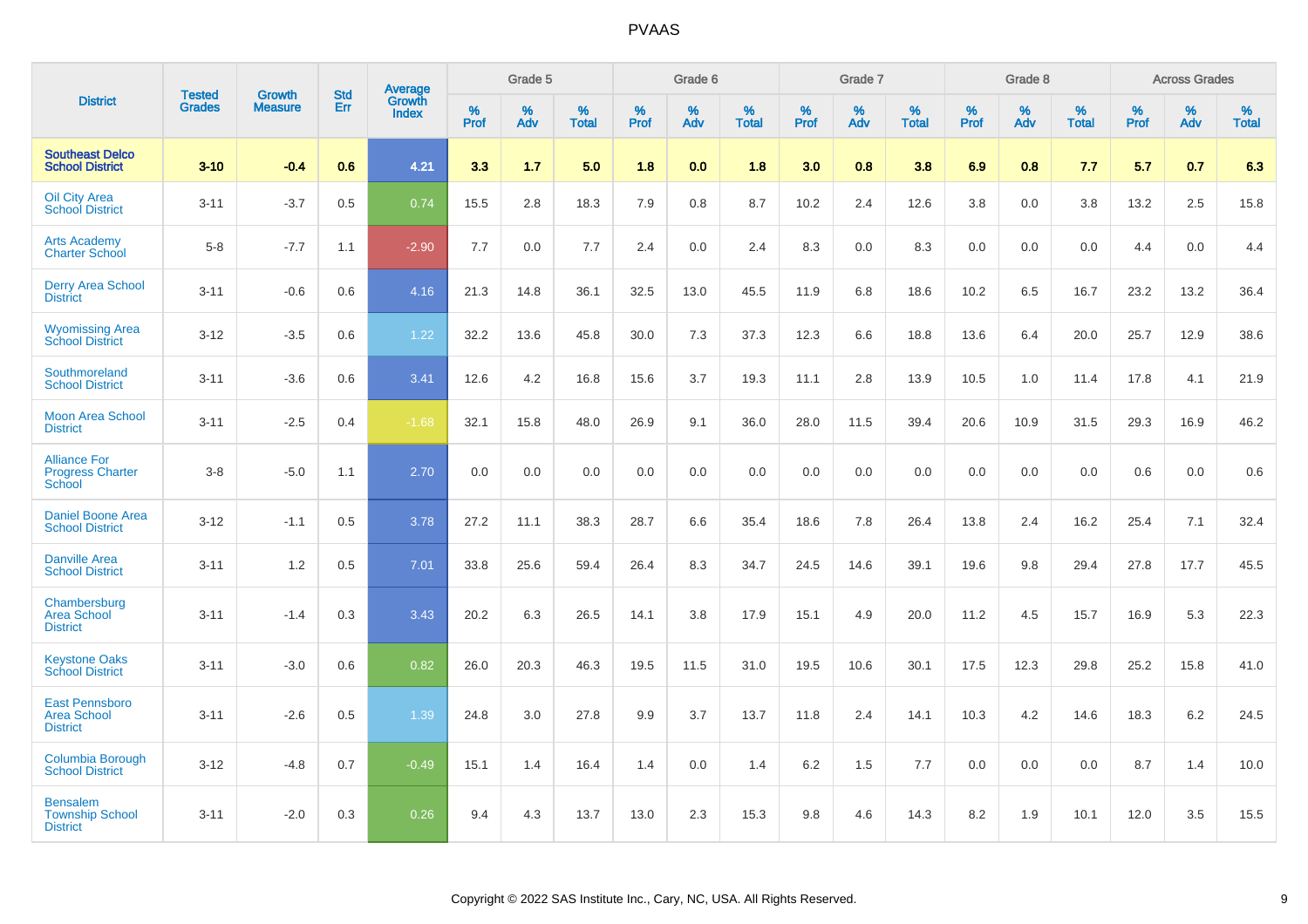|                                                                  | <b>Tested</b> |                          | <b>Std</b> | Average                |           | Grade 5  |                   |           | Grade 6  |                   |           | Grade 7  |                   |           | Grade 8  |                   |           | <b>Across Grades</b> |                   |
|------------------------------------------------------------------|---------------|--------------------------|------------|------------------------|-----------|----------|-------------------|-----------|----------|-------------------|-----------|----------|-------------------|-----------|----------|-------------------|-----------|----------------------|-------------------|
| <b>District</b>                                                  | <b>Grades</b> | Growth<br><b>Measure</b> | Err        | Growth<br><b>Index</b> | %<br>Prof | %<br>Adv | %<br><b>Total</b> | %<br>Prof | %<br>Adv | %<br><b>Total</b> | %<br>Prof | %<br>Adv | %<br><b>Total</b> | %<br>Prof | %<br>Adv | %<br><b>Total</b> | %<br>Prof | %<br>Adv             | %<br><b>Total</b> |
| <b>Southeast Delco</b><br><b>School District</b>                 | $3 - 10$      | $-0.4$                   | 0.6        | 4.21                   | 3.3       | 1.7      | 5.0               | 1.8       | 0.0      | 1.8               | 3.0       | 0.8      | 3.8               | 6.9       | 0.8      | 7.7               | 5.7       | 0.7                  | 6.3               |
| Mechanicsburg<br><b>Area School</b><br><b>District</b>           | $3 - 11$      | $-1.3$                   | 0.4        | 1.94                   | 27.0      | 14.7     | 41.8              | 16.3      | 2.8      | 19.1              | 20.3      | 5.4      | 25.8              | 14.5      | 4.6      | 19.1              | 24.3      | 10.0                 | 34.2              |
| <b>Armstrong School</b><br><b>District</b>                       | $3 - 11$      | 0.7                      | 0.3        | 11.41                  | 25.3      | 10.5     | 35.8              | 26.6      | 13.3     | 39.9              | 21.4      | 4.3      | 25.7              | 20.5      | 3.8      | 24.3              | 25.7      | 9.4                  | 35.1              |
| People For People<br><b>Charter School</b>                       | $3 - 12$      | $-1.1$                   | 1.0        | 3.27                   | 0.0       | 0.0      | 0.0               | 0.0       | 0.0      | 0.0               | 2.4       | 0.0      | 2.4               | 0.0       | 0.0      | 0.0               | 1.3       | 0.0                  | 1.3               |
| <b>Peters Township</b><br><b>School District</b>                 | $3 - 11$      | 0.5                      | 0.4        | 5.86                   | 37.8      | 32.6     | 70.4              | 35.7      | 24.9     | 60.6              | 33.1      | 29.1     | 62.2              | 35.1      | 13.0     | 48.2              | 35.8      | 30.6                 | 66.3              |
| Elizabethtown<br><b>Area School</b><br><b>District</b>           | $3 - 12$      | 0.2                      | 0.4        | 10.73                  | 29.9      | 22.6     | 52.6              | 22.2      | 10.9     | 33.1              | 20.8      | 2.8      | 23.7              | 20.8      | 3.3      | 24.1              | 26.7      | 14.6                 | 41.2              |
| <b>Tulpehocken Area</b><br><b>School District</b>                | $3 - 12$      | $-1.2$                   | 0.6        | 1.70                   | 29.9      | 18.4     | 48.3              | 15.7      | 11.8     | 27.4              | 18.4      | 5.8      | 24.3              | 14.3      | 2.7      | 17.0              | 21.6      | 11.0                 | 32.6              |
| <b>Weatherly Area</b><br><b>School District</b>                  | $3 - 11$      | $-6.9$                   | 1.1        | $-1.18$                | 26.9      | 7.7      | 34.6              | 12.1      | 0.0      | 12.1              | 6.9       | 0.0      | 6.9               | 5.6       | 0.0      | 5.6               | 15.1      | 4.0                  | 19.1              |
| Community<br>Academy Of<br>Philadelphia<br><b>Charter School</b> | $3 - 11$      | $-5.7$                   | 0.9        | $-0.37$                | 4.9       | 2.4      | 7.3               | 0.0       | 0.0      | 0.0               | 0.0       | 0.0      | 0.0               | 0.0       | 0.0      | 0.0               | 2.4       | 1.0                  | 3.5               |
| Shenandoah<br><b>Valley School</b><br><b>District</b>            | $3 - 11$      | $-5.1$                   | 0.8        | 0.47                   | 11.9      | 3.0      | 14.9              | 19.6      | 2.0      | 21.6              | 1.7       | 3.4      | 5.1               | 3.6       | 0.0      | 3.6               | 12.0      | 3.5                  | 15.5              |
| <b>Neshannock</b><br><b>Township School</b><br><b>District</b>   | $3 - 10$      | $-3.2$                   | 0.7        | 0.96                   | 26.7      | 15.6     | 42.2              | 30.9      | 13.2     | 44.1              | 20.0      | 7.0      | 27.0              | 15.6      | 3.9      | 19.5              | 23.6      | 9.2                  | 32.8              |
| <b>Harbor Creek</b><br><b>School District</b>                    | $3 - 11$      | $-3.0$                   | 0.5        | 0.88                   | 35.1      | 17.5     | 52.6              | 35.8      | 14.2     | 50.0              | 25.9      | 13.3     | 39.2              | 20.8      | 7.1      | 27.9              | 32.8      | 17.9                 | 50.6              |
| <b>West Jefferson</b><br><b>Hills School District</b>            | $3 - 11$      | $-1.1$                   | 0.4        | 3.34                   | 35.0      | 17.5     | 52.5              | 24.8      | 3.3      | 28.0              | 22.8      | 6.3      | 29.1              | 21.7      | 4.4      | 26.1              | 30.8      | 13.4                 | 44.3              |
| <b>Ambridge Area</b><br><b>School District</b>                   | $3 - 12$      | $-3.4$                   | 0.6        | $-0.98$                | 17.8      | 5.1      | 22.9              | 13.2      | 0.9      | 14.2              | 11.9      | 0.8      | 12.7              | 10.7      | 0.8      | 11.6              | 15.7      | 5.2                  | 20.8              |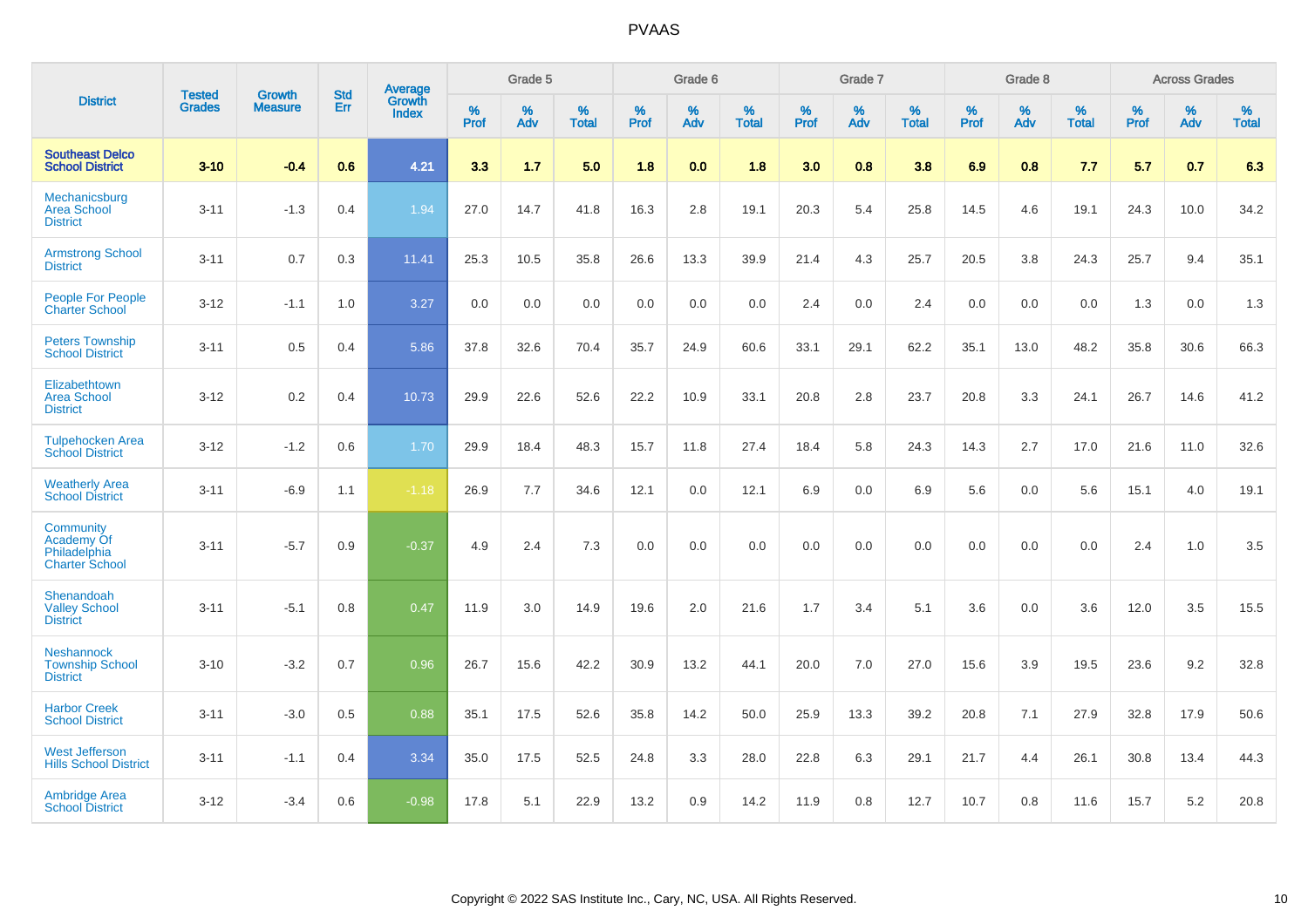|                                                                        | <b>Tested</b> | <b>Growth</b>  | <b>Std</b> | Average                       |              | Grade 5  |                   |           | Grade 6  |                   |           | Grade 7  |                   |           | Grade 8  |                   |           | <b>Across Grades</b> |                   |
|------------------------------------------------------------------------|---------------|----------------|------------|-------------------------------|--------------|----------|-------------------|-----------|----------|-------------------|-----------|----------|-------------------|-----------|----------|-------------------|-----------|----------------------|-------------------|
| <b>District</b>                                                        | <b>Grades</b> | <b>Measure</b> | Err        | <b>Growth</b><br><b>Index</b> | $\%$<br>Prof | %<br>Adv | %<br><b>Total</b> | %<br>Prof | %<br>Adv | %<br><b>Total</b> | %<br>Prof | %<br>Adv | %<br><b>Total</b> | %<br>Prof | %<br>Adv | %<br><b>Total</b> | %<br>Prof | %<br>Adv             | %<br><b>Total</b> |
| <b>Southeast Delco</b><br><b>School District</b>                       | $3 - 10$      | $-0.4$         | 0.6        | 4.21                          | 3.3          | 1.7      | 5.0               | 1.8       | 0.0      | 1.8               | 3.0       | 0.8      | 3.8               | 6.9       | 0.8      | 7.7               | 5.7       | 0.7                  | 6.3               |
| <b>Lincoln Park</b><br><b>Performing Arts</b><br><b>Charter School</b> | $7 - 11$      | $-4.4$         | 1.0        | $-0.45$                       |              |          |                   |           |          |                   | 33.9      | 5.4      | 39.3              | 11.5      | 3.4      | 14.9              | 20.3      | 4.2                  | 24.5              |
| <b>Lakeland School</b><br><b>District</b>                              | $3 - 11$      | $-2.1$         | 0.6        | 0.56                          | 29.3         | 2.7      | 32.0              | 25.5      | 6.4      | 31.9              | 26.9      | 4.8      | 31.7              | 5.7       | 0.0      | 5.7               | 24.0      | 5.5                  | 29.5              |
| <b>Penn Cambria</b><br><b>School District</b>                          | $3 - 11$      | $-1.7$         | 0.6        | 3.05                          | 23.8         | 1.8      | 25.7              | 20.6      | 2.0      | 22.6              | 12.3      | 0.0      | 12.3              | 11.8      | 1.6      | 13.4              | 18.9      | 3.5                  | 22.5              |
| <b>Collegium Charter</b><br>School                                     | $3 - 10$      | $-1.0$         | 0.4        | 2.29                          | 15.6         | 3.0      | 18.6              | 10.6      | 1.1      | 11.6              | 8.0       | 2.3      | 10.3              | 7.6       | 2.8      | 10.3              | 14.4      | 3.4                  | 17.8              |
| <b>Wyoming Valley</b><br>West School<br><b>District</b>                | $3 - 11$      | $-0.6$         | 0.5        | 1.83                          | 9.2          | 2.7      | 11.9              | 13.8      | 2.1      | 15.9              | 10.8      | 0.0      | 10.8              | 10.5      | 2.9      | 13.4              | 11.8      | 2.4                  | 14.3              |
| <b>Millersburg Area</b><br><b>School District</b>                      | $3 - 11$      | $-2.3$         | 0.8        | 3.45                          | 37.2         | 19.6     | 56.9              | 15.1      | 3.8      | 18.9              | 18.8      | 1.6      | 20.3              | 8.1       | 1.6      | 9.7               | 23.6      | 9.2                  | 32.8              |
| <b>Propel Charter</b><br>School - East                                 | $3 - 8$       | $-4.2$         | 1.0        | 1.61                          | 2.5          | 0.0      | 2.5               | 11.4      | 0.0      | 11.4              | 9.4       | 3.1      | 12.5              | 0.0       | 0.0      | 0.0               | 9.4       | 0.5                  | 9.9               |
| <b>West Allegheny</b><br><b>School District</b>                        | $3 - 12$      | 1.0            | 0.4        | 10.83                         | 32.7         | 40.9     | 73.6              | 33.6      | 21.4     | 55.0              | 27.5      | 20.6     | 48.1              | 23.4      | 11.2     | 34.6              | 31.3      | 30.8                 | 62.1              |
| <b>Wyalusing Area</b><br><b>School District</b>                        | $3 - 12$      | 1.6            | 0.6        | 7.67                          | 12.0         | 4.8      | 16.9              | 17.8      | 4.0      | 21.8              | 14.6      | 7.9      | 22.5              | 9.6       | 1.0      | 10.6              | 16.5      | 5.1                  | 21.5              |
| <b>Palisades School</b><br><b>District</b>                             | $3 - 11$      | 1.0            | 0.6        | 4.66                          | 33.3         | 16.7     | 50.0              | 27.6      | 4.1      | 31.6              | 32.4      | 6.9      | 39.2              | 19.3      | 1.1      | 20.4              | 31.4      | 13.6                 | 45.0              |
| <b>West Shore School</b><br><b>District</b>                            | $3 - 12$      | $-1.6$         | 0.3        | $-1.96$                       | 26.7         | 11.3     | 38.1              | 24.5      | 4.3      | 28.8              | 13.5      | 7.4      | 20.9              | 16.1      | 7.2      | 23.3              | 22.8      | 10.8                 | 33.5              |
| <b>South Allegheny</b><br><b>School District</b>                       | $3 - 11$      | $-5.4$         | 0.9        | $-1.61$                       | 25.9         | 1.7      | 27.6              | 2.0       | 2.0      | 4.1               | 7.9       | 2.6      | 10.5              | 12.5      | 2.5      | 15.0              | 16.9      | 2.7                  | 19.6              |
| <b>New Kensington-</b><br><b>Arnold School</b><br><b>District</b>      | $3 - 11$      | $-1.9$         | 0.6        | 6.23                          | 9.1          | 0.9      | 10.0              | 12.5      | 5.8      | 18.3              | 4.4       | $0.0\,$  | 4.4               | 1.2       | 0.0      | 1.2               | 11.4      | 2.6                  | 14.0              |
| <b>East Allegheny</b><br><b>School District</b>                        | $3 - 11$      | $-3.9$         | 0.7        | $-0.28$                       | 9.1          | 3.4      | 12.5              | 8.5       | 2.4      | 11.0              | 13.8      | 0.0      | 13.8              | 5.8       | 0.0      | 5.8               | 9.0       | 2.1                  | 11.1              |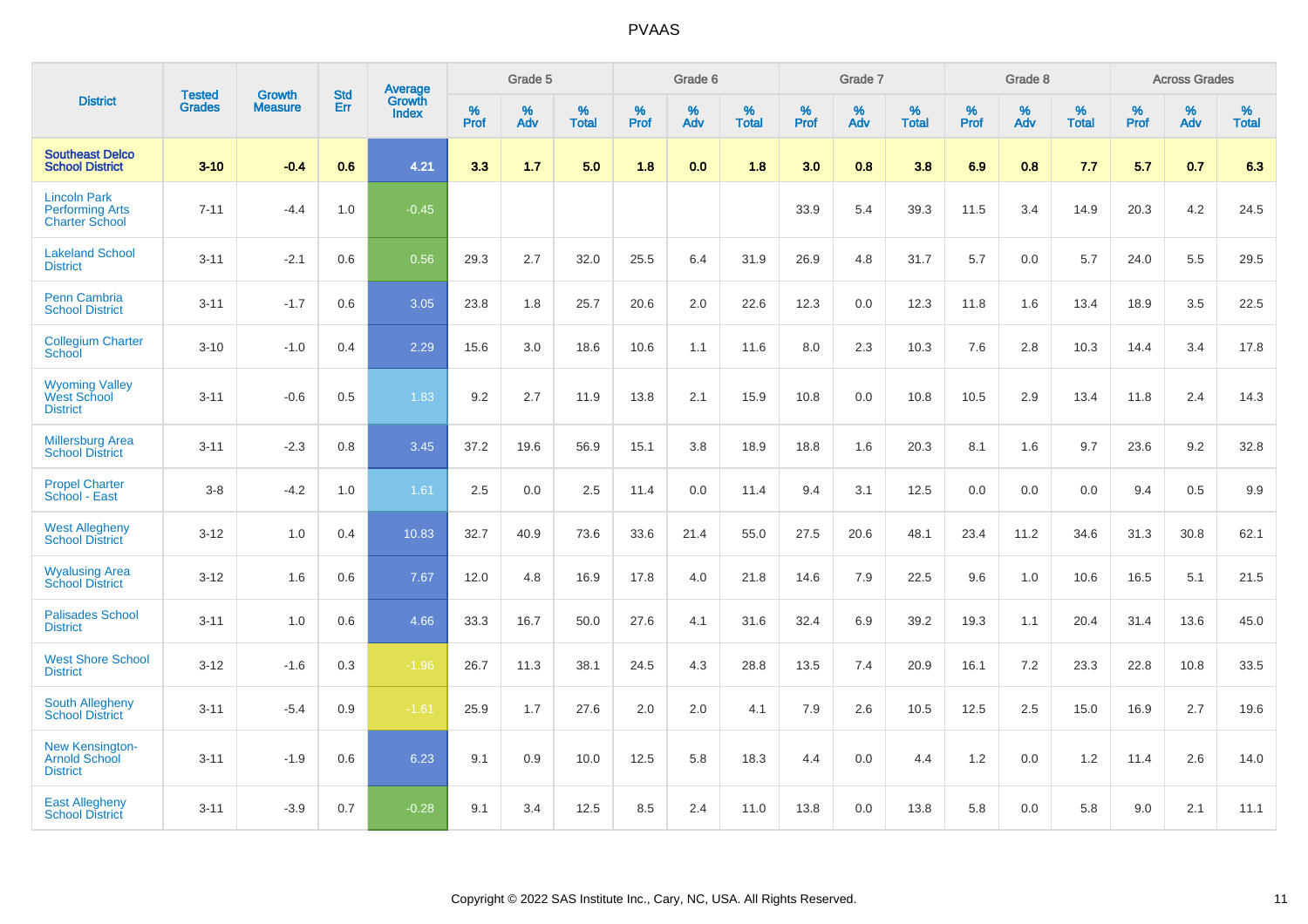|                                                           | <b>Tested</b> | <b>Growth</b>  | <b>Std</b> | Average         |                     | Grade 5  |                   |                     | Grade 6  |                   |                     | Grade 7  |                   |                     | Grade 8  |                   |                     | <b>Across Grades</b> |                   |
|-----------------------------------------------------------|---------------|----------------|------------|-----------------|---------------------|----------|-------------------|---------------------|----------|-------------------|---------------------|----------|-------------------|---------------------|----------|-------------------|---------------------|----------------------|-------------------|
| <b>District</b>                                           | <b>Grades</b> | <b>Measure</b> | Err        | Growth<br>Index | $\%$<br><b>Prof</b> | %<br>Adv | %<br><b>Total</b> | $\%$<br><b>Prof</b> | %<br>Adv | %<br><b>Total</b> | $\%$<br><b>Prof</b> | %<br>Adv | %<br><b>Total</b> | $\%$<br><b>Prof</b> | %<br>Adv | %<br><b>Total</b> | $\%$<br><b>Prof</b> | %<br>Adv             | %<br><b>Total</b> |
| <b>Southeast Delco</b><br><b>School District</b>          | $3 - 10$      | $-0.4$         | 0.6        | 4.21            | 3.3                 | 1.7      | 5.0               | 1.8                 | 0.0      | 1.8               | 3.0                 | 0.8      | 3.8               | 6.9                 | 0.8      | 7.7               | 5.7                 | 0.7                  | 6.3               |
| <b>Steel Valley</b><br><b>School District</b>             | $3 - 11$      | $-2.8$         | 0.7        | 4.51            | 12.0                | 2.4      | 14.5              | 11.3                | 6.4      | 17.7              | 18.1                | 4.8      | 22.9              | 9.5                 | 4.0      | 13.5              | 18.3                | $7.3$                | 25.6              |
| <b>Schuylkill Haven</b><br>Area School<br><b>District</b> | $3 - 11$      | $-3.0$         | 0.7        | 2.62            | 11.9                | 1.2      | 13.1              | 4.9                 | 1.2      | 6.2               | 20.0                | 4.2      | 24.2              | 5.8                 | 0.0      | 5.8               | 17.6                | 5.5                  | 23.1              |
| <b>Abington Heights</b><br><b>School District</b>         | $3 - 11$      | $-1.7$         | 0.5        | 0.31            | 29.2                | 13.3     | 42.5              | 21.1                | 6.7      | 27.8              | 31.5                | 7.9      | 39.4              |                     |          |                   | 30.5                | 14.3                 | 44.8              |
| <b>Fairview School</b><br><b>District</b>                 | $3 - 11$      | $-0.6$         | 0.5        | 3.58            | 31.8                | 12.7     | 44.4              | 24.8                | 11.3     | 36.1              | 29.4                | 11.6     | 41.1              | 30.8                | 12.0     | 42.9              | 32.4                | 15.4                 | 47.7              |
| <b>Dover Area School</b><br><b>District</b>               | $3 - 12$      | $-1.9$         | 0.4        | 0.24            | 24.5                | 8.2      | 32.7              | 24.5                | 3.6      | 28.1              | 22.4                | 9.0      | 31.4              | 14.1                | 6.2      | 20.3              | 24.8                | 10.2                 | 35.0              |
| <b>Mifflin County</b><br><b>School District</b>           | $3 - 11$      | 1.8            | 0.3        | 8.99            | 26.6                | 10.4     | 37.0              | 13.8                | 4.6      | 18.4              | 10.3                | 3.8      | 14.1              | 10.7                | 1.5      | 12.2              | 17.7                | 5.5                  | 23.2              |
| <b>Roberto Clemente</b><br><b>Charter School</b>          | $3 - 12$      | $-4.0$         | 0.9        | 1.79            | 5.6                 | 0.0      | 5.6               | 0.0                 | 0.0      | 0.0               | 0.0                 | 0.0      | 0.0               | 0.0                 | 0.0      | 0.0               | 3.0                 | 0.0                  | 3.0               |
| <b>Spring Grove Area</b><br><b>School District</b>        | $3 - 11$      | $-1.9$         | 0.4        | 1.46            | 30.9                | 11.5     | 42.4              | 31.2                | 15.8     | 47.0              | 23.2                | 11.2     | 34.4              | 5.2                 | 3.2      | 8.4               | 26.1                | 15.4                 | 41.5              |
| <b>Garnet Valley</b><br><b>School District</b>            | $3 - 10$      | $-2.1$         | 0.4        | $-2.57$         | 26.5                | 22.8     | 49.3              | 30.8                | 18.2     | 49.0              | 28.0                | 20.7     | 48.7              | 21.5                | 10.3     | 31.8              | 29.2                | 18.6                 | 47.8              |
| Lampeter-<br><b>Strasburg School</b><br><b>District</b>   | $3 - 12$      | $-0.2$         | 0.4        | 3.38            | 38.6                | 13.5     | 52.2              | 32.4                | 4.9      | 37.2              | 36.0                | 7.1      | 43.2              | 22.6                | 10.6     | 33.2              | 34.5                | 12.8                 | 47.4              |
| <b>Butler Area School</b><br><b>District</b>              | $3 - 11$      | 0.7            | 0.3        | 9.95            | 36.3                | 13.7     | 50.0              | 23.1                | 5.4      | 28.5              | 15.2                | 9.0      | 24.2              | 16.4                | 9.0      | 25.4              | 25.4                | 11.6                 | 37.0              |
| <b>Cornell School</b><br><b>District</b>                  | $3 - 11$      | $-3.1$         | 1.1        | 4.74            | 10.0                | 6.7      | 16.7              | 14.0                | 0.0      | 14.0              | $7.7$               | 0.0      | 7.7               | 0.0                 | 0.0      | 0.0               | 12.2                | 2.8                  | 15.0              |
| South Middleton<br><b>School District</b>                 | $3 - 11$      | $-1.1$         | 0.5        | 2.74            | 28.8                | 22.7     | 51.5              | 23.8                | 4.0      | 27.8              | 20.7                | 7.1      | 27.8              | 16.8                | 9.2      | 26.0              | 25.9                | 15.1                 | 41.0              |
| Wissahickon<br><b>School District</b>                     | $3 - 10$      | $-0.4$         | 0.3        | 4.99            | 32.3                | 30.1     | 62.4              | 34.5                | 16.2     | 50.7              | 31.3                | 19.5     | 50.8              | 20.0                | 17.9     | 37.9              | 30.3                | 27.2                 | 57.4              |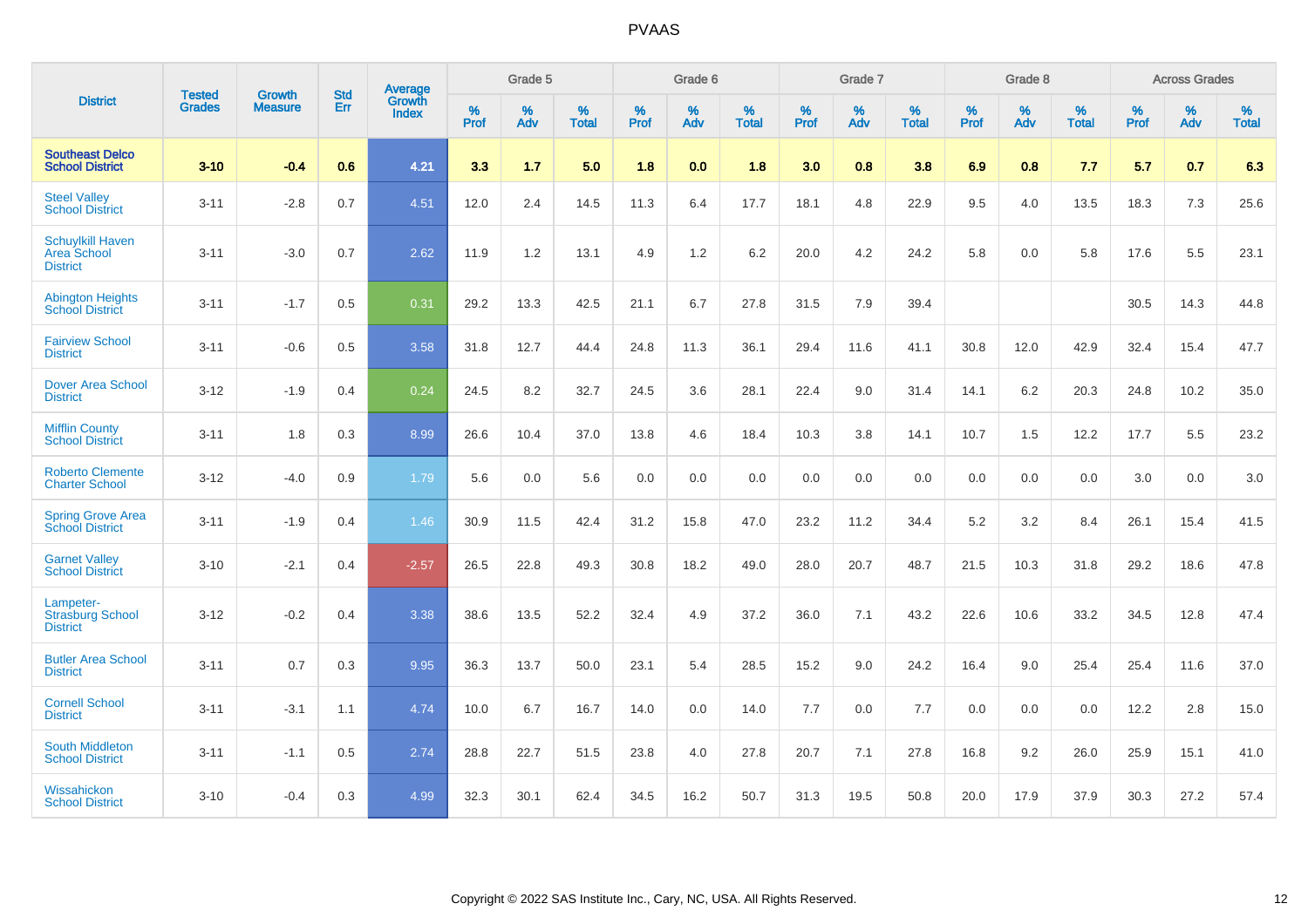|                                                                   |                                |                                 | <b>Std</b> |                                          |                  | Grade 5  |                   |           | Grade 6  |                   |           | Grade 7  |                   |           | Grade 8  |                   |              | <b>Across Grades</b> |                   |
|-------------------------------------------------------------------|--------------------------------|---------------------------------|------------|------------------------------------------|------------------|----------|-------------------|-----------|----------|-------------------|-----------|----------|-------------------|-----------|----------|-------------------|--------------|----------------------|-------------------|
| <b>District</b>                                                   | <b>Tested</b><br><b>Grades</b> | <b>Growth</b><br><b>Measure</b> | Err        | <b>Average</b><br>Growth<br><b>Index</b> | %<br><b>Prof</b> | %<br>Adv | %<br><b>Total</b> | %<br>Prof | %<br>Adv | %<br><b>Total</b> | %<br>Prof | %<br>Adv | %<br><b>Total</b> | %<br>Prof | %<br>Adv | %<br><b>Total</b> | $\%$<br>Prof | %<br>Adv             | %<br><b>Total</b> |
| <b>Southeast Delco</b><br><b>School District</b>                  | $3 - 10$                       | $-0.4$                          | 0.6        | 4.21                                     | 3.3              | 1.7      | 5.0               | 1.8       | 0.0      | 1.8               | 3.0       | 0.8      | 3.8               | 6.9       | 0.8      | 7.7               | 5.7          | 0.7                  | 6.3               |
| <b>Lehigh Valley</b><br>Academy Regional<br><b>Charter School</b> | $3 - 11$                       | $-3.0$                          | 0.5        | $-1.04$                                  | 22.5             | 7.5      | 30.0              | 16.4      | 3.1      | 19.5              | 7.4       | 1.8      | 9.3               | 5.5       | 0.9      | 6.4               | 17.4         | 4.4                  | 21.8              |
| <b>Southern York</b><br><b>County School</b><br><b>District</b>   | $3 - 11$                       | $-0.3$                          | 0.5        | 7.16                                     | 25.6             | 7.0      | 32.7              | 36.1      | 8.9      | 45.0              | 18.8      | 5.4      | 24.3              | 11.5      | 3.0      | 14.5              | 25.1         | 8.0                  | 33.0              |
| <b>Central Greene</b><br><b>School District</b>                   | $3 - 11$                       | $-1.8$                          | 0.6        | 2.52                                     | 16.5             | 2.9      | 19.4              | 17.1      | 0.0      | 17.1              | 11.7      | 5.8      | 17.5              | 9.3       | 0.9      | 10.2              | 14.7         | 3.7                  | 18.4              |
| <b>Blairsville-</b><br><b>Saltsburg School</b><br><b>District</b> | $3 - 11$                       | $-2.7$                          | 0.6        | 2.20                                     | 28.9             | 20.6     | 49.5              | 15.4      | 9.9      | 25.3              | 19.4      | 8.2      | 27.6              | 18.8      | 8.2      | 27.1              | 22.2         | 12.6                 | 34.8              |
| <b>Upper Merion Area</b><br><b>School District</b>                | $3 - 11$                       | $-1.3$                          | 0.4        | 3.72                                     | 34.4             | 16.7     | 51.1              | 27.9      | 11.7     | 39.6              | 26.4      | 7.1      | 33.5              | 11.7      | 7.8      | 19.4              | 26.8         | 17.0                 | 43.8              |
| <b>Upper Darby</b><br><b>School District</b>                      | $3 - 12$                       | $-0.4$                          | 0.3        | 5.21                                     | 12.6             | 3.0      | 15.6              | 6.9       | 0.7      | 7.6               | 5.4       | 2.9      | 8.3               | 7.5       | 1.4      | 8.8               | 10.5         | 2.2                  | 12.8              |
| <b>Moniteau School</b><br><b>District</b>                         | $3 - 11$                       | $-2.7$                          | 0.7        | $-0.13$                                  | 32.5             | 8.4      | 41.0              | 22.9      | 8.4      | 31.3              | 11.0      | 2.4      | 13.4              | 11.1      | 0.0      | 11.1              | 23.7         | 9.2                  | 32.9              |
| <b>York Academy</b><br><b>Regional Charter</b><br>School          | $3 - 11$                       | $-4.4$                          | 0.8        | 1.08                                     | 10.0             | 11.7     | 21.7              | 13.6      | 6.8      | 20.3              | 7.3       | 5.4      | 12.7              | 19.3      | 0.0      | 19.3              | 18.4         | 9.5                  | 27.9              |
| <b>Propel Charter</b><br>School-Montour                           | $3 - 10$                       | $-2.8$                          | 0.7        | 1.07                                     | 4.9              | 1.6      | 6.6               | 4.6       | 0.0      | 4.6               | 3.1       | 0.0      | 3.1               | 3.2       | 0.0      | 3.2               | 4.8          | 1.6                  | 6.4               |
| <b>North Allegheny</b><br><b>School District</b>                  | $3 - 11$                       | 0.3                             | 0.3        | 4.51                                     | 38.5             | 35.1     | 73.5              | 35.2      | 13.4     | 48.6              | 31.8      | 23.8     | 55.6              | 25.9      | 16.5     | 42.4              | 34.1         | 26.8                 | 60.9              |
| <b>South Fayette</b><br><b>Township School</b><br><b>District</b> | $3 - 11$                       | 0.2                             | 0.4        | 6.88                                     | 37.5             | 23.5     | 61.0              | 40.8      | 18.4     | 59.2              | 35.5      | 24.3     | 59.8              | 30.9      | 20.9     | 51.8              | 35.4         | 28.3                 | 63.7              |
| <b>Chichester School</b><br><b>District</b>                       | $3 - 11$                       | $-3.7$                          | 0.7        | 1.84                                     | 6.7              | 1.1      | 7.9               | 6.8       | 2.7      | 9.5               | 5.0       | 6.2      | 11.2              | 4.2       | 0.0      | 4.2               | 9.0          | 3.2                  | 12.2              |
| <b>Valley View School</b><br><b>District</b>                      | $3 - 11$                       | $-2.3$                          | 0.8        | 1.14                                     | 26.2             | 0.9      | 27.1              | 5.8       | 1.2      | 6.9               | 9.8       | 2.4      | 12.2              | 7.9       | 0.0      | 7.9               | 18.2         | 2.7                  | 20.9              |
| <b>Mid Valley School</b><br><b>District</b>                       | $3 - 10$                       | 1.5                             | 0.6        | 5.23                                     | 22.9             | 10.4     | 33.3              | 15.0      | 2.4      | 17.3              | 15.3      | 0.0      | 15.3              | 6.7       | 0.7      | 7.4               | 17.5         | 4.6                  | 22.0              |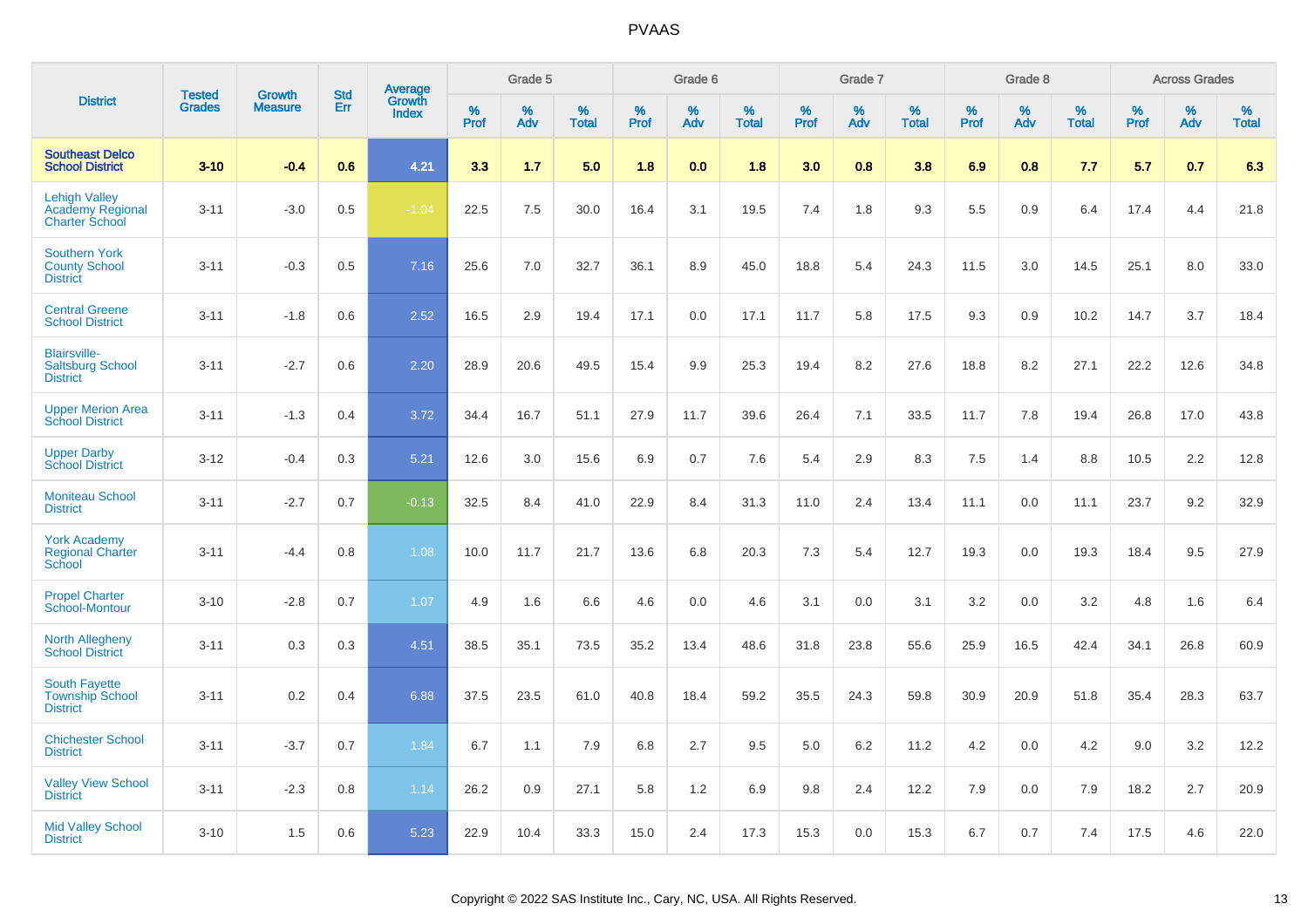|                                                              | <b>Tested</b> | <b>Growth</b>  | <b>Std</b> |                                          |              | Grade 5  |                   |              | Grade 6  |                   |              | Grade 7  |                   |              | Grade 8  |                   |              | <b>Across Grades</b> |                   |
|--------------------------------------------------------------|---------------|----------------|------------|------------------------------------------|--------------|----------|-------------------|--------------|----------|-------------------|--------------|----------|-------------------|--------------|----------|-------------------|--------------|----------------------|-------------------|
| <b>District</b>                                              | <b>Grades</b> | <b>Measure</b> | Err        | <b>Average</b><br>Growth<br><b>Index</b> | $\%$<br>Prof | %<br>Adv | %<br><b>Total</b> | $\%$<br>Prof | %<br>Adv | %<br><b>Total</b> | $\%$<br>Prof | %<br>Adv | %<br><b>Total</b> | $\%$<br>Prof | %<br>Adv | %<br><b>Total</b> | $\%$<br>Prof | %<br>Adv             | %<br><b>Total</b> |
| <b>Southeast Delco</b><br><b>School District</b>             | $3 - 10$      | $-0.4$         | 0.6        | 4.21                                     | 3.3          | 1.7      | 5.0               | 1.8          | 0.0      | 1.8               | 3.0          | 0.8      | 3.8               | 6.9          | 0.8      | 7.7               | 5.7          | 0.7                  | 6.3               |
| <b>Commodore Perry</b><br><b>School District</b>             | $3 - 11$      | $-5.2$         | 1.1        | 0.56                                     | 38.7         | 9.7      | 48.4              | 9.7          | 0.0      | 9.7               | 8.1          | 2.7      | 10.8              | 20.0         | 8.0      | 28.0              | 20.6         | 7.2                  | 27.8              |
| Northwood<br><b>Academy Charter</b><br><b>School</b>         | $3 - 8$       | $-3.7$         | 0.7        | $-0.69$                                  | 6.6          | 1.3      | 7.9               | 5.2          | 0.0      | 5.2               | 8.7          | 1.4      | 10.1              | 10.7         | 1.8      | 12.5              | 6.3          | 0.9                  | 7.2               |
| <b>Franklin Towne</b><br>Charter<br><b>Elementary School</b> | $3 - 8$       | $-6.2$         | 1.2        | $-2.25$                                  | 24.1         | 10.3     | 34.5              | 18.5         | 14.8     | 33.3              | 14.3         | 3.6      | 17.9              | 4.6          | 0.0      | 4.6               | 24.3         | 9.6                  | 33.9              |
| <b>North Star School</b><br><b>District</b>                  | $3 - 11$      | $-2.8$         | 0.7        | $-0.18$                                  | 12.5         | 12.5     | 25.0              | 23.4         | 4.7      | 28.1              | 11.1         | 1.4      | 12.5              | 14.1         | 2.2      | 16.3              | 22.6         | 10.0                 | 32.6              |
| Spring-Ford Area<br><b>School District</b>                   | $3 - 11$      | 1.6            | 0.3        | 9.56                                     | 36.6         | 13.0     | 49.6              | 33.2         | 16.5     | 49.7              | 34.3         | 16.3     | 50.6              | 23.1         | 9.8      | 32.9              | 34.2         | 19.2                 | 53.4              |
| <b>Propel Charter</b><br>School-Pitcairn                     | $3 - 8$       | $-5.7$         | 1.1        | $-1.88$                                  | 0.0          | 0.0      | 0.0               | 7.4          | 0.0      | 7.4               | 0.0          | 0.0      | 0.0               | 0.0          | 0.0      | 0.0               | 5.5          | 0.0                  | 5.5               |
| Pocono Mountain<br><b>School District</b>                    | $3 - 12$      | $-3.0$         | 0.6        | 0.33                                     | 23.9         | 8.1      | 32.0              | 12.4         | 4.3      | 16.7              | 10.6         | 3.5      | 14.2              | 7.8          | 2.9      | 10.8              | 18.3         | 6.6                  | 24.9              |
| 21st Century Cyber<br><b>Charter School</b>                  | $6 - 12$      | $-3.4$         | 0.7        | $-1.54$                                  |              |          |                   | 19.1         | 9.1      | 28.2              | 21.6         | 6.0      | 27.6              | 11.3         | 3.3      | 14.7              | 17.0         | 5.8                  | 22.8              |
| <b>Lakeview School</b><br><b>District</b>                    | $3 - 11$      | $-3.9$         | 0.8        | 0.54                                     | 28.6         | 18.4     | 46.9              | 30.0         | 7.1      | 37.1              | 22.2         | 1.6      | 23.8              | 21.0         | 1.6      | 22.6              | 28.3         | 13.3                 | 41.6              |
| <b>Norwin School</b><br><b>District</b>                      | $3 - 11$      | $-0.5$         | 0.3        | 3.82                                     | 31.7         | 25.2     | 56.9              | 37.2         | 20.7     | 58.0              | 42.6         | 14.9     | 57.4              | 32.4         | 5.4      | 37.7              | 36.5         | 21.0                 | 57.4              |
| <b>Conewago Valley</b><br><b>School District</b>             | $3 - 12$      | 1.2            | 0.4        | 6.92                                     | 26.3         | 8.6      | 35.0              | 29.9         | 10.6     | 40.5              | 19.9         | 3.8      | 23.6              | 17.4         | 1.1      | 18.4              | 25.3         | 8.6                  | 33.9              |
| Independence<br><b>Charter School</b>                        | $3 - 8$       | 1.4            | 0.7        | 5.93                                     | 13.7         | 4.1      | 17.8              | 26.8         | 4.9      | 31.7              | 21.0         | 4.9      | 25.9              | 24.1         | 8.6      | 32.8              | 19.7         | 7.2                  | 26.9              |
| <b>Williams Valley</b><br><b>School District</b>             | $3 - 11$      | 0.1            | 0.8        | 3.83                                     | 31.8         | 6.8      | 38.6              | 5.2          | 0.0      | 5.2               | 8.0          | 1.3      | 9.3               | 9.4          | 1.6      | 10.9              | 12.8         | 1.6                  | 14.4              |
| <b>Rockwood Area</b><br><b>School District</b>               | $3 - 11$      | $-2.1$         | 0.9        | 2.50                                     | 34.2         | 12.2     | 46.3              | 16.7         | 21.4     | 38.1              | 15.6         | 2.2      | 17.8              | 12.7         | 7.9      | 20.6              | 19.1         | 9.4                  | 28.5              |
| <b>Montoursville Area</b><br><b>School District</b>          | $3 - 12$      | $-1.9$         | 0.5        | $-0.02$                                  | 31.1         | 12.9     | 43.9              | 28.8         | 8.0      | 36.8              | 25.2         | 6.7      | 31.8              | 19.9         | 8.5      | 28.4              | 28.2         | 11.2                 | 39.4              |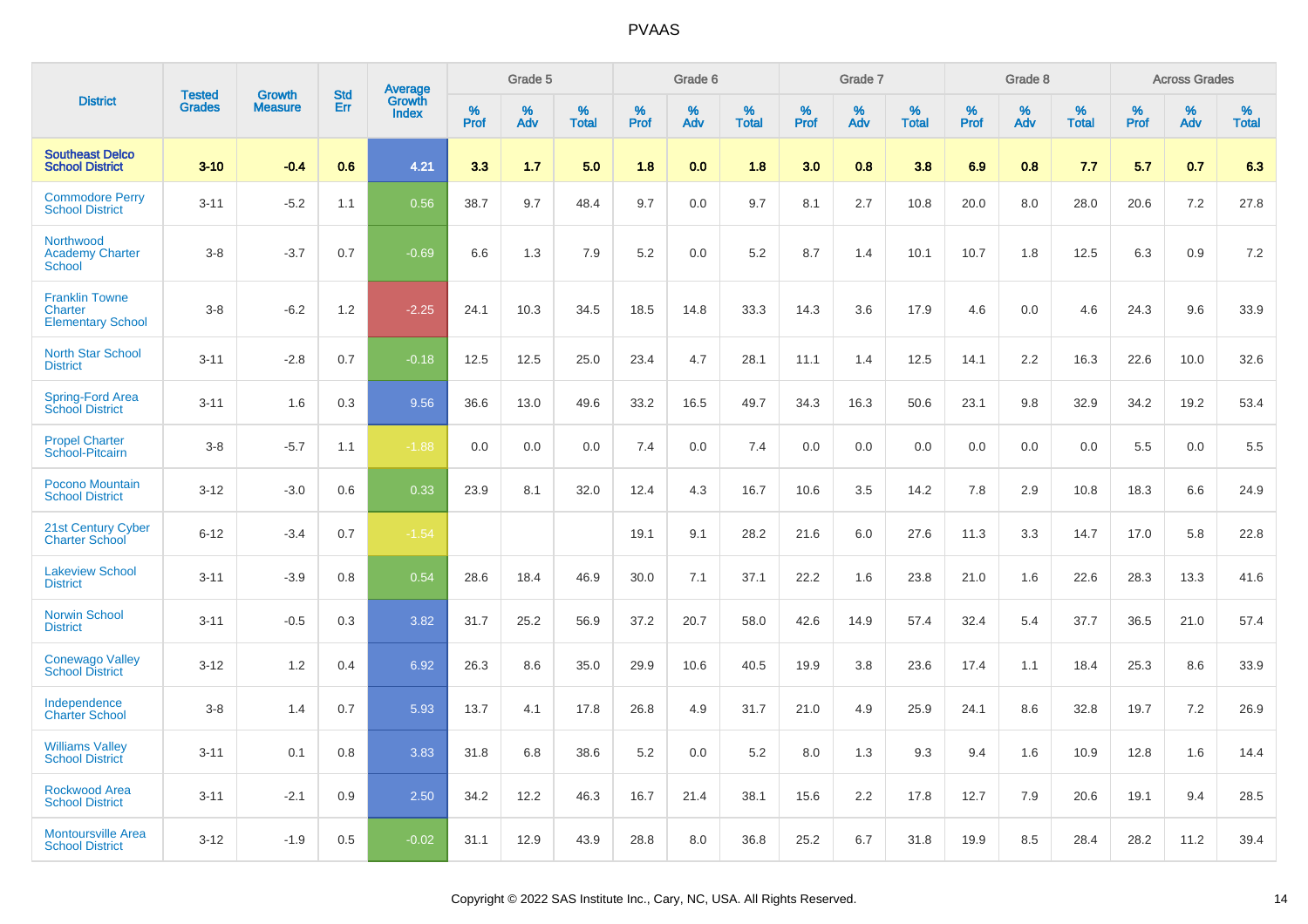|                                                                    | <b>Tested</b> | <b>Growth</b>  | <b>Std</b> | Average                |                     | Grade 5  |                   |              | Grade 6  |                   |                     | Grade 7  |                   |                     | Grade 8  |                   |              | <b>Across Grades</b> |                   |
|--------------------------------------------------------------------|---------------|----------------|------------|------------------------|---------------------|----------|-------------------|--------------|----------|-------------------|---------------------|----------|-------------------|---------------------|----------|-------------------|--------------|----------------------|-------------------|
| <b>District</b>                                                    | <b>Grades</b> | <b>Measure</b> | Err        | Growth<br><b>Index</b> | $\%$<br><b>Prof</b> | %<br>Adv | %<br><b>Total</b> | $\%$<br>Prof | %<br>Adv | %<br><b>Total</b> | $\%$<br><b>Prof</b> | %<br>Adv | %<br><b>Total</b> | $\%$<br><b>Prof</b> | %<br>Adv | %<br><b>Total</b> | $\%$<br>Prof | %<br>Adv             | %<br><b>Total</b> |
| <b>Southeast Delco</b><br><b>School District</b>                   | $3 - 10$      | $-0.4$         | 0.6        | 4.21                   | 3.3                 | 1.7      | 5.0               | 1.8          | 0.0      | 1.8               | 3.0                 | 0.8      | 3.8               | 6.9                 | 0.8      | 7.7               | 5.7          | 0.7                  | 6.3               |
| <b>Jenkintown School</b><br><b>District</b>                        | $3 - 11$      | $-5.2$         | 1.0        | $-0.07$                | 35.4                | 12.5     | 47.9              | 18.9         | 8.1      | 27.0              | 16.0                | 0.0      | 16.0              | 8.0                 | 4.0      | 12.0              | 29.0         | 16.2                 | 45.2              |
| Pan American<br><b>Academy Charter</b><br><b>School</b>            | $3-8$         | 0.3            | 0.8        | 2.25                   | 1.7                 | 0.0      | 1.7               | 2.3          | 0.0      | 2.3               | 3.4                 | 0.0      | 3.4               | 0.0                 | 0.0      | 0.0               | 2.4          | 0.3                  | 2.7               |
| <b>Green Woods</b><br><b>Charter School</b>                        | $3-8$         | $-0.3$         | 0.8        | 2.38                   | 16.7                | 3.3      | 20.0              | 27.1         | 11.9     | 39.0              | 16.1                | 5.4      | 21.4              | 17.3                | 3.8      | 21.2              | 21.3         | 8.3                  | 29.6              |
| <b>Mcguffey School</b><br><b>District</b>                          | $3 - 11$      | $-2.0$         | 0.6        | 2.55                   | 25.9                | 2.8      | 28.7              | 13.7         | 2.0      | 15.7              | 4.7                 | 0.0      | 4.7               | 5.6                 | 3.2      | 8.9               | 17.6         | 5.0                  | 22.6              |
| <b>Upper Moreland</b><br><b>Township School</b><br><b>District</b> | $3 - 11$      | $-0.1$         | 0.4        | 4.58                   | 28.5                | 10.6     | 39.1              | 16.1         | 10.8     | 26.9              | 21.7                | 10.6     | 32.3              | 18.9                | 12.1     | 31.1              | 23.9         | 11.6                 | 35.5              |
| <b>Belmont Charter</b><br>School                                   | $3 - 10$      | $-0.8$         | 0.8        | 2.15                   | 1.6                 | 0.0      | 1.6               | 4.0          | 0.0      | 4.0               | 0.0                 | 0.0      | 0.0               | 5.6                 | 0.0      | 5.6               | 2.8          | 0.6                  | 3.4               |
| <b>Big Beaver Falls</b><br>Area School<br><b>District</b>          | $3 - 11$      | $-1.7$         | 0.6        | 1.44                   | 19.6                | 2.0      | 21.6              | 5.4          | 0.9      | 6.4               | 8.3                 | 1.0      | 9.4               | 1.0                 | 1.0      | 2.1               | 12.5         | 1.1                  | 13.6              |
| <b>Innovative Arts</b><br><b>Academy Charter</b><br><b>School</b>  | $6 - 11$      | $-1.5$         | 0.8        | 5.73                   |                     |          |                   | 0.0          | 0.0      | 0.0               | 0.0                 | 0.0      | 0.0               | 3.4                 | 0.0      | 3.4               | 1.4          | 0.0                  | 1.4               |
| <b>Fort Cherry School</b><br><b>District</b>                       | $3 - 10$      | $-3.8$         | 0.8        | $-0.22$                | 19.3                | 19.3     | 38.6              | 29.8         | 8.8      | 38.6              | 14.3                | 5.4      | 19.6              | 9.3                 | 4.6      | 14.0              | 21.9         | 9.6                  | 31.5              |
| <b>Chartiers-Houston</b><br><b>School District</b>                 | $3 - 10$      | $-2.5$         | 0.7        | 1.15                   | 25.6                | 12.2     | 37.8              | 35.1         | 2.6      | 37.7              | 20.5                | 1.3      | 21.8              | 18.3                | 5.6      | 23.9              | 28.7         | 8.2                  | 36.9              |
| <b>First Philadelphia</b><br>Preparatory<br><b>Charter School</b>  | $3 - 8$       | $-2.3$         | 0.6        | 1.67                   | 1.2                 | 0.0      | 1.2               | 1.1          | 0.0      | 1.1               | 1.3                 | 0.0      | 1.3               | 4.0                 | 0.0      | 4.0               | 2.4          | 0.0                  | 2.4               |
| <b>Western Wayne</b><br><b>School District</b>                     | $3 - 11$      | $-2.5$         | 0.6        | 0.99                   | 28.3                | 9.4      | 37.7              | 18.7         | 0.9      | 19.6              | 21.6                | 2.9      | 24.5              | 14.1                | 5.4      | 19.6              | 23.6         | 9.6                  | 33.2              |
| Altoona Area<br><b>School District</b>                             | $3 - 12$      | $-0.5$         | 0.3        | 1.50                   | 24.7                | 8.0      | 32.7              | 17.8         | 5.2      | 23.0              | 14.6                | 4.9      | 19.5              | 15.8                | 4.3      | 20.1              | 19.6         | 6.6                  | 26.2              |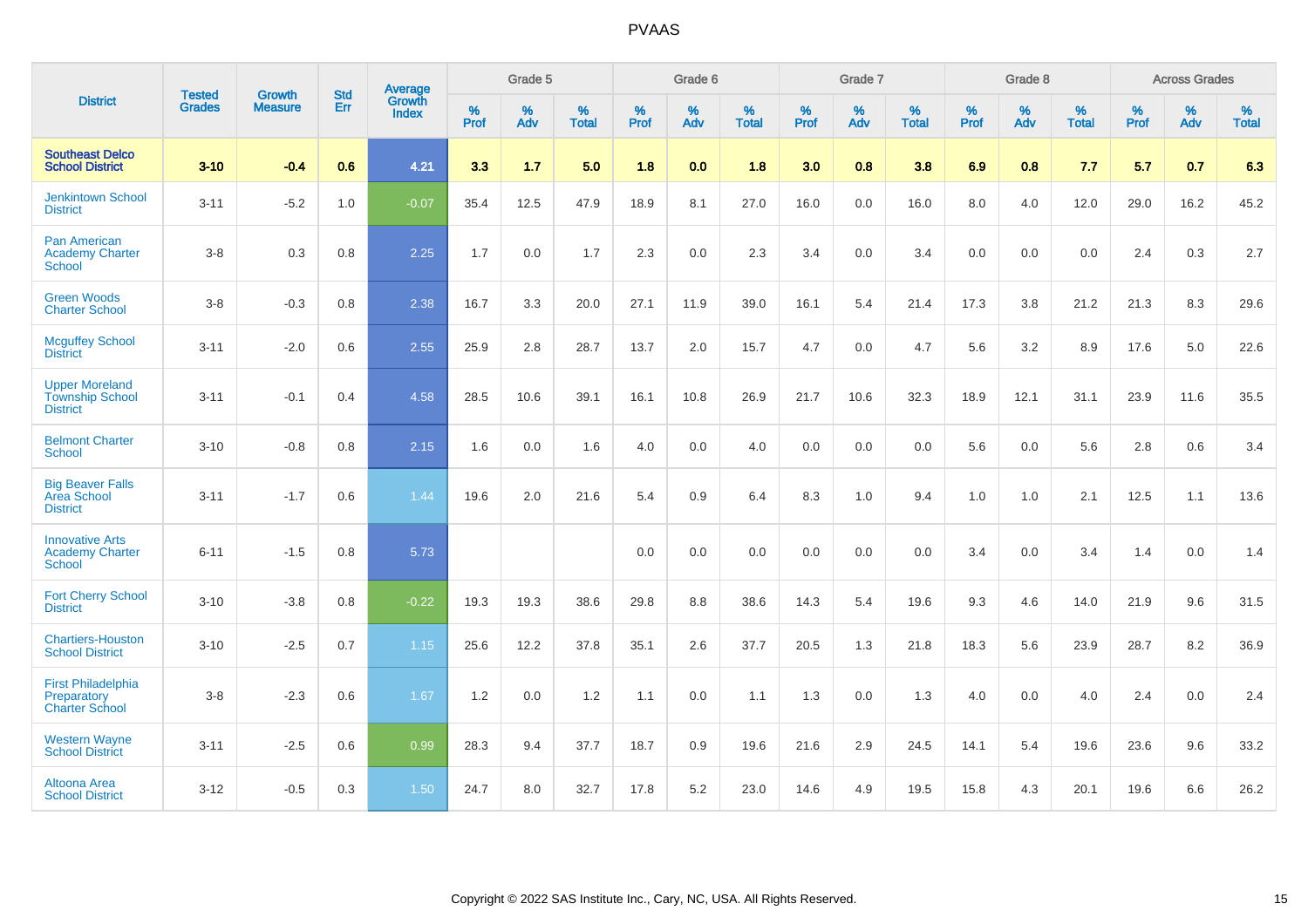|                                                                       | <b>Tested</b> | <b>Growth</b>  | <b>Std</b> | Average                |              | Grade 5  |                   |              | Grade 6  |                   |              | Grade 7  |                   |                  | Grade 8  |                   |              | <b>Across Grades</b> |                   |
|-----------------------------------------------------------------------|---------------|----------------|------------|------------------------|--------------|----------|-------------------|--------------|----------|-------------------|--------------|----------|-------------------|------------------|----------|-------------------|--------------|----------------------|-------------------|
| <b>District</b>                                                       | <b>Grades</b> | <b>Measure</b> | Err        | Growth<br><b>Index</b> | $\%$<br>Prof | %<br>Adv | %<br><b>Total</b> | $\%$<br>Prof | %<br>Adv | %<br><b>Total</b> | $\%$<br>Prof | %<br>Adv | %<br><b>Total</b> | %<br><b>Prof</b> | %<br>Adv | %<br><b>Total</b> | $\%$<br>Prof | $\%$<br>Adv          | %<br><b>Total</b> |
| <b>Southeast Delco</b><br><b>School District</b>                      | $3 - 10$      | $-0.4$         | 0.6        | 4.21                   | 3.3          | 1.7      | 5.0               | 1.8          | 0.0      | 1.8               | 3.0          | 0.8      | 3.8               | 6.9              | 0.8      | 7.7               | 5.7          | 0.7                  | 6.3               |
| <b>Southern</b><br><b>Huntingdon County</b><br><b>School District</b> | $3 - 11$      | $-2.5$         | 0.7        | $-0.14$                | 18.8         | 10.1     | 29.0              | 9.0          | 1.3      | 10.3              | 10.1         | 1.1      | 11.2              | 6.1              | 0.0      | 6.1               | 15.5         | 3.9                  | 19.4              |
| <b>New Brighton Area</b><br><b>School District</b>                    | $3 - 11$      | $-2.4$         | 0.6        | 1.31                   | 18.0         | 1.1      | 19.1              | 7.9          | 0.0      | 7.9               | 8.9          | 3.0      | 11.9              | 4.8              | 1.0      | 5.8               | 11.1         | 1.9                  | 13.0              |
| <b>Northampton Area</b><br><b>School District</b>                     | $3 - 11$      | $-3.1$         | 0.7        | 0.02                   | 28.5         | 9.3      | 37.8              | 23.7         | 5.3      | 29.0              | 18.7         | 5.3      | 24.0              | 13.3             | 1.7      | 15.0              | 29.6         | 9.8                  | 39.4              |
| Philadelphia<br><b>Performing Arts</b><br><b>Charter School</b>       | $3-9$         | $-0.4$         | 0.7        | 4.01                   | 19.2         | 9.0      | 28.2              | 19.6         | 3.6      | 23.2              | 23.0         | 14.9     | 37.9              | 18.0             | 8.0      | 26.0              | 25.2         | 9.7                  | 34.9              |
| <b>Oxford Area</b><br><b>School District</b>                          | $3 - 11$      | 2.0            | 0.4        | 10.25                  | 24.0         | 8.0      | 32.0              | 28.3         | 7.3      | 35.6              | 20.2         | 9.9      | 30.0              | 11.5             | 5.5      | 17.0              | 21.8         | 8.2                  | 30.0              |
| <b>Hazleton Area</b><br><b>School District</b>                        | $3 - 11$      | $-0.5$         | 0.4        | 1.77                   | 5.8          | 1.7      | 7.5               | 5.2          | 1.1      | 6.3               | 2.8          | 0.5      | 3.3               | 6.6              | 0.6      | 7.1               | 6.4          | 1.2                  | 7.7               |
| Wallingford-<br>Swarthmore<br><b>School District</b>                  | $3 - 10$      | 0.4            | 0.4        | 8.13                   | 38.3         | 33.9     | 72.2              | 29.9         | 20.5     | 50.4              | 27.6         | 17.6     | 45.3              | 29.4             | 14.7     | 44.2              | 33.9         | 27.8                 | 61.7              |
| <b>Coatesville Area</b><br><b>School District</b>                     | $3 - 11$      | $-0.5$         | 0.4        | 1.87                   | 14.8         | 4.8      | 19.6              | 8.5          | 0.0      | 8.5               | 8.9          | 1.3      | 10.1              | 6.9              | 0.5      | 7.4               | 10.9         | 3.9                  | 14.8              |
| <b>Jim Thorpe Area</b><br><b>School District</b>                      | $3 - 11$      | $-2.3$         | 0.6        | 0.76                   | 14.1         | 1.0      | 15.2              | 12.3         | 0.9      | 13.2              | 9.2          | 8.5      | 17.7              | 10.0             | 1.5      | 11.5              | 14.9         | 4.3                  | 19.2              |
| Pennsylvania<br><b>Leadership Charter</b><br><b>School</b>            | $3 - 11$      | $-1.4$         | 0.5        | 2.15                   | 24.7         | 11.5     | 36.2              | 24.9         | 6.4      | 31.2              | 13.4         | 19.6     | 33.0              | 16.7             | 6.2      | 22.9              | 23.9         | 12.4                 | 36.4              |
| <b>Ad Prima Charter</b><br><b>School</b>                              | $3-8$         | 1.5            | 0.8        | 4.76                   | 8.3          | 0.0      | 8.3               | 15.7         | 0.0      | 15.7              | 8.2          | 1.6      | 9.8               | 9.8              | 1.6      | 11.5              | 10.9         | 0.7                  | 11.6              |
| <b>Clarion-Limestone</b><br><b>Area School</b><br><b>District</b>     | $3 - 12$      | $-1.1$         | 0.9        | 4.00                   | 40.0         | 27.3     | 67.3              | 36.5         | 5.8      | 42.3              | 27.9         | 11.6     | 39.5              | 7.8              | 3.9      | 11.8              | 28.4         | 13.2                 | 41.6              |
| <b>Freeport Area</b><br><b>School District</b>                        | $3 - 10$      | 0.9            | 0.5        | 6.32                   | 30.5         | 9.9      | 40.5              | 26.6         | 15.3     | 41.9              | 34.3         | 12.7     | 47.0              | 19.1             | 9.9      | 29.0              | 29.3         | 13.4                 | 42.8              |
| <b>MaST Community</b><br><b>Charter School III</b>                    | $3-6$         | $-3.6$         | 0.8        | $-2.16$                | 3.8          | 0.0      | 3.8               | 6.8          | 1.5      | 8.3               |              |          |                   |                  |          |                   | 8.3          | 2.2                  | 10.5              |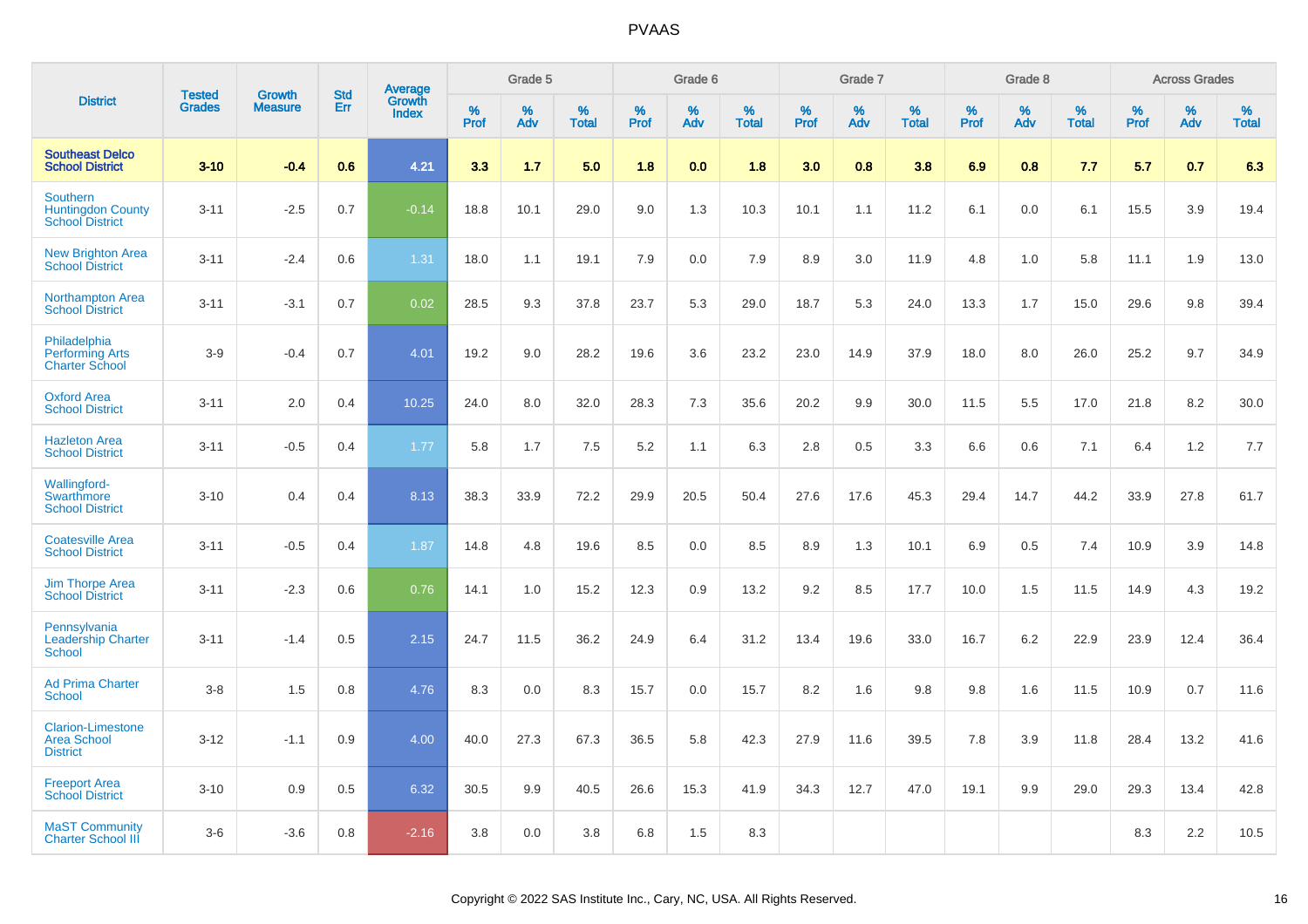|                                                                     | <b>Tested</b> | <b>Growth</b>  | <b>Std</b> | Average                |           | Grade 5  |                   |           | Grade 6  |                   |           | Grade 7  |                   |           | Grade 8  |                   |           | <b>Across Grades</b> |                   |
|---------------------------------------------------------------------|---------------|----------------|------------|------------------------|-----------|----------|-------------------|-----------|----------|-------------------|-----------|----------|-------------------|-----------|----------|-------------------|-----------|----------------------|-------------------|
| <b>District</b>                                                     | <b>Grades</b> | <b>Measure</b> | <b>Err</b> | Growth<br><b>Index</b> | %<br>Prof | %<br>Adv | %<br><b>Total</b> | %<br>Prof | %<br>Adv | %<br><b>Total</b> | %<br>Prof | %<br>Adv | %<br><b>Total</b> | %<br>Prof | %<br>Adv | %<br><b>Total</b> | %<br>Prof | %<br>Adv             | %<br><b>Total</b> |
| <b>Southeast Delco</b><br><b>School District</b>                    | $3 - 10$      | $-0.4$         | 0.6        | 4.21                   | 3.3       | 1.7      | 5.0               | 1.8       | 0.0      | 1.8               | 3.0       | 0.8      | 3.8               | 6.9       | 0.8      | 7.7               | 5.7       | 0.7                  | 6.3               |
| <b>Delaware Valley</b><br><b>School District</b>                    | $3 - 11$      | 0.1            | 0.4        | 4.58                   | 26.1      | 11.6     | 37.8              | 19.0      | 8.6      | 27.6              | 21.8      | 8.2      | 30.0              | 17.9      | 3.4      | 21.3              | 25.0      | 9.4                  | 34.4              |
| <b>Lindley Academy</b><br><b>Charter School At</b><br><b>Birney</b> | $3 - 8$       | $-3.0$         | 0.7        | 0.43                   | 1.3       | 0.0      | 1.3               | 2.6       | 0.0      | 2.6               | 0.0       | 0.0      | 0.0               | 0.0       | 1.6      | 1.6               | 1.0       | 0.3                  | 1.3               |
| Antonia Pantoja<br>Community<br><b>Charter School</b>               | $3 - 8$       | $-3.9$         | 0.8        | $-1.30$                | 1.5       | 0.0      | 1.5               | 0.0       | 0.0      | 0.0               | 4.6       | 2.3      | 7.0               | 5.6       | 0.0      | 5.6               | 1.8       | 0.9                  | 2.8               |
| <b>Towanda Area</b><br><b>School District</b>                       | $3 - 11$      | 2.2            | 0.6        | 7.65                   | 22.7      | 15.1     | 37.8              | 22.6      | 11.3     | 34.0              | 14.5      | 7.7      | 22.2              | 17.1      | 8.6      | 25.6              | 19.2      | 10.3                 | 29.5              |
| Environmental<br><b>Charter School At</b><br><b>Frick Park</b>      | $3-9$         | $-0.2$         | 0.7        | 3.70                   | 18.2      | 10.4     | 28.6              | 17.0      | 4.3      | 21.3              | 16.3      | 10.9     | 27.2              | 10.0      | 4.3      | 14.3              | 22.6      | 13.4                 | 36.0              |
| <b>Sharpsville Area</b><br><b>School District</b>                   | $3 - 11$      | $-2.3$         | 0.8        | 2.39                   | 29.0      | 9.7      | 38.7              | 16.4      | 1.5      | 17.9              | 21.9      | 3.1      | 25.0              | 20.0      | 7.1      | 27.1              | 27.3      | 8.8                  | 36.1              |
| <b>Saint Marys Area</b><br><b>School District</b>                   | $3 - 11$      | $-2.5$         | 0.5        | $-0.36$                | 35.6      | 8.7      | 44.4              | 21.8      | 1.6      | 23.4              | 10.0      | 5.4      | 15.4              | 13.3      | 1.3      | 14.7              | 24.9      | 7.3                  | 32.3              |
| <b>Southern Fulton</b><br><b>School District</b>                    | $3 - 11$      | $-2.2$         | 0.9        | 0.85                   | 21.3      | 6.4      | 27.7              | 15.2      | 10.2     | 25.4              | 12.3      | 1.8      | 14.0              | 5.9       | 3.9      | 9.8               | 18.9      | 4.4                  | 23.3              |
| <b>Mariana Bracetti</b><br><b>Academy Charter</b><br><b>School</b>  | $3 - 10$      | $-3.1$         | 0.9        | 2.21                   | 8.6       | 0.0      | 8.6               | 2.2       | 0.0      | 2.2               | 7.3       | 0.0      | 7.3               | 0.0       | 0.0      | 0.0               | 4.4       | 0.0                  | 4.4               |
| <b>Southern Lehigh</b><br><b>School District</b>                    | $3 - 11$      | $-1.1$         | 0.4        | 2.10                   | 33.9      | 21.0     | 54.8              | 28.3      | 16.8     | 45.1              | 40.2      | 13.1     | 53.3              | 32.0      | 12.7     | 44.8              | 35.0      | 20.7                 | 55.8              |
| <b>Forbes Road</b><br><b>School District</b>                        | $3 - 11$      | $-5.7$         | 1.4        | $-0.81$                | 38.7      | 3.2      | 41.9              | 26.7      | 0.0      | 26.7              | 44.4      | 0.0      | 44.4              | 15.0      | 0.0      | 15.0              | 31.9      | 2.9                  | 34.8              |
| <b>Glendale School</b><br><b>District</b>                           | $3 - 10$      | 1.2            | 0.8        | 3.21                   | 42.9      | 4.8      | 47.6              | 26.4      | 5.7      | 32.1              | 22.7      | 15.2     | 37.9              | 7.8       | 2.0      | 9.8               | 27.0      | 7.8                  | 34.8              |
| <b>Canon-Mcmillan</b><br><b>School District</b>                     | $3 - 11$      | $-1.3$         | 0.3        | 2.20                   | 29.4      | 22.3     | 51.7              | 28.2      | 9.8      | 38.0              | 26.1      | 10.4     | 36.5              | 27.7      | 10.6     | 38.4              | 30.0      | 14.6                 | 44.6              |
| <b>Burrell School</b><br><b>District</b>                            | $3 - 11$      | $-3.1$         | 0.7        | 1.18                   | 22.5      | 1.8      | 24.3              | 15.4      | 3.8      | 19.2              | 21.5      | 7.6      | 29.1              | 17.2      | 0.0      | 17.2              | 25.3      | 6.1                  | 31.4              |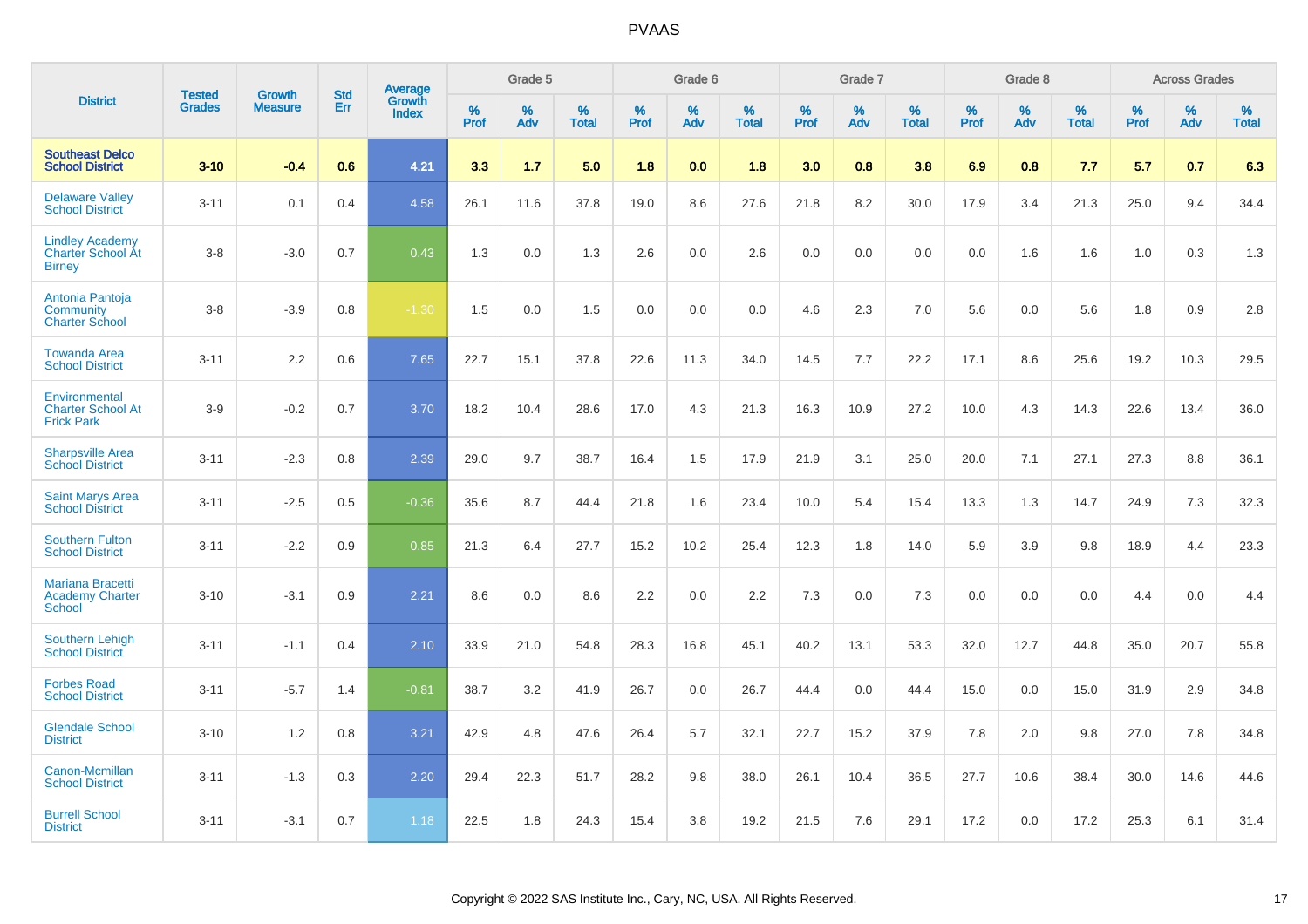|                                                                                 |                                |                                 | <b>Std</b> | Average                       |           | Grade 5  |                   |           | Grade 6  |                   |           | Grade 7  |                   |           | Grade 8  |                   |           | <b>Across Grades</b> |                   |
|---------------------------------------------------------------------------------|--------------------------------|---------------------------------|------------|-------------------------------|-----------|----------|-------------------|-----------|----------|-------------------|-----------|----------|-------------------|-----------|----------|-------------------|-----------|----------------------|-------------------|
| <b>District</b>                                                                 | <b>Tested</b><br><b>Grades</b> | <b>Growth</b><br><b>Measure</b> | Err        | <b>Growth</b><br><b>Index</b> | %<br>Prof | %<br>Adv | %<br><b>Total</b> | %<br>Prof | %<br>Adv | %<br><b>Total</b> | %<br>Prof | %<br>Adv | %<br><b>Total</b> | %<br>Prof | %<br>Adv | %<br><b>Total</b> | %<br>Prof | %<br>Adv             | %<br><b>Total</b> |
| <b>Southeast Delco</b><br><b>School District</b>                                | $3 - 10$                       | $-0.4$                          | 0.6        | 4.21                          | 3.3       | 1.7      | 5.0               | 1.8       | 0.0      | 1.8               | 3.0       | 0.8      | 3.8               | 6.9       | 0.8      | 7.7               | 5.7       | 0.7                  | 6.3               |
| <b>Hanover Public</b><br><b>School District</b>                                 | $3 - 11$                       | $-2.3$                          | 0.5        | $-0.22$                       | 24.4      | 4.6      | 29.0              | 19.7      | 2.2      | 21.9              | 17.8      | 5.4      | 23.3              | 11.4      | 4.9      | 16.3              | 20.4      | 9.6                  | 30.0              |
| <b>Williamsport Area</b><br><b>School District</b>                              | $3 - 11$                       | 2.8                             | 0.3        | 10.28                         | 24.6      | 10.7     | 35.3              | 20.4      | 12.0     | 32.4              | 21.5      | 8.3      | 29.8              | 16.1      | 5.1      | 21.2              | 22.0      | 11.0                 | 33.1              |
| John B. Stetson<br><b>Charter School</b>                                        | $5-8$                          | 0.5                             | 0.6        | 4.84                          | 1.6       | 0.0      | 1.6               | 0.8       | 0.0      | 0.8               | 0.0       | 0.0      | 0.0               | 0.0       | 0.0      | 0.0               | 0.4       | 0.0                  | 0.4               |
| <b>Methacton School</b><br><b>District</b>                                      | $3 - 11$                       | $-1.5$                          | 0.3        | 2.62                          | 30.5      | 14.2     | 44.7              | 28.2      | 9.9      | 38.1              | 27.0      | 11.2     | 38.2              | 20.1      | 12.5     | 32.6              | 30.9      | 13.6                 | 44.5              |
| <b>Insight PA Cyber</b><br><b>Charter School</b>                                | $3 - 11$                       | $-6.7$                          | 1.5        | $-1.06$                       | 5.6       | 11.1     | 16.7              | 0.0       | 0.0      | 0.0               | 3.7       | 3.7      | 7.4               | 11.1      | 3.7      | 14.8              | 9.0       | 3.7                  | 12.7              |
| Quakertown<br><b>Community School</b><br><b>District</b>                        | $3 - 12$                       | $-0.7$                          | 0.3        | 3.64                          | 31.8      | 16.7     | 48.5              | 31.0      | 7.5      | 38.4              | 17.8      | 8.4      | 26.2              | 21.0      | 9.1      | 30.1              | 26.2      | 12.7                 | 38.9              |
| <b>Elizabeth Forward</b><br><b>School District</b>                              | $3 - 11$                       | $-1.6$                          | 0.5        | 2.70                          | 29.4      | 11.4     | 40.8              | 29.6      | 10.5     | 40.1              | 21.6      | 5.2      | 26.8              | 16.8      | 2.9      | 19.6              | 27.0      | 11.3                 | 38.3              |
| <b>Fort Leboeuf</b><br><b>School District</b>                                   | $3 - 11$                       | $-0.7$                          | 0.5        | 1.49                          | 33.8      | 31.2     | 64.9              | 25.7      | 18.8     | 44.4              | 21.6      | 14.4     | 35.9              | 22.6      | 11.6     | 34.2              | 28.5      | 22.7                 | 51.2              |
| <b>Pine Grove Area</b><br><b>School District</b>                                | $3 - 11$                       | $-2.2$                          | 0.6        | 0.60                          | 23.2      | 4.2      | 27.4              | 19.7      | 3.4      | 23.1              | 17.1      | 0.8      | 17.9              | 20.9      | 0.8      | 21.7              | 24.6      | 7.8                  | 32.4              |
| <b>Executive</b><br><b>Education</b><br><b>Academy Charter</b><br><b>School</b> | $3 - 10$                       | $-2.5$                          | 1.7        | 1.63                          | 0.0       | 0.0      | 0.0               |           |          |                   | 18.2      | 0.0      | 18.2              | 4.8       | 0.0      | 4.8               | 9.1       | 1.7                  | 10.9              |
| <b>Minersville Area</b><br><b>School District</b>                               | $3 - 11$                       | $-0.9$                          | 0.7        | 4.90                          | 9.6       | 4.1      | 13.7              | 20.8      | 2.6      | 23.4              | 10.4      | 0.0      | 10.4              | 2.7       | 1.3      | 4.0               | 15.1      | 3.2                  | 18.3              |
| <b>Conemaugh Valley</b><br><b>School District</b>                               | $3 - 12$                       | $-2.6$                          | 0.8        | 1.06                          | 13.7      | 3.9      | 17.6              | 22.0      | 4.0      | 26.0              | 18.9      | 7.6      | 26.4              | 9.4       | 1.9      | 11.3              | 20.1      | 6.4                  | 26.5              |
| <b>Avon Grove</b><br><b>School District</b>                                     | $3 - 10$                       | 0.8                             | 0.4        | 5.13                          | 28.6      | 23.2     | 51.8              | 30.5      | 19.3     | 49.8              | 35.4      | 20.3     | 55.7              | 27.6      | 14.2     | 41.8              | 30.8      | 18.2                 | 49.0              |
| <b>Rose Tree Media</b><br><b>School District</b>                                | $3 - 10$                       | $-1.7$                          | 0.4        | $-0.25$                       | 29.7      | 19.6     | 49.3              | 31.4      | 15.3     | 46.7              | 31.6      | 20.9     | 52.4              | 18.4      | 13.9     | 32.3              | 31.5      | 20.2                 | 51.8              |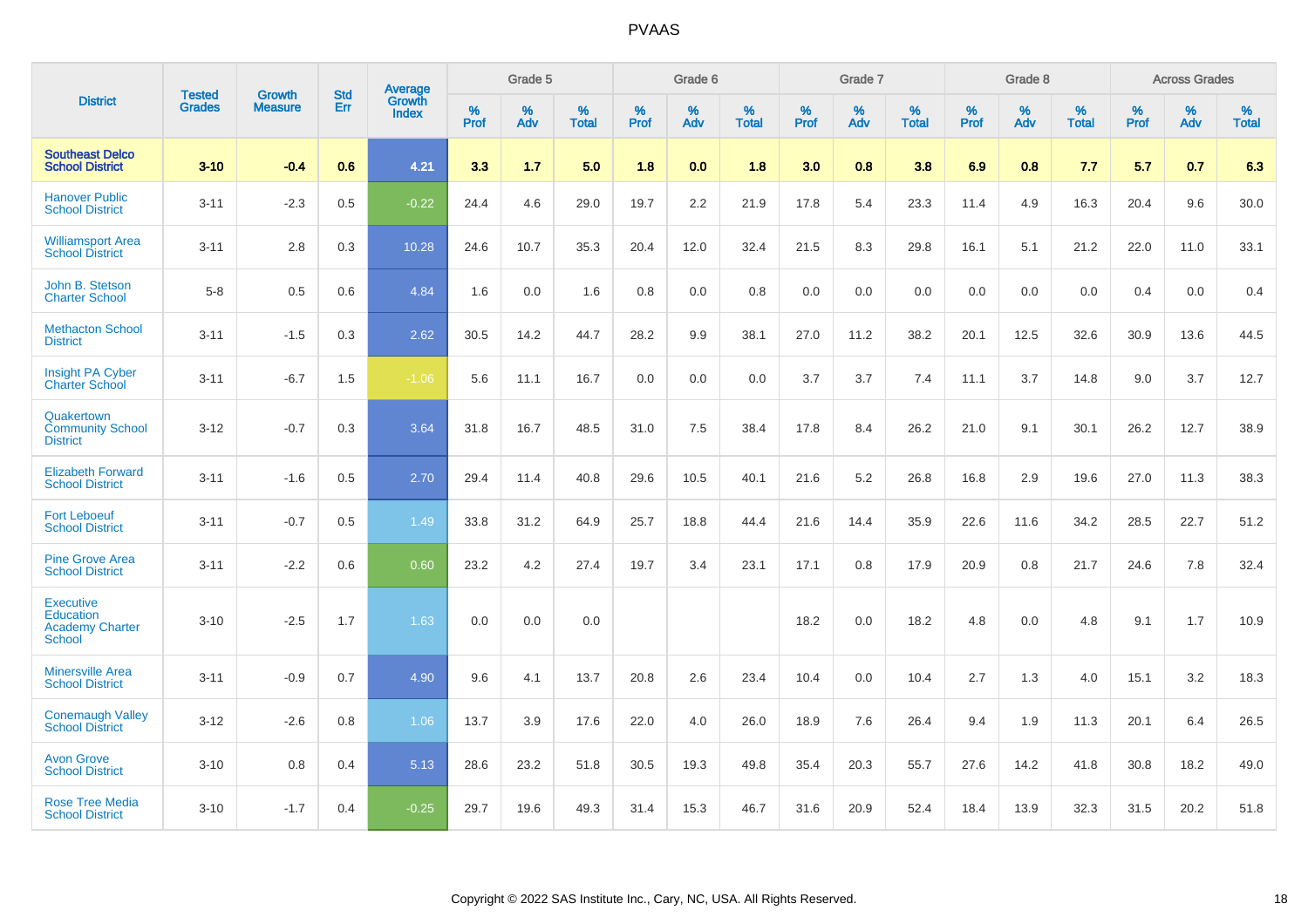|                                                                       |                                |                                 | <b>Std</b> | Average                |                     | Grade 5     |                   |                  | Grade 6  |                   |                  | Grade 7  |                   |           | Grade 8  |                   |                     | <b>Across Grades</b> |                   |
|-----------------------------------------------------------------------|--------------------------------|---------------------------------|------------|------------------------|---------------------|-------------|-------------------|------------------|----------|-------------------|------------------|----------|-------------------|-----------|----------|-------------------|---------------------|----------------------|-------------------|
| <b>District</b>                                                       | <b>Tested</b><br><b>Grades</b> | <b>Growth</b><br><b>Measure</b> | Err        | Growth<br><b>Index</b> | $\%$<br><b>Prof</b> | $\%$<br>Adv | %<br><b>Total</b> | %<br><b>Prof</b> | %<br>Adv | %<br><b>Total</b> | %<br><b>Prof</b> | %<br>Adv | %<br><b>Total</b> | %<br>Prof | %<br>Adv | %<br><b>Total</b> | $\%$<br><b>Prof</b> | %<br>Adv             | %<br><b>Total</b> |
| <b>Southeast Delco</b><br><b>School District</b>                      | $3 - 10$                       | $-0.4$                          | 0.6        | 4.21                   | 3.3                 | 1.7         | 5.0               | 1.8              | 0.0      | 1.8               | 3.0              | 0.8      | 3.8               | 6.9       | 0.8      | 7.7               | 5.7                 | 0.7                  | 6.3               |
| <b>Perseus House</b><br><b>Charter School Of</b><br><b>Excellence</b> | $6 - 11$                       | $-4.8$                          | 1.1        | $-1.31$                |                     |             |                   | 0.0              | 0.0      | 0.0               | 1.8              | 0.0      | 1.8               | 1.5       | 0.0      | 1.5               | 1.4                 | 0.0                  | 1.4               |
| <b>Schuylkill Valley</b><br><b>School District</b>                    | $3 - 11$                       | $-1.0$                          | 0.5        | 3.23                   | 24.8                | 8.5         | 33.3              | 25.6             | 5.8      | 31.4              | 15.3             | 9.9      | 25.2              | 8.2       | 2.7      | 10.9              | 21.3                | 7.6                  | 29.0              |
| Apollo-Ridge<br><b>School District</b>                                | $3-12$                         | $-2.9$                          | 0.7        | $-0.77$                | 18.8                | 0.0         | 18.8              | 12.0             | 1.2      | 13.2              | 8.5              | 1.2      | 9.8               | 10.4      | 2.6      | 13.0              | 14.8                | 3.0                  | 17.7              |
| <b>Harrisburg City</b><br><b>School District</b>                      | $3 - 11$                       | 1.3                             | 0.3        | 7.16                   | 2.0                 | 0.8         | 2.8               | 2.0              | 1.0      | 3.0               | 2.9              | 0.8      | 3.7               | 2.7       | 0.3      | 3.0               | 2.7                 | 0.7                  | 3.4               |
| Cornwall-Lebanon<br><b>School District</b>                            | $3 - 11$                       | $-0.5$                          | 0.3        | 2.53                   | 31.1                | 9.0         | 40.1              | 18.2             | 6.2      | 24.4              | 16.1             | 4.9      | 21.0              | 16.4      | 9.4      | 25.8              | 23.1                | 8.6                  | 31.8              |
| <b>Kutztown Area</b><br><b>School District</b>                        | $3 - 12$                       | $-1.4$                          | 0.8        | 3.35                   | 40.3                | 11.9        | 52.2              | 24.2             | 3.2      | 27.4              | 25.6             | 10.3     | 35.9              | 10.8      | 10.8     | 21.5              | 30.0                | 13.3                 | 43.3              |
| <b>Upper Dauphin</b><br><b>Area School</b><br><b>District</b>         | $3 - 11$                       | 1.0                             | 0.7        | 6.60                   | 9.7                 | 4.8         | 14.5              | 18.3             | 8.4      | 26.8              | 18.9             | 6.8      | 25.7              | 24.3      | 7.1      | 31.4              | 22.1                | 9.5                  | 31.6              |
| Salisbury<br><b>Township School</b><br><b>District</b>                | $3 - 11$                       | $-2.3$                          | 0.6        | 0.96                   | 14.9                | 8.5         | 23.4              | 14.3             | 2.2      | 16.5              | 13.0             | 1.1      | 14.1              | 17.2      | 3.4      | 20.7              | 18.4                | 6.3                  | 24.7              |
| <b>Clairton City</b><br><b>School District</b>                        | $3 - 11$                       | 0.5                             | 0.8        | 3.14                   | 6.1                 | 2.0         | 8.2               | 1.5              | 0.0      | 1.5               | 1.6              | 0.0      | 1.6               | 0.0       | 0.0      | 0.0               | 3.5                 | 0.3                  | 3.8               |
| <b>Frazier School</b><br><b>District</b>                              | $3 - 11$                       | $-2.4$                          | 0.8        | 2.50                   | 7.8                 | 0.0         | 7.8               | 17.5             | 2.5      | 20.0              | 15.1             | 10.5     | 25.6              | 3.9       | 0.0      | 3.9               | 16.1                | 4.2                  | 20.3              |
| <b>New Foundations</b><br><b>Charter School</b>                       | $3 - 11$                       | $-1.5$                          | 0.7        | 2.37                   | 18.5                | 5.6         | 24.1              | 6.4              | 0.0      | 6.4               | 21.3             | 3.3      | 24.6              | 13.1      | 2.4      | 15.5              | 17.1                | 2.9                  | 20.0              |
| Commonwealth<br><b>Charter Academy</b><br><b>Charter School</b>       | $3 - 10$                       | $-2.6$                          | 0.8        | 1.49                   | 25.4                | 3.4         | 28.8              | 26.0             | 4.0      | 30.0              | 17.2             | 3.4      | 20.7              | 14.6      | 2.1      | 16.7              | 23.9                | 5.7                  | 29.6              |
| <b>Tussey Mountain</b><br><b>School District</b>                      | $3 - 12$                       | 0.2                             | 0.7        | 2.41                   | 20.7                | 1.7         | 22.4              | 12.4             | 0.0      | 12.4              | 11.3             | 3.2      | 14.5              | 12.5      | 1.4      | 13.9              | 16.3                | 5.5                  | 21.8              |
| <b>Lincoln Leadership</b><br>Academy Charter<br>School                | $3 - 12$                       | $-1.2$                          | 0.9        | 2.09                   | 0.0                 | 0.0         | 0.0               | 2.0              | 0.0      | 2.0               | 4.0              | 2.0      | 6.0               | 0.0       | 0.0      | 0.0               | 3.8                 | 0.7                  | 4.4               |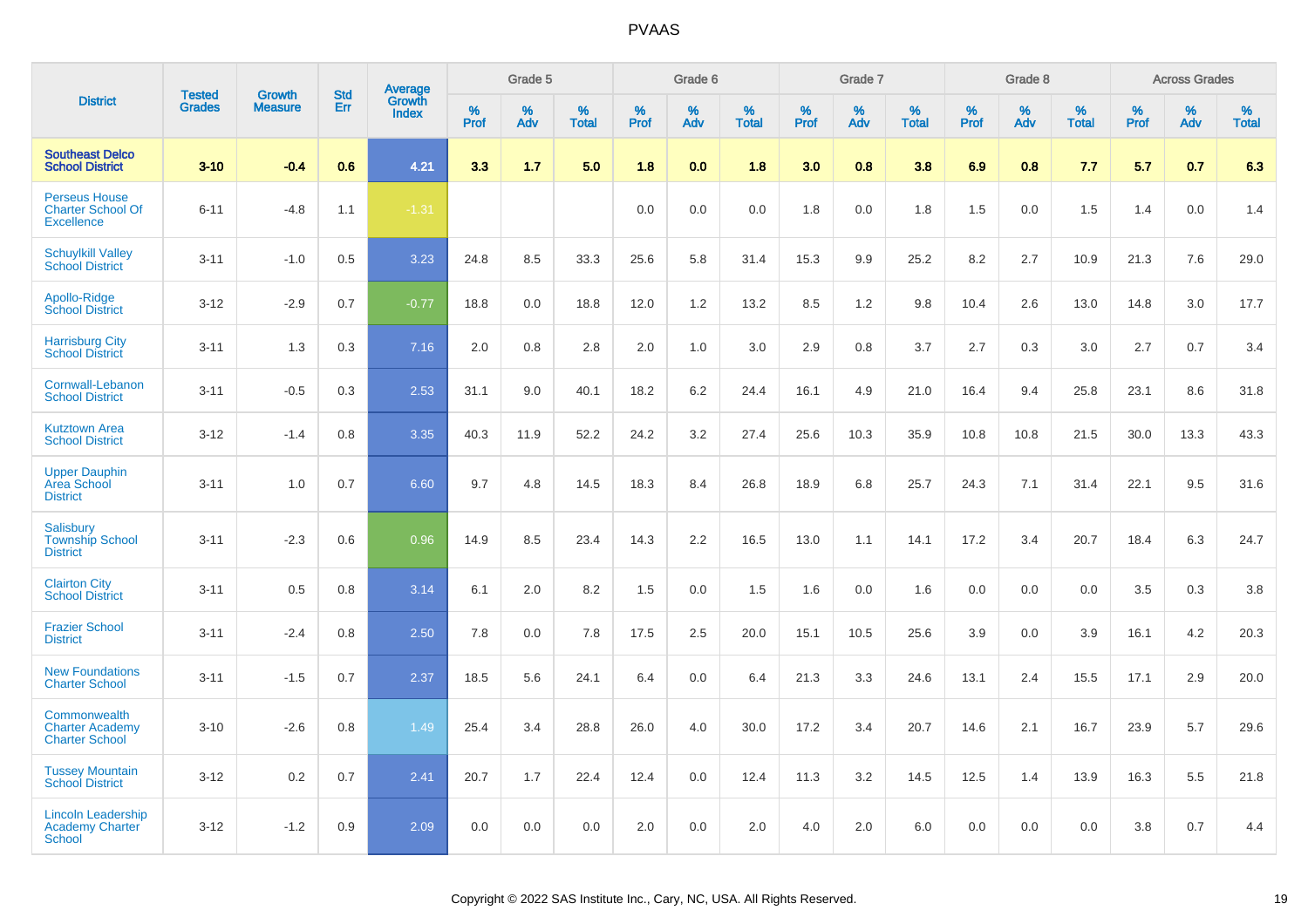|                                                                               | <b>Tested</b> | <b>Growth</b>  | <b>Std</b> | Average                |           | Grade 5  |                   |           | Grade 6  |                   |           | Grade 7  |                   |           | Grade 8  |                   |              | <b>Across Grades</b> |                   |
|-------------------------------------------------------------------------------|---------------|----------------|------------|------------------------|-----------|----------|-------------------|-----------|----------|-------------------|-----------|----------|-------------------|-----------|----------|-------------------|--------------|----------------------|-------------------|
| <b>District</b>                                                               | <b>Grades</b> | <b>Measure</b> | Err        | Growth<br><b>Index</b> | %<br>Prof | %<br>Adv | %<br><b>Total</b> | %<br>Prof | %<br>Adv | %<br><b>Total</b> | %<br>Prof | %<br>Adv | %<br><b>Total</b> | %<br>Prof | %<br>Adv | %<br><b>Total</b> | $\%$<br>Prof | %<br>Adv             | %<br><b>Total</b> |
| <b>Southeast Delco</b><br><b>School District</b>                              | $3 - 10$      | $-0.4$         | 0.6        | 4.21                   | 3.3       | 1.7      | 5.0               | 1.8       | 0.0      | 1.8               | 3.0       | 0.8      | 3.8               | 6.9       | 0.8      | 7.7               | 5.7          | 0.7                  | 6.3               |
| <b>Rochester Area</b><br><b>School District</b>                               | $3 - 11$      | $-1.6$         | 0.9        | 3.19                   | 27.1      | 6.2      | 33.3              | 24.5      | 3.8      | 28.3              | 2.0       | 0.0      | 2.0               | 15.4      | 0.0      | 15.4              | 20.6         | 7.5                  | 28.1              |
| <b>Urban Academy Of</b><br><b>Greater Pittsburgh</b><br><b>Charter School</b> | $3-5$         | $-7.6$         | 1.9        | $-4.05$                | 2.7       | 0.0      | 2.7               |           |          |                   |           |          |                   |           |          |                   | 7.3          | 0.0                  | $7.3$             |
| <b>Propel Charter</b><br><b>School-Mckeesport</b>                             | $3 - 8$       | $-3.2$         | 1.0        | 1.02                   | 5.6       | 0.0      | 5.6               | 2.7       | 0.0      | 2.7               | 5.3       | 7.9      | 13.2              | 2.7       | 2.7      | 5.4               | 5.4          | 2.3                  | 7.7               |
| <b>Bentworth School</b><br><b>District</b>                                    | $3 - 11$      | $-1.7$         | 0.7        | 1.37                   | 29.9      | 7.8      | 37.7              | 9.6       | 0.0      | 9.6               | 16.9      | 7.8      | 24.7              | 21.2      | 1.5      | 22.7              | 22.6         | 9.6                  | 32.3              |
| Northern Lehigh<br><b>School District</b>                                     | $3 - 12$      | $-2.6$         | 0.7        | 0.19                   | 22.7      | 6.2      | 28.9              | 13.8      | 0.0      | 13.8              | 15.0      | 1.7      | 16.7              | 12.5      | 0.0      | 12.5              | 18.6         | 3.9                  | 22.5              |
| Northgate School<br><b>District</b>                                           | $3 - 11$      | $-1.8$         | 0.8        | 1.33                   | 19.6      | 7.8      | 27.4              | 15.2      | 1.7      | 17.0              | 10.2      | 0.0      | 10.2              | 12.5      | 4.2      | 16.7              | 15.8         | 4.3                  | 20.1              |
| La Academia<br>Partnership<br><b>Charter School</b>                           | $6 - 11$      | $-5.6$         | 1.8        | $-0.91$                |           |          |                   | 0.0       | 0.0      | 0.0               | 0.0       | 0.0      | 0.0               | 0.0       | 0.0      | 0.0               | 0.0          | 0.0                  | 0.0               |
| <b>Bristol Borough</b><br><b>School District</b>                              | $3 - 12$      | $-2.4$         | 0.7        | $-0.27$                | 21.3      | 2.7      | 24.0              | 17.8      | 7.8      | 25.6              | 15.0      | 1.2      | 16.2              | 7.6       | 1.3      | 8.9               | 16.2         | 4.2                  | 20.3              |
| <b>Mercer Area</b><br><b>School District</b>                                  | $3 - 11$      | $-1.2$         | 0.7        | 2.42                   | 32.8      | 15.5     | 48.3              | 35.3      | 8.8      | 44.1              | 25.0      | 11.8     | 36.8              | 18.7      | 4.0      | 22.7              | 29.0         | 12.7                 | 41.7              |
| <b>Shamokin Area</b><br><b>School District</b>                                | $3 - 11$      | $-2.1$         | 0.5        | 0.50                   | 17.1      | 4.3      | 21.4              | 8.8       | 2.9      | 11.8              | 10.3      | 0.7      | 11.0              | 8.4       | 3.9      | 12.3              | 12.1         | 4.8                  | 16.9              |
| Pennsylvania<br><b>Distance Learning</b><br><b>Charter School</b>             | $3 - 12$      | $-1.7$         | 0.7        | 0.39                   | 6.5       | 0.0      | 6.5               | 1.3       | 0.0      | 1.3               | 4.6       | 1.2      | 5.8               | 2.3       | 0.0      | 2.3               | 5.4          | 0.4                  | 5.8               |
| <b>Perkiomen Valley</b><br><b>School District</b>                             | $3 - 11$      | $-0.2$         | 0.3        | 7.20                   | 35.2      | 22.4     | 57.5              | 21.5      | 11.3     | 32.7              | 27.3      | 16.9     | 44.2              | 21.6      | 7.2      | 28.7              | 30.6         | 16.6                 | 47.1              |
| <b>Belle Vernon Area</b><br><b>School District</b>                            | $3 - 11$      | $-1.7$         | 0.6        | 1.65                   | 22.5      | 6.3      | 28.8              | 27.6      | 7.8      | 35.3              | 11.0      | 0.9      | 11.9              | 10.6      | 2.4      | 12.9              | 22.3         | 6.8                  | 29.0              |
| <b>Cambria Heights</b><br><b>School District</b>                              | $3 - 10$      | $-2.3$         | 0.6        | $-0.70$                | 23.3      | 4.4      | 27.8              | 16.8      | 0.0      | 16.8              | 13.5      | 1.0      | 14.6              | 4.4       | 0.9      | 5.3               | 18.3         | 2.8                  | 21.2              |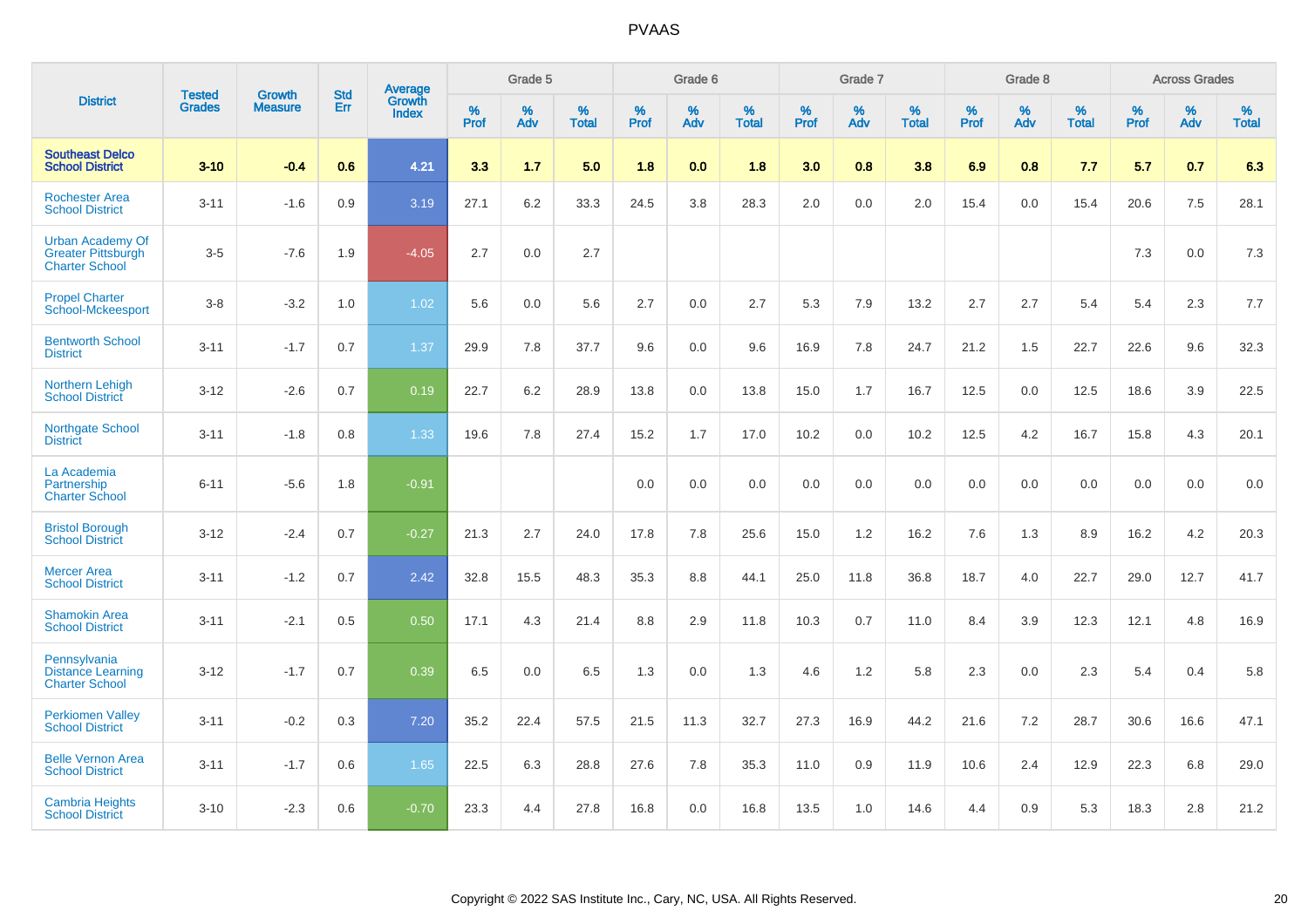|                                                                   | <b>Tested</b> |                                 | <b>Std</b> | Average                |              | Grade 5  |                   |              | Grade 6  |                   |              | Grade 7  |                   |              | Grade 8  |                   |              | <b>Across Grades</b> |                   |
|-------------------------------------------------------------------|---------------|---------------------------------|------------|------------------------|--------------|----------|-------------------|--------------|----------|-------------------|--------------|----------|-------------------|--------------|----------|-------------------|--------------|----------------------|-------------------|
| <b>District</b>                                                   | <b>Grades</b> | <b>Growth</b><br><b>Measure</b> | Err        | Growth<br><b>Index</b> | $\%$<br>Prof | %<br>Adv | %<br><b>Total</b> | $\%$<br>Prof | %<br>Adv | %<br><b>Total</b> | $\%$<br>Prof | %<br>Adv | %<br><b>Total</b> | $\%$<br>Prof | %<br>Adv | %<br><b>Total</b> | $\%$<br>Prof | %<br>Adv             | %<br><b>Total</b> |
| <b>Southeast Delco</b><br><b>School District</b>                  | $3 - 10$      | $-0.4$                          | 0.6        | 4.21                   | 3.3          | 1.7      | 5.0               | 1.8          | 0.0      | 1.8               | 3.0          | 0.8      | 3.8               | 6.9          | 0.8      | 7.7               | 5.7          | 0.7                  | 6.3               |
| <b>Unionville-Chadds</b><br><b>Ford School</b><br><b>District</b> | $3 - 11$      | 0.5                             | 0.4        | 5.10                   | 38.8         | 29.9     | 68.7              | 38.4         | 17.1     | 55.5              | 37.6         | 16.8     | 54.5              | 29.8         | 24.9     | 54.7              | 36.9         | 27.5                 | 64.4              |
| <b>Leechburg Area</b><br><b>School District</b>                   | $3 - 11$      | $-3.5$                          | 0.9        | $-0.64$                | 15.6         | 2.2      | 17.8              | 16.2         | 5.4      | 21.6              | 8.0          | 0.0      | 8.0               | 23.8         | 7.1      | 31.0              | 22.5         | 5.9                  | 28.5              |
| <b>Hollidaysburg Area</b><br><b>School District</b>               | $3 - 11$      | 2.9                             | 0.4        | 8.32                   | 33.2         | 16.0     | 49.2              | 26.4         | 12.8     | 39.2              | 27.3         | 14.7     | 42.0              | 23.2         | 8.0      | 31.2              | 28.7         | 12.7                 | 41.4              |
| <b>Warrior Run</b><br><b>School District</b>                      | $3 - 11$      | $-0.7$                          | 0.6        | 1.21                   | 29.0         | 17.1     | 46.0              | 25.7         | 1.8      | 27.5              | 16.8         | 11.2     | 28.0              | 15.6         | 12.2     | 27.8              | 23.2         | 10.7                 | 34.0              |
| <b>Greater Johnstown</b><br><b>School District</b>                | $3 - 11$      | $-1.7$                          | 0.5        | 2.59                   | 5.9          | 0.7      | 6.6               | 4.8          | 0.0      | 4.8               | 7.4          | 0.0      | 7.4               | 0.6          | 0.6      | 1.3               | 6.8          | 1.2                  | 8.0               |
| Washington<br><b>School District</b>                              | $3 - 11$      | $-2.6$                          | 0.7        | $-0.09$                | 13.5         | 2.9      | 16.4              | 5.2          | 2.1      | 7.2               | 15.0         | 1.2      | 16.2              | 0.0          | 1.5      | 1.5               | 11.8         | 3.4                  | 15.2              |
| <b>Canton Area</b><br><b>School District</b>                      | $3 - 11$      | $-0.5$                          | 0.8        | 3.67                   | 34.6         | 11.5     | 46.2              | 32.3         | 3.2      | 35.5              | 9.1          | 1.8      | 10.9              | 4.8          | 0.0      | 4.8               | 23.4         | 6.2                  | 29.6              |
| <b>Somerset Area</b><br><b>School District</b>                    | $3 - 11$      | 0.0                             | 0.5        | 4.78                   | 27.4         | 11.1     | 38.5              | 28.2         | 9.2      | 37.4              | 20.4         | 9.5      | 29.9              | 24.5         | 4.9      | 29.4              | 26.3         | 10.2                 | 36.6              |
| <b>Central Fulton</b><br><b>School District</b>                   | $3 - 11$      | $-0.7$                          | 0.8        | 3.45                   | 30.3         | 6.6      | 36.8              | 15.9         | 1.4      | 17.4              | 13.0         | 14.5     | 27.5              | 12.7         | 14.6     | 27.3              | 24.6         | 8.3                  | 32.8              |
| <b>Hermitage School</b><br><b>District</b>                        | $3 - 12$      | 1.0                             | 0.5        | 4.16                   | 39.7         | 7.8      | 47.5              | 34.3         | 21.7     | 55.9              | 30.8         | 19.6     | 50.4              | 26.2         | 4.1      | 30.3              | 33.8         | 16.8                 | 50.6              |
| <b>Propel Charter</b><br><b>School-Northside</b>                  | $3 - 8$       | $-1.6$                          | 0.9        | 0.88                   | 0.0          | 0.0      | 0.0               | 2.4          | 0.0      | 2.4               | 0.0          | 0.0      | 0.0               | 0.0          | 0.0      | 0.0               | 0.4          | 0.0                  | 0.4               |
| <b>Pottsville Area</b><br><b>School District</b>                  | $3 - 12$      | $-0.7$                          | 0.5        | 1.25                   | 21.4         | 12.2     | 33.6              | 17.6         | 4.7      | 22.3              | 14.2         | 4.3      | 18.5              | 16.1         | 2.4      | 18.4              | 18.0         | 6.0                  | 23.9              |
| Wallenpaupack<br><b>Area School</b><br><b>District</b>            | $3 - 11$      | 0.7                             | 0.5        | 7.55                   | 27.0         | 6.1      | 33.1              | 11.1         | 3.7      | 14.8              | 30.6         | 8.2      | 38.8              | 13.2         | 3.5      | 16.7              | 24.0         | 7.0                  | 31.1              |
| <b>Fleetwood Area</b><br><b>School District</b>                   | $3 - 10$      | $-1.9$                          | 0.5        | 0.68                   | 21.5         | 3.7      | 25.2              | 19.9         | 4.0      | 23.8              | 20.7         | 4.8      | 25.5              | 21.4         | 2.5      | 23.9              | 21.9         | 5.2                  | 27.1              |
| <b>Greater Latrobe</b><br><b>School District</b>                  | $3 - 11$      | 1.6                             | 0.4        | 8.54                   | 36.4         | 15.5     | 51.9              | 37.0         | 5.3      | 42.3              | 32.2         | 18.5     | 50.7              | 23.4         | 8.0      | 31.4              | 34.1         | 15.0                 | 49.1              |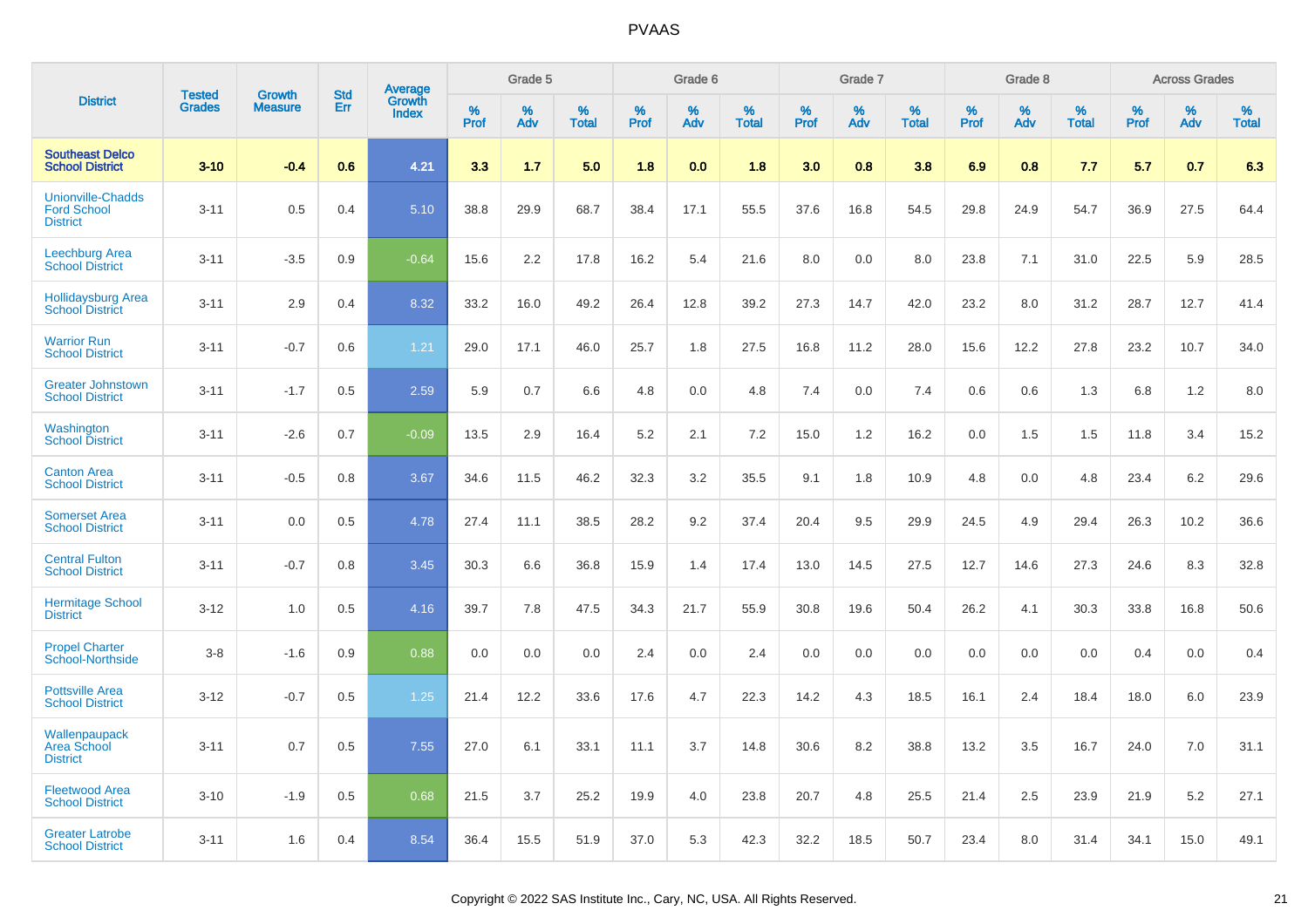|                                                                    | <b>Tested</b> | <b>Growth</b>  | <b>Std</b> | Average                |                  | Grade 5  |                   |                  | Grade 6  |                   |                  | Grade 7  |                   |           | Grade 8  |                   |                  | <b>Across Grades</b> |                   |
|--------------------------------------------------------------------|---------------|----------------|------------|------------------------|------------------|----------|-------------------|------------------|----------|-------------------|------------------|----------|-------------------|-----------|----------|-------------------|------------------|----------------------|-------------------|
| <b>District</b>                                                    | <b>Grades</b> | <b>Measure</b> | Err        | Growth<br><b>Index</b> | %<br><b>Prof</b> | %<br>Adv | %<br><b>Total</b> | %<br><b>Prof</b> | %<br>Adv | %<br><b>Total</b> | %<br><b>Prof</b> | %<br>Adv | %<br><b>Total</b> | %<br>Prof | %<br>Adv | %<br><b>Total</b> | %<br><b>Prof</b> | %<br>Adv             | %<br><b>Total</b> |
| <b>Southeast Delco</b><br><b>School District</b>                   | $3 - 10$      | $-0.4$         | 0.6        | 4.21                   | 3.3              | 1.7      | 5.0               | 1.8              | 0.0      | 1.8               | 3.0              | 0.8      | 3.8               | 6.9       | 0.8      | 7.7               | 5.7              | 0.7                  | 6.3               |
| <b>Propel Charter</b><br>School - Braddock<br><b>Hills</b>         | $3 - 11$      | $-2.4$         | 0.8        | 3.05                   | 1.8              | 1.8      | 3.5               | 1.7              | 0.0      | 1.7               | 0.0              | 0.0      | 0.0               | 2.9       | 0.0      | 2.9               | 1.9              | 0.6                  | 2.5               |
| <b>Great Valley</b><br><b>School District</b>                      | $3 - 11$      | 0.1            | 0.4        | 2.46                   | 31.0             | 24.2     | 55.2              | 38.1             | 8.6      | 46.6              | 26.8             | 17.2     | 44.1              | 26.4      | 17.4     | 43.8              | 31.1             | 20.1                 | 51.2              |
| <b>Girard School</b><br><b>District</b>                            | $3 - 11$      | 0.0            | 0.6        | 2.99                   | 33.9             | 15.2     | 49.1              | 27.4             | 13.7     | 41.0              | 22.7             | 20.9     | 43.6              | 15.6      | 5.5      | 21.1              | 25.6             | 18.0                 | 43.6              |
| <b>Propel Charter</b><br>School-Homestead                          | $3 - 11$      | $-2.7$         | 1.0        | $-0.17$                | 2.7              | 0.0      | 2.7               | 0.0              | 5.4      | 5.4               | 2.9              | 0.0      | 2.9               | 0.0       | 0.0      | 0.0               | 2.7              | 1.4                  | 4.1               |
| <b>Southeast Delco</b><br><b>School District</b>                   | $3 - 10$      | $-0.4$         | 0.6        | 4.21                   | 3.3              | 1.7      | 5.0               | 1.8              | 0.0      | 1.8               | 3.0              | 0.8      | 3.8               | 6.9       | 0.8      | 7.7               | 5.7              | 0.7                  | 6.3               |
| <b>Penns Manor Area</b><br><b>School District</b>                  | $3 - 12$      | 1.5            | 0.8        | 4.02                   | 12.7             | 4.8      | 17.5              | 14.6             | 0.0      | 14.6              | 18.5             | 1.8      | 20.4              | 16.7      | 8.3      | 25.0              | 19.0             | 3.6                  | 22.6              |
| <b>Blue Ridge School</b><br><b>District</b>                        | $3 - 11$      | $-1.1$         | 0.7        | 2.21                   | 23.3             | 5.5      | 28.8              | 14.9             | 0.0      | 14.9              | 25.8             | 3.2      | 29.0              | 12.9      | 4.3      | 17.1              | 23.5             | 4.1                  | 27.7              |
| <b>Sullivan County</b><br><b>School District</b>                   | $3 - 10$      | $-2.9$         | 1.0        | 0.92                   | 21.4             | 0.0      | 21.4              | 30.0             | 4.0      | 34.0              | 18.8             | 0.0      | 18.8              | 9.1       | 0.0      | 9.1               | 22.0             | 4.1                  | 26.0              |
| <b>Windber Area</b><br><b>School District</b>                      | $3 - 11$      | $-1.8$         | 0.7        | 2.80                   | 28.8             | 20.0     | 48.8              | 20.9             | 9.0      | 29.8              | 14.7             | 9.3      | 24.0              | 28.6      | 13.1     | 41.7              | 24.4             | 15.1                 | 39.6              |
| <b>Northern Bedford</b><br><b>County School</b><br><b>District</b> | $3 - 11$      | $-1.5$         | 0.8        | 1.00                   | 24.5             | 8.2      | 32.6              | 30.5             | 1.7      | 32.2              | 19.0             | 1.7      | 20.7              | 9.4       | 3.1      | 12.5              | 24.6             | 5.2                  | 29.8              |
| <b>Penn Hills Charter</b><br>School of<br>Entrepreneurship         | $3-8$         | $-0.2$         | 0.9        | 1.98                   | 11.6             | 2.3      | 14.0              | 13.5             | 10.8     | 24.3              | 15.4             | 2.6      | 18.0              | 5.3       | 0.0      | 5.3               | 17.0             | 3.8                  | 20.8              |
| <b>Meyersdale Area</b><br><b>School District</b>                   | $3 - 11$      | 1.9            | 0.8        | 4.25                   | 35.2             | 9.3      | 44.4              | 26.6             | 15.6     | 42.2              | 18.9             | 0.0      | 18.9              | 11.9      | 8.5      | 20.3              | 24.6             | 9.4                  | 34.0              |
| <b>Manchester</b><br><b>Academic Charter</b><br><b>School</b>      | $3-8$         | 0.6            | 1.1        | 3.37                   | 3.6              | 0.0      | 3.6               | 3.4              | 0.0      | 3.4               | 3.6              | 0.0      | 3.6               | 0.0       | 0.0      | 0.0               | 4.9              | 0.5                  | 5.4               |
| Philadelphia<br><b>Academy Charter</b><br><b>School</b>            | $3 - 11$      | $-2.5$         | 0.7        | 0.18                   | 22.1             | 6.5      | 28.6              | 25.0             | 7.9      | 32.9              | 13.2             | 19.1     | 32.4              | 22.2      | 16.7     | 38.9              | 24.3             | 9.8                  | 34.2              |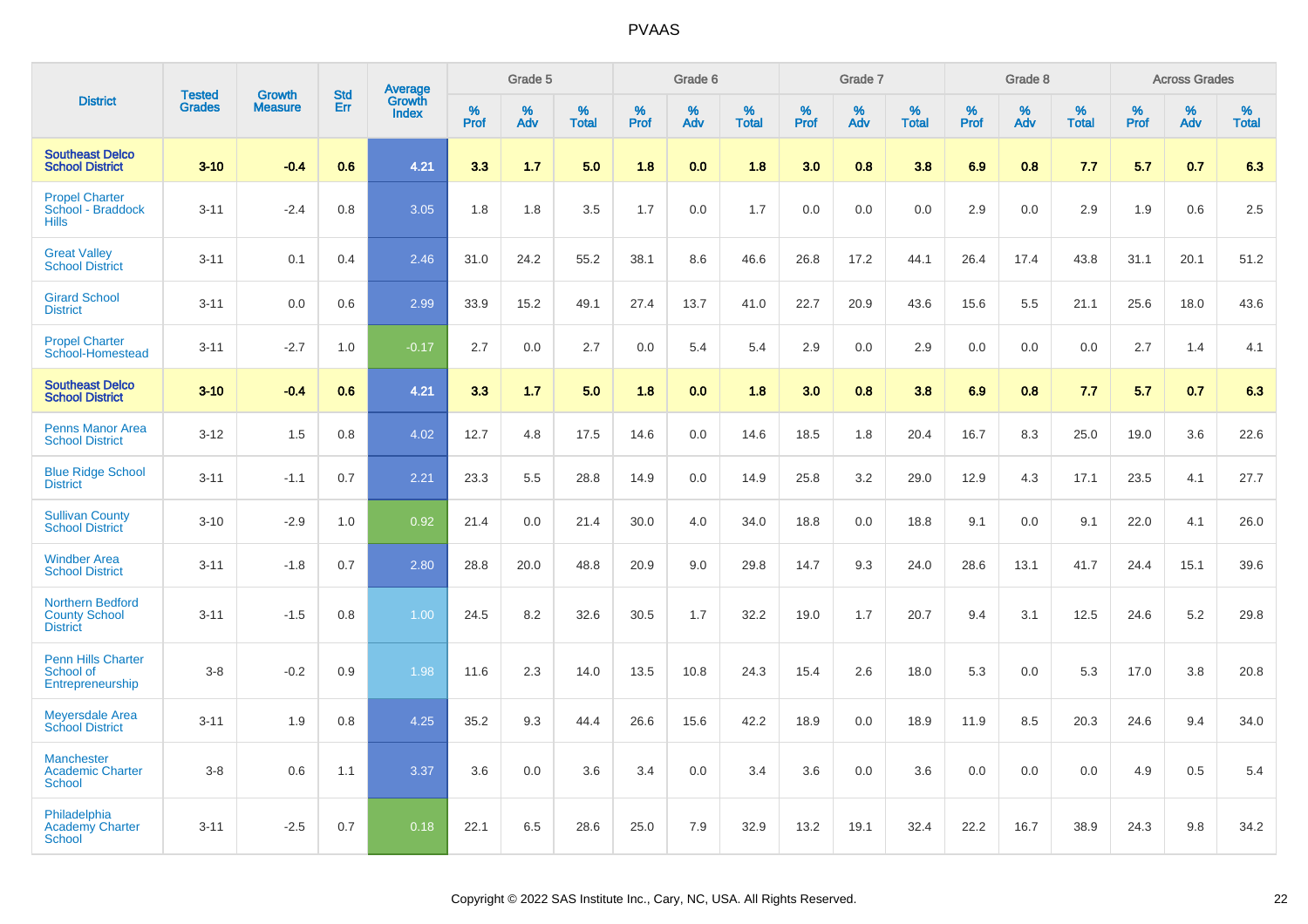|                                                                               | <b>Tested</b> | <b>Growth</b>  | <b>Std</b> | Average<br>Growth |                     | Grade 5  |                      |                     | Grade 6  |                      |              | Grade 7  |                      |                     | Grade 8  |                      |                     | <b>Across Grades</b> |                      |
|-------------------------------------------------------------------------------|---------------|----------------|------------|-------------------|---------------------|----------|----------------------|---------------------|----------|----------------------|--------------|----------|----------------------|---------------------|----------|----------------------|---------------------|----------------------|----------------------|
| <b>District</b>                                                               | <b>Grades</b> | <b>Measure</b> | Err        | Index             | $\%$<br><b>Prof</b> | %<br>Adv | $\%$<br><b>Total</b> | $\%$<br><b>Prof</b> | %<br>Adv | $\%$<br><b>Total</b> | $\%$<br>Prof | %<br>Adv | $\%$<br><b>Total</b> | $\%$<br><b>Prof</b> | %<br>Adv | $\%$<br><b>Total</b> | $\%$<br><b>Prof</b> | $\%$<br>Adv          | $\%$<br><b>Total</b> |
| <b>Southeast Delco</b><br><b>School District</b>                              | $3 - 10$      | $-0.4$         | 0.6        | 4.21              | 3.3                 | 1.7      | 5.0                  | 1.8                 | 0.0      | 1.8                  | 3.0          | 0.8      | 3.8                  | 6.9                 | 0.8      | 7.7                  | 5.7                 | 0.7                  | 6.3                  |
| <b>Redbank Valley</b><br><b>School District</b>                               | $3 - 11$      | $-2.5$         | 0.7        | 1.94              | 34.3                | 20.0     | 54.3                 | 12.7                | 0.0      | 12.7                 | 19.5         | 9.2      | 28.7                 | 9.5                 | 0.0      | 9.5                  | 21.8                | 10.1                 | 31.9                 |
| <b>Mckeesport Area</b><br><b>School District</b>                              | $3 - 12$      | $-0.2$         | 0.5        | 1.94              | 8.9                 | 3.0      | 11.9                 | 3.9                 | 0.0      | 3.9                  | 1.0          | 0.0      | 1.0                  | 1.0                 | 0.0      | 1.0                  | 7.7                 | 2.1                  | 9.7                  |
| <b>State College Area</b><br><b>School District</b>                           | $3 - 11$      | 0.6            | 0.4        | 6.90              | 29.6                | 33.7     | 63.3                 | 27.4                | 15.3     | 42.7                 | 28.9         | 16.3     | 45.2                 | 20.8                | 8.9      | 29.7                 | 29.0                | 27.0                 | 56.1                 |
| <b>Young Scholars of</b><br><b>Greater Allegheny</b><br><b>Charter School</b> | $3 - 8$       | $-1.4$         | 1.6        | 1.32              | 10.0                | 0.0      | 10.0                 | 6.2                 | 0.0      | 6.2                  | 10.0         | 0.0      | 10.0                 |                     |          |                      | 6.6                 | 0.0                  | 6.6                  |
| <b>Freire Charter</b><br><b>School</b>                                        | $5 - 11$      | 1.2            | 0.6        | 3.54              | 0.0                 | 0.0      | 0.0                  | 1.5                 | 0.0      | 1.5                  | 3.0          | 0.0      | 3.0                  | 7.6                 | 0.0      | 7.6                  | 3.3                 | 0.0                  | 3.3                  |
| <b>West Greene</b><br><b>School District</b>                                  | $3 - 11$      | $-1.6$         | 0.9        | 2.26              | 20.5                | 7.7      | 28.2                 | 7.7                 | 7.7      | 15.4                 | 9.3          | 11.1     | 20.4                 | 11.8                | 0.0      | 11.8                 | 19.6                | 10.7                 | 30.2                 |
| <b>Reading School</b><br><b>District</b>                                      | $3 - 11$      | 0.0            | 0.4        | 4.14              | 3.8                 | 1.2      | 5.0                  | 1.5                 | 0.2      | 1.8                  | 1.9          | 0.0      | 1.9                  | 1.5                 | 0.4      | 1.9                  | 3.6                 | 1.1                  | 4.7                  |
| <b>Wilkes-Barre Area</b><br><b>School District</b>                            | $3 - 11$      | $-0.9$         | 0.5        | 1.33              | 8.1                 | 1.7      | 9.8                  | 10.1                | 4.4      | 14.5                 | $6.0\,$      | 1.8      | 7.8                  | 3.1                 | 1.3      | 4.4                  | 9.8                 | 3.0                  | 12.7                 |
| <b>Universal Institute</b><br><b>Charter School</b>                           | $3 - 8$       | $-2.3$         | 0.7        | 0.12              | 1.5                 | 0.0      | 1.5                  | 1.3                 | 0.0      | 1.3                  | 0.0          | 0.0      | 0.0                  | 2.3                 | 0.0      | 2.3                  | 1.7                 | $0.2\,$              | 2.0                  |
| <b>Laboratory Charter</b><br><b>School</b>                                    | $3 - 8$       | $-0.7$         | 1.1        | 2.78              | 3.2                 | 0.0      | 3.2                  | 2.3                 | 0.0      | 2.3                  | 6.4          | 0.0      | 6.4                  | 5.0                 | 0.0      | 5.0                  | 5.3                 | 0.0                  | 5.3                  |
| <b>South Side Area</b><br><b>School District</b>                              | $3 - 11$      | 1.2            | 0.8        | 4.65              | 23.3                | 18.3     | 41.7                 | 17.7                | 0.0      | 17.7                 | 26.6         | 7.8      | 34.4                 | 12.7                | 2.8      | 15.5                 | 21.2                | 6.3                  | 27.6                 |
| <b>Shenango Area</b><br><b>School District</b>                                | $3 - 11$      | 0.1            | 0.7        | 4.17              | 25.0                | 7.1      | 32.1                 | 40.4                | 8.8      | 49.1                 | 16.5         | 1.0      | 17.5                 | 14.4                | 1.1      | 15.6                 | 22.5                | 7.6                  | 30.1                 |
| <b>Panther Valley</b><br><b>School District</b>                               | $3 - 12$      | 0.8            | 0.6        | 5.00              | 11.5                | 1.9      | 13.5                 | 10.2                | 1.7      | 11.9                 | 11.1         | 1.8      | 13.0                 | 4.7                 | 0.0      | 4.7                  | 12.1                | 1.6                  | 13.6                 |
| <b>Forest Hills School</b><br><b>District</b>                                 | $3 - 11$      | 0.8            | 0.5        | 4.44              | 34.1                | 21.2     | 55.3                 | 20.8                | 3.3      | 24.2                 | 18.6         | 5.6      | 24.2                 | 10.6                | 3.2      | 13.8                 | 24.0                | 11.0                 | 35.1                 |
| Cheltenham<br><b>School District</b>                                          | $3 - 11$      | $-1.7$         | 0.6        | 1.03              | 19.8                | 16.7     | 36.5                 | 21.7                | 4.7      | 26.4                 | 26.7         | 11.0     | 37.7                 | 12.1                | 3.3      | 15.4                 | 23.0                | 11.2                 | 34.2                 |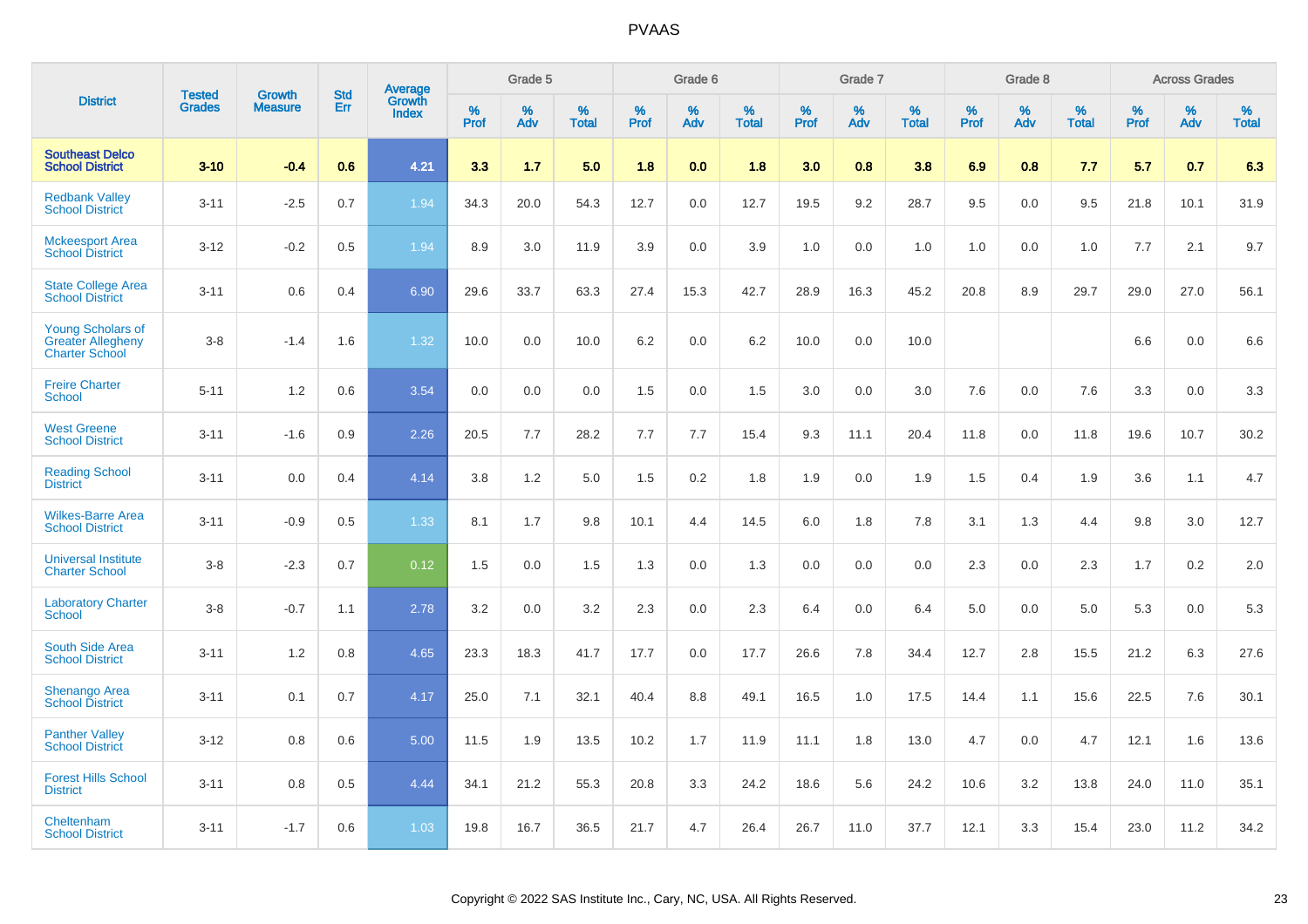|                                                                                   | <b>Tested</b> | <b>Growth</b>  | <b>Std</b> | <b>Average</b><br>Growth |              | Grade 5  |                   |              | Grade 6  |                   |           | Grade 7  |                   |                     | Grade 8  |                   |                     | <b>Across Grades</b> |                   |
|-----------------------------------------------------------------------------------|---------------|----------------|------------|--------------------------|--------------|----------|-------------------|--------------|----------|-------------------|-----------|----------|-------------------|---------------------|----------|-------------------|---------------------|----------------------|-------------------|
| <b>District</b>                                                                   | <b>Grades</b> | <b>Measure</b> | Err        | Index                    | $\%$<br>Prof | %<br>Adv | %<br><b>Total</b> | $\%$<br>Prof | %<br>Adv | %<br><b>Total</b> | %<br>Prof | %<br>Adv | %<br><b>Total</b> | $\%$<br><b>Prof</b> | %<br>Adv | %<br><b>Total</b> | $\%$<br><b>Prof</b> | $\%$<br>Adv          | %<br><b>Total</b> |
| <b>Southeast Delco</b><br><b>School District</b>                                  | $3 - 10$      | $-0.4$         | 0.6        | 4.21                     | 3.3          | 1.7      | 5.0               | 1.8          | 0.0      | 1.8               | 3.0       | 0.8      | 3.8               | 6.9                 | 0.8      | 7.7               | 5.7                 | 0.7                  | 6.3               |
| <b>Blue Mountain</b><br><b>School District</b>                                    | $3 - 10$      | 0.1            | 0.5        | 3.24                     | 33.3         | 19.2     | 52.6              | 24.3         | 0.6      | 24.8              | 16.3      | 10.1     | 26.4              | 20.3                | 6.1      | 26.4              | 27.5                | 11.1                 | 38.6              |
| <b>Titusville Area</b><br><b>School District</b>                                  | $3 - 11$      | $-1.7$         | 0.5        | 0.12                     | 28.5         | 13.8     | 42.3              | 18.9         | 4.2      | 23.1              | 18.0      | 3.9      | 21.9              | 8.0                 | 3.6      | 11.6              | 21.8                | 10.0                 | 31.8              |
| <b>Agora Cyber</b><br><b>Charter School</b>                                       | $3 - 11$      | $-0.3$         | 0.6        | 3.62                     | 9.8          | 2.0      | 11.8              | 7.8          | 0.7      | 8.5               | 6.2       | 2.1      | 8.3               | 3.3                 | 1.3      | 4.6               | 9.7                 | 2.4                  | 12.1              |
| <b>Sharon City School</b><br><b>District</b>                                      | $3 - 11$      | $-0.3$         | 0.5        | 1.32                     | 14.1         | 2.1      | 16.2              | 13.9         | 4.1      | 18.0              | 6.0       | 1.7      | 7.8               | 5.9                 | 1.5      | 7.4               | 12.0                | 2.8                  | 14.8              |
| <b>Indiana Area</b><br><b>School District</b>                                     | $3 - 11$      | 1.8            | 0.4        | 7.21                     | 29.3         | 17.7     | 47.0              | 23.9         | 11.7     | 35.5              | 36.0      | 10.3     | 46.3              | 23.2                | 14.2     | 37.4              | 30.1                | 15.1                 | 45.2              |
| Susquehanna<br><b>Community School</b><br><b>District</b>                         | $3 - 11$      | $-2.8$         | 0.9        | $-1.20$                  | 19.6         | 9.8      | 29.4              | 15.5         | 1.7      | 17.2              | 13.3      | 11.1     | 24.4              | 2.0                 | 2.0      | 4.1               | 19.6                | 6.3                  | 25.9              |
| Palmyra Area<br><b>School District</b>                                            | $3 - 11$      | 0.0            | 0.4        | 5.60                     | 36.2         | 17.5     | 53.8              | 27.2         | 8.3      | 35.4              | 25.5      | 12.2     | 37.6              | 29.8                | 12.2     | 42.0              | 31.5                | 15.7                 | 47.2              |
| <b>Manheim Central</b><br><b>School District</b>                                  | $3 - 11$      | 2.8            | 0.4        | 9.93                     | 25.4         | 7.6      | 33.0              | 23.6         | 5.8      | 29.3              | 15.0      | 5.2      | 20.2              | 20.9                | 6.2      | 27.1              | 22.8                | 9.4                  | 32.2              |
| <b>Highlands School</b><br><b>District</b>                                        | $3 - 11$      | 0.4            | 0.5        | 2.41                     | 20.4         | 4.6      | 25.0              | 16.6         | 1.4      | 17.9              | 28.5      | 4.9      | 33.3              | 13.2                | 8.6      | 21.8              | 20.4                | 5.9                  | 26.3              |
| <b>Howard Gardner</b><br><b>Multiple</b><br>Intelligence<br><b>Charter School</b> | $3-8$         | $-3.7$         | 1.1        | $-1.27$                  | 16.7         | 6.7      | 23.3              | 9.4          | 0.0      | 9.4               | 9.1       | 0.0      | 9.1               | 7.4                 | 11.1     | 18.5              | 14.7                | 3.5                  | 18.2              |
| <b>Inquiry Charter</b><br>School                                                  | $3 - 5$       | $-6.8$         | 2.1        | $-3.27$                  | 8.8          | 2.9      | 11.8              |              |          |                   |           |          |                   |                     |          |                   | 11.1                | 2.8                  | 13.9              |
| <b>Purchase Line</b><br><b>School District</b>                                    | $3 - 12$      | 1.0            | 0.8        | 4.29                     | 28.8         | 7.7      | 36.5              | 6.1          | 3.0      | 9.1               | 7.5       | 3.0      | 10.4              | 5.3                 | 0.0      | 5.3               | 16.1                | 3.3                  | 19.4              |
| <b>Haverford</b><br><b>Township School</b><br><b>District</b>                     | $3 - 11$      | $-0.7$         | 0.3        | $-0.06$                  | 30.7         | 27.3     | 58.0              | 26.4         | 15.0     | 41.4              | 28.5      | 12.8     | 41.3              | 33.9                | 15.2     | 49.1              | 31.6                | 23.1                 | 54.7              |
| <b>Easton Area</b><br><b>School District</b>                                      | $3 - 12$      | $-1.1$         | 0.3        | $-0.56$                  | 22.4         | 5.9      | 28.3              | 14.6         | 3.3      | 17.9              | 11.0      | 6.9      | 18.0              | 10.3                | 2.2      | 12.4              | 18.5                | 8.4                  | 26.9              |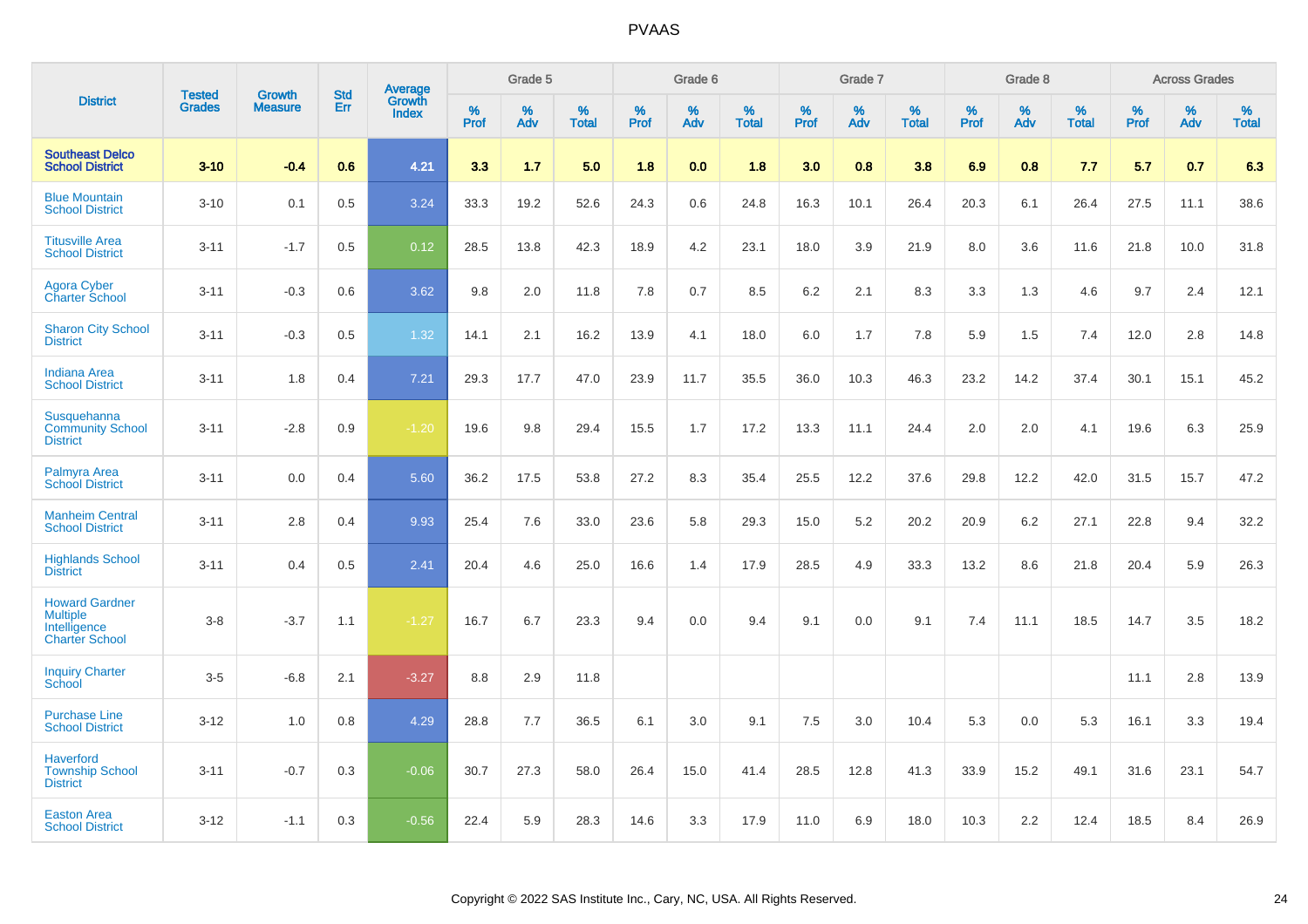|                                                                   |                                |                                 |                   | Average                |                     | Grade 5     |                   |                  | Grade 6  |                   |                  | Grade 7  |                   |           | Grade 8  |                   |              | <b>Across Grades</b> |                   |
|-------------------------------------------------------------------|--------------------------------|---------------------------------|-------------------|------------------------|---------------------|-------------|-------------------|------------------|----------|-------------------|------------------|----------|-------------------|-----------|----------|-------------------|--------------|----------------------|-------------------|
| <b>District</b>                                                   | <b>Tested</b><br><b>Grades</b> | <b>Growth</b><br><b>Measure</b> | <b>Std</b><br>Err | Growth<br><b>Index</b> | $\%$<br><b>Prof</b> | $\%$<br>Adv | %<br><b>Total</b> | %<br><b>Prof</b> | %<br>Adv | %<br><b>Total</b> | %<br><b>Prof</b> | %<br>Adv | %<br><b>Total</b> | %<br>Prof | %<br>Adv | %<br><b>Total</b> | $\%$<br>Prof | %<br>Adv             | %<br><b>Total</b> |
| <b>Southeast Delco</b><br><b>School District</b>                  | $3 - 10$                       | $-0.4$                          | 0.6               | 4.21                   | 3.3                 | 1.7         | 5.0               | 1.8              | 0.0      | 1.8               | 3.0              | 0.8      | 3.8               | 6.9       | 0.8      | 7.7               | 5.7          | 0.7                  | 6.3               |
| <b>Mastery Charter</b><br>School - Harrity<br>Campus              | $3-8$                          | $-0.7$                          | 1.1               | 2.42                   | 4.6                 | 4.6         | 9.1               | 2.3              | 0.0      | 2.3               | 0.0              | 0.0      | 0.0               | 3.1       | 0.0      | 3.1               | 5.5          | 1.0                  | 6.5               |
| Salisbury-Elk Lick<br><b>School District</b>                      | $3 - 11$                       | $-4.2$                          | 1.3               | 0.13                   | 29.2                | 12.5        | 41.7              | 37.5             | 0.0      | 37.5              | 15.8             | 0.0      | 15.8              | 14.3      | 4.8      | 19.0              | 28.9         | 5.8                  | 34.7              |
| <b>Albert Gallatin</b><br><b>Area School</b><br><b>District</b>   | $3 - 11$                       | $-1.4$                          | 0.5               | 0.97                   | 19.0                | 10.2        | 29.3              | 18.6             | 1.6      | 20.2              | 12.8             | 2.8      | 15.6              | 14.8      | 2.0      | 16.8              | 17.4         | 4.9                  | 22.3              |
| <b>Carbondale Area</b><br><b>School District</b>                  | $3 - 10$                       | 1.1                             | 0.6               | 5.95                   | 10.3                | 1.2         | 11.5              | 4.2              | 0.0      | 4.2               | 4.8              | 3.6      | 8.4               | 13.9      | 0.0      | 13.9              | 9.4          | 0.8                  | 10.1              |
| <b>Fannett-Metal</b><br><b>School District</b>                    | $3 - 11$                       | $-2.4$                          | 1.0               | 2.68                   | 17.2                | 6.9         | 24.1              | 10.3             | 0.0      | 10.3              | 9.4              | 0.0      | 9.4               | 8.9       | 2.2      | 11.1              | 15.5         | 5.8                  | 21.3              |
| <b>Freedom Area</b><br><b>School District</b>                     | $3 - 11$                       | $-0.8$                          | 0.7               | 1.59                   | 13.6                | 3.7         | 17.3              | 21.4             | 2.4      | 23.8              | 18.6             | 2.9      | 21.6              | 10.7      | 1.3      | 12.0              | 17.8         | 3.7                  | 21.6              |
| <b>Richard Allen</b><br>Preparatory<br><b>Charter School</b>      | $5-8$                          | 0.8                             | 0.7               | 3.33                   | 0.0                 | 0.0         | 0.0               | 1.0              | 0.0      | 1.0               | 1.8              | 0.9      | 2.7               | 0.9       | 0.0      | 0.9               | 1.1          | 0.3                  | 1.4               |
| <b>Troy Area School</b><br><b>District</b>                        | $3 - 10$                       | $-1.8$                          | 0.6               | 0.45                   | 11.1                | 4.0         | 15.2              | 4.0              | 4.0      | 8.0               | 14.1             | 0.0      | 14.1              | 6.8       | 0.8      | 7.7               | 11.9         | 2.1                  | 14.0              |
| <b>North Schuylkill</b><br><b>School District</b>                 | $3 - 11$                       | 0.5                             | 0.5               | 4.31                   | 8.2                 | 3.0         | 11.2              | 4.8              | 0.8      | 5.6               | 5.8              | 3.9      | 9.7               | 11.8      | 6.7      | 18.5              | 12.1         | 4.1                  | 16.1              |
| <b>Middletown Area</b><br><b>School District</b>                  | $3 - 11$                       | $-1.6$                          | 0.5               | 0.08                   | 19.5                | 5.0         | 24.5              | 6.1              | 0.8      | 6.9               | 16.1             | 9.8      | 25.9              | 11.8      | 2.0      | 13.7              | 18.4         | 7.5                  | 25.9              |
| <b>Selinsgrove Area</b><br><b>School District</b>                 | $3 - 12$                       | 4.7                             | 0.5               | 11.20                  | 26.0                | 6.1         | 32.0              | 32.0             | 17.0     | 49.0              | 26.4             | 18.7     | 45.2              | 25.6      | 10.5     | 36.1              | 25.8         | 14.6                 | 40.4              |
| <b>Greater Nanticoke</b><br><b>Area School</b><br><b>District</b> | $3 - 12$                       | $-0.5$                          | 0.6               | 4.36                   | 13.6                | 2.7         | 16.4              | 2.6              | 0.0      | 2.6               | 3.6              | 0.0      | 3.6               | 4.2       | 1.7      | 5.9               | 7.6          | 2.0                  | 9.6               |
| Portage Area<br><b>School District</b>                            | $3 - 10$                       | 0.3                             | 0.8               | 2.06                   | 28.6                | 7.1         | 35.7              | 30.0             | 10.0     | 40.0              | 25.4             | 9.5      | 34.9              | 17.0      | 7.6      | 24.5              | 29.8         | 12.9                 | 42.6              |
| <b>Mount Carmel</b><br><b>Area School</b><br><b>District</b>      | $3 - 11$                       | 0.2                             | 0.6               | 3.89                   | 10.8                | 2.7         | 13.5              | 12.5             | 7.1      | 19.6              | 13.6             | 3.6      | 17.3              | 8.8       | 2.6      | 11.5              | 12.2         | 4.5                  | 16.7              |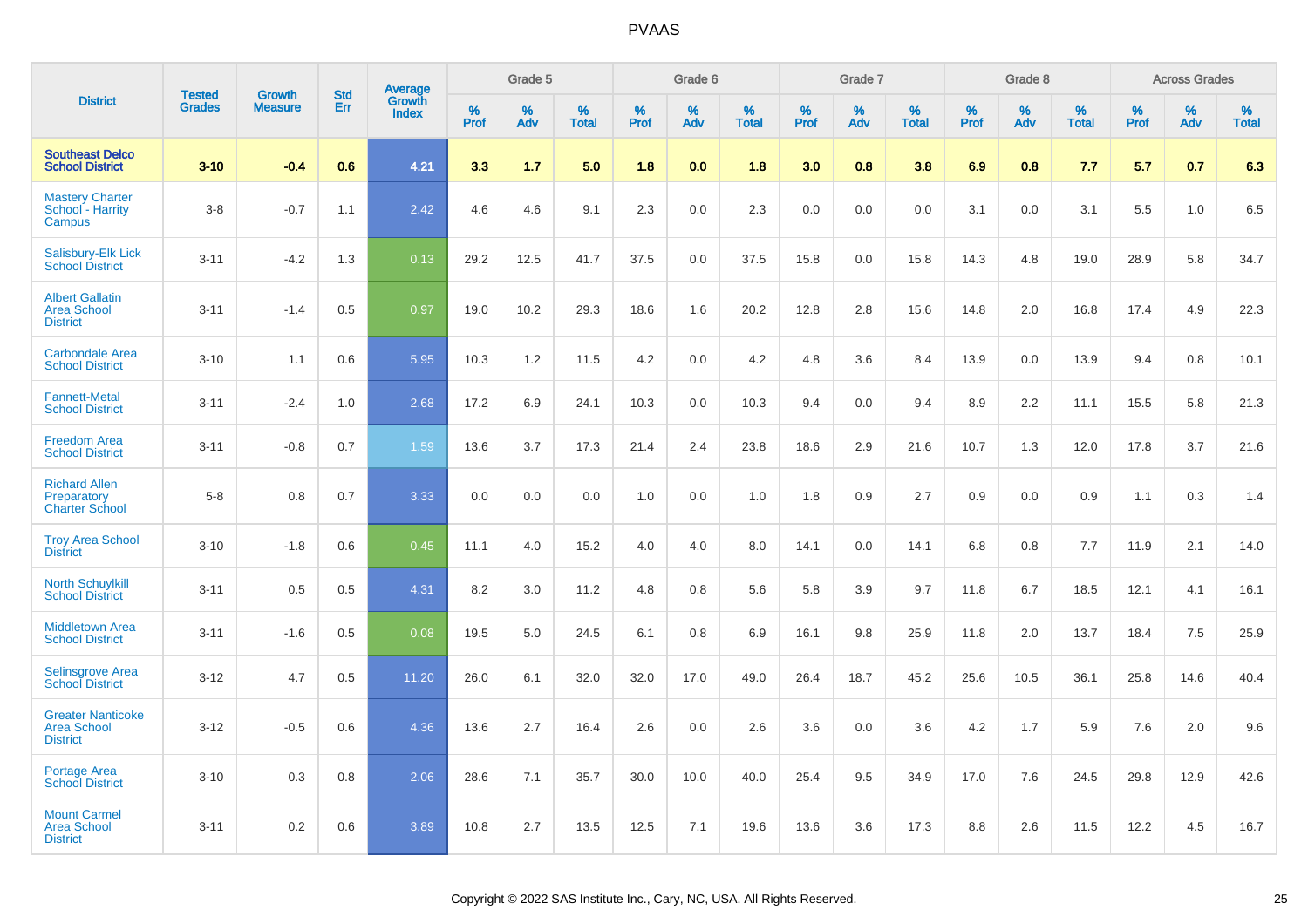|                                                                                            | <b>Tested</b> | <b>Growth</b>  | <b>Std</b> | Average                |                     | Grade 5  |                   |                     | Grade 6  |                   |              | Grade 7  |                   |                     | Grade 8  |                   |                     | <b>Across Grades</b> |                   |
|--------------------------------------------------------------------------------------------|---------------|----------------|------------|------------------------|---------------------|----------|-------------------|---------------------|----------|-------------------|--------------|----------|-------------------|---------------------|----------|-------------------|---------------------|----------------------|-------------------|
| <b>District</b>                                                                            | <b>Grades</b> | <b>Measure</b> | <b>Err</b> | Growth<br><b>Index</b> | $\%$<br><b>Prof</b> | %<br>Adv | %<br><b>Total</b> | $\%$<br><b>Prof</b> | %<br>Adv | %<br><b>Total</b> | $\%$<br>Prof | %<br>Adv | %<br><b>Total</b> | $\%$<br><b>Prof</b> | %<br>Adv | %<br><b>Total</b> | $\%$<br><b>Prof</b> | %<br>Adv             | %<br><b>Total</b> |
| <b>Southeast Delco</b><br><b>School District</b>                                           | $3 - 10$      | $-0.4$         | 0.6        | 4.21                   | 3.3                 | 1.7      | 5.0               | 1.8                 | 0.0      | 1.8               | 3.0          | 0.8      | 3.8               | 6.9                 | 0.8      | 7.7               | 5.7                 | 0.7                  | 6.3               |
| <b>Lebanon School</b><br><b>District</b>                                                   | $3 - 11$      | 0.1            | 0.3        | 4.53                   | 10.8                | 2.5      | 13.2              | 5.4                 | 1.6      | 7.0               | 3.4          | 0.6      | 4.1               | 4.5                 | 0.8      | 5.4               | 7.2                 | 1.6                  | 8.8               |
| <b>Mastery Charter</b><br>School - Hardy<br><b>Williams</b>                                | $3 - 11$      | $-0.1$         | 1.2        | 1.30                   | 4.9                 | 0.0      | 4.9               | 11.4                | 2.9      | 14.3              | 5.6          | 0.0      | 5.6               |                     |          |                   | 6.9                 | 0.6                  | 7.5               |
| <b>Cameron County</b><br><b>School District</b>                                            | $3 - 12$      | 1.0            | 1.0        | 4.16                   | 48.4                | 0.0      | 48.4              | 29.0                | 2.6      | 31.6              | 7.3          | 2.4      | 9.8               | 13.5                | 0.0      | 13.5              | 30.3                | 6.8                  | 37.2              |
| Johnsonburg Area<br><b>School District</b>                                                 | $3 - 11$      | 2.2            | 1.0        | 5.07                   | 17.5                | 7.5      | 25.0              | 21.2                | 12.1     | 33.3              | 18.6         | 7.0      | 25.6              | 15.6                | 2.2      | 17.8              | 25.5                | 10.2                 | 35.7              |
| <b>Marion Center</b><br><b>Area School</b><br><b>District</b>                              | $3 - 10$      | 0.9            | 0.7        | 5.76                   | 24.4                | 7.7      | 32.0              | 37.2                | 11.8     | 49.0              | 19.0         | 10.7     | 29.8              | 22.6                | 8.6      | 31.2              | 27.9                | 10.6                 | 38.4              |
| The Philadelphia<br><b>Charter School for</b><br><b>Arts and Sciences</b><br>at HR Edmunds | $3 - 8$       | 1.7            | 0.6        | 4.09                   | 6.4                 | 0.0      | 6.4               | 0.0                 | 0.0      | 0.0               | 2.1          | 0.0      | 2.1               | 2.2                 | 0.0      | 2.2               | 2.1                 | $0.2\,$              | 2.3               |
| <b>Montgomery Area</b><br><b>School District</b>                                           | $3 - 11$      | 0.8            | 0.8        | 4.18                   | 25.7                | 10.8     | 36.5              | 29.0                | 30.6     | 59.7              | 33.3         | 6.9      | 40.3              | 17.2                | 1.7      | 19.0              | 28.4                | 13.2                 | 41.6              |
| <b>Camp Hill School</b><br><b>District</b>                                                 | $3 - 12$      | $-2.0$         | 0.7        | $-0.33$                | 40.7                | 27.2     | 67.9              | 24.0                | 4.0      | 28.0              | 17.6         | 9.9      | 27.5              | 22.0                | 3.7      | 25.7              | 30.7                | 15.4                 | 46.1              |
| <b>Antietam School</b><br><b>District</b>                                                  | $3 - 10$      | $-2.5$         | 0.8        | $-0.25$                | 9.4                 | 1.6      | 10.9              | 10.0                | 3.3      | 13.3              | 5.6          | 0.0      | 5.6               | 5.8                 | 0.0      | 5.8               | 8.3                 | 1.2                  | 9.5               |
| <b>Franklin Area</b><br><b>School District</b>                                             | $3 - 11$      | 0.9            | 0.5        | 5.84                   | 22.0                | 7.1      | 29.1              | 25.8                | 3.1      | 28.9              | 10.1         | 4.2      | 14.3              | 8.2                 | 0.7      | 8.9               | 19.0                | 4.3                  | 23.2              |
| South Williamsport<br><b>Area School</b><br><b>District</b>                                | $3 - 10$      | $-0.6$         | 0.6        | 3.18                   | 20.4                | 1.1      | 21.5              | 25.8                | 4.5      | 30.3              | 15.5         | 2.4      | 17.9              | 15.1                | 0.0      | 15.1              | 20.2                | 2.8                  | 23.0              |
| <b>Deep Roots</b><br><b>Charter School</b>                                                 | $3-6$         | $-0.9$         | 1.3        | 2.28                   | 0.0                 | 0.0      | 0.0               | 0.0                 | 0.0      | 0.0               |              |          |                   |                     |          |                   | 1.3                 | 0.0                  | 1.3               |
| <b>Ellwood City Area</b><br><b>School District</b>                                         | $3 - 11$      | $-1.7$         | 0.6        | 1.08                   | 20.6                | 7.8      | 28.4              | 19.0                | 2.6      | 21.6              | 21.7         | 2.5      | 24.2              | 5.5                 | 2.8      | 8.3               | 17.5                | 4.7                  | 22.2              |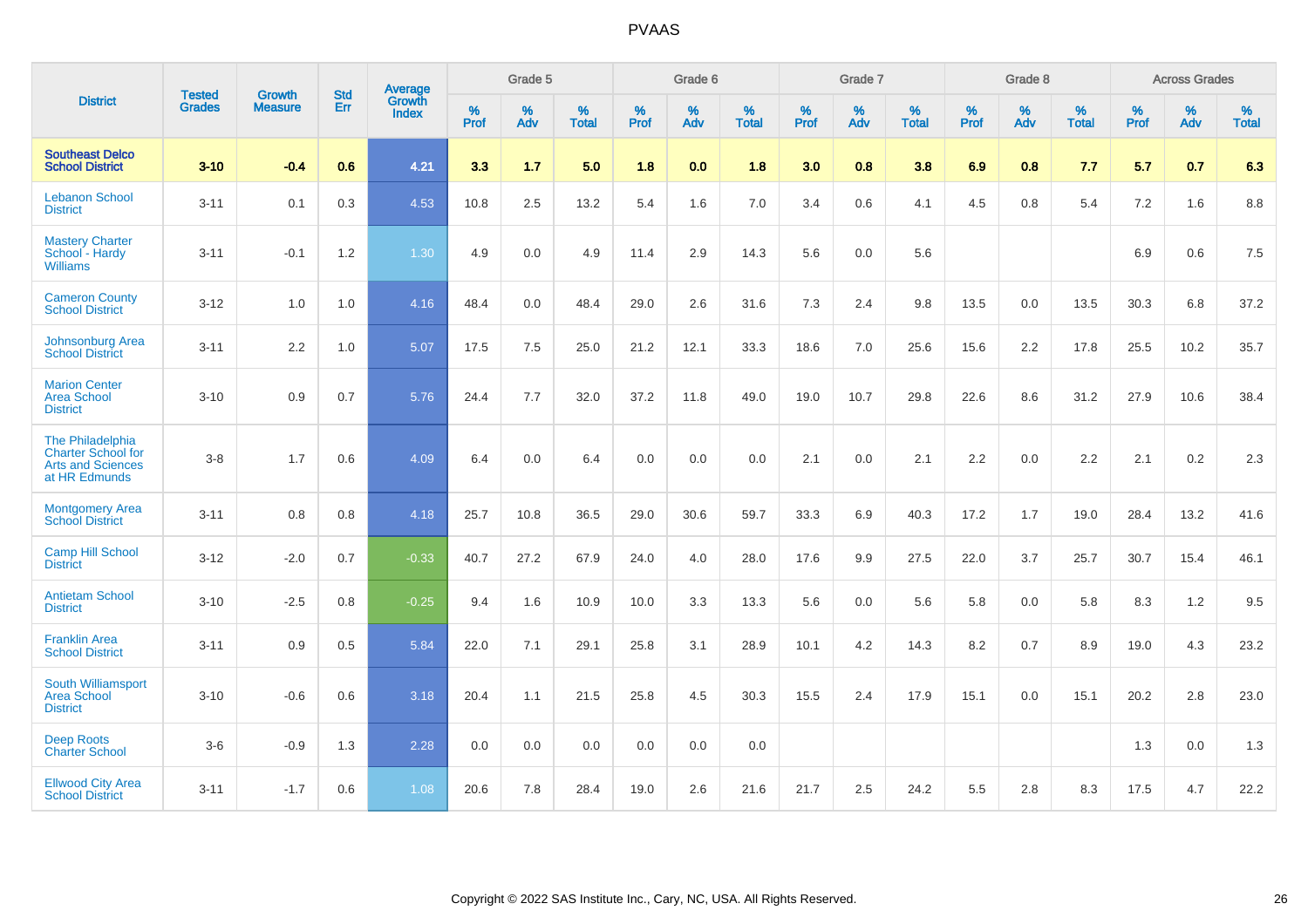|                                                                        |                                |                                 |                   | Average                |                     | Grade 5     |                   |                  | Grade 6     |                   |                  | Grade 7     |                   |                     | Grade 8  |                   |                     | <b>Across Grades</b> |                   |
|------------------------------------------------------------------------|--------------------------------|---------------------------------|-------------------|------------------------|---------------------|-------------|-------------------|------------------|-------------|-------------------|------------------|-------------|-------------------|---------------------|----------|-------------------|---------------------|----------------------|-------------------|
| <b>District</b>                                                        | <b>Tested</b><br><b>Grades</b> | <b>Growth</b><br><b>Measure</b> | <b>Std</b><br>Err | Growth<br><b>Index</b> | $\%$<br><b>Prof</b> | $\%$<br>Adv | %<br><b>Total</b> | %<br><b>Prof</b> | $\%$<br>Adv | %<br><b>Total</b> | %<br><b>Prof</b> | $\%$<br>Adv | %<br><b>Total</b> | $\%$<br><b>Prof</b> | %<br>Adv | %<br><b>Total</b> | $\%$<br><b>Prof</b> | $\%$<br>Adv          | %<br><b>Total</b> |
| <b>Southeast Delco</b><br><b>School District</b>                       | $3 - 10$                       | $-0.4$                          | 0.6               | 4.21                   | 3.3                 | 1.7         | 5.0               | 1.8              | 0.0         | 1.8               | 3.0              | 0.8         | 3.8               | 6.9                 | 0.8      | 7.7               | 5.7                 | 0.7                  | 6.3               |
| <b>West Middlesex</b><br><b>Area School</b><br><b>District</b>         | $3 - 10$                       | 0.9                             | 0.9               | 4.10                   | 21.7                | 21.7        | 43.5              | 39.3             | 4.9         | 44.3              | 30.0             | 2.0         | 32.0              | 7.1                 | 0.0      | 7.1               | 30.3                | 7.4                  | 37.7              |
| <b>Gillingham Charter</b><br>School                                    | $3 - 11$                       | $-5.9$                          | 2.0               | $-1.16$                | 9.1                 | 0.0         | 9.1               | 0.0              | 0.0         | 0.0               |                  |             |                   | 0.0                 | 0.0      | 0.0               | 4.4                 | 1.4                  | 5.8               |
| <b>Ferndale Area</b><br><b>School District</b>                         | $3 - 10$                       | $-0.9$                          | 0.9               | 1.11                   | 27.3                | 0.0         | 27.3              | 19.5             | 7.3         | 26.8              | 31.6             | 2.6         | 34.2              | 11.1                | 8.9      | 20.0              | 21.3                | 7.9                  | 29.1              |
| <b>Mastery Charter</b><br>School - Pickett<br>Campus                   | $6 - 10$                       | 1.2                             | 1.1               | 2.33                   |                     |             |                   | 0.0              | 0.0         | 0.0               | 0.0              | 0.0         | 0.0               | 2.8                 | 0.0      | 2.8               | 0.9                 | 0.0                  | 0.9               |
| <b>Big Spring School</b><br><b>District</b>                            | $3 - 11$                       | $-1.2$                          | 0.5               | 0.68                   | 26.7                | 13.0        | 39.7              | 22.0             | 3.8         | 25.8              | 20.9             | 6.7         | 27.6              | 10.9                | 3.3      | 14.1              | 24.6                | 10.4                 | 35.0              |
| <b>Elk Lake School</b><br><b>District</b>                              | $3 - 11$                       | 1.9                             | 0.7               | 7.96                   | 17.5                | 3.8         | 21.2              | 35.8             | 12.6        | 48.4              | 11.4             | 3.4         | 14.8              | 8.5                 | 4.9      | 13.4              | 21.4                | 7.2                  | 28.5              |
| <b>Forest City</b><br><b>Regional School</b><br><b>District</b>        | $3 - 12$                       | 1.5                             | 0.9               | 4.76                   | 22.2                | 11.1        | 33.3              | 14.3             | 2.0         | 16.3              | 18.9             | 10.8        | 29.7              | 31.9                | 10.6     | 42.6              | 22.1                | 10.7                 | 32.8              |
| <b>Hamburg Area</b><br><b>School District</b>                          | $3 - 11$                       | $-0.0$                          | 0.5               | 1.79                   | 29.1                | 6.4         | 35.5              | 28.4             | 2.4         | 30.7              | 10.1             | 3.8         | 13.8              | 9.9                 | 2.1      | 12.1              | 20.9                | 6.6                  | 27.5              |
| <b>United School</b><br><b>District</b>                                | $3 - 11$                       | 0.3                             | 0.8               | 3.96                   | 27.0                | 1.6         | 28.6              | 31.8             | 12.7        | 44.4              | 29.2             | 10.8        | 40.0              | 20.9                | 9.0      | 29.8              | 28.1                | 9.4                  | 37.5              |
| <b>Valley Grove</b><br><b>School District</b>                          | $3 - 10$                       | $-2.4$                          | 0.8               | $-1.21$                | 35.4                | 8.3         | 43.8              | 27.6             | 1.7         | 29.3              | 18.5             | 5.6         | 24.1              | 14.3                | 1.8      | 16.1              | 25.5                | 6.8                  | 32.2              |
| <b>Hanover Area</b><br><b>School District</b>                          | $3 - 11$                       | $-2.5$                          | 0.9               | $-0.79$                | 3.4                 | 3.4         | 6.8               | 10.0             | 4.0         | 14.0              | 5.3              | 1.8         | 7.0               | 0.0                 | 0.0      | 0.0               | 7.4                 | 1.9                  | 9.3               |
| <b>Gettysburg Area</b><br><b>School District</b>                       | $3 - 11$                       | 1.3                             | 0.4               | 5.96                   | 36.4                | 17.3        | 53.7              | 22.0             | 12.0        | 34.0              | 15.9             | 5.7         | 21.6              | 21.4                | 7.3      | 28.6              | 25.4                | 14.7                 | 40.1              |
| <b>Folk Arts-Cultural</b><br><b>Treasures Charter</b><br><b>School</b> | $3 - 7$                        | $-1.8$                          | 1.0               | 1.12                   | 22.7                | 6.8         | 29.6              | 28.9             | 4.4         | 33.3              | 20.4             | 2.3         | 22.7              |                     |          |                   | 28.1                | 6.2                  | 34.4              |
| <b>Sayre Area School</b><br><b>District</b>                            | $3 - 11$                       | 1.9                             | 0.7               | 6.31                   | 21.3                | 6.6         | 27.9              | 36.2             | 5.0         | 41.2              | 21.4             | 3.6         | 25.0              | 13.4                | 0.0      | 13.4              | 25.9                | 6.1                  | 32.0              |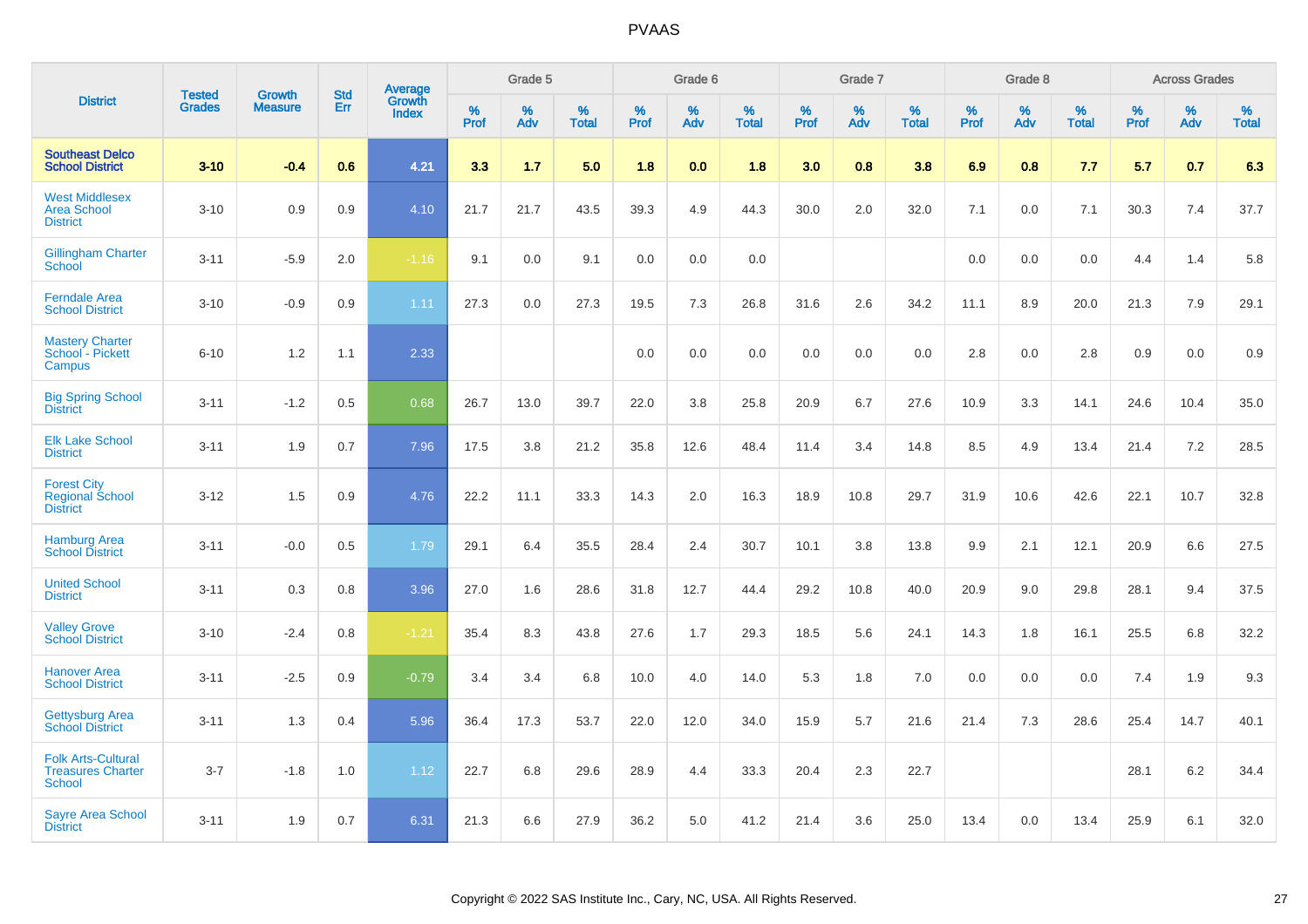|                                                                       |                                |                                 | <b>Std</b> | Average         |           | Grade 5  |                   |           | Grade 6  |                   |           | Grade 7  |                   |           | Grade 8  |                   |           | <b>Across Grades</b> |                   |
|-----------------------------------------------------------------------|--------------------------------|---------------------------------|------------|-----------------|-----------|----------|-------------------|-----------|----------|-------------------|-----------|----------|-------------------|-----------|----------|-------------------|-----------|----------------------|-------------------|
| <b>District</b>                                                       | <b>Tested</b><br><b>Grades</b> | <b>Growth</b><br><b>Measure</b> | Err        | Growth<br>Index | %<br>Prof | %<br>Adv | %<br><b>Total</b> | %<br>Prof | %<br>Adv | %<br><b>Total</b> | %<br>Prof | %<br>Adv | %<br><b>Total</b> | %<br>Prof | %<br>Adv | %<br><b>Total</b> | %<br>Prof | %<br>Adv             | %<br><b>Total</b> |
| <b>Southeast Delco</b><br><b>School District</b>                      | $3 - 10$                       | $-0.4$                          | 0.6        | 4.21            | 3.3       | 1.7      | 5.0               | 1.8       | 0.0      | 1.8               | 3.0       | 0.8      | 3.8               | 6.9       | 0.8      | 7.7               | 5.7       | 0.7                  | 6.3               |
| <b>Harmony Area</b><br><b>School District</b>                         | $3 - 10$                       | 0.9                             | 1.7        | 2.79            | 31.2      | 6.2      | 37.5              | 41.7      | 4.2      | 45.8              | 0.0       | 0.0      | 0.0               |           |          |                   | 27.4      | 7.4                  | 34.7              |
| <b>Laurel School</b><br><b>District</b>                               | $3 - 11$                       | $-0.4$                          | 0.7        | 1.59            | 25.7      | 5.4      | 31.1              | 23.9      | 12.7     | 36.6              | 29.5      | 5.1      | 34.6              | 18.8      | 8.7      | 27.5              | 28.6      | 13.6                 | 42.2              |
| <b>Old Forge School</b><br><b>District</b>                            | $3 - 12$                       | $-2.1$                          | 0.8        | 0.34            | 11.8      | 2.9      | 14.7              | 11.3      | 0.0      | 11.3              | 19.0      | 4.8      | 23.8              | 5.9       | 0.0      | 5.9               | 14.0      | 2.9                  | 16.9              |
| <b>Universal Alcorn</b><br><b>Charter School</b>                      | $3 - 8$                        | $-0.7$                          | 0.8        | 0.93            | 7.7       | 1.9      | 9.6               | 3.9       | 0.0      | 3.9               | 8.8       | 0.0      | 8.8               | 5.1       | 0.0      | 5.1               | 6.4       | 1.7                  | 8.1               |
| <b>Reach Cyber</b><br><b>Charter School</b>                           | $3 - 11$                       | $-2.4$                          | 0.9        | $-0.45$         | 19.4      | 9.7      | 29.0              | 9.1       | 0.0      | 9.1               | 17.0      | 3.8      | 20.8              | 17.5      | 5.3      | 22.8              | 21.3      | 4.7                  | 26.0              |
| <b>Cocalico School</b><br><b>District</b>                             | $3 - 11$                       | 2.0                             | 0.4        | 5.70            | 27.4      | 17.4     | 44.8              | 25.2      | 17.5     | 42.7              | 27.3      | 4.0      | 31.3              | 22.2      | $6.2\,$  | 28.4              | 28.3      | 12.1                 | 40.4              |
| <b>Waynesboro Area</b><br><b>School District</b>                      | $3 - 12$                       | $-0.5$                          | 0.4        | 2.30            | 25.0      | 9.2      | 34.2              | 20.4      | 10.5     | 31.0              | 19.2      | 6.0      | 25.2              | 20.1      | 4.8      | 24.8              | 22.3      | 9.3                  | 31.6              |
| <b>Spring Cove</b><br><b>School District</b>                          | $3 - 11$                       | 0.9                             | 0.5        | 5.97            | 18.5      | 8.4      | 26.9              | 15.1      | 4.8      | 19.8              | 11.0      | 3.9      | 15.0              | 12.7      | 4.0      | 16.7              | 20.0      | 7.4                  | 27.4              |
| Young Scholars Of<br>Western<br>Pennsylvania<br><b>Charter School</b> | $3 - 8$                        | $-0.4$                          | 1.1        | 1.25            | 6.7       | 6.7      | 13.3              | 5.9       | 5.9      | 11.8              | 20.7      | 3.4      | 24.1              | 8.7       | 0.0      | 8.7               | 12.3      | 4.8                  | 17.1              |
| <b>Keystone School</b><br><b>District</b>                             | $3 - 11$                       | $-1.0$                          | 0.8        | 1.11            | 28.4      | 19.4     | 47.8              | 32.1      | 1.9      | 34.0              | 12.3      | 1.4      | 13.7              | 6.4       | 0.0      | 6.4               | 24.1      | 7.6                  | 31.6              |
| <b>New Castle Area</b><br><b>School District</b>                      | $3 - 12$                       | $-0.5$                          | 0.4        | 2.63            | 4.3       | 0.5      | 4.8               | 3.3       | 1.9      | 5.2               | 7.7       | 1.4      | 9.1               | 3.3       | 0.9      | 4.2               | 4.4       | 1.1                  | 5.5               |
| <b>Vision Academy</b><br><b>Charter School</b>                        | $3 - 8$                        | 1.7                             | 1.1        | 3.72            | 11.1      | 0.0      | 11.1              | 0.0       | 0.0      | 0.0               | 2.9       | 2.9      | 5.9               | 9.5       | 4.8      | 14.3              | 6.4       | 1.6                  | 8.0               |
| <b>Lower Moreland</b><br><b>Township School</b><br><b>District</b>    | $3 - 11$                       | 2.2                             | 0.5        | 4.65            | 27.3      | 27.3     | 54.6              | 38.8      | 19.4     | 58.2              | 30.7      | 17.2     | 47.8              | 25.1      | 15.0     | 40.1              | 32.4      | 17.7                 | 50.0              |
| <b>Fairfield Area</b><br><b>School District</b>                       | $3 - 11$                       | $-1.2$                          | 0.8        | 1.99            | 32.3      | 1.6      | 33.9              | 19.7      | 1.6      | 21.3              | 18.5      | 0.0      | 18.5              | 16.7      | 3.7      | 20.4              | 25.3      | 6.7                  | 32.0              |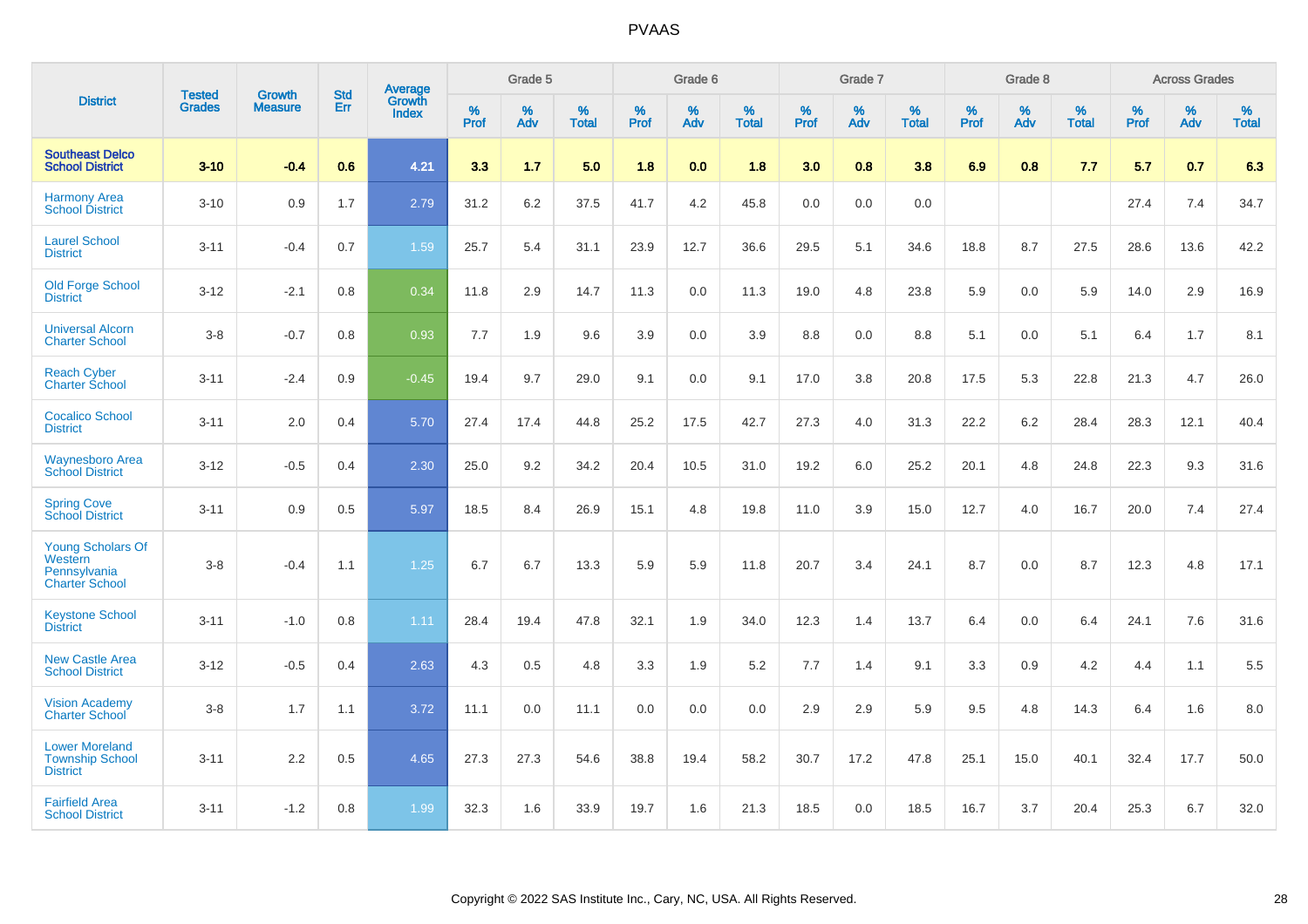|                                                             |                                |                          | <b>Std</b> |                                          |                     | Grade 5  |                      |              | Grade 6     |                      |              | Grade 7  |                      |              | Grade 8     |                      |              | <b>Across Grades</b> |                      |
|-------------------------------------------------------------|--------------------------------|--------------------------|------------|------------------------------------------|---------------------|----------|----------------------|--------------|-------------|----------------------|--------------|----------|----------------------|--------------|-------------|----------------------|--------------|----------------------|----------------------|
| <b>District</b>                                             | <b>Tested</b><br><b>Grades</b> | Growth<br><b>Measure</b> | Err        | <b>Average</b><br>Growth<br><b>Index</b> | $\%$<br><b>Prof</b> | %<br>Adv | $\%$<br><b>Total</b> | $\%$<br>Prof | $\%$<br>Adv | $\%$<br><b>Total</b> | $\%$<br>Prof | %<br>Adv | $\%$<br><b>Total</b> | $\%$<br>Prof | $\%$<br>Adv | $\%$<br><b>Total</b> | $\%$<br>Prof | $\%$<br>Adv          | $\%$<br><b>Total</b> |
| <b>Southeast Delco</b><br><b>School District</b>            | $3 - 10$                       | $-0.4$                   | 0.6        | 4.21                                     | 3.3                 | 1.7      | 5.0                  | 1.8          | 0.0         | 1.8                  | 3.0          | 0.8      | 3.8                  | 6.9          | 0.8         | 7.7                  | 5.7          | 0.7                  | 6.3                  |
| <b>Grove City Area</b><br><b>School District</b>            | $3 - 12$                       | $-0.0$                   | 0.6        | 1.93                                     | 21.8                | 16.8     | 38.6                 | 29.0         | 12.1        | 41.1                 | 28.1         | 13.2     | 41.2                 | 19.5         | 8.5         | 28.0                 | 27.6         | 16.8                 | 44.3                 |
| <b>Russell Byers</b><br><b>Charter School</b>               | $3 - 8$                        | 1.5                      | 0.8        | 5.07                                     | 3.6                 | 0.0      | 3.6                  | 0.0          | 0.0         | 0.0                  | 0.0          | 0.0      | 0.0                  | 0.0          | 0.0         | 0.0                  | 3.2          | 1.9                  | 5.2                  |
| <b>Upper Dublin</b><br><b>School District</b>               | $3 - 12$                       | 0.6                      | 0.4        | 2.59                                     | 41.8                | 29.3     | 71.1                 | 38.5         | 24.8        | 63.3                 | 30.8         | 29.7     | 60.5                 | 24.1         | 14.8        | 38.9                 | 35.7         | 29.8                 | 65.5                 |
| <b>Everett Area</b><br><b>School District</b>               | $3 - 11$                       | $-1.4$                   | 0.7        | 1.92                                     | 27.6                | 6.9      | 34.5                 | 19.8         | 2.3         | 22.1                 | 13.9         | 1.0      | 14.8                 | 10.7         | 6.7         | 17.3                 | 19.7         | 5.5                  | 25.2                 |
| <b>Dunmore School</b><br><b>District</b>                    | $3 - 11$                       | $-0.4$                   | 0.7        | 1.48                                     | 26.4                | 9.7      | 36.1                 | 20.9         | 2.2         | 23.1                 | 10.4         | 0.9      | 11.3                 | 9.5          | 3.6         | 13.1                 | 18.9         | 6.1                  | 25.0                 |
| <b>Carlynton School</b><br><b>District</b>                  | $3 - 11$                       | $-1.3$                   | 0.7        | 0.95                                     | 16.3                | 10.9     | 27.2                 | 35.7         | 7.1         | 42.9                 | 9.5          | 3.8      | 13.3                 | 11.7         | 0.0         | 11.7                 | 20.9         | 6.7                  | 27.6                 |
| <b>Upper Perkiomen</b><br><b>School District</b>            | $3 - 11$                       | 2.0                      | 0.4        | 6.80                                     | 26.0                | 11.8     | 37.8                 | 23.0         | 6.1         | 29.1                 | 28.0         | 11.6     | 39.6                 | 22.9         | 10.0        | 32.8                 | 24.8         | 10.4                 | 35.1                 |
| <b>Bellwood-Antis</b><br><b>School District</b>             | $3 - 10$                       | 2.2                      | 0.6        | 5.68                                     | 18.9                | 4.4      | 23.3                 | 12.4         | 9.0         | 21.4                 | 29.4         | 15.3     | 44.7                 | 14.1         | 6.5         | 20.6                 | 21.6         | 9.9                  | 31.5                 |
| <b>Mars Area School</b><br><b>District</b>                  | $3 - 10$                       | 0.5                      | 0.4        | 6.45                                     | 31.3                | 20.9     | 52.2                 | 32.6         | 24.5        | 57.1                 | 23.8         | 16.5     | 40.4                 | 24.5         | 6.4         | 30.8                 | 32.3         | 21.1                 | 53.4                 |
| <b>Ephrata Area</b><br><b>School District</b>               | $3 - 11$                       | 0.9                      | 0.4        | 5.20                                     | 34.6                | 12.9     | 47.5                 | 24.8         | 8.0         | 32.8                 | 18.0         | 4.2      | 22.2                 | 18.9         | 4.3         | 23.1                 | 25.6         | 12.5                 | 38.1                 |
| <b>Bethel Park School</b><br><b>District</b>                | $3 - 11$                       | $-0.2$                   | 0.4        | 1.45                                     | 31.6                | 17.7     | 49.3                 | 27.0         | 17.1        | 44.1                 | 29.6         | 13.0     | 42.6                 | 27.1         | 8.9         | 36.0                 | 30.4         | 17.5                 | 48.0                 |
| <b>Stroudsburg Area</b><br><b>School District</b>           | $3 - 11$                       | $-0.2$                   | 0.4        | 3.95                                     | 17.5                | 9.2      | 26.8                 | 18.8         | 4.9         | 23.8                 | 21.6         | 2.7      | 24.3                 | 15.4         | 1.8         | 17.1                 | 20.2         | 6.4                  | 26.6                 |
| Conemaugh<br><b>Township Area</b><br><b>School District</b> | $3 - 12$                       | $-1.5$                   | 0.8        | 2.85                                     | 51.6                | 22.6     | 74.2                 | 23.0         | 16.4        | 39.3                 | 29.2         | 20.8     | 50.0                 | 28.8         | 5.5         | 34.2                 | 34.8         | 23.6                 | 58.4                 |
| <b>Brockway Area</b><br><b>School District</b>              | $3 - 11$                       | 2.7                      | 0.7        | 9.15                                     | 35.4                | 17.7     | 53.2                 | 29.4         | 36.8        | 66.2                 | 22.5         | 7.5      | 30.0                 | 20.8         | 5.6         | 26.4                 | 28.7         | 18.6                 | 47.4                 |
| <b>Clarion Area</b><br><b>School District</b>               | $3 - 11$                       | $-0.1$                   | 0.8        | 2.20                                     | 31.2                | 8.3      | 39.6                 | 32.1         | 7.1         | 39.3                 | 17.9         | 10.4     | 28.4                 | 28.1         | 3.5         | 31.6                 | 26.5         | 10.2                 | 36.8                 |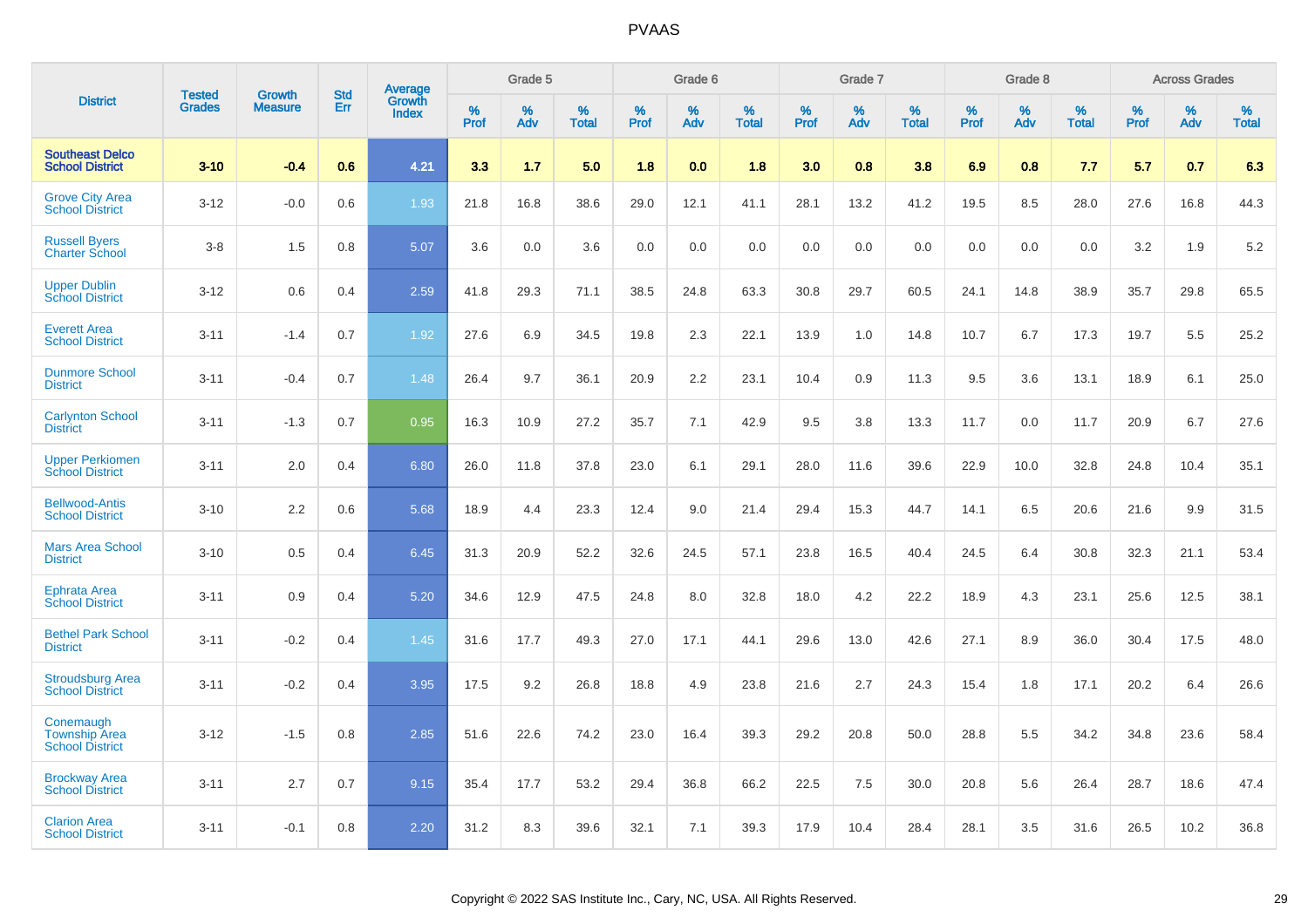|                                                                 | <b>Tested</b> | <b>Growth</b>  | <b>Std</b> | Average                |           | Grade 5  |                   |           | Grade 6  |                   |           | Grade 7  |                   |           | Grade 8  |                   |           | <b>Across Grades</b> |                   |
|-----------------------------------------------------------------|---------------|----------------|------------|------------------------|-----------|----------|-------------------|-----------|----------|-------------------|-----------|----------|-------------------|-----------|----------|-------------------|-----------|----------------------|-------------------|
| <b>District</b>                                                 | <b>Grades</b> | <b>Measure</b> | Err        | Growth<br><b>Index</b> | %<br>Prof | %<br>Adv | %<br><b>Total</b> | %<br>Prof | %<br>Adv | %<br><b>Total</b> | %<br>Prof | %<br>Adv | %<br><b>Total</b> | %<br>Prof | %<br>Adv | %<br><b>Total</b> | %<br>Prof | %<br>Adv             | %<br><b>Total</b> |
| <b>Southeast Delco</b><br><b>School District</b>                | $3 - 10$      | $-0.4$         | 0.6        | 4.21                   | 3.3       | 1.7      | 5.0               | 1.8       | 0.0      | 1.8               | 3.0       | 0.8      | 3.8               | 6.9       | 0.8      | 7.7               | 5.7       | 0.7                  | 6.3               |
| <b>Ridgway Area</b><br><b>School District</b>                   | $3 - 11$      | 4.4            | 0.8        | 5.42                   | 36.7      | 20.0     | 56.7              | 42.6      | 18.0     | 60.7              | 25.0      | 13.3     | 38.3              | 28.3      | 5.0      | 33.3              | 30.2      | 18.4                 | 48.6              |
| Montessori<br><b>Regional Charter</b><br>School                 | $3-6$         | $-2.6$         | 1.1        | $-1.45$                | 15.0      | 5.0      | 20.0              | 5.1       | 1.7      | 6.8               |           |          |                   |           |          |                   | 11.1      | 6.3                  | 17.3              |
| Greencastle-Antrim<br><b>School District</b>                    | $3 - 11$      | $-0.1$         | 0.4        | 2.26                   | 28.2      | 15.8     | 44.1              | 31.2      | 8.1      | 39.3              | 24.8      | 7.8      | 32.6              | 18.7      | 5.6      | 24.4              | 26.8      | 11.4                 | 38.2              |
| <b>Northwest Area</b><br><b>School District</b>                 | $3 - 10$      | 0.9            | 0.8        | 2.73                   | 17.3      | 1.9      | 19.2              | 19.3      | 3.5      | 22.8              | 7.3       | 1.8      | 9.1               | 5.4       | 0.0      | 5.4               | 13.2      | 1.5                  | 14.8              |
| Aliquippa School<br><b>District</b>                             | $3 - 11$      | 0.1            | 0.8        | 2.83                   | 1.5       | 0.0      | 1.5               | 0.0       | 1.6      | 1.6               | 6.9       | 0.0      | 6.9               | 0.0       | 0.0      | 0.0               | 2.0       | 0.5                  | 2.6               |
| <b>Bethlehem Area</b><br><b>School District</b>                 | $3 - 11$      | 0.4            | 0.4        | 3.53                   | 16.6      | 11.7     | 28.3              | 13.0      | 2.9      | 15.9              | 14.3      | 5.3      | 19.6              | 9.9       | 3.9      | 13.8              | 18.1      | 8.8                  | 26.8              |
| <b>Propel Charter</b><br>School-Hazelwood                       | $3 - 8$       | $-1.6$         | 1.2        | 1.36                   | 3.4       | 0.0      | 3.4               | 0.0       | 0.0      | 0.0               | 0.0       | 4.8      | 4.8               | 0.0       | 0.0      | 0.0               | 0.6       | 0.6                  | 1.3               |
| <b>Sto-Rox School</b><br><b>District</b>                        | $3 - 10$      | $-0.5$         | 0.9        | 2.11                   | 4.4       | 1.1      | 5.4               | 1.2       | 0.0      | 1.2               | 0.0       | 0.0      | 0.0               | 0.0       | 0.0      | 0.0               | 2.8       | 0.5                  | 3.3               |
| Tamaqua Area<br><b>School District</b>                          | $3 - 12$      | 2.4            | 0.5        | 6.23                   | 28.7      | 9.3      | 38.0              | 18.6      | 1.6      | 20.2              | 19.7      | $7.2\,$  | 27.0              | 11.4      | 2.1      | 13.5              | 22.6      | 5.9                  | 28.4              |
| <b>Susquenita School</b><br><b>District</b>                     | $3 - 11$      | 1.6            | 0.6        | 3.26                   | 23.8      | 15.6     | 39.3              | 15.4      | 5.8      | 21.2              | 19.2      | 5.0      | 24.2              | 12.3      | 5.7      | 17.9              | 23.0      | 9.7                  | 32.7              |
| <b>Northern York</b><br><b>County School</b><br><b>District</b> | $3 - 11$      | 1.3            | 0.4        | 6.31                   | 26.3      | 11.1     | 37.4              | 24.5      | 8.2      | 32.7              | 20.4      | 5.3      | 25.7              | 10.9      | 0.9      | 11.8              | 23.2      | 8.9                  | 32.1              |
| Independence<br><b>Charter School</b><br>West                   | $3 - 7$       | $-1.0$         | 1.7        | 1.35                   | 0.0       | 0.0      | 0.0               | 16.7      | 0.0      | 16.7              | 5.6       | 0.0      | 5.6               |           |          |                   | $6.2\,$   | 1.8                  | $8.0\,$           |
| <b>Sugar Valley Rural</b><br><b>Charter School</b>              | $3 - 11$      | $-0.5$         | 1.0        | 1.21                   | 26.3      | 5.3      | 31.6              | 8.3       | 0.0      | 8.3               | 5.1       | 2.6      | 7.7               | 2.8       | 0.0      | 2.8               | 16.0      | 2.8                  | 18.9              |
| <b>Mahanoy Area</b><br><b>School District</b>                   | $3 - 10$      | $-0.3$         | 0.8        | 3.34                   | 7.3       | 0.0      | 7.3               | 4.0       | 0.0      | 4.0               | 7.7       | 0.0      | 7.7               | 4.6       | 0.0      | 4.6               | 10.4      | 0.8                  | 11.1              |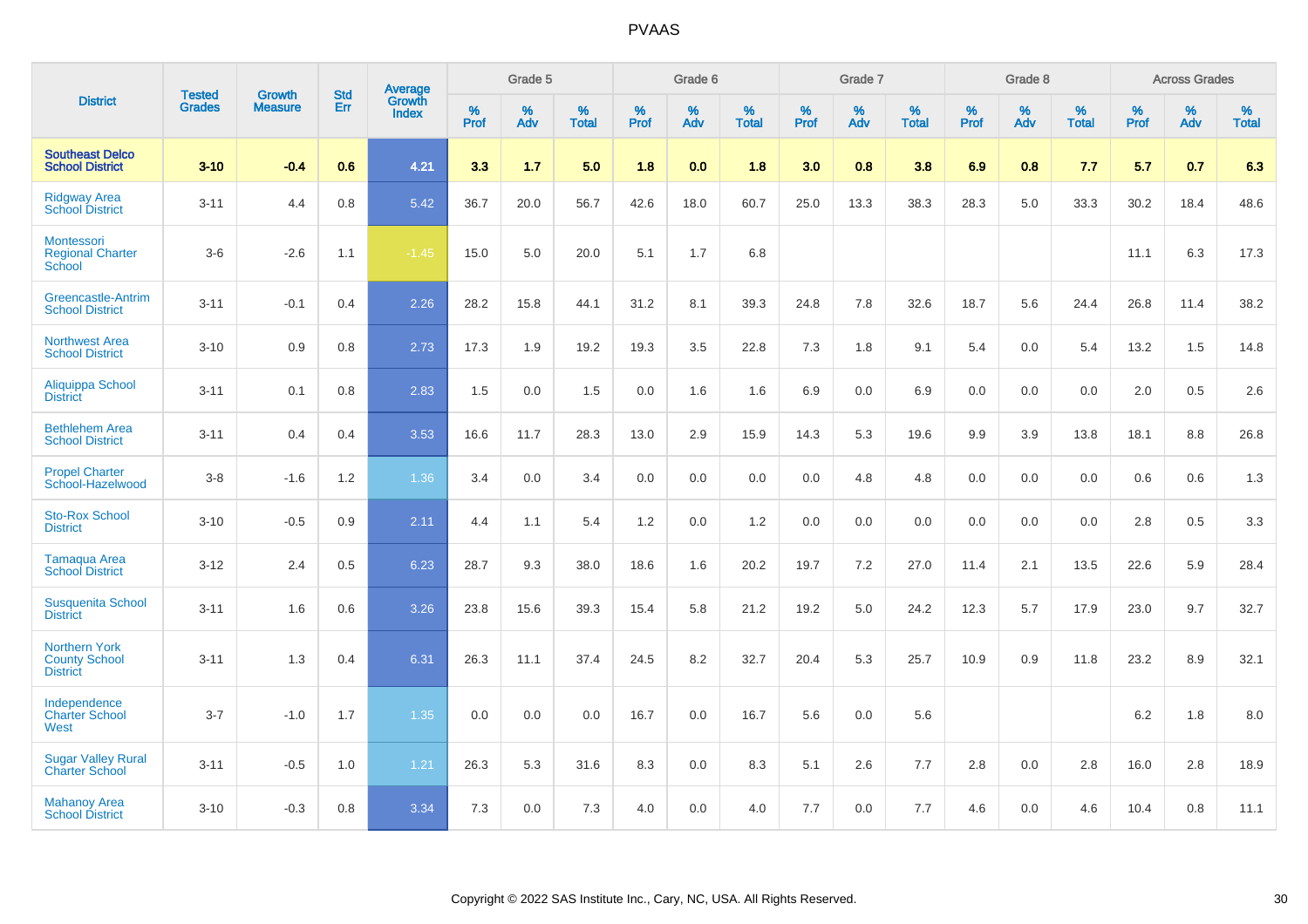|                                                                   |                                |                                 |                   |                                   |           | Grade 5  |                   |           | Grade 6  |                   |           | Grade 7  |                   |           | Grade 8  |                   |           | <b>Across Grades</b> |                   |
|-------------------------------------------------------------------|--------------------------------|---------------------------------|-------------------|-----------------------------------|-----------|----------|-------------------|-----------|----------|-------------------|-----------|----------|-------------------|-----------|----------|-------------------|-----------|----------------------|-------------------|
| <b>District</b>                                                   | <b>Tested</b><br><b>Grades</b> | <b>Growth</b><br><b>Measure</b> | <b>Std</b><br>Err | Average<br>Growth<br><b>Index</b> | %<br>Prof | %<br>Adv | %<br><b>Total</b> | %<br>Prof | %<br>Adv | %<br><b>Total</b> | %<br>Prof | %<br>Adv | %<br><b>Total</b> | %<br>Prof | %<br>Adv | %<br><b>Total</b> | %<br>Prof | %<br>Adv             | %<br><b>Total</b> |
| <b>Southeast Delco</b><br><b>School District</b>                  | $3 - 10$                       | $-0.4$                          | 0.6               | 4.21                              | 3.3       | 1.7      | 5.0               | 1.8       | 0.0      | 1.8               | 3.0       | 0.8      | 3.8               | 6.9       | 0.8      | 7.7               | 5.7       | 0.7                  | 6.3               |
| <b>Turkeyfoot Valley</b><br><b>Area School</b><br><b>District</b> | $3 - 12$                       | $-0.8$                          | 1.3               | 1.22                              | 18.2      | 0.0      | 18.2              | 14.3      | 0.0      | 14.3              | 30.0      | 0.0      | 30.0              | 12.5      | 4.2      | 16.7              | 20.0      | 2.6                  | 22.6              |
| <b>Saint Clair Area</b><br><b>School District</b>                 | $3 - 8$                        | 1.1                             | 0.9               | 4.46                              | 28.3      | 13.2     | 41.5              | 24.0      | 4.0      | 28.0              | 19.2      | 7.7      | 26.9              | 12.5      | 2.5      | 15.0              | 24.2      | $7.2\,$              | 31.4              |
| <b>Tidioute</b><br><b>Community</b><br><b>Charter School</b>      | $3 - 11$                       | $-0.3$                          | 1.4               | 2.22                              | 15.4      | 0.0      | 15.4              | 27.8      | 0.0      | 27.8              | 10.5      | 0.0      | 10.5              | 7.4       | 0.0      | 7.4               | 16.0      | 1.6                  | 17.6              |
| <b>Curwensville Area</b><br><b>School District</b>                | $3 - 11$                       | 1.8                             | 0.8               | 4.90                              | 43.9      | 17.1     | 61.0              | 21.4      | 7.1      | 28.6              | 27.1      | 4.3      | 31.4              | 21.7      | 2.9      | 24.6              | 32.0      | 11.2                 | 43.3              |
| <b>Deer Lakes School</b><br><b>District</b>                       | $3 - 11$                       | 1.8                             | 0.6               | 7.57                              | 21.1      | 6.5      | 27.6              | 24.4      | 10.6     | 35.0              | 25.4      | 19.2     | 44.6              | 24.5      | 3.9      | 28.4              | 26.2      | 10.7                 | 36.9              |
| <b>Mohawk Area</b><br><b>School District</b>                      | $3 - 11$                       | 1.9                             | 0.6               | 3.98                              | 26.2      | 4.8      | 31.1              | 19.2      | 13.8     | 33.0              | 27.4      | 11.8     | 39.2              | 22.8      | 8.7      | 31.5              | 27.0      | 10.4                 | 37.4              |
| <b>East Penn School</b><br><b>District</b>                        | $3 - 11$                       | 0.8                             | 0.3               | 4.48                              | 32.6      | 12.6     | 45.2              | 20.7      | 7.8      | 28.4              | 23.5      | 11.3     | 34.8              | 17.8      | 8.6      | 26.5              | 26.4      | 13.0                 | 39.4              |
| <b>Wellsboro Area</b><br><b>School District</b>                   | $3 - 11$                       | 3.0                             | 0.6               | 6.61                              | 30.4      | 7.0      | 37.4              | 16.2      | 5.0      | 21.2              | 20.5      | 13.7     | 34.2              | 24.5      | 13.3     | 37.8              | 24.3      | 8.8                  | 33.1              |
| <b>California Area</b><br><b>School District</b>                  | $3 - 10$                       | $-1.0$                          | 0.8               | 3.04                              | 27.3      | 5.4      | 32.7              | 13.8      | 0.0      | 13.8              | 24.6      | 1.8      | 26.3              | 20.4      | 5.6      | 25.9              | 22.4      | 4.3                  | 26.6              |
| <b>West Branch Area</b><br><b>School District</b>                 | $3 - 11$                       | 0.5                             | 0.8               | 1.82                              | 16.1      | 3.2      | 19.4              | 7.8       | 4.7      | 12.5              | 19.7      | 14.5     | 34.2              | 18.8      | 6.2      | 25.0              | 18.7      | 7.8                  | 26.5              |
| <b>Union City Area</b><br><b>School District</b>                  | $3 - 12$                       | 0.2                             | 0.7               | 1.91                              | 18.8      | 8.7      | 27.5              | 19.4      | 11.3     | 30.6              | 23.4      | 3.9      | 27.3              | 10.1      | 5.6      | 15.7              | 21.6      | 9.8                  | 31.4              |
| <b>West Oak Lane</b><br><b>Charter School</b>                     | $3 - 8$                        | 0.7                             | 0.7               | 1.55                              | 2.6       | 1.3      | 3.8               | 6.1       | 0.0      | 6.1               | 6.9       | 1.4      | 8.3               | 0.0       | 1.9      | 1.9               | 6.1       | 0.7                  | 6.8               |
| <b>Littlestown Area</b><br><b>School District</b>                 | $3 - 11$                       | 1.5                             | 0.6               | 5.61                              | 18.6      | 2.6      | 21.2              | 16.3      | 1.6      | 17.9              | 14.0      | 4.7      | 18.7              | 21.0      | 4.0      | 25.0              | 23.5      | 4.6                  | 28.1              |
| <b>Corry Area School</b><br><b>District</b>                       | $3 - 11$                       | $-1.0$                          | 0.5               | 0.08                              | 25.4      | 7.9      | 33.3              | 25.2      | 3.6      | 28.8              | 17.4      | 5.1      | 22.5              | 15.8      | 1.4      | 17.1              | 23.2      | 7.5                  | 30.7              |
| <b>Northeast Bradford</b><br><b>School District</b>               | $3 - 10$                       | 1.9                             | 0.9               | 4.85                              | 40.0      | 12.5     | 52.5              | 34.8      | 2.2      | 37.0              | 24.0      | 2.0      | 26.0              | 13.8      | 5.2      | 19.0              | 29.7      | 6.0                  | 35.7              |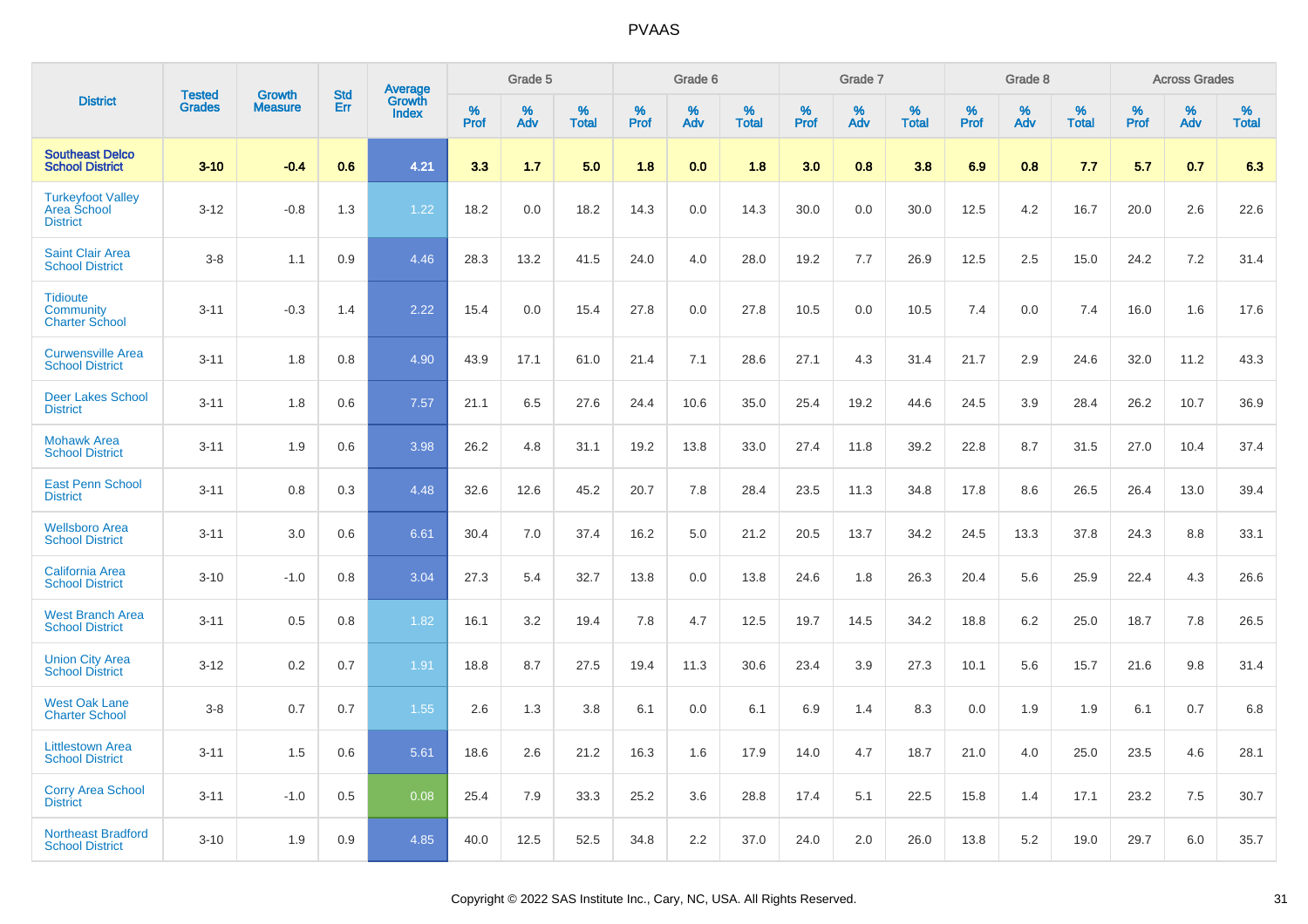|                                                                           | <b>Tested</b> | <b>Growth</b>  | <b>Std</b> | Average                |              | Grade 5  |                   |           | Grade 6  |                   |              | Grade 7  |                   |              | Grade 8  |                   |              | <b>Across Grades</b> |                   |
|---------------------------------------------------------------------------|---------------|----------------|------------|------------------------|--------------|----------|-------------------|-----------|----------|-------------------|--------------|----------|-------------------|--------------|----------|-------------------|--------------|----------------------|-------------------|
| <b>District</b>                                                           | <b>Grades</b> | <b>Measure</b> | Err        | Growth<br><b>Index</b> | $\%$<br>Prof | %<br>Adv | %<br><b>Total</b> | %<br>Prof | %<br>Adv | %<br><b>Total</b> | $\%$<br>Prof | %<br>Adv | %<br><b>Total</b> | $\%$<br>Prof | %<br>Adv | %<br><b>Total</b> | $\%$<br>Prof | $\%$<br>Adv          | %<br><b>Total</b> |
| <b>Southeast Delco</b><br><b>School District</b>                          | $3 - 10$      | $-0.4$         | 0.6        | 4.21                   | 3.3          | 1.7      | 5.0               | 1.8       | 0.0      | 1.8               | 3.0          | 0.8      | 3.8               | 6.9          | 0.8      | 7.7               | 5.7          | 0.7                  | 6.3               |
| <b>Carlisle Area</b><br><b>School District</b>                            | $3 - 11$      | 0.5            | 0.4        | 3.54                   | 22.0         | 8.3      | 30.3              | 20.5      | 3.3      | 23.8              | 18.9         | 7.6      | 26.5              | 11.6         | 5.6      | 17.1              | 21.3         | 7.2                  | 28.5              |
| <b>Greenville Area</b><br><b>School District</b>                          | $3 - 11$      | 0.3            | 0.7        | 2.17                   | 34.4         | 4.4      | 38.9              | 19.2      | 5.1      | 24.4              | 16.7         | 5.9      | 22.6              | 10.0         | 2.5      | 12.5              | 23.6         | 5.4                  | 29.1              |
| <b>Cranberry Area</b><br><b>School District</b>                           | $3 - 12$      | 0.9            | 0.7        | 2.03                   | 27.3         | 10.4     | 37.7              | 26.0      | 2.1      | 28.1              | 14.7         | 3.2      | 17.9              | 18.7         | 2.7      | 21.3              | 22.6         | 3.9                  | 26.5              |
| <b>Avon Grove</b><br><b>Charter School</b>                                | $3 - 11$      | 1.8            | 0.6        | 4.32                   | 22.1         | 6.6      | 28.7              | 29.9      | 11.7     | 41.6              | 27.2         | 9.8      | 37.0              | 13.9         | 2.0      | 15.8              | 24.3         | 10.2                 | 34.6              |
| <b>Penns Valley Area</b><br><b>School District</b>                        | $3 - 12$      | 5.2            | 0.6        | 10.29                  | 43.9         | 18.4     | 62.2              | 38.8      | 17.5     | 56.3              | 25.7         | 9.5      | 35.2              | 16.0         | 9.4      | 25.5              | 32.5         | 14.3                 | 46.8              |
| <b>Mifflinburg Area</b><br><b>School District</b>                         | $3 - 11$      | 2.1            | 0.6        | 5.49                   | 32.0         | 12.0     | 44.0              | 29.7      | 4.5      | 34.2              | 17.4         | 8.3      | 25.6              | 25.2         | 7.8      | 33.0              | 29.9         | 8.8                  | 38.6              |
| <b>Avella Area School</b><br><b>District</b>                              | $3 - 12$      | 1.2            | 1.0        | 2.47                   | 17.1         | 2.4      | 19.5              | 36.4      | 6.1      | 42.4              | 17.1         | 2.9      | 20.0              | 21.4         | 10.7     | 32.1              | 22.4         | 9.4                  | 31.8              |
| <b>Jersey Shore Area</b><br><b>School District</b>                        | $3 - 11$      | 1.3            | 0.5        | 4.52                   | 24.0         | 10.8     | 34.7              | 32.5      | 7.1      | 39.7              | 22.6         | 6.9      | 29.6              | 18.1         | 1.6      | 19.8              | 27.4         | 10.1                 | 37.6              |
| <b>Chester-Upland</b><br><b>School District</b>                           | $3 - 11$      | 0.1            | 0.7        | 2.70                   | 3.7          | 0.0      | 3.7               | 2.6       | 1.3      | 3.9               | 0.0          | 0.0      | 0.0               | 0.0          | 0.0      | 0.0               | 3.1          | 0.4                  | 3.4               |
| <b>Western Beaver</b><br><b>County School</b><br><b>District</b>          | $3 - 11$      | 3.4            | 1.1        | 5.38                   | 12.5         | 12.5     | 25.0              | 32.6      | 11.6     | 44.2              | 29.2         | 4.2      | 33.3              | 27.8         | 2.8      | 30.6              | 26.5         | 9.8                  | 36.3              |
| <b>Mastery Charter</b><br>School-Cleveland<br>Elementary                  | $3 - 8$       | $-1.3$         | 1.2        | 0.25                   | 3.8          | 7.7      | 11.5              | 5.9       | 0.0      | 5.9               | 3.6          | 0.0      | 3.6               | 3.8          | 3.8      | 7.7               | 2.4          | 1.8                  | 4.3               |
| <b>Erie Rise</b><br>Leadership<br><b>Academy Charter</b><br><b>School</b> | $3 - 8$       | $-0.6$         | 1.1        | 2.06                   | 6.9          | 0.0      | 6.9               | 0.0       | 0.0      | 0.0               | 0.0          | 0.0      | 0.0               | 0.0          | 0.0      | 0.0               | 1.6          | 1.0                  | 2.6               |
| <b>KIPP Philadelphia</b><br><b>Charter School</b>                         | $3 - 8$       | 0.0            | 0.9        | 3.74                   | 2.0          | 0.0      | 2.0               | 0.0       | 0.0      | 0.0               | 2.6          | 0.0      | 2.6               | 6.8          | 0.0      | 6.8               | 3.6          | 0.0                  | 3.6               |
| <b>Fox Chapel Area</b><br><b>School District</b>                          | $3 - 11$      | 1.4            | 0.4        | 5.89                   | 35.9         | 45.1     | 81.0              | 31.9      | 28.4     | 60.2              | 32.7         | 30.2     | 62.9              | 28.3         | 27.6     | 55.8              | 30.3         | 40.6                 | 70.9              |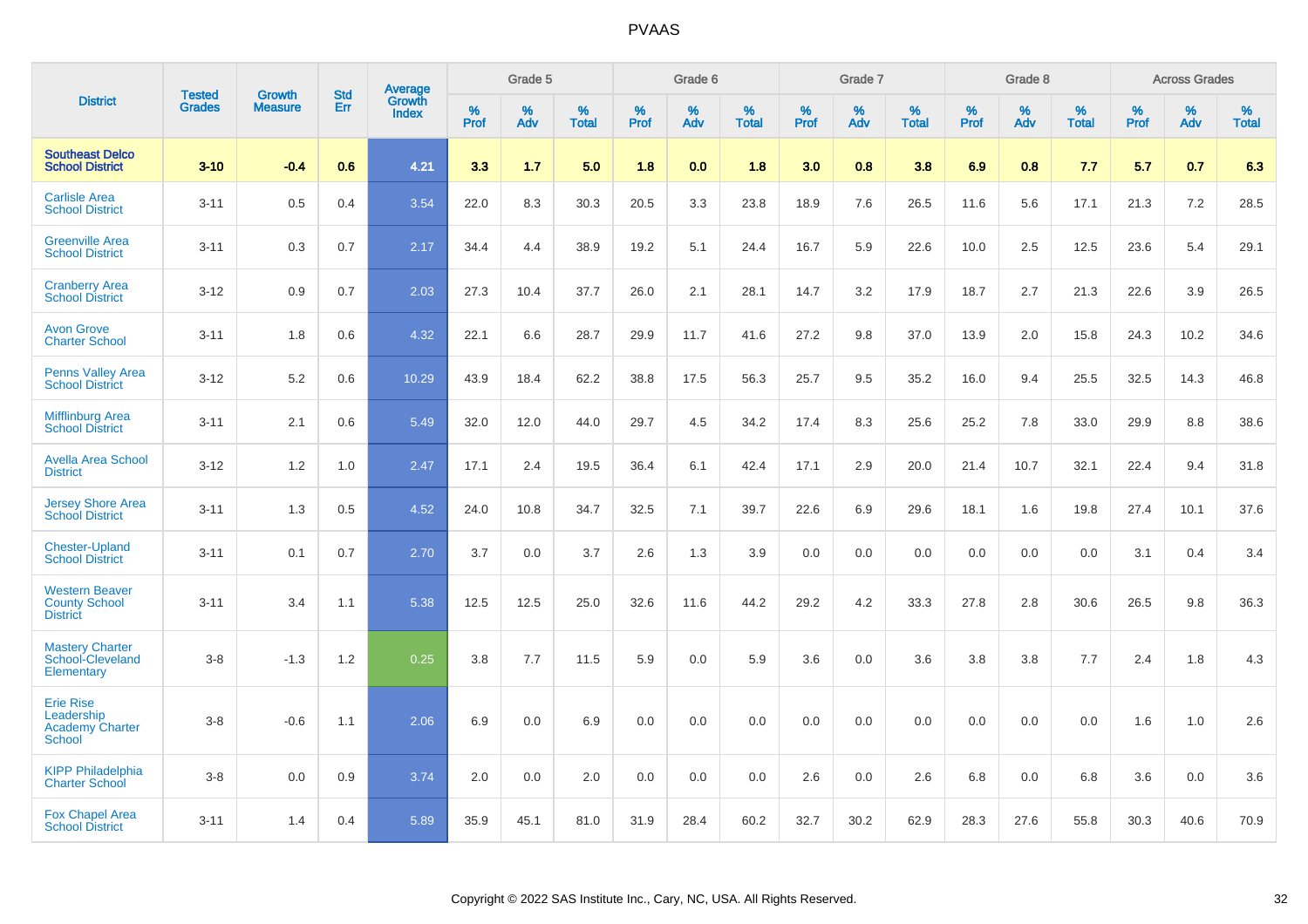|                                                               | <b>Tested</b> | <b>Growth</b>  | <b>Std</b> | Average                |              | Grade 5  |                   |              | Grade 6  |                   |              | Grade 7  |                   |              | Grade 8  |                   |              | <b>Across Grades</b> |                   |
|---------------------------------------------------------------|---------------|----------------|------------|------------------------|--------------|----------|-------------------|--------------|----------|-------------------|--------------|----------|-------------------|--------------|----------|-------------------|--------------|----------------------|-------------------|
| <b>District</b>                                               | <b>Grades</b> | <b>Measure</b> | Err        | Growth<br><b>Index</b> | $\%$<br>Prof | %<br>Adv | %<br><b>Total</b> | $\%$<br>Prof | %<br>Adv | %<br><b>Total</b> | $\%$<br>Prof | %<br>Adv | %<br><b>Total</b> | $\%$<br>Prof | %<br>Adv | %<br><b>Total</b> | $\%$<br>Prof | %<br>Adv             | %<br><b>Total</b> |
| <b>Southeast Delco</b><br><b>School District</b>              | $3 - 10$      | $-0.4$         | 0.6        | 4.21                   | 3.3          | 1.7      | 5.0               | 1.8          | 0.0      | 1.8               | 3.0          | 0.8      | 3.8               | 6.9          | 0.8      | 7.7               | 5.7          | 0.7                  | 6.3               |
| <b>Palmerton Area</b><br><b>School District</b>               | $3 - 11$      | 3.0            | 0.6        | 9.28                   | 27.7         | 15.7     | 43.4              | 30.6         | 9.3      | 39.8              | 20.8         | 6.2      | 26.9              | 17.9         | 4.7      | 22.6              | 24.8         | 8.0                  | 32.8              |
| Eugenio Maria De<br><b>Hostos Charter</b><br><b>School</b>    | $3 - 8$       | $-1.0$         | 1.4        | 0.68                   | 13.0         | 0.0      | 13.0              | 5.6          | 5.6      | 11.1              | 4.4          | 8.7      | 13.0              | 28.6         | 7.1      | 35.7              | 9.3          | 3.4                  | 12.7              |
| <b>Mastery Charter</b><br>School - Gratz<br>Campus            | $7 - 10$      | 1.0            | 1.4        | 3.30                   |              |          |                   |              |          |                   | 6.2          | 0.0      | 6.2               | 2.4          | 0.0      | 2.4               | 4.1          | 0.0                  | 4.1               |
| <b>Frederick Douglass</b><br><b>Mastery Charter</b><br>School | $3 - 8$       | $-1.0$         | 1.2        | 2.52                   | 4.8          | 0.0      | 4.8               | 0.0          | 0.0      | 0.0               | 0.0          | 0.0      | 0.0               | 3.4          | 3.4      | 6.9               | 1.5          | 0.8                  | 2.3               |
| <b>Wilmington Area</b><br><b>School District</b>              | $3 - 11$      | $-0.8$         | 0.8        | 1.83                   | 36.8         | 10.5     | 47.4              | 12.7         | 1.6      | 14.3              | 29.4         | 3.9      | 33.3              | 13.6         | 3.4      | 17.0              | 26.8         | 7.9                  | 34.7              |
| <b>Mastery Charter</b><br>School-Mann<br>Campus               | $3-6$         | 1.8            | 1.6        | 4.14                   | 4.0          | 4.0      | 8.0               | 5.4          | 2.7      | 8.1               |              |          |                   |              |          |                   | 2.2          | 1.4                  | 3.6               |
| <b>Allegheny Valley</b><br><b>School District</b>             | $3 - 11$      | $-1.2$         | 0.8        | 1.14                   | 26.3         | 12.3     | 38.6              | 11.1         | 5.6      | 16.7              | 16.2         | 7.4      | 23.5              | 13.1         | 8.2      | 21.3              | 18.0         | 6.9                  | 24.9              |
| <b>Exeter Township</b><br><b>School District</b>              | $3 - 11$      | 2.9            | 0.4        | 7.68                   | 28.6         | 10.1     | 38.7              | 26.9         | 9.0      | 35.9              | 23.5         | 6.7      | 30.2              | 19.9         | 8.5      | 28.4              | 25.7         | 9.5                  | 35.3              |
| <b>Lincoln Charter</b><br><b>School</b>                       | $3-5$         | $-2.5$         | 1.4        | $-1.78$                | 1.3          | 1.3      | 2.6               |              |          |                   |              |          |                   |              |          |                   | 3.6          | 0.8                  | 4.4               |
| <b>KIPP West</b><br>Philadelphia<br><b>Charter School</b>     | $3 - 8$       | $-2.0$         | $1.2\,$    | 0.29                   | 3.2          | $0.0\,$  | 3.2               | $0.0\,$      | 0.0      | 0.0               | $0.0\,$      | 0.0      | 0.0               | 0.0          | 0.0      | 0.0               | 2.6          | $0.0\,$              | 2.6               |
| <b>Galeton Area</b><br><b>School District</b>                 | $3 - 11$      | 2.7            | 1.3        | 4.78                   | 29.2         | 20.8     | 50.0              | 23.8         | 4.8      | 28.6              | 16.0         | 0.0      | 16.0              | 0.0          | 0.0      | 0.0               | 19.4         | 7.0                  | 26.4              |
| <b>Muncy School</b><br><b>District</b>                        | $3 - 11$      | 2.4            | 0.7        | 5.81                   | 36.7         | 8.3      | 45.0              | 32.5         | 14.3     | 46.8              | 29.0         | 15.9     | 44.9              | 23.3         | 6.7      | 30.0              | 31.5         | 13.1                 | 44.6              |
| Northwestern<br><b>Lehigh School</b><br><b>District</b>       | $3 - 11$      | 0.6            | 0.5        | 3.03                   | 26.0         | 11.0     | 37.0              | 28.7         | 9.3      | 38.0              | 25.2         | 8.4      | 33.6              | 20.4         | 15.9     | 36.3              | 26.4         | 10.7                 | 37.2              |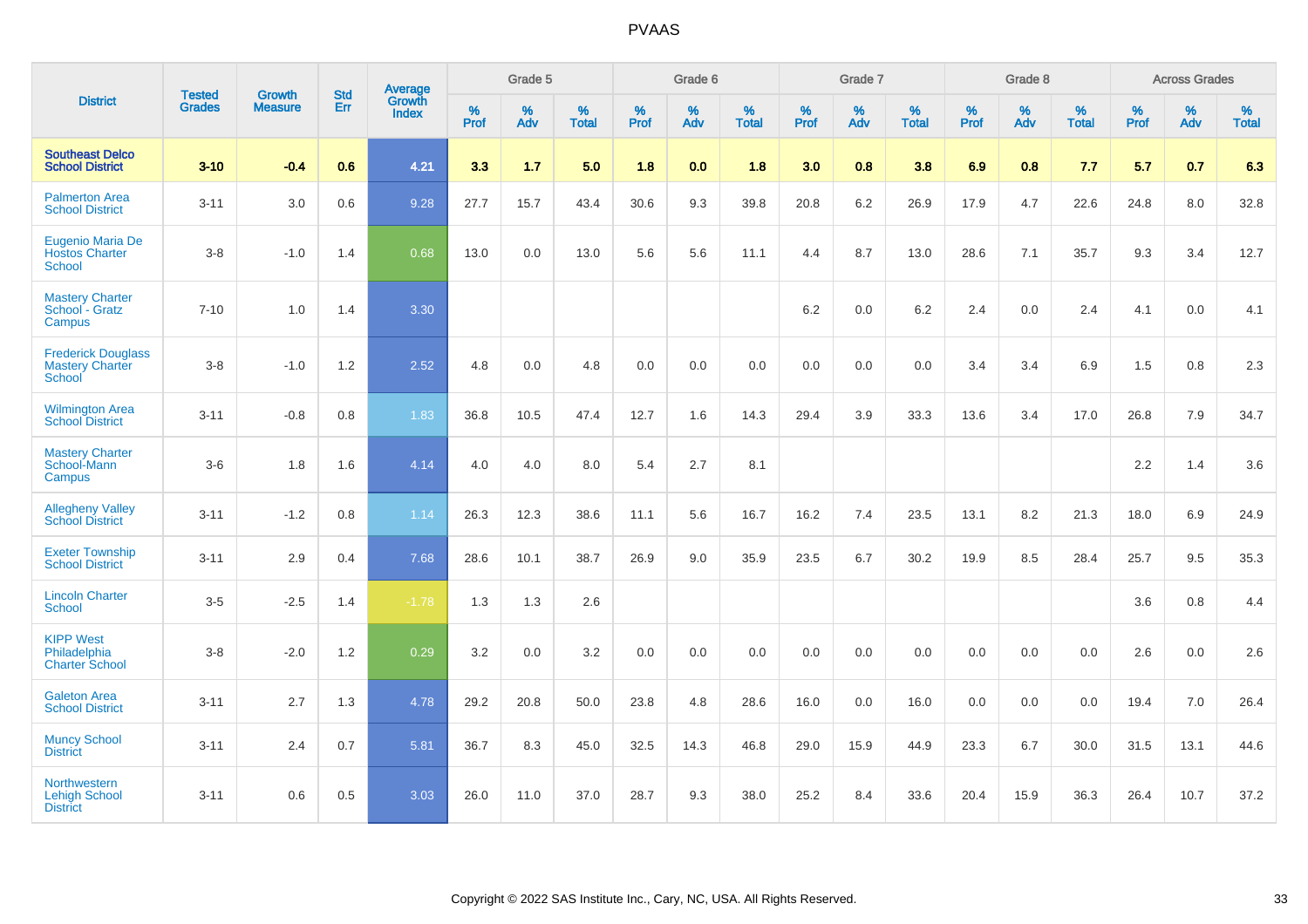|                                                                     | <b>Tested</b> | <b>Growth</b>  | <b>Std</b> |                                   |              | Grade 5  |                   |           | Grade 6  |                   |           | Grade 7  |                   |           | Grade 8  |                   |              | <b>Across Grades</b> |                   |
|---------------------------------------------------------------------|---------------|----------------|------------|-----------------------------------|--------------|----------|-------------------|-----------|----------|-------------------|-----------|----------|-------------------|-----------|----------|-------------------|--------------|----------------------|-------------------|
| <b>District</b>                                                     | <b>Grades</b> | <b>Measure</b> | <b>Err</b> | Average<br>Growth<br><b>Index</b> | $\%$<br>Prof | %<br>Adv | %<br><b>Total</b> | %<br>Prof | %<br>Adv | %<br><b>Total</b> | %<br>Prof | %<br>Adv | %<br><b>Total</b> | %<br>Prof | %<br>Adv | %<br><b>Total</b> | $\%$<br>Prof | %<br>Adv             | %<br><b>Total</b> |
| <b>Southeast Delco</b><br><b>School District</b>                    | $3 - 10$      | $-0.4$         | 0.6        | 4.21                              | 3.3          | 1.7      | 5.0               | 1.8       | 0.0      | 1.8               | 3.0       | 0.8      | 3.8               | 6.9       | 0.8      | 7.7               | 5.7          | 0.7                  | 6.3               |
| <b>Twin Valley School</b><br><b>District</b>                        | $3 - 12$      | 1.9            | 0.4        | 5.97                              | 37.8         | 14.0     | 51.9              | 28.6      | 8.2      | 36.9              | 29.5      | 15.0     | 44.5              | 24.9      | 11.2     | 36.1              | 32.2         | 17.8                 | 50.0              |
| <b>Bermudian Springs</b><br><b>School District</b>                  | $3 - 11$      | 0.4            | 0.6        | 2.79                              | 22.1         | 12.4     | 34.5              | 17.5      | 3.9      | 21.4              | 20.5      | 5.1      | 25.6              | 11.1      | 4.3      | 15.4              | 19.0         | 9.1                  | 28.1              |
| <b>Boys Latin Of</b><br>Philadelphia<br><b>Charter School</b>       | $6 - 12$      | 0.1            | 0.8        | 2.29                              |              |          |                   | 0.0       | 0.0      | 0.0               | 3.3       | 0.0      | 3.3               | 1.0       | 0.0      | 1.0               | 1.5          | 0.0                  | 1.5               |
| <b>Halifax Area</b><br><b>School District</b>                       | $3 - 11$      | 0.1            | 0.7        | 3.46                              | 26.8         | 14.1     | 40.8              | 18.5      | 3.7      | 22.2              | 9.1       | 3.9      | 13.0              | 5.3       | 1.3      | 6.6               | 17.3         | 7.4                  | 24.8              |
| <b>Brownsville Area</b><br><b>School District</b>                   | $3 - 12$      | $-0.6$         | 0.7        | 1.53                              | 17.3         | 4.0      | 21.3              | 7.2       | $1.2$    | 8.4               | 6.4       | 1.3      | 7.7               | 4.2       | 1.4      | 5.6               | 10.2         | 1.5                  | 11.7              |
| <b>Milton Area School</b><br><b>District</b>                        | $3 - 11$      | 0.2            | 0.5        | 2.24                              | 24.4         | 11.8     | 36.1              | 17.3      | 3.2      | 20.5              | 20.2      | 7.5      | 27.6              | 19.8      | 12.7     | 32.5              | 22.0         | 8.8                  | 30.9              |
| <b>Juniata County</b><br><b>School District</b>                     | $3 - 12$      | $-0.1$         | 0.5        | 1.50                              | 19.4         | 5.3      | 24.7              | 11.1      | 3.7      | 14.8              | 13.1      | 2.2      | 15.3              | 11.9      | 1.8      | 13.7              | 16.9         | 4.3                  | 21.2              |
| <b>Global Leadership</b><br>Academy Charter<br>School               | $3 - 8$       | $-3.1$         | 1.9        | $-0.47$                           | 0.0          | 0.0      | 0.0               |           |          |                   | 0.0       | 0.0      | 0.0               | 9.1       | 0.0      | 9.1               | 2.5          | 0.0                  | 2.5               |
| <b>Southern Tioga</b><br><b>School District</b>                     | $3 - 11$      | 0.3            | 0.6        | 3.78                              | 23.7         | 1.0      | 24.7              | 17.9      | 1.9      | 19.8              | 8.0       | 2.2      | 10.2              | 10.8      | 2.5      | 13.3              | 18.0         | 4.1                  | 22.1              |
| <b>Eastern Lancaster</b><br><b>County School</b><br><b>District</b> | $3 - 12$      | 1.1            | 0.4        | 4.40                              | 23.8         | 8.3      | 32.0              | 14.7      | 3.1      | 17.8              | 15.7      | 3.6      | 19.3              | 16.7      | 5.9      | 22.6              | 21.1         | 6.7                  | 27.8              |
| Pennsylvania<br><b>Virtual Charter</b><br><b>School</b>             | $3 - 11$      | 3.5            | 0.6        | 6.19                              | 20.8         | 3.8      | 24.5              | 17.6      | 3.3      | 20.9              | 10.1      | 6.1      | 16.2              | 14.8      | 5.7      | 20.4              | 18.4         | 5.2                  | 23.5              |
| Loyalsock<br><b>Township School</b><br><b>District</b>              | $3 - 12$      | 3.7            | 0.6        | 7.24                              | 33.0         | 18.3     | 51.3              | 32.6      | 10.2     | 42.9              | 23.4      | 9.4      | 32.8              | 27.0      | 9.0      | 36.0              | 31.1         | 13.2                 | 44.4              |
| <b>Northern Cambria</b><br><b>School District</b>                   | $3 - 11$      | $-0.4$         | 0.8        | 3.23                              | 16.4         | 3.6      | 20.0              | 3.8       | 0.0      | 3.8               | 19.6      | 1.8      | 21.4              | 18.2      | 1.5      | 19.7              | 17.9         | 3.6                  | 21.4              |
| <b>Benton Area</b><br><b>School District</b>                        | $3 - 10$      | $-0.9$         | 0.9        | 0.54                              | 24.6         | 11.5     | 36.1              | 17.4      | 4.4      | 21.7              | 13.6      | 3.4      | 17.0              | 10.3      | 2.6      | 12.8              | 21.6         | 7.1                  | 28.7              |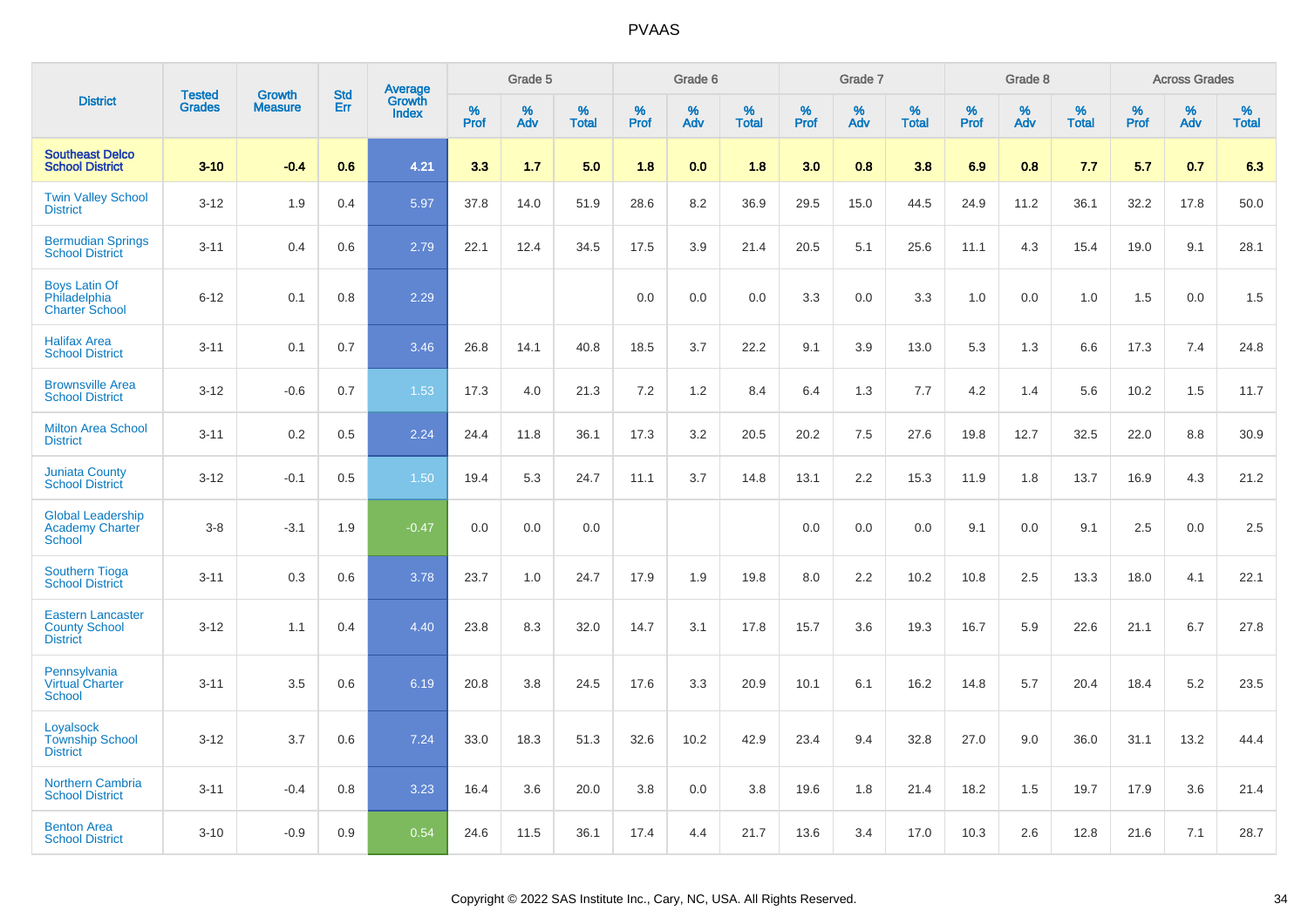|                                                                     |                                |                                 | <b>Std</b> | <b>Average</b>                |                  | Grade 5  |                   |                  | Grade 6  |                   |                  | Grade 7  |                   |                  | Grade 8  |                   |                  | <b>Across Grades</b> |                   |
|---------------------------------------------------------------------|--------------------------------|---------------------------------|------------|-------------------------------|------------------|----------|-------------------|------------------|----------|-------------------|------------------|----------|-------------------|------------------|----------|-------------------|------------------|----------------------|-------------------|
| <b>District</b>                                                     | <b>Tested</b><br><b>Grades</b> | <b>Growth</b><br><b>Measure</b> | Err        | <b>Growth</b><br><b>Index</b> | %<br><b>Prof</b> | %<br>Adv | %<br><b>Total</b> | %<br><b>Prof</b> | %<br>Adv | %<br><b>Total</b> | %<br><b>Prof</b> | %<br>Adv | %<br><b>Total</b> | %<br><b>Prof</b> | %<br>Adv | %<br><b>Total</b> | %<br><b>Prof</b> | %<br>Adv             | %<br><b>Total</b> |
| <b>Southeast Delco</b><br><b>School District</b>                    | $3 - 10$                       | $-0.4$                          | 0.6        | 4.21                          | 3.3              | 1.7      | 5.0               | 1.8              | 0.0      | 1.8               | 3.0              | 0.8      | 3.8               | 6.9              | 0.8      | 7.7               | 5.7              | 0.7                  | 6.3               |
| <b>Riverside Beaver</b><br><b>County School</b><br><b>District</b>  | $3 - 11$                       | 1.0                             | 0.6        | 4.05                          | 21.9             | 12.5     | 34.4              | 23.8             | 4.0      | 27.7              | 22.8             | 10.1     | 32.9              | 25.5             | 3.2      | 28.7              | 28.3             | 10.4                 | 38.7              |
| Claysburg-Kimmel<br><b>School District</b>                          | $3 - 11$                       | 3.0                             | 0.8        | 3.68                          | 29.7             | 6.2      | 35.9              | 30.0             | 2.0      | 32.0              | 21.8             | 1.8      | 23.6              | 10.5             | 1.8      | 12.3              | 24.4             | 5.7                  | 30.1              |
| <b>Union School</b><br><b>District</b>                              | $3 - 12$                       | 3.8                             | 1.0        | 7.42                          | 18.2             | 0.0      | 18.2              | 22.0             | 14.6     | 36.6              | 10.5             | 0.0      | 10.5              | 18.2             | 11.4     | 29.6              | 18.6             | 7.7                  | 26.3              |
| <b>Keystone</b><br><b>Education Center</b><br><b>Charter School</b> | $3 - 12$                       | $-4.8$                          | 3.2        | $-1.50$                       |                  |          |                   |                  |          |                   |                  |          |                   | 0.0              | 0.0      | 0.0               | 0.0              | 0.0                  | 0.0               |
| <b>Line Mountain</b><br><b>School District</b>                      | $3 - 11$                       | $-0.5$                          | 0.7        | 0.25                          | 19.7             | 12.1     | 31.8              | 15.3             | 2.8      | 18.1              | 13.3             | 6.1      | 19.4              | 9.9              | 2.8      | 12.7              | 17.8             | 7.7                  | 25.5              |
| <b>Quaker Valley</b><br><b>School District</b>                      | $3 - 11$                       | 0.6                             | 0.5        | 4.37                          | 36.4             | 23.6     | 60.0              | 32.5             | 20.8     | 53.3              | 36.4             | 11.2     | 47.6              | 26.5             | 7.6      | 34.1              | 34.0             | 24.3                 | 58.3              |
| <b>William Penn</b><br><b>School District</b>                       | $3 - 12$                       | 1.5                             | 0.5        | 5.98                          | 7.8              | 1.9      | 9.7               | 2.2              | 0.0      | 2.2               | 3.0              | 0.6      | 3.6               | 5.6              | 1.2      | 6.9               | 6.3              | 1.6                  | 7.9               |
| <b>Monessen City</b><br><b>School District</b>                      | $3 - 10$                       | $-1.5$                          | 1.1        | $-0.31$                       | 5.3              | 0.0      | 5.3               | 2.6              | 0.0      | 2.6               | 0.0              | 0.0      | 0.0               | 0.0              | 0.0      | 0.0               | 3.9              | 0.6                  | 4.4               |
| <b>South Butler</b><br><b>County School</b><br><b>District</b>      | $3 - 10$                       | 0.6                             | 0.5        | 3.34                          | 35.1             | 12.8     | 48.0              | 22.9             | 5.0      | 27.9              | 21.2             | 11.4     | 32.6              | 13.3             | 1.6      | 14.8              | 27.0             | 11.2                 | 38.3              |
| <b>Hempfield Area</b><br><b>School District</b>                     | $3 - 12$                       | 2.3                             | 0.3        | 7.58                          | 34.6             | 13.8     | 48.4              | 24.6             | 14.9     | 39.6              | 30.2             | 13.5     | 43.7              | 26.8             | 10.7     | 37.5              | 30.5             | 16.4                 | 46.9              |
| <b>Tunkhannock Area</b><br><b>School District</b>                   | $3 - 11$                       | 1.2                             | 0.5        | 3.18                          | 19.8             | 8.8      | 28.7              | 22.7             | 2.3      | 25.0              | 12.6             | 5.5      | 18.1              | 14.7             | 1.4      | 16.1              | 18.1             | 5.2                  | 23.3              |
| <b>Forest Area School</b><br><b>District</b>                        | $3 - 11$                       | $-0.4$                          | 1.2        | 1.03                          | 43.5             | 4.4      | 47.8              | 19.0             | 0.0      | 19.0              | 13.8             | 0.0      | 13.8              | 3.1              | 0.0      | 3.1               | 23.4             | 5.5                  | 29.0              |
| <b>Franklin Regional</b><br><b>School District</b>                  | $3 - 11$                       | 0.3                             | 0.4        | 1.98                          | 39.6             | 22.0     | 61.7              | 33.2             | 19.3     | 52.5              | 27.9             | 18.3     | 46.2              | 25.8             | 8.1      | 33.9              | 31.7             | 25.0                 | 56.7              |
| <b>Wilkinsburg</b><br><b>Borough School</b><br><b>District</b>      | $3-6$                          | 3.5                             | 1.4        | 5.04                          | 22.5             | 0.0      | 22.5              | 0.0              | 2.4      | 2.4               |                  |          |                   |                  |          |                   | 12.1             | 2.0                  | 14.1              |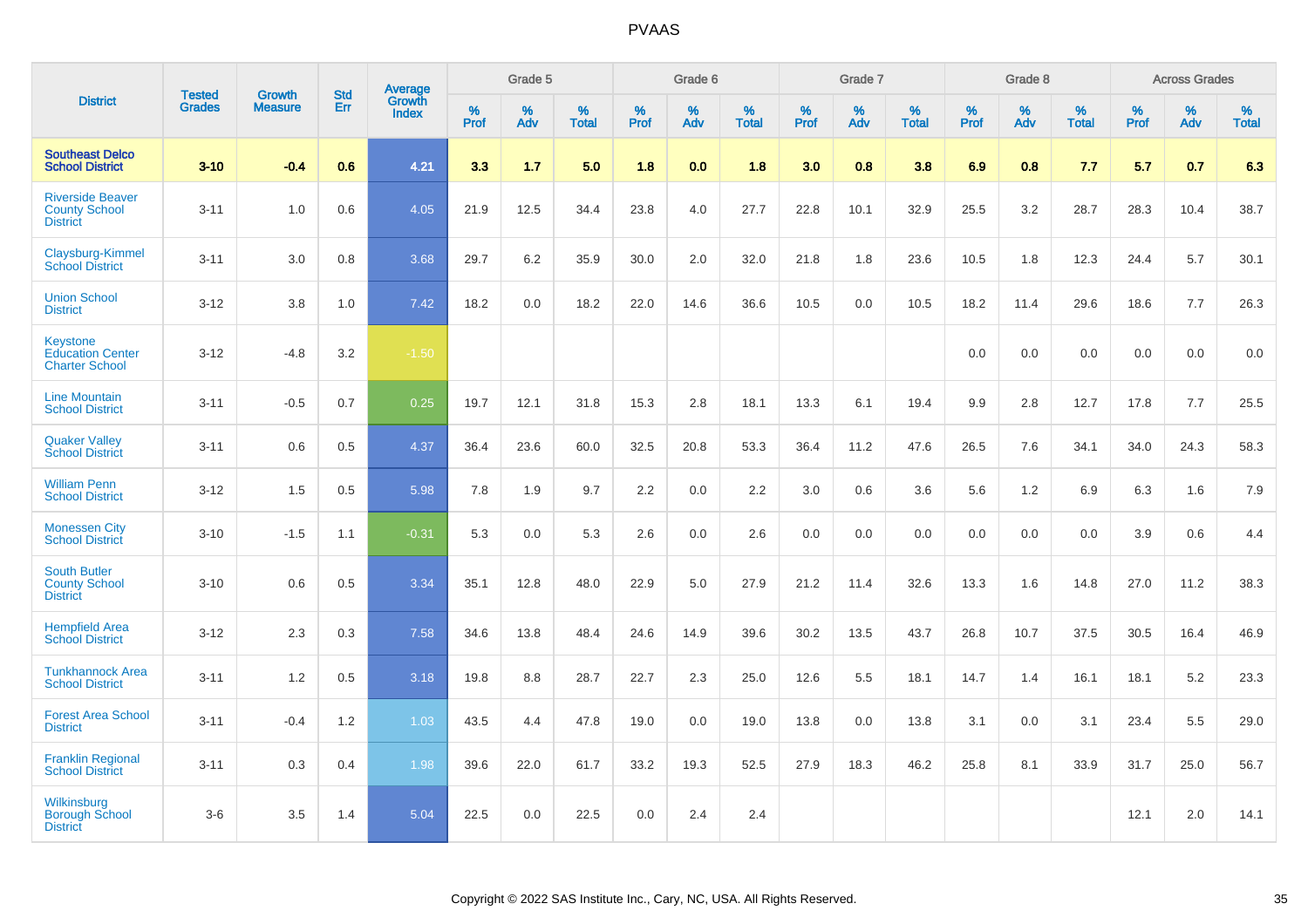|                                                                    | <b>Tested</b> | <b>Growth</b>  | <b>Std</b> | Average                |              | Grade 5  |                      |              | Grade 6  |                      |              | Grade 7  |                      |              | Grade 8  |                      |              | <b>Across Grades</b> |                   |
|--------------------------------------------------------------------|---------------|----------------|------------|------------------------|--------------|----------|----------------------|--------------|----------|----------------------|--------------|----------|----------------------|--------------|----------|----------------------|--------------|----------------------|-------------------|
| <b>District</b>                                                    | <b>Grades</b> | <b>Measure</b> | <b>Err</b> | Growth<br><b>Index</b> | $\%$<br>Prof | %<br>Adv | $\%$<br><b>Total</b> | $\%$<br>Prof | %<br>Adv | $\%$<br><b>Total</b> | $\%$<br>Prof | %<br>Adv | $\%$<br><b>Total</b> | $\%$<br>Prof | %<br>Adv | $\%$<br><b>Total</b> | $\%$<br>Prof | %<br>Adv             | %<br><b>Total</b> |
| <b>Southeast Delco</b><br><b>School District</b>                   | $3 - 10$      | $-0.4$         | 0.6        | 4.21                   | 3.3          | 1.7      | 5.0                  | 1.8          | 0.0      | 1.8                  | 3.0          | 0.8      | 3.8                  | 6.9          | 0.8      | 7.7                  | 5.7          | 0.7                  | 6.3               |
| Allegheny-Clarion<br><b>Valley School</b><br><b>District</b>       | $3 - 10$      | 0.1            | 0.9        | 2.43                   | 19.5         | 7.3      | 26.8                 | 14.6         | 1.8      | 16.4                 | 4.8          | 0.0      | 4.8                  | 8.6          | 0.0      | 8.6                  | 14.2         | 8.1                  | 22.3              |
| <b>Brookville Area</b><br><b>School District</b>                   | $3 - 11$      | 4.3            | 0.6        | 11.53                  | 16.8         | 13.9     | 30.7                 | 28.1         | 16.8     | 44.9                 | 13.8         | 2.4      | 16.3                 | 19.4         | 9.3      | 28.7                 | 21.6         | 9.4                  | 31.0              |
| <b>Southwest</b><br>Leadership<br><b>Academy Charter</b><br>School | $3 - 8$       | 0.7            | 1.0        | 2.49                   | 2.2          | 0.0      | 2.2                  | 2.9          | 0.0      | 2.9                  | 5.1          | 0.0      | 5.1                  | 0.0          | 0.0      | 0.0                  | 5.7          | 1.5                  | $7.2\,$           |
| <b>Oswayo Valley</b><br><b>School District</b>                     | $3 - 12$      | 0.2            | 1.1        | 2.50                   | 27.6         | 20.7     | 48.3                 | 25.9         | 7.4      | 33.3                 | 25.9         | 11.1     | 37.0                 | 25.8         | 16.1     | 41.9                 | 30.6         | 20.6                 | 51.2              |
| <b>South Eastern</b><br><b>School District</b>                     | $3 - 11$      | 1.8            | 0.5        | 5.70                   | 21.6         | 15.9     | 37.5                 | 25.4         | 14.4     | 39.9                 | 20.8         | 3.9      | 24.7                 | 20.4         | 5.2      | 25.6                 | 26.2         | 11.6                 | 37.7              |
| <b>Union Area School</b><br><b>District</b>                        | $3 - 11$      | $-0.6$         | 0.9        | 1.34                   | 40.0         | 12.5     | 52.5                 | 32.8         | 5.2      | 37.9                 | 26.3         | 3.5      | 29.8                 | 17.8         | 0.0      | 17.8                 | 30.2         | 7.4                  | 37.6              |
| Williamsburg<br><b>Community School</b><br><b>District</b>         | $3 - 11$      | 4.8            | 1.0        | 6.37                   | 25.0         | 12.5     | 37.5                 | 34.3         | 8.6      | 42.9                 | 26.2         | 4.8      | 31.0                 | 40.6         | 0.0      | 40.6                 | 28.1         | 8.4                  | 36.4              |
| <b>Slippery Rock Area</b><br><b>School District</b>                | $3 - 11$      | 1.4            | 0.5        | 3.52                   | 37.0         | 20.5     | 57.5                 | 28.6         | 26.3     | 54.9                 | 26.4         | 13.2     | 39.7                 | 26.2         | 10.3     | 36.5                 | 32.4         | 20.5                 | 53.0              |
| <b>Jeannette City</b><br><b>School District</b>                    | $3 - 11$      | 3.0            | 0.8        | 3.70                   | 12.5         | 0.0      | 12.5                 | 22.6         | 1.9      | 24.5                 | 12.9         | 4.8      | 17.7                 | 15.4         | 3.8      | 19.2                 | 16.1         | 3.6                  | 19.7              |
| <b>Urban Pathways 6-</b><br><b>12 Charter School</b>               | $6 - 11$      | $-1.8$         | 1.6        | 0.00                   |              |          |                      | 0.0          | 0.0      | 0.0                  | 0.0          | 0.0      | 0.0                  | 0.0          | 0.0      | 0.0                  | 0.0          | 0.0                  | 0.0               |
| <b>Mastery Charter</b><br>School - Thomas<br>Campus                | $3 - 10$      | 1.5            | 0.9        | 4.14                   | 10.8         | 0.0      | 10.8                 | 7.1          | 2.4      | 9.5                  | 7.0          | 0.0      | 7.0                  | 2.2          | 0.0      | 2.2                  | 8.6          | 0.8                  | 9.4               |
| <b>Iroquois School</b><br><b>District</b>                          | $3 - 11$      | 2.5            | 0.7        | 5.99                   | 36.7         | 10.1     | 46.8                 | 20.7         | 17.1     | 37.8                 | 11.5         | 9.4      | 20.8                 | 21.0         | 6.0      | 27.0                 | 23.5         | 11.1                 | 34.6              |
| <b>Red Lion Area</b><br><b>School District</b>                     | $3 - 11$      | 1.0            | 0.4        | 5.19                   | 24.8         | 8.9      | 33.7                 | 20.6         | 5.3      | 25.9                 | 16.7         | 9.1      | 25.8                 | 14.5         | 6.6      | 21.0                 | 23.3         | 8.6                  | 31.9              |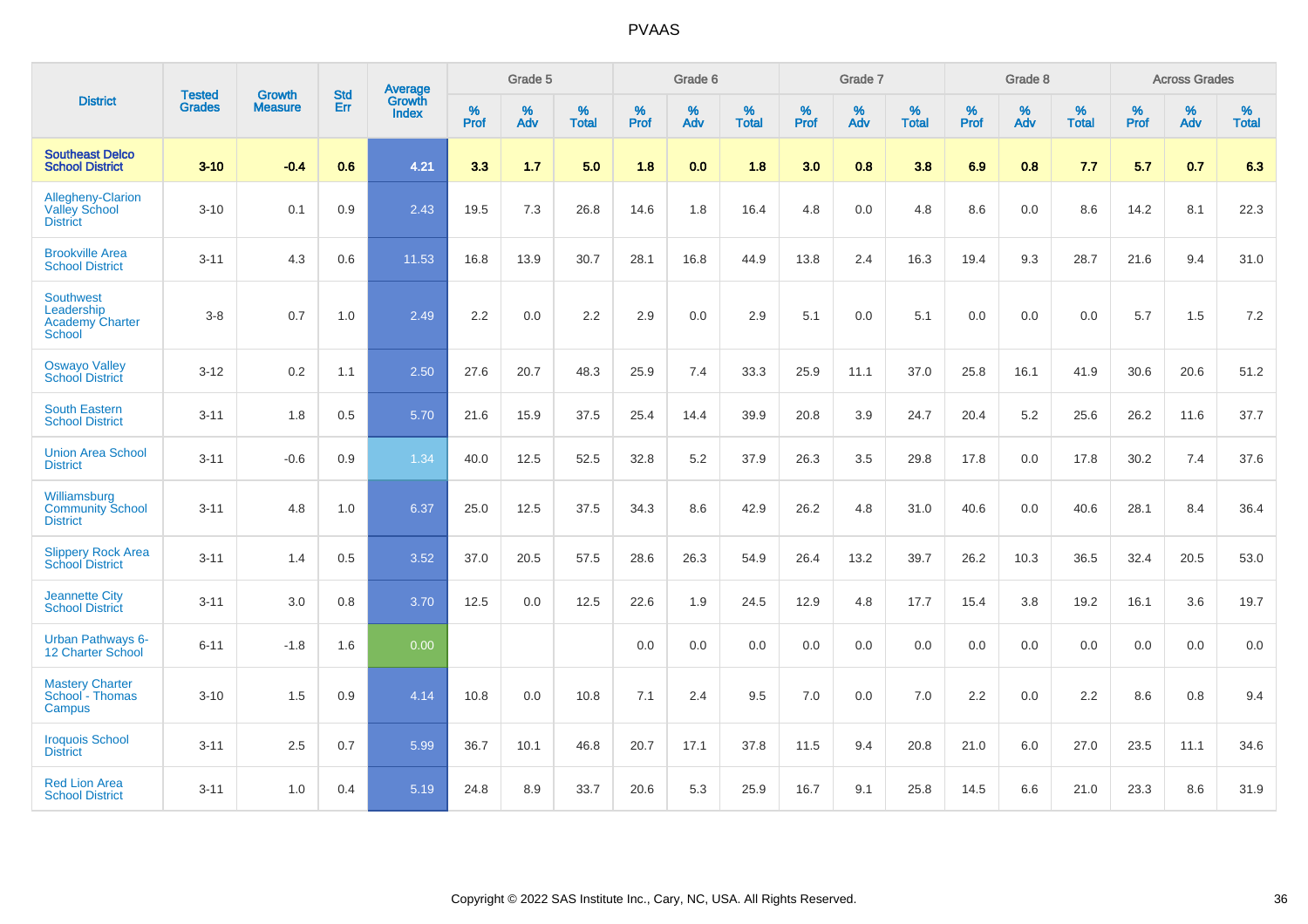|                                                      |                                |                                 | <b>Std</b> | Average                |           | Grade 5  |                      |           | Grade 6  |                   |           | Grade 7  |                   |           | Grade 8  |                   |           | <b>Across Grades</b> |                   |
|------------------------------------------------------|--------------------------------|---------------------------------|------------|------------------------|-----------|----------|----------------------|-----------|----------|-------------------|-----------|----------|-------------------|-----------|----------|-------------------|-----------|----------------------|-------------------|
| <b>District</b>                                      | <b>Tested</b><br><b>Grades</b> | <b>Growth</b><br><b>Measure</b> | Err        | Growth<br><b>Index</b> | %<br>Prof | %<br>Adv | $\%$<br><b>Total</b> | %<br>Prof | %<br>Adv | %<br><b>Total</b> | %<br>Prof | %<br>Adv | %<br><b>Total</b> | %<br>Prof | %<br>Adv | %<br><b>Total</b> | %<br>Prof | %<br>Adv             | %<br><b>Total</b> |
| <b>Southeast Delco</b><br><b>School District</b>     | $3 - 10$                       | $-0.4$                          | 0.6        | 4.21                   | 3.3       | 1.7      | 5.0                  | 1.8       | 0.0      | 1.8               | 3.0       | 0.8      | 3.8               | 6.9       | 0.8      | 7.7               | 5.7       | 0.7                  | 6.3               |
| Achievement<br><b>House Charter</b><br><b>School</b> | $7 - 11$                       | $-0.3$                          | 1.5        | 0.79                   |           |          |                      |           |          |                   | 20.0      | 0.0      | 20.0              | 7.1       | 2.4      | 9.5               | 11.9      | 1.5                  | 13.4              |
| <b>Solanco School</b><br><b>District</b>             | $3 - 11$                       | 0.3                             | 0.4        | 2.53                   | 21.5      | 5.0      | 26.5                 | 12.6      | 5.6      | 18.1              | 17.0      | 7.4      | 24.4              | 11.9      | 2.9      | 14.8              | 20.0      | 7.2                  | 27.1              |
| <b>Annville-Cleona</b><br><b>School District</b>     | $3 - 12$                       | 0.4                             | 0.6        | 3.81                   | 33.8      | 12.5     | 46.2                 | 16.7      | 2.1      | 18.8              | 29.1      | 11.8     | 40.9              | 27.8      | 9.3      | 37.0              | 27.5      | 9.4                  | 36.9              |
| <b>Steelton-Highspire</b><br><b>School District</b>  | $3 - 11$                       | 2.5                             | 0.7        | 4.46                   | 2.9       | 0.0      | 2.9                  | 0.0       | 0.0      | 0.0               | 0.0       | 0.0      | 0.0               | 0.0       | 0.0      | 0.0               | 0.8       | 0.4                  | 1.3               |
| <b>Dallastown Area</b><br><b>School District</b>     | $3 - 11$                       | 0.6                             | 0.3        | 3.62                   | 25.8      | 13.0     | 38.8                 | 31.1      | 11.5     | 42.6              | 23.7      | 7.8      | 31.6              | 19.0      | 9.4      | 28.4              | 27.7      | 14.8                 | 42.4              |
| <b>Newport School</b><br><b>District</b>             | $3 - 12$                       | 2.2                             | 0.8        | 4.70                   | 22.2      | 11.1     | 33.3                 | 25.0      | 6.9      | 31.9              | 15.9      | 0.0      | 15.9              | 27.4      | 4.8      | 32.3              | 24.8      | 6.9                  | 31.7              |
| <b>Juniata Valley</b><br><b>School District</b>      | $3 - 11$                       | 2.4                             | 0.9        | 4.64                   | 23.3      | 4.6      | 27.9                 | 5.4       | 3.6      | 8.9               | 21.0      | 5.3      | 26.3              | 12.5      | 2.1      | 14.6              | 18.7      | 5.0                  | 23.8              |
| <b>East Lycoming</b><br><b>School District</b>       | $3 - 11$                       | 2.6                             | 0.6        | 7.47                   | 36.1      | 23.5     | 59.7                 | 26.2      | 26.2     | 52.3              | 26.4      | 20.7     | 47.1              | 27.9      | 14.8     | 42.6              | 31.5      | 19.5                 | 51.0              |
| <b>Penn Manor</b><br><b>School District</b>          | $3 - 11$                       | 3.2                             | 0.3        | 9.54                   | 33.8      | 14.9     | 48.6                 | 28.7      | 15.2     | 43.9              | 25.5      | 13.2     | 38.7              | 30.2      | 11.0     | 41.2              | 31.4      | 16.9                 | 48.2              |
| <b>Baden Academy</b><br><b>Charter School</b>        | $3-6$                          | 0.1                             | 1.1        | 1.04                   | 20.6      | 4.8      | 25.4                 | 22.4      | 8.6      | 31.0              |           |          |                   |           |          |                   | 20.8      | 6.4                  | 27.2              |
| <b>Millcreek Township</b><br><b>School District</b>  | $3 - 11$                       | 1.1                             | 0.3        | 8.82                   | 26.5      | 20.8     | 47.3                 | 23.1      | 9.4      | 32.4              | 22.1      | 14.3     | 36.4              | 21.6      | 13.0     | 34.7              | 25.4      | 15.9                 | 41.3              |
| <b>Jamestown Area</b><br><b>School District</b>      | $3 - 11$                       | 0.7                             | 1.2        | 2.23                   | 18.4      | 10.5     | 29.0                 | 16.7      | 0.0      | 16.7              | 24.1      | 3.4      | 27.6              | 19.0      | 0.0      | 19.0              | 18.3      | 6.1                  | 24.4              |
| <b>Eastern York</b><br><b>School District</b>        | $3 - 11$                       | $-0.5$                          | 0.5        | $-0.16$                | 29.5      | 11.0     | 40.5                 | 23.5      | 6.0      | 29.5              | 23.2      | 14.1     | 37.3              | 17.3      | 9.7      | 27.0              | 24.8      | 10.7                 | 35.4              |
| <b>Upper Adams</b><br><b>School District</b>         | $3 - 11$                       | 1.7                             | 0.6        | 5.68                   | 30.0      | 9.2      | 39.2                 | 18.0      | 7.7      | 25.6              | 18.1      | 1.9      | 20.0              | 11.4      | 3.8      | 15.3              | 22.6      | 6.3                  | 28.9              |
| <b>Discovery Charter</b><br>School                   | $3 - 8$                        | 2.6                             | 0.9        | 2.98                   | 8.5       | 2.1      | 10.6                 | 0.0       | 0.0      | 0.0               | 6.6       | 1.6      | 8.2               | 5.4       | $0.0\,$  | 5.4               | 5.2       | 1.1                  | 6.2               |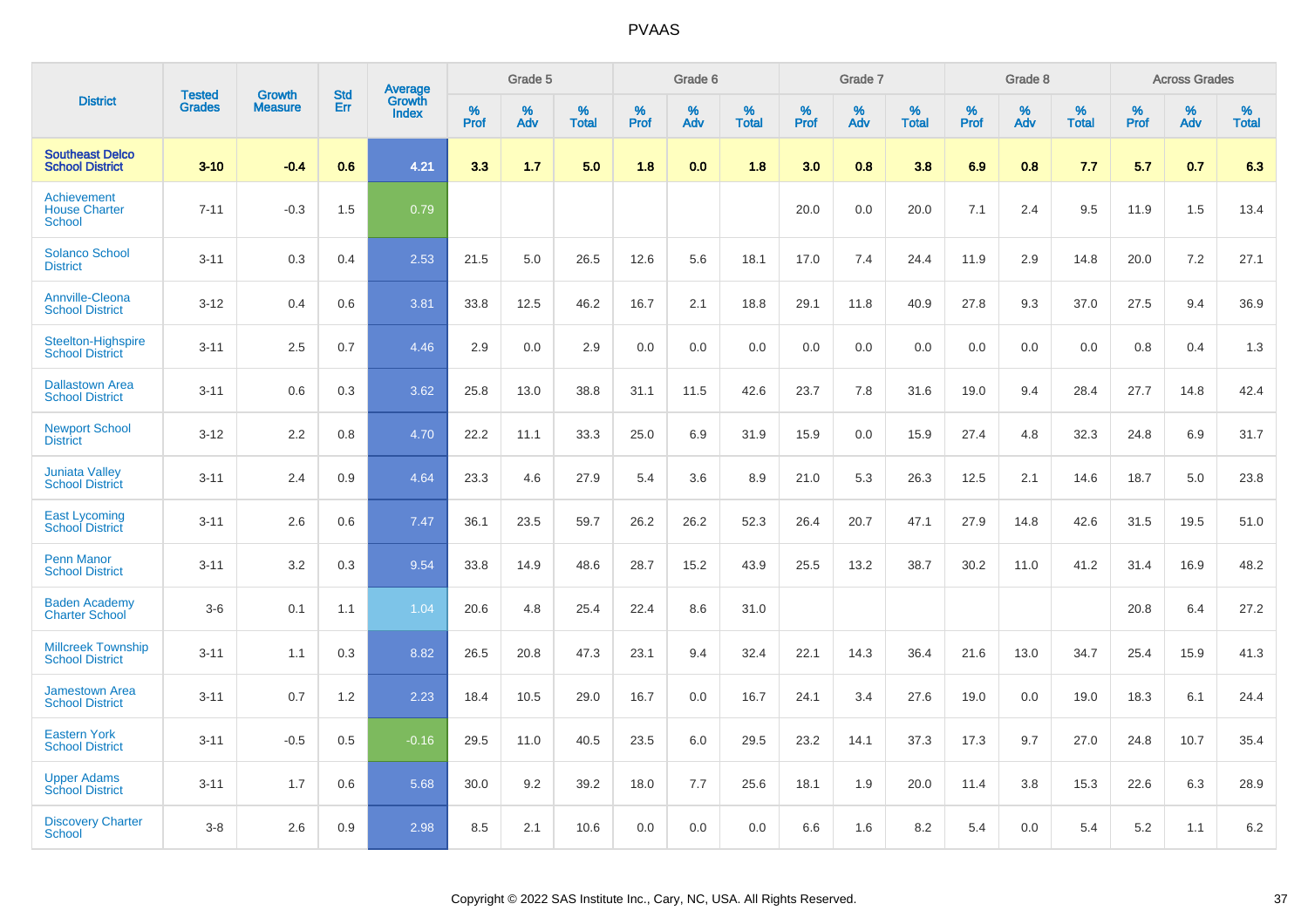|                                                                   | <b>Tested</b> | <b>Growth</b>  | <b>Std</b> | Average                |              | Grade 5  |                   |           | Grade 6  |                   |              | Grade 7  |                   |           | Grade 8  |                   |              | <b>Across Grades</b> |                   |
|-------------------------------------------------------------------|---------------|----------------|------------|------------------------|--------------|----------|-------------------|-----------|----------|-------------------|--------------|----------|-------------------|-----------|----------|-------------------|--------------|----------------------|-------------------|
| <b>District</b>                                                   | <b>Grades</b> | <b>Measure</b> | Err        | Growth<br><b>Index</b> | $\%$<br>Prof | %<br>Adv | %<br><b>Total</b> | %<br>Prof | %<br>Adv | %<br><b>Total</b> | $\%$<br>Prof | %<br>Adv | %<br><b>Total</b> | %<br>Prof | %<br>Adv | %<br><b>Total</b> | $\%$<br>Prof | %<br>Adv             | %<br><b>Total</b> |
| <b>Southeast Delco</b><br><b>School District</b>                  | $3 - 10$      | $-0.4$         | 0.6        | 4.21                   | 3.3          | 1.7      | 5.0               | 1.8       | 0.0      | 1.8               | 3.0          | 0.8      | 3.8               | 6.9       | 0.8      | 7.7               | 5.7          | 0.7                  | 6.3               |
| <b>Bloomsburg Area</b><br><b>School District</b>                  | $3 - 10$      | 1.2            | 0.6        | 3.43                   | 25.0         | 13.0     | 38.0              | 16.7      | 3.3      | 20.0              | 14.7         | 3.9      | 18.6              | 16.8      | 9.9      | 26.7              | 21.5         | 8.7                  | 30.2              |
| <b>Westmont Hilltop</b><br><b>School District</b>                 | $3 - 11$      | 2.7            | 0.6        | 6.24                   | 28.0         | 11.0     | 39.0              | 18.4      | 8.2      | 26.5              | 22.2         | 6.2      | 28.4              | 26.1      | 8.7      | 34.8              | 24.1         | 11.7                 | 35.7              |
| <b>Montrose Area</b><br><b>School District</b>                    | $3 - 10$      | 1.4            | 0.7        | 4.16                   | 19.4         | 19.4     | 38.8              | 27.2      | 4.4      | 31.5              | 25.0         | 4.4      | 29.4              | 14.5      | 2.4      | 16.9              | 24.4         | 7.4                  | 31.8              |
| <b>Universal</b><br><b>Creighton Charter</b><br>School            | $3 - 8$       | 1.1            | 0.7        | 2.15                   | 11.9         | 1.2      | 13.1              | 3.5       | 1.2      | 4.7               | 7.7          | 6.2      | 13.8              | 4.7       | 4.7      | 9.4               | 8.6          | 4.4                  | 13.1              |
| <b>Southern Columbia</b><br><b>Area School</b><br><b>District</b> | $3 - 11$      | 1.8            | 0.7        | 7.30                   | 34.7         | 9.7      | 44.4              | 18.8      | 5.2      | 24.0              | 29.0         | 14.0     | 43.0              | 15.4      | 2.2      | 17.6              | 28.0         | 10.6                 | 38.6              |
| <b>Shade-Central City</b><br><b>School District</b>               | $3 - 11$      | 1.4            | 1.4        | 2.94                   | 18.8         | 0.0      | 18.8              | 26.9      | 0.0      | 26.9              | 20.0         | 10.0     | 30.0              | 34.8      | 0.0      | 34.8              | 29.0         | 3.0                  | 32.1              |
| <b>Derry Township</b><br><b>School District</b>                   | $3 - 10$      | 4.3            | 1.3        | 7.27                   | 39.1         | 28.5     | 67.6              | 51.5      | 21.2     | 72.7              | 30.8         | 34.6     | 65.4              | 14.3      | 71.4     | 85.7              | 37.5         | 30.3                 | 67.8              |
| <b>Berlin</b><br><b>Brothersvalley</b><br><b>School District</b>  | $3 - 11$      | 2.2            | 0.8        | 3.87                   | 34.0         | 15.1     | 49.1              | 21.2      | 3.0      | 24.2              | 30.8         | 3.8      | 34.6              | 18.8      | 8.3      | 27.1              | 25.8         | 10.8                 | 36.6              |
| <b>Chestnut Ridge</b><br><b>School District</b>                   | $3 - 12$      | 4.2            | 0.6        | 7.56                   | 30.4         | 6.5      | 37.0              | 22.2      | 3.7      | 25.9              | 36.8         | 4.2      | 41.0              | 18.4      | 10.2     | 28.6              | 26.7         | 9.7                  | 36.4              |
| Springfield<br><b>Township School</b><br><b>District</b>          | $3 - 11$      | 1.7            | 0.5        | 5.78                   | 31.3         | 12.3     | 43.6              | 26.9      | 11.1     | 38.0              | 28.4         | 21.9     | 50.3              | 31.7      | 17.2     | 49.0              | 33.1         | 15.4                 | 48.5              |
| <b>Esperanza Cyber</b><br><b>Charter School</b>                   | $3 - 11$      | 0.4            | 1.3        | 1.00                   | 0.0          | 0.0      | 0.0               | 0.0       | 0.0      | 0.0               | 2.6          | 0.0      | 2.6               | 0.0       | 0.0      | 0.0               | 1.6          | 0.0                  | 1.6               |
| <b>Northern Tioga</b><br><b>School District</b>                   | $3 - 12$      | 3.4            | 0.5        | 10.12                  | 22.7         | 5.2      | 27.9              | 32.2      | 4.2      | 36.4              | 16.8         | 2.6      | 19.4              | 23.8      | 6.2      | 30.0              | 25.9         | 7.0                  | 32.8              |
| Lackawanna Trail<br><b>School District</b>                        | $3 - 10$      | 1.4            | 0.7        | 3.97                   | 21.8         | 9.1      | 30.9              | 34.3      | 10.4     | 44.8              | 12.7         | 11.3     | 23.9              | 11.8      | 6.6      | 18.4              | 24.2         | 11.5                 | 35.8              |
| <b>Pequea Valley</b><br><b>School District</b>                    | $3 - 11$      | 2.4            | 0.6        | 6.27                   | 15.6         | 6.4      | 22.0              | 14.0      | 2.2      | 16.1              | 11.7         | 2.3      | 14.1              | 13.1      | 2.0      | 15.2              | 16.9         | 3.8                  | 20.7              |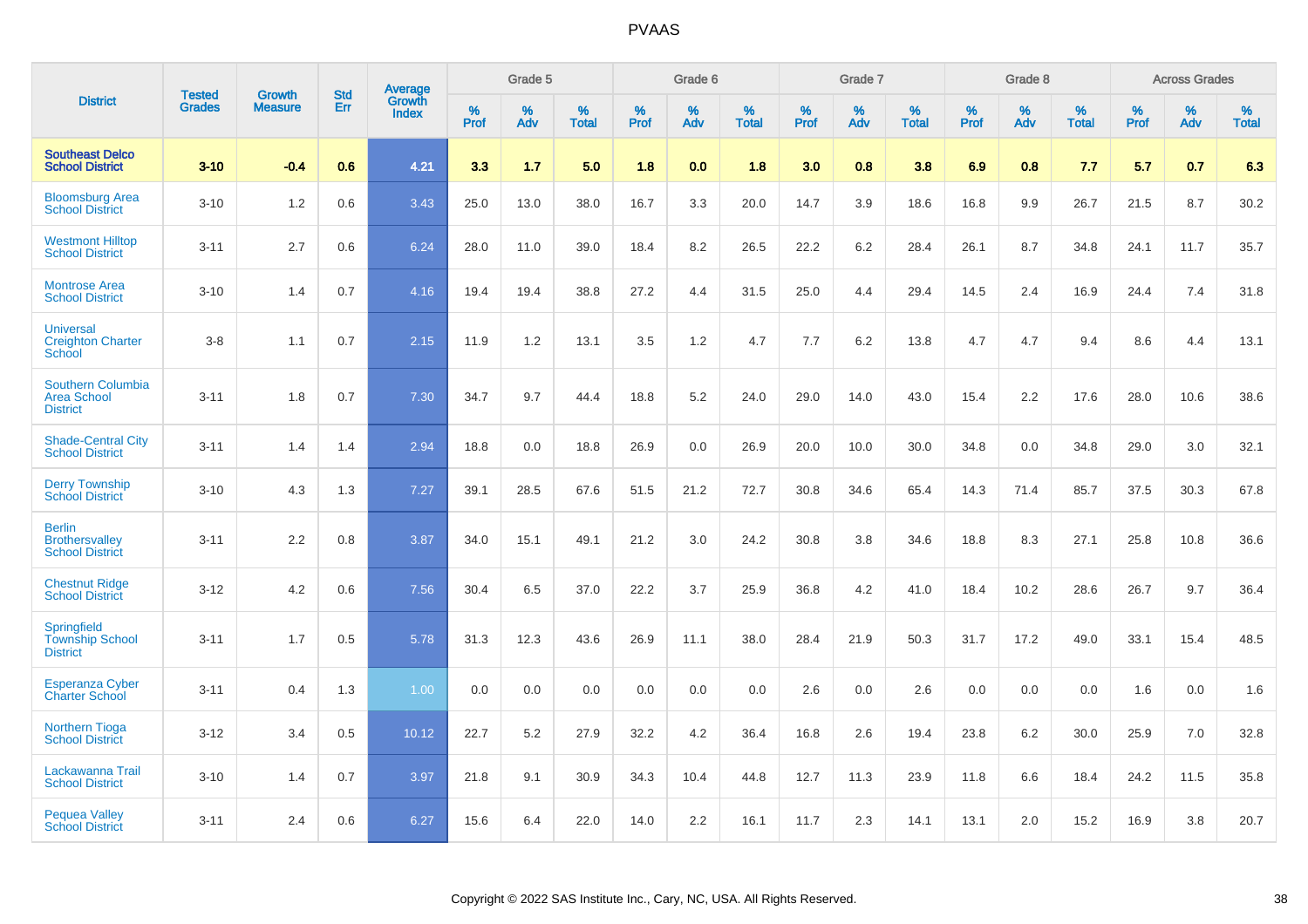|                                                                         |                                |                                 | <b>Std</b> | Average                |           | Grade 5  |                   |           | Grade 6  |                   |           | Grade 7  |                   |           | Grade 8  |                   |           | <b>Across Grades</b> |                   |
|-------------------------------------------------------------------------|--------------------------------|---------------------------------|------------|------------------------|-----------|----------|-------------------|-----------|----------|-------------------|-----------|----------|-------------------|-----------|----------|-------------------|-----------|----------------------|-------------------|
| <b>District</b>                                                         | <b>Tested</b><br><b>Grades</b> | <b>Growth</b><br><b>Measure</b> | <b>Err</b> | Growth<br><b>Index</b> | %<br>Prof | %<br>Adv | %<br><b>Total</b> | %<br>Prof | %<br>Adv | %<br><b>Total</b> | %<br>Prof | %<br>Adv | %<br><b>Total</b> | %<br>Prof | %<br>Adv | %<br><b>Total</b> | %<br>Prof | %<br>Adv             | %<br><b>Total</b> |
| <b>Southeast Delco</b><br><b>School District</b>                        | $3 - 10$                       | $-0.4$                          | 0.6        | 4.21                   | 3.3       | 1.7      | 5.0               | 1.8       | 0.0      | 1.8               | 3.0       | 0.8      | 3.8               | 6.9       | 0.8      | 7.7               | 5.7       | 0.7                  | 6.3               |
| <b>Centennial School</b><br><b>District</b>                             | $3 - 10$                       | 1.6                             | 0.3        | 5.91                   | 23.7      | 5.4      | 29.1              | 18.3      | 3.0      | 21.3              | 22.2      | 5.1      | 27.4              | 13.0      | 8.2      | 21.2              | 21.7      | 6.7                  | 28.4              |
| Kennett<br>Consolidated<br><b>School District</b>                       | $3 - 11$                       | 1.3                             | 0.4        | 6.12                   | 29.8      | 15.1     | 44.9              | 20.2      | 8.3      | 28.5              | 20.2      | 11.6     | 31.7              | 10.9      | 6.9      | 17.8              | 22.4      | 12.3                 | 34.7              |
| <b>Crawford Central</b><br><b>School District</b>                       | $3 - 11$                       | 1.9                             | 0.4        | 4.77                   | 24.2      | 7.9      | 32.1              | 15.7      | 3.8      | 19.6              | 16.7      | 3.7      | 20.4              | 9.0       | 2.6      | 11.6              | 18.4      | 5.5                  | 23.8              |
| <b>Memphis Street</b><br><b>Academy Charter</b><br>School @ JP<br>Jones | $5 - 8$                        | 0.7                             | 0.7        | 1.39                   | 0.0       | 3.2      | 3.2               | $0.0\,$   | 0.0      | 0.0               | 0.0       | 0.0      | 0.0               | 0.0       | 0.0      | 0.0               | 0.0       | 0.6                  | 0.6               |
| <b>Universal Vare</b><br><b>Charter School</b>                          | $6-8$                          | 1.8                             | 1.3        | 3.30                   |           |          |                   | 0.0       | 6.2      | 6.2               | 3.6       | 0.0      | 3.6               | 6.4       | 0.0      | 6.4               | 4.7       | 0.9                  | 5.7               |
| <b>Radnor Township</b><br><b>School District</b>                        | $3 - 12$                       | 4.4                             | 0.4        | 11.22                  | 34.0      | 41.4     | 75.4              | 41.7      | 25.4     | 67.1              | 34.3      | 31.8     | 66.2              | 35.0      | 21.5     | 56.5              | 36.8      | 31.8                 | 68.6              |
| Catasaugua Area<br><b>School District</b>                               | $3 - 12$                       | 1.1                             | 0.6        | 2.87                   | 12.0      | 5.4      | 17.4              | 22.7      | 4.0      | 26.7              | 9.8       | 4.9      | 14.7              | 8.9       | 3.3      | 12.2              | 15.4      | 4.4                  | 19.8              |
| Pennsylvania<br><b>Cyber Charter</b><br>School                          | $3 - 11$                       | 1.9                             | 0.5        | 4.83                   | 14.1      | 4.9      | 19.0              | 10.8      | 3.4      | 14.2              | 11.7      | 3.5      | 15.2              | 6.5       | 1.6      | 8.1               | 12.6      | 4.4                  | 17.1              |
| <b>Northern Potter</b><br><b>School District</b>                        | $3 - 12$                       | 2.0                             | 1.1        | 2.34                   | 26.7      | 3.3      | 30.0              | 9.3       | 2.3      | 11.6              | 29.0      | 12.9     | 41.9              | 11.1      | 0.0      | 11.1              | 18.7      | 7.4                  | 26.1              |
| <b>Greenwood School</b><br><b>District</b>                              | $3 - 11$                       | 3.3                             | 0.8        | 4.78                   | 30.3      | 13.6     | 43.9              | 32.1      | 7.6      | 39.6              | 9.1       | 1.8      | 10.9              | 25.9      | 14.8     | 40.7              | 28.8      | 15.4                 | 44.2              |
| <b>Mastery Charter</b><br>School <sup>-</sup> Smedley<br>Campus         | $3-6$                          | $-0.6$                          | 1.2        | $-0.35$                | 1.9       | 0.0      | 1.9               | 3.5       | 0.0      | 3.5               |           |          |                   |           |          |                   | 3.5       | 0.0                  | 3.5               |
| <b>Millville Area</b><br><b>School District</b>                         | $3 - 12$                       | 3.8                             | 0.9        | 5.21                   | 34.0      | 0.0      | 34.0              | 18.9      | 1.9      | 20.8              | 15.9      | 9.1      | 25.0              | 18.4      | 2.6      | 21.0              | 24.6      | 4.7                  | 29.3              |
| <b>Fell Charter School</b>                                              | $3 - 8$                        | 1.1                             | 2.2        | 1.36                   | 25.0      | 0.0      | 25.0              | 6.7       | 0.0      | 6.7               |           |          |                   |           |          |                   | 17.1      | 4.0                  | 21.0              |
| <b>Midland Borough</b><br><b>School District</b>                        | $3 - 8$                        | 2.3                             | 1.3        | 2.65                   | 10.3      | 6.9      | 17.2              | 13.6      | 0.0      | 13.6              | 14.3      | 0.0      | 14.3              | 9.5       | 4.8      | 14.3              | 15.7      | 2.9                  | 18.6              |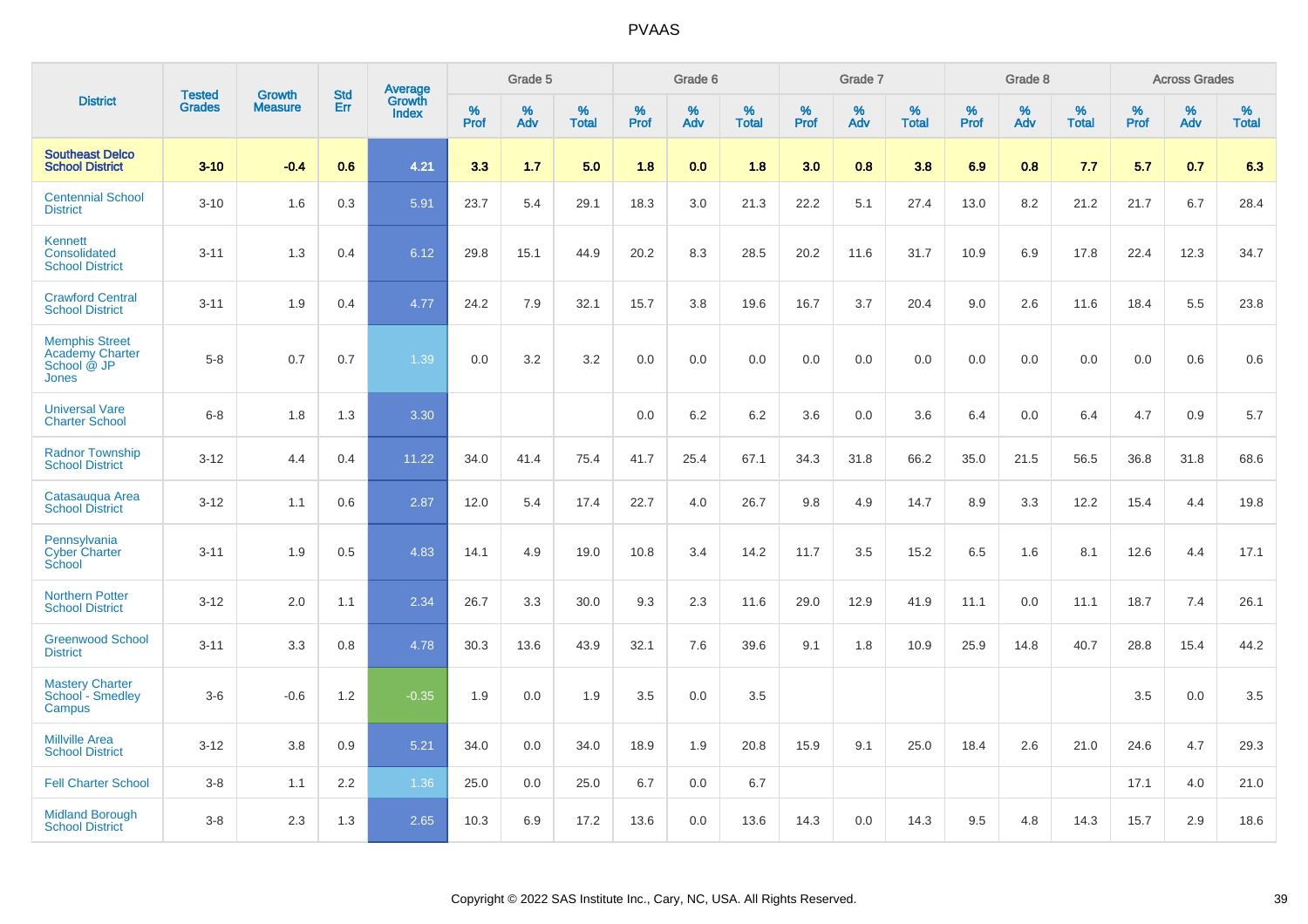|                                                          |                                | <b>Growth</b>  | <b>Std</b> |                                   |              | Grade 5  |                   |              | Grade 6  |                   |              | Grade 7  |                   |              | Grade 8  |                   |              | <b>Across Grades</b> |                   |
|----------------------------------------------------------|--------------------------------|----------------|------------|-----------------------------------|--------------|----------|-------------------|--------------|----------|-------------------|--------------|----------|-------------------|--------------|----------|-------------------|--------------|----------------------|-------------------|
| <b>District</b>                                          | <b>Tested</b><br><b>Grades</b> | <b>Measure</b> | <b>Err</b> | Average<br>Growth<br><b>Index</b> | $\%$<br>Prof | %<br>Adv | %<br><b>Total</b> | $\%$<br>Prof | %<br>Adv | %<br><b>Total</b> | $\%$<br>Prof | %<br>Adv | %<br><b>Total</b> | $\%$<br>Prof | %<br>Adv | %<br><b>Total</b> | $\%$<br>Prof | %<br>Adv             | %<br><b>Total</b> |
| <b>Southeast Delco</b><br><b>School District</b>         | $3 - 10$                       | $-0.4$         | 0.6        | 4.21                              | 3.3          | 1.7      | 5.0               | 1.8          | 0.0      | 1.8               | 3.0          | 0.8      | 3.8               | 6.9          | 0.8      | 7.7               | 5.7          | 0.7                  | 6.3               |
| <b>York City School</b><br><b>District</b>               | $3 - 12$                       | 1.6            | 0.3        | 5.64                              | 2.5          | 1.0      | 3.5               | 2.0          | $0.2\,$  | 2.2               | 2.6          | 0.5      | 3.1               | 1.4          | 0.2      | 1.6               | 2.8          | 0.6                  | 3.4               |
| <b>Coudersport Area</b><br><b>School District</b>        | $3 - 11$                       | 1.4            | 0.9        | 1.96                              | 35.7         | 3.6      | 39.3              | 16.7         | 4.8      | 21.4              | 18.9         | 5.7      | 24.5              | 15.1         | 3.8      | 18.9              | 22.0         | 5.7                  | 27.7              |
| <b>Duquesne City</b><br><b>School District</b>           | $3-8$                          | 1.2            | 1.3        | 1.95                              | 6.0          | 2.0      | 8.0               | 5.6          | 0.0      | 5.6               |              |          |                   |              |          |                   | 3.4          | 1.7                  | 5.0               |
| Hatboro-Horsham<br><b>School District</b>                | $3 - 11$                       | 0.6            | 0.4        | 1.72                              | 26.2         | 8.5      | 34.7              | 30.0         | 11.1     | 41.1              | 20.8         | 5.2      | 26.0              | 19.7         | 5.7      | 25.4              | 25.9         | 8.7                  | 34.6              |
| <b>Keystone</b><br><b>Academy Charter</b><br>School      | $3 - 8$                        | 0.8            | 0.8        | 2.54                              | 12.3         | 5.3      | 17.5              | 9.7          | 4.8      | 14.5              | 12.3         | 1.8      | 14.0              | 6.8          | 1.7      | 8.5               | 12.4         | 2.8                  | 15.1              |
| Northeastern York<br><b>School District</b>              | $3 - 11$                       | 1.4            | 0.4        | 3.99                              | 32.1         | 13.8     | 46.0              | 21.2         | 8.1      | 29.3              | 21.9         | 6.0      | 27.9              | 29.2         | 15.0     | 44.1              | 27.8         | 13.2                 | 41.0              |
| <b>West Perry School</b><br><b>District</b>              | $3 - 11$                       | 2.7            | 0.5        | 6.23                              | 22.5         | 15.9     | 38.4              | 20.9         | 5.7      | 26.6              | 14.0         | 6.7      | 20.7              | 15.2         | 8.5      | 23.6              | 21.6         | 10.7                 | 32.3              |
| Punxsutawney<br><b>Area School</b><br><b>District</b>    | $3 - 11$                       | 4.6            | 0.6        | 8.24                              | 37.0         | 6.5      | 43.5              | 36.3         | 10.6     | 46.9              | 22.4         | 4.8      | 27.2              | 20.5         | 7.1      | 27.6              | 27.8         | 11.1                 | 38.8              |
| <b>General Mclane</b><br><b>School District</b>          | $3 - 11$                       | 3.9            | 0.5        | 7.89                              | 36.9         | 15.4     | 52.4              | 27.3         | 12.4     | 39.8              | 25.8         | 23.1     | 49.0              | 26.9         | 7.7      | 34.6              | 30.2         | 16.6                 | 46.8              |
| Widener<br>Partnership<br><b>Charter School</b>          | $3 - 7$                        | 2.8            | 1.0        | 2.67                              | 0.0          | 0.0      | 0.0               | 2.5          | 0.0      | 2.5               | 0.0          | 2.3      | 2.3               |              |          |                   | 1.4          | 0.5                  | 1.9               |
| <b>Keystone Central</b><br><b>School District</b>        | $3 - 11$                       | 1.5            | 0.4        | 3.98                              | 18.6         | 8.5      | 27.1              | 20.9         | 8.6      | 29.5              | 10.9         | 3.3      | 14.1              | 10.5         | 2.2      | 12.6              | 19.2         | 8.0                  | 27.2              |
| Pen Argyl Area<br><b>School District</b>                 | $3 - 12$                       | 0.7            | 0.6        | 1.46                              | 27.3         | 12.5     | 39.8              | 26.8         | 0.0      | 26.8              | 17.1         | 5.4      | 22.5              | 14.8         | 5.9      | 20.8              | 23.5         | 8.4                  | 32.0              |
| <b>Young Scholars Of</b><br>Central PA Charter<br>School | $3-8$                          | 1.7            | $1.2$      | 2.40                              | 31.8         | 9.1      | 40.9              | 8.0          | 4.0      | 12.0              | 28.6         | 14.3     | 42.9              | 0.0          | 0.0      | 0.0               | 21.7         | 11.1                 | 32.8              |
| <b>Oley Valley School</b><br><b>District</b>             | $3 - 11$                       | 0.7            | 0.6        | 2.38                              | 19.8         | 5.0      | 24.8              | 30.8         | 11.2     | 42.1              | 19.0         | 7.8      | 26.7              | 12.8         | 2.3      | 15.1              | 25.2         | 6.6                  | 31.8              |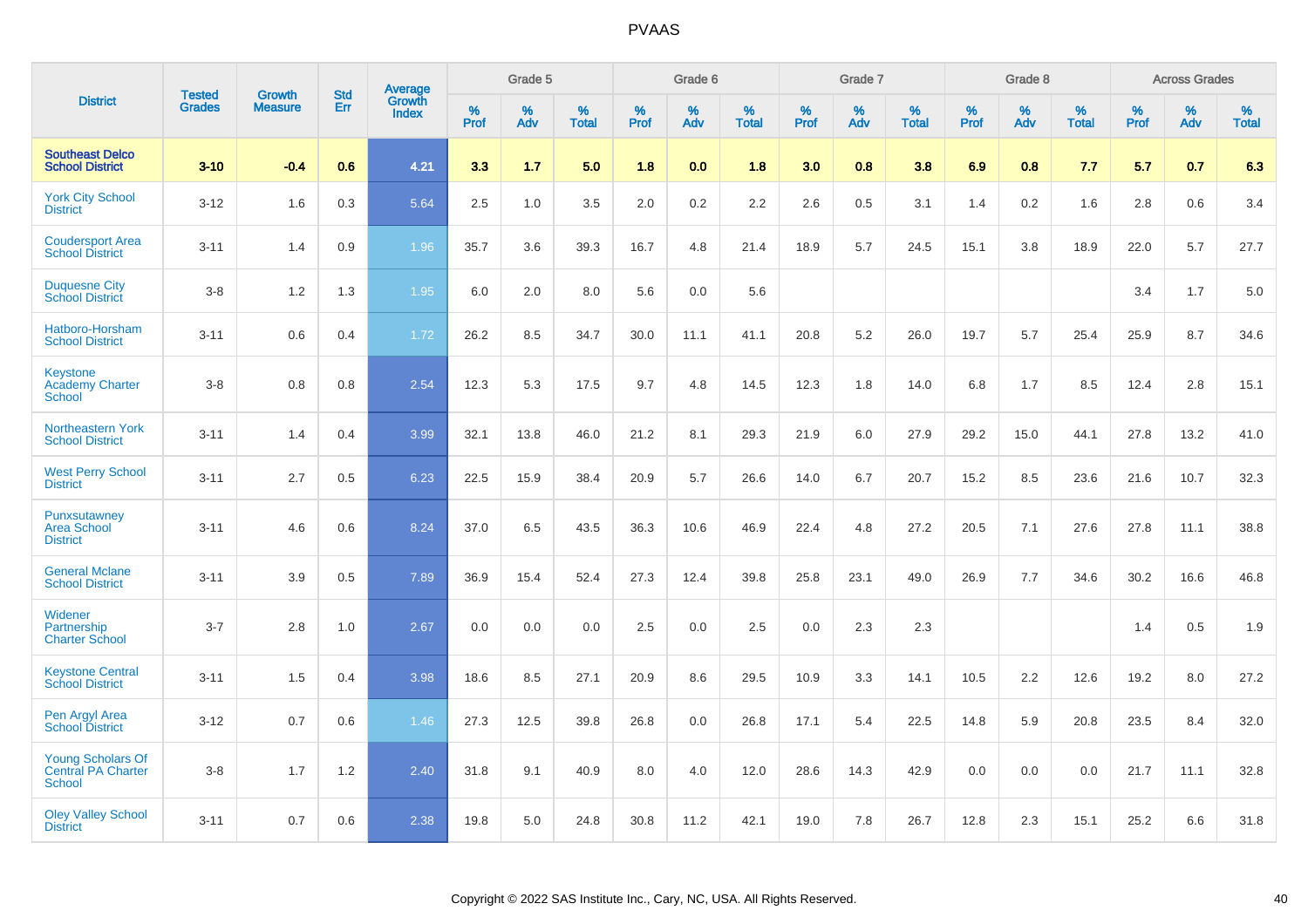|                                                                                          | <b>Tested</b> | <b>Growth</b>  | <b>Std</b> |                                   |                     | Grade 5  |                   |              | Grade 6  |                   |                     | Grade 7  |                   |              | Grade 8  |                   |              | <b>Across Grades</b> |                   |
|------------------------------------------------------------------------------------------|---------------|----------------|------------|-----------------------------------|---------------------|----------|-------------------|--------------|----------|-------------------|---------------------|----------|-------------------|--------------|----------|-------------------|--------------|----------------------|-------------------|
| <b>District</b>                                                                          | <b>Grades</b> | <b>Measure</b> | Err        | Average<br>Growth<br><b>Index</b> | $\%$<br><b>Prof</b> | %<br>Adv | %<br><b>Total</b> | $\%$<br>Prof | %<br>Adv | %<br><b>Total</b> | $\%$<br><b>Prof</b> | %<br>Adv | %<br><b>Total</b> | $\%$<br>Prof | %<br>Adv | %<br><b>Total</b> | $\%$<br>Prof | %<br>Adv             | %<br><b>Total</b> |
| <b>Southeast Delco</b><br><b>School District</b>                                         | $3 - 10$      | $-0.4$         | 0.6        | 4.21                              | 3.3                 | 1.7      | 5.0               | 1.8          | 0.0      | 1.8               | 3.0                 | 0.8      | 3.8               | 6.9          | 0.8      | 7.7               | 5.7          | 0.7                  | 6.3               |
| <b>Mastery Charter</b><br>School-Francis D.<br><b>Pastorius</b><br>Elementary            | $3-8$         | 0.3            | 1.3        | 0.60                              | 3.8                 | 0.0      | 3.8               | 3.7          | 0.0      | 3.7               | 0.0                 | 0.0      | 0.0               | 0.0          | 0.0      | 0.0               | 3.1          | 0.0                  | 3.1               |
| <b>Mount Union Area</b><br><b>School District</b>                                        | $3 - 10$      | 3.0            | 0.7        | 5.20                              | 11.7                | 4.3      | 16.0              | 12.4         | 0.0      | 12.4              | 13.4                | 2.4      | 15.8              | 0.0          | 1.2      | 1.2               | 12.2         | 3.3                  | 15.5              |
| <b>Robert Benjamin</b><br><b>Wiley Community</b><br><b>Charter School</b>                | $3-8$         | 2.8            | 0.8        | 3.93                              | 7.0                 | 2.3      | 9.3               | 0.0          | 0.0      | 0.0               | 7.3                 | 0.0      | 7.3               | 4.4          | 0.0      | 4.4               | 5.7          | 1.7                  | 7.4               |
| <b>Center For Student</b><br><b>Learning Charter</b><br>School At<br>Pennsbury           | $6 - 12$      | $-0.6$         | 3.1        | $-0.20$                           |                     |          |                   |              |          |                   |                     |          |                   | 0.0          | 0.0      | 0.0               | 3.4          | 0.0                  | 3.4               |
| <b>North East School</b><br><b>District</b>                                              | $3 - 11$      | 1.4            | 0.5        | 2.92                              | 33.3                | 9.4      | 42.7              | 23.1         | 9.7      | 32.8              | 26.4                | 9.3      | 35.7              | 31.4         | 13.1     | 44.5              | 29.8         | 12.1                 | 41.8              |
| <b>Global Leadership</b><br><b>Academy Charter</b><br><b>School Southwest</b><br>at Huey | $3-8$         | 1.0            | 1.7        | 1.39                              | 0.0                 | 0.0      | 0.0               | 0.0          | 0.0      | 0.0               |                     |          |                   | 0.0          | 0.0      | 0.0               | 0.0          | 0.0                  | 0.0               |
| <b>Hope For</b><br><b>Hyndman Charter</b><br>School                                      | $3 - 11$      | 4.1            | 1.8        | 3.10                              |                     |          |                   | 6.2          | 0.0      | 6.2               | 8.3                 | 8.3      | 16.7              | 0.0          | 0.0      | 0.0               | 9.9          | $1.2$                | 11.1              |
| <b>Moshannon Valley</b><br><b>School District</b>                                        | $3 - 10$      | 2.3            | 0.8        | 2.85                              | 19.6                | 13.0     | 32.6              | 14.8         | 18.5     | 33.3              | 21.0                | 4.8      | 25.8              | 16.9         | 6.2      | 23.1              | 19.9         | 8.5                  | 28.4              |
| Lake-Lehman<br><b>School District</b>                                                    | $3 - 11$      | 2.9            | 0.6        | 5.69                              | 30.6                | 9.9      | 40.5              | 21.0         | 6.7      | 27.6              | 23.7                | 6.1      | 29.8              | 14.2         | 4.4      | 18.6              | 26.3         | 6.7                  | 33.1              |
| <b>Bellefonte Area</b><br><b>School District</b>                                         | $3 - 11$      | 3.1            | 0.5        | 7.49                              | 32.7                | 22.0     | 54.8              | 31.6         | 7.3      | 39.0              | 23.4                | 5.5      | 29.0              | 14.8         | 9.9      | 24.8              | 28.6         | 15.7                 | 44.3              |
| <b>Premier Arts And</b><br><b>Science Charter</b><br><b>School</b>                       | $3-5$         | $-0.1$         | 2.0        | $-0.05$                           | 0.0                 | 0.0      | 0.0               |              |          |                   |                     |          |                   |              |          |                   | 3.8          | 1.0                  | 4.8               |
| <b>Kane Area School</b><br><b>District</b>                                               | $3 - 10$      | 3.7            | 0.7        | 6.38                              | 21.1                | 19.7     | 40.8              | 14.1         | 3.1      | 17.2              | 29.8                | 17.9     | 47.8              | 6.1          | 1.2      | 7.3               | 21.5         | 9.0                  | 30.4              |
| <b>South Park School</b><br><b>District</b>                                              | $3 - 11$      | 3.3            | 0.6        | 5.37                              | 33.3                | 11.9     | 45.2              | 27.8         | 11.3     | 39.2              | 21.8                | 16.8     | 38.7              | 24.0         | 8.6      | 32.7              | 28.8         | 10.4                 | 39.2              |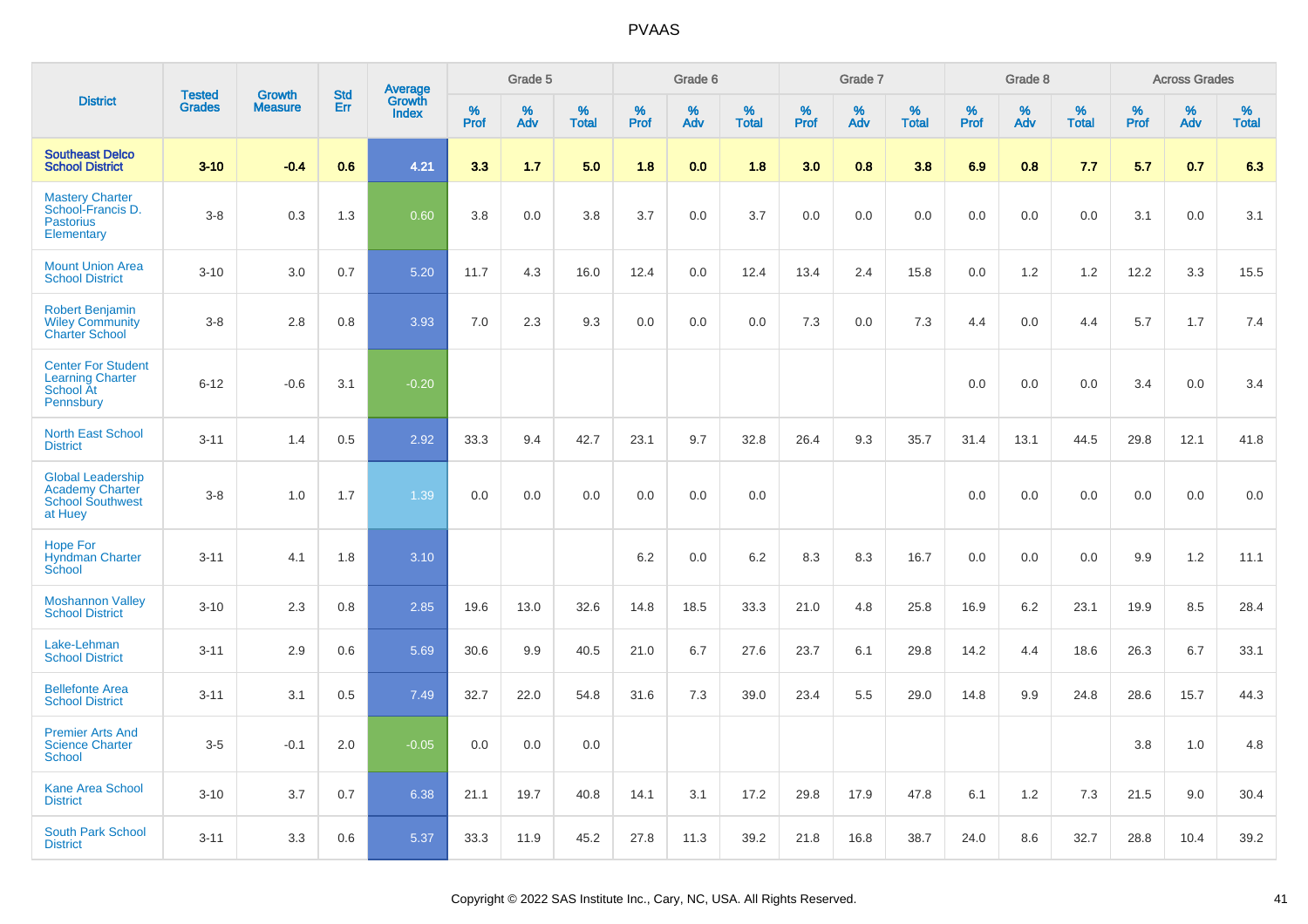|                                                                | <b>Tested</b> | <b>Growth</b>  | <b>Std</b> | <b>Average</b>         |              | Grade 5  |                   |           | Grade 6  |                   |           | Grade 7  |                   |           | Grade 8  |                   |           | <b>Across Grades</b> |                   |
|----------------------------------------------------------------|---------------|----------------|------------|------------------------|--------------|----------|-------------------|-----------|----------|-------------------|-----------|----------|-------------------|-----------|----------|-------------------|-----------|----------------------|-------------------|
| <b>District</b>                                                | <b>Grades</b> | <b>Measure</b> | Err        | Growth<br><b>Index</b> | $\%$<br>Prof | %<br>Adv | %<br><b>Total</b> | %<br>Prof | %<br>Adv | %<br><b>Total</b> | %<br>Prof | %<br>Adv | %<br><b>Total</b> | %<br>Prof | %<br>Adv | %<br><b>Total</b> | %<br>Prof | %<br>Adv             | %<br><b>Total</b> |
| <b>Southeast Delco</b><br><b>School District</b>               | $3 - 10$      | $-0.4$         | 0.6        | 4.21                   | 3.3          | 1.7      | 5.0               | 1.8       | 0.0      | 1.8               | 3.0       | 0.8      | 3.8               | 6.9       | 0.8      | 7.7               | 5.7       | 0.7                  | 6.3               |
| <b>Mastery Charter</b><br>School -<br>Shoemaker<br>Campus      | $7 - 10$      | 1.9            | 1.6        | 1.76                   |              |          |                   |           |          |                   | 9.4       | 0.0      | 9.4               | 4.2       | 0.0      | 4.2               | 7.1       | 0.0                  | 7.1               |
| <b>Aspira Bilingual</b><br><b>Cyber Charter</b><br>School      | $3 - 11$      | 4.2            | 1.5        | 3.82                   |              |          |                   | 0.0       | 0.0      | 0.0               | 0.0       | 0.0      | 0.0               | 0.0       | 0.0      | 0.0               | 1.6       | 0.0                  | 1.6               |
| <b>Bear Creek</b><br><b>Community</b><br><b>Charter School</b> | $3 - 8$       | 4.4            | 0.8        | 5.57                   | 30.8         | 9.6      | 40.4              | 19.6      | 13.7     | 33.3              | 23.1      | 5.8      | 28.8              | 18.4      | 0.0      | 18.4              | 27.2      | 7.9                  | 35.1              |
| <b>Souderton Charter</b><br>School<br>Collaborative            | $3 - 8$       | 4.0            | 1.3        | 4.28                   | 51.8         | 22.2     | 74.1              | 44.0      | 24.0     | 68.0              | 28.6      | 38.1     | 66.7              | 41.2      | 11.8     | 52.9              | 40.1      | 26.8                 | 66.9              |
| <b>Central Cambria</b><br><b>School District</b>               | $3 - 11$      | 2.5            | 0.6        | 4.43                   | 32.5         | 14.5     | 47.0              | 19.5      | 8.0      | 27.4              | 20.2      | 8.8      | 29.0              | 16.5      | 10.2     | 26.8              | 23.8      | 11.4                 | 35.1              |
| <b>Farrell Area School</b><br><b>District</b>                  | $3 - 11$      | 5.3            | 1.0        | 7.64                   | 15.6         | 0.0      | 15.6              | 17.1      | 0.0      | 17.1              | 2.3       | 0.0      | 2.3               | 5.1       | 0.0      | 5.1               | 12.3      | 1.5                  | 13.8              |
| <b>Infinity Charter</b><br><b>School</b>                       | $3-8$         | 5.9            | 1.2        | 4.84                   | 40.9         | 31.8     | 72.7              | 46.2      | 11.5     | 57.7              | 41.7      | 45.8     | 87.5              | 38.1      | 19.0     | 57.1              | 38.7      | 29.6                 | 68.3              |
| <b>Penncrest School</b><br><b>District</b>                     | $3 - 11$      | 1.8            | 0.4        | 4.21                   | 19.7         | 6.2      | 25.8              | 21.6      | 1.8      | 23.4              | 17.5      | 5.0      | 22.5              | 17.1      | 3.5      | 20.6              | 22.0      | 5.3                  | 27.3              |
| <b>Lehigh Valley Dual</b><br>Language Charter<br>School        | $3 - 8$       | 3.1            | 2.3        | 1.36                   | 0.0          | 0.0      | 0.0               | 7.7       | 0.0      | 7.7               |           |          |                   |           |          |                   | 4.2       | 0.0                  | 4.2               |
| <b>Avonworth School</b><br><b>District</b>                     | $3 - 10$      | 2.8            | 0.5        | 5.25                   | 33.8         | 25.5     | 59.3              | 37.7      | 12.3     | 50.0              | 31.5      | 13.8     | 45.4              | 35.8      | 14.2     | 50.0              | 35.2      | 20.0                 | 55.2              |
| <b>Bald Eagle Area</b><br><b>School District</b>               | $3 - 11$      | 2.6            | 0.6        | 4.48                   | 35.2         | 14.8     | 50.0              | 25.7      | 8.9      | 34.6              | 17.0      | 6.8      | 23.7              | 15.0      | 10.6     | 25.7              | 25.1      | 13.7                 | 38.8              |
| <b>Young Scholars</b><br><b>Charter School</b>                 | $6 - 8$       | 2.6            | 0.8        | 3.60                   |              |          |                   | 1.8       | 0.0      | 1.8               | 4.6       | 0.0      | 4.6               | 0.0       | 0.0      | 0.0               | 2.0       | 0.0                  | 2.0               |
| <b>Riverside School</b><br><b>District</b>                     | $3 - 11$      | 4.3            | 0.6        | 7.08                   | 18.6         | 7.8      | 26.5              | 13.1      | 7.1      | 20.2              | 16.5      | 13.6     | 30.1              | 16.4      | 4.6      | 20.9              | 19.2      | 7.7                  | 27.0              |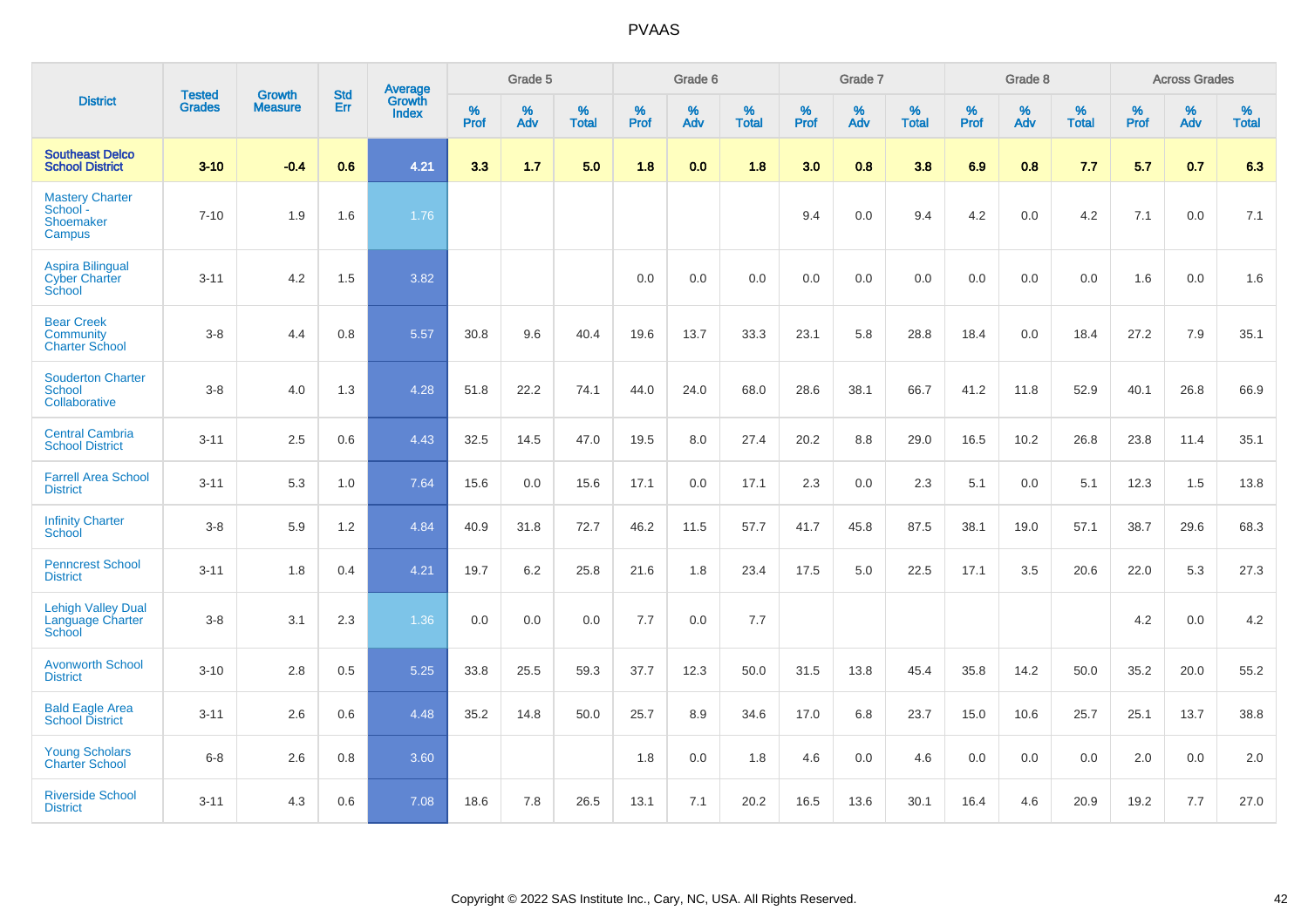|                                                                 |                                | <b>Growth</b>  | <b>Std</b> | <b>Average</b>         |              | Grade 5  |                   |           | Grade 6  |                   |           | Grade 7  |                   |           | Grade 8  |                   |           | <b>Across Grades</b> |                   |
|-----------------------------------------------------------------|--------------------------------|----------------|------------|------------------------|--------------|----------|-------------------|-----------|----------|-------------------|-----------|----------|-------------------|-----------|----------|-------------------|-----------|----------------------|-------------------|
| <b>District</b>                                                 | <b>Tested</b><br><b>Grades</b> | <b>Measure</b> | <b>Err</b> | Growth<br><b>Index</b> | $\%$<br>Prof | %<br>Adv | %<br><b>Total</b> | %<br>Prof | %<br>Adv | %<br><b>Total</b> | %<br>Prof | %<br>Adv | %<br><b>Total</b> | %<br>Prof | %<br>Adv | %<br><b>Total</b> | %<br>Prof | %<br>Adv             | %<br><b>Total</b> |
| <b>Southeast Delco</b><br><b>School District</b>                | $3 - 10$                       | $-0.4$         | 0.6        | 4.21                   | 3.3          | 1.7      | 5.0               | 1.8       | 0.0      | 1.8               | 3.0       | 0.8      | 3.8               | 6.9       | 0.8      | 7.7               | 5.7       | 0.7                  | 6.3               |
| <b>Wayne Highlands</b><br><b>School District</b>                | $3 - 11$                       | 2.2            | 0.5        | 4.54                   | 36.4         | 14.3     | 50.7              | 31.5      | 11.4     | 43.0              | 25.6      | 14.3     | 39.9              | 27.6      | 4.9      | 32.5              | 29.9      | 16.0                 | 46.0              |
| <b>North Clarion</b><br><b>County School</b><br><b>District</b> | $3 - 12$                       | 5.1            | 0.9        | 5.51                   | 34.1         | 6.8      | 40.9              | 31.7      | 12.2     | 43.9              | 21.4      | 7.1      | 28.6              | 15.9      | 11.4     | 27.3              | 26.5      | 10.6                 | 37.1              |
| <b>Bradford Area</b><br><b>School District</b>                  | $3 - 12$                       | 4.4            | 0.5        | 9.21                   | 33.5         | 10.2     | 43.7              | 23.4      | 8.8      | 32.2              | 18.9      | 13.9     | 32.8              | 27.8      | 7.6      | 35.4              | 26.9      | 11.3                 | 38.3              |
| <b>New Day Charter</b><br><b>School</b>                         | $7 - 11$                       | 2.2            | 3.1        | 0.71                   |              |          |                   |           |          |                   |           |          |                   | 0.0       | 0.0      | 0.0               | 0.0       | 0.0                  | 0.0               |
| <b>Port Allegany</b><br><b>School District</b>                  | $3 - 11$                       | 1.7            | 0.7        | 2.30                   | 20.0         | 5.7      | 25.7              | 7.4       | 1.5      | 8.8               | 17.4      | 2.9      | 20.3              | 13.1      | 9.8      | 23.0              | 16.8      | 5.7                  | 22.5              |
| <b>Athens Area</b><br><b>School District</b>                    | $3 - 11$                       | 3.8            | 0.5        | 7.01                   | 31.2         | 6.2      | 37.5              | 28.2      | 5.9      | 34.1              | 22.2      | 5.2      | 27.4              | 19.3      | 10.7     | 30.0              | 26.5      | 8.2                  | 34.6              |
| <b>Provident Charter</b><br>School                              | $3 - 8$                        | 3.6            | 1.0        | 3.98                   | 4.4          | 2.2      | 6.5               | 10.5      | 0.0      | 10.5              | 9.1       | 0.0      | 9.1               | 0.0       | 3.3      | 3.3               | 9.2       | 2.5                  | 11.7              |
| <b>Mastery Charter</b><br>School - Clymer<br>Elementary         | $3-6$                          | 1.9            | 1.5        | 1.23                   | 0.0          | 0.0      | 0.0               | 3.8       | 0.0      | 3.8               |           |          |                   |           |          |                   | 2.6       | 0.8                  | 3.4               |
| <b>Wattsburg Area</b><br><b>School District</b>                 | $3 - 11$                       | 4.1            | 0.6        | 6.55                   | 25.0         | 18.2     | 43.2              | 27.2      | 17.4     | 44.6              | 19.6      | 7.6      | 27.2              | 31.7      | 12.9     | 44.6              | 26.7      | 12.5                 | 39.2              |
| <b>Arts Academy</b><br>Elementary<br><b>Charter School</b>      | $3-5$                          | 1.7            | 1.9        | 0.91                   | 5.3          | 0.0      | 5.3               |           |          |                   |           |          |                   |           |          |                   | 5.1       | 0.0                  | 5.1               |
| <b>South Western</b><br><b>School District</b>                  | $3 - 12$                       | 2.8            | 0.4        | 7.84                   | 23.7         | 5.4      | 29.2              | 15.7      | 11.7     | 27.4              | 17.8      | 6.0      | 23.8              | 19.1      | 10.1     | 29.2              | 21.6      | 8.9                  | 30.4              |
| <b>Donegal School</b><br><b>District</b>                        | $3 - 12$                       | 3.0            | 0.5        | 6.51                   | 18.1         | 9.9      | 28.0              | 22.5      | 3.2      | 25.7              | 12.4      | 14.8     | 27.2              | 16.6      | 9.5      | 26.0              | 19.7      | 10.6                 | 30.3              |
| New Hope-<br><b>Solebury School</b><br><b>District</b>          | $3 - 11$                       | 4.2            | 0.6        | 6.75                   | 40.4         | 25.5     | 66.0              | 41.2      | 11.8     | 52.9              | 25.5      | 17.0     | 42.6              | 37.6      | 19.3     | 56.9              | 36.8      | 21.0                 | 57.8              |
| <b>West York Area</b><br><b>School District</b>                 | $3 - 12$                       | 2.3            | 0.4        | 5.18                   | 19.9         | 5.6      | 25.5              | 14.8      | 4.8      | 19.6              | 15.0      | 5.8      | 20.9              | 16.3      | 4.2      | 20.5              | 19.8      | 5.9                  | 25.6              |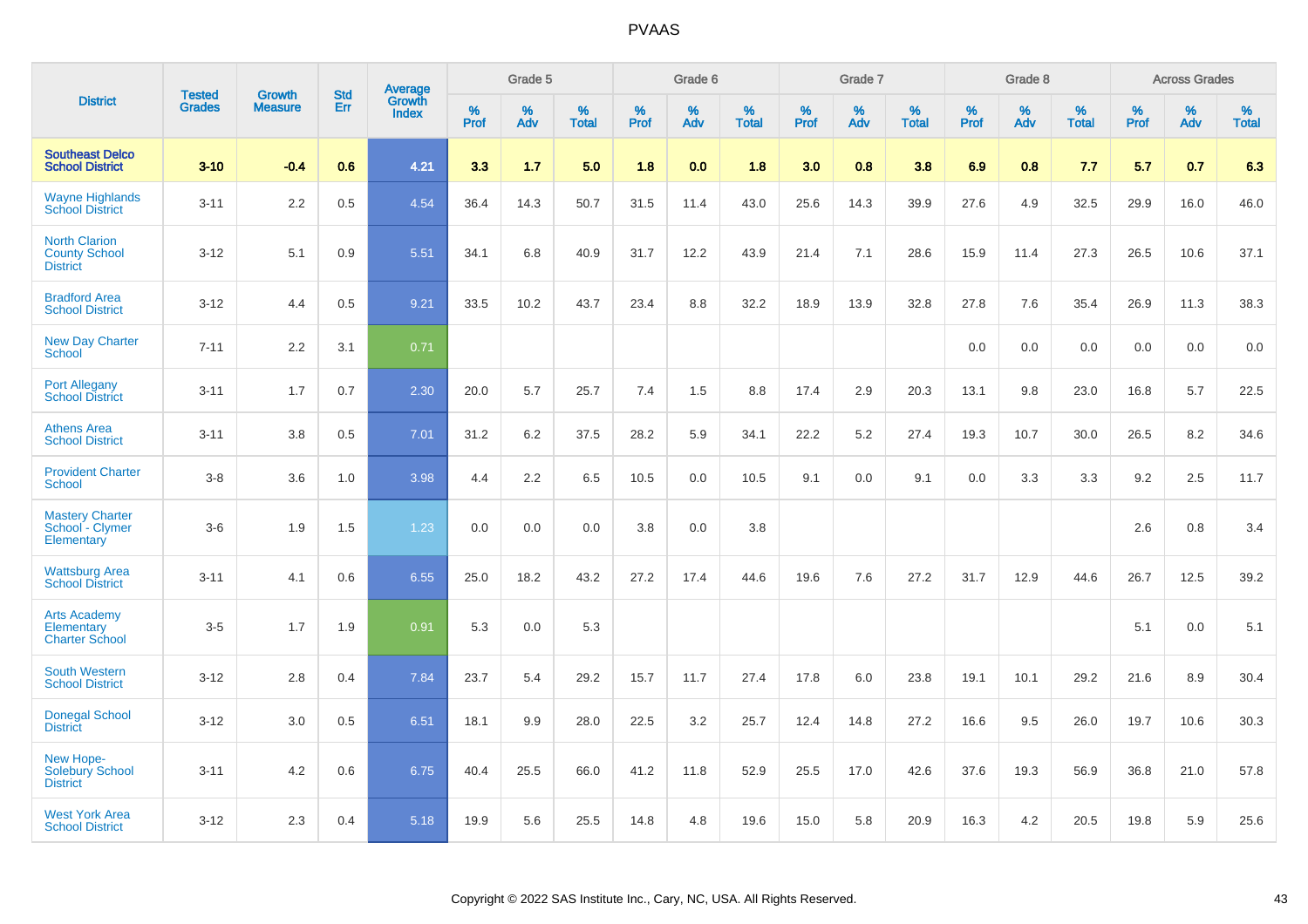|                                                              |                                |                                 | <b>Std</b> |                                   |                     | Grade 5  |                   |                     | Grade 6  |                   |              | Grade 7  |                   |                     | Grade 8  |                   |              | <b>Across Grades</b> |                      |
|--------------------------------------------------------------|--------------------------------|---------------------------------|------------|-----------------------------------|---------------------|----------|-------------------|---------------------|----------|-------------------|--------------|----------|-------------------|---------------------|----------|-------------------|--------------|----------------------|----------------------|
| <b>District</b>                                              | <b>Tested</b><br><b>Grades</b> | <b>Growth</b><br><b>Measure</b> | Err        | Average<br>Growth<br><b>Index</b> | $\%$<br><b>Prof</b> | %<br>Adv | %<br><b>Total</b> | $\%$<br><b>Prof</b> | %<br>Adv | %<br><b>Total</b> | $\%$<br>Prof | %<br>Adv | %<br><b>Total</b> | $\%$<br><b>Prof</b> | %<br>Adv | %<br><b>Total</b> | $\%$<br>Prof | %<br>Adv             | $\%$<br><b>Total</b> |
| <b>Southeast Delco</b><br><b>School District</b>             | $3-10$                         | $-0.4$                          | 0.6        | 4.21                              | 3.3                 | 1.7      | 5.0               | 1.8                 | 0.0      | 1.8               | 3.0          | 0.8      | 3.8               | 6.9                 | 0.8      | 7.7               | 5.7          | 0.7                  | 6.3                  |
| <b>Mountain View</b><br><b>School District</b>               | $3 - 11$                       | 5.6                             | 0.8        | 7.04                              | 28.3                | 1.7      | 30.0              | 16.3                | 2.0      | 18.4              | 25.9         | 7.4      | 33.3              | 27.1                | 8.5      | 35.6              | 21.4         | 4.2                  | 25.6                 |
| <b>Centre Learning</b><br>Community<br><b>Charter School</b> | $5 - 8$                        | 4.9                             | 2.0        | 2.45                              |                     |          |                   |                     |          |                   | 25.0         | 12.5     | 37.5              | 0.0                 | 17.6     | 17.6              | 24.1         | 18.5                 | 42.6                 |
| <b>Bedford Area</b><br><b>School District</b>                | $3 - 11$                       | 3.8                             | 0.6        | 7.33                              | 34.4                | 4.2      | 38.7              | 32.2                | 7.8      | 40.0              | 25.4         | 8.8      | 34.2              | 24.2                | 7.8      | 32.0              | 31.3         | 10.5                 | 41.7                 |
| <b>Seven Generations</b><br><b>Charter School</b>            | $3-5$                          | 2.5                             | 2.0        | 1.26                              | 24.3                | 5.4      | 29.7              |                     |          |                   |              |          |                   |                     |          |                   | 25.6         | 5.6                  | 31.2                 |
| <b>Richland School</b><br><b>District</b>                    | $3 - 11$                       | 3.8                             | 0.6        | 6.45                              | 40.8                | 21.4     | 62.1              | 40.4                | 10.6     | 51.1              | 39.8         | 10.9     | 50.8              | 25.5                | 13.2     | 38.7              | 36.6         | 16.5                 | 53.1                 |
| Tredyffrin-<br><b>Easttown School</b><br><b>District</b>     | $3 - 10$                       | 1.9                             | 0.4        | 4.37                              | 36.2                | 36.2     | 72.4              | 36.8                | 28.2     | 65.0              | 32.6         | 33.0     | 65.7              | 26.4                | 40.3     | 66.7              | 33.6         | 38.6                 | 72.2                 |
| <b>Karns City Area</b><br><b>School District</b>             | $3 - 11$                       | 3.6                             | 0.6        | 5.98                              | 23.6                | 9.0      | 32.6              | 29.6                | 1.1      | 30.7              | 22.4         | 3.4      | 25.9              | 16.8                | 3.7      | 20.6              | 24.0         | 3.2                  | 27.2                 |
| Shanksville-<br><b>Stonycreek School</b><br><b>District</b>  | $3 - 10$                       | 6.4                             | 1.4        | 4.61                              | 28.6                | 0.0      | 28.6              | 25.0                | 4.2      | 29.2              | 20.0         | 5.0      | 25.0              | 22.2                | 0.0      | 22.2              | 26.3         | 1.7                  | 28.0                 |
| <b>Mastery Charter</b><br>School John Wister<br>Elementary   | $3-5$                          | 3.9                             | 2.6        | 1.52                              | 5.0                 | 0.0      | 5.0               |                     |          |                   |              |          |                   |                     |          |                   | 2.9          | 0.0                  | 2.9                  |
| <b>Universal Bluford</b><br><b>Charter School</b>            | $3-6$                          | 4.8                             | 1.4        | 4.14                              | 4.4                 | 0.0      | 4.4               | 2.7                 | 0.0      | 2.7               |              |          |                   |                     |          |                   | 4.3          | 0.0                  | 4.3                  |
| <b>Dubois Area</b><br><b>School District</b>                 | $3 - 11$                       | 2.1                             | 0.4        | 5.38                              | 22.4                | 11.0     | 33.3              | 21.6                | 8.3      | 29.9              | 18.7         | 5.9      | 24.5              | 14.1                | 5.2      | 19.4              | 22.6         | 11.7                 | 34.2                 |
| Gettysburg<br><b>Montessori Charter</b><br>School            | $3-6$                          | 5.4                             | 1.9        | 2.75                              | 19.0                | 19.0     | 38.1              | 11.1                | 0.0      | 11.1              |              |          |                   |                     |          |                   | 19.2         | 9.6                  | 28.7                 |
| <b>Warren County</b><br><b>School District</b>               | $3 - 11$                       | 2.7                             | 0.4        | 7.14                              | 21.0                | 7.4      | 28.4              | 15.7                | 3.7      | 19.3              | 12.0         | 0.7      | 12.6              | 13.8                | 2.9      | 16.7              | 17.7         | 4.3                  | 22.0                 |
| <b>Conneaut School</b><br><b>District</b>                    | $3 - 12$                       | 3.7                             | 0.5        | 6.95                              | 21.8                | 7.5      | 29.3              | 23.8                | 9.8      | 33.6              | 19.4         | 6.7      | 26.1              | 17.9                | 3.4      | 21.4              | 24.4         | 10.4                 | 34.8                 |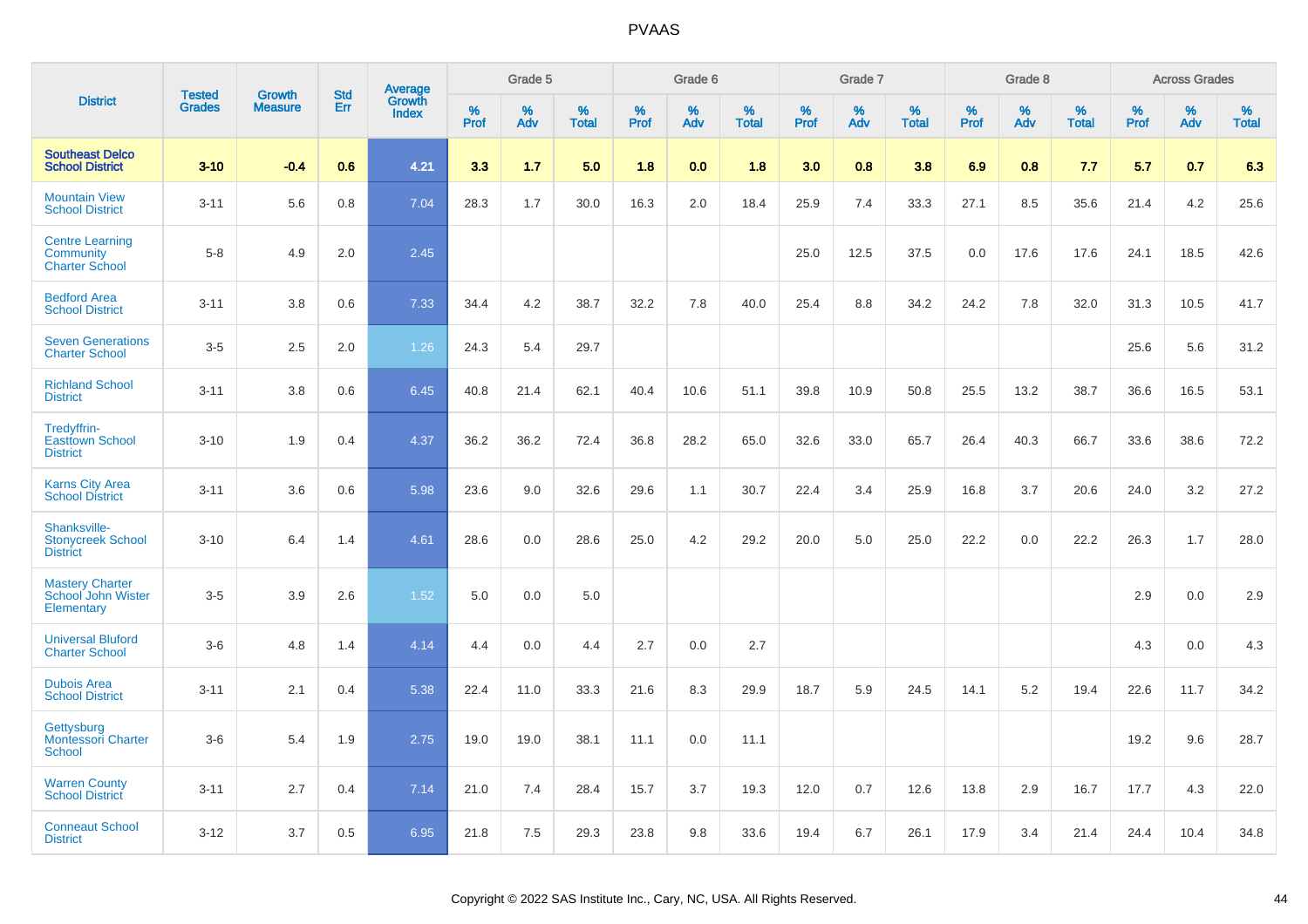|                                                                                              |                                |                                 |                   | Average                |              | Grade 5  |                   |           | Grade 6  |                   |           | Grade 7  |                   |           | Grade 8  |                   |           | <b>Across Grades</b> |                   |
|----------------------------------------------------------------------------------------------|--------------------------------|---------------------------------|-------------------|------------------------|--------------|----------|-------------------|-----------|----------|-------------------|-----------|----------|-------------------|-----------|----------|-------------------|-----------|----------------------|-------------------|
| <b>District</b>                                                                              | <b>Tested</b><br><b>Grades</b> | <b>Growth</b><br><b>Measure</b> | <b>Std</b><br>Err | Growth<br><b>Index</b> | $\%$<br>Prof | %<br>Adv | %<br><b>Total</b> | %<br>Prof | %<br>Adv | %<br><b>Total</b> | %<br>Prof | %<br>Adv | %<br><b>Total</b> | %<br>Prof | %<br>Adv | %<br><b>Total</b> | %<br>Prof | %<br>Adv             | %<br><b>Total</b> |
| <b>Southeast Delco</b><br><b>School District</b>                                             | $3 - 10$                       | $-0.4$                          | 0.6               | 4.21                   | 3.3          | 1.7      | 5.0               | 1.8       | 0.0      | 1.8               | 3.0       | 0.8      | 3.8               | 6.9       | 0.8      | 7.7               | 5.7       | 0.7                  | 6.3               |
| <b>Montour School</b><br><b>District</b>                                                     | $3 - 11$                       | 5.0                             | 0.4               | 11.10                  | 31.8         | 25.1     | 57.0              | 30.6      | 24.5     | 55.1              | 26.3      | 30.1     | 56.5              | 26.6      | 30.6     | 57.3              | 31.2      | 26.8                 | 58.1              |
| <b>Hempfield School</b><br><b>District</b>                                                   | $3 - 11$                       | 3.5                             | 0.3               | 11.50                  | 32.6         | 14.9     | 47.5              | 27.8      | 18.0     | 45.8              | 22.6      | 18.5     | 41.1              | 24.4      | 18.7     | 43.1              | 27.9      | 18.3                 | 46.2              |
| <b>Smethport Area</b><br><b>School District</b>                                              | $3 - 12$                       | 7.1                             | 0.8               | 8.76                   | 29.2         | 8.3      | 37.5              | 24.6      | 8.8      | 33.3              | 16.9      | 6.2      | 23.1              | 22.6      | 4.8      | 27.4              | 22.1      | 9.4                  | 31.5              |
| <b>Midd-West School</b><br><b>District</b>                                                   | $3 - 11$                       | 4.5                             | 0.6               | 8.11                   | 29.8         | 11.2     | 41.0              | 35.1      | 9.9      | 45.0              | 18.2      | 14.1     | 32.3              | 21.6      | 8.0      | 29.6              | 27.0      | 9.8                  | 36.8              |
| <b>Austin Area School</b><br><b>District</b>                                                 | $3 - 11$                       | 10.1                            | 1.6               | 6.38                   | 23.1         | 15.4     | 38.5              | 30.8      | 7.7      | 38.5              | 40.0      | 0.0      | 40.0              | 31.2      | 0.0      | 31.2              | 26.0      | 6.8                  | 32.9              |
| <b>Easton Arts</b><br>Academy<br>Elementary<br><b>Charter School</b>                         | $3-5$                          | 4.8                             | 2.4               | 1.94                   | 4.2          | 16.7     | 20.8              |           |          |                   |           |          |                   |           |          |                   | 12.6      | 3.9                  | 16.5              |
| <b>Huntingdon Area</b><br><b>School District</b>                                             | $3 - 11$                       | 9.5                             | 0.5               | 17.36                  | 23.7         | 13.2     | 36.8              | 17.8      | 10.2     | 28.0              | 18.0      | 4.3      | 22.3              | 13.6      | 4.8      | 18.4              | 19.7      | 9.1                  | 28.8              |
| <b>Shikellamy School</b><br><b>District</b>                                                  | $3 - 10$                       | 2.8                             | 0.4               | 6.42                   | 24.3         | 11.4     | 35.7              | 18.3      | 8.4      | 26.7              | 18.0      | 7.7      | 25.8              | 11.5      | 7.8      | 19.3              | 21.2      | 9.8                  | 31.0              |
| <b>Lehighton Area</b><br><b>School District</b>                                              | $3 - 11$                       | 3.8                             | 0.5               | 7.54                   | 23.0         | 5.9      | 29.0              | 26.0      | 4.1      | 30.1              | 12.0      | 5.7      | 17.7              | 14.7      | 1.8      | 16.6              | 23.4      | 5.4                  | 28.8              |
| <b>Central Columbia</b><br><b>School District</b>                                            | $3 - 12$                       | 3.8                             | 0.5               | 7.42                   | 30.5         | 25.2     | 55.6              | 28.2      | 25.2     | 53.3              | 32.6      | 14.9     | 47.5              | 30.6      | 20.1     | 50.7              | 32.6      | 22.1                 | 54.7              |
| <b>Warwick School</b><br><b>District</b>                                                     | $3 - 11$                       | 4.0                             | 0.4               | 10.87                  | 35.6         | 9.6      | 45.2              | 30.7      | 6.4      | 37.0              | 22.5      | 7.2      | 29.7              | 13.2      | 3.6      | 16.8              | 25.6      | 9.8                  | 35.4              |
| <b>Upper Saint Clair</b><br><b>School District</b>                                           | $3 - 11$                       | 3.0                             | 0.4               | 7.98                   | 36.3         | 35.5     | 71.8              | 40.8      | 27.3     | 68.1              | 33.3      | 35.5     | 68.8              | 31.1      | 30.4     | 61.5              | 36.7      | 35.6                 | 72.3              |
| <b>Bangor Area</b><br><b>School District</b>                                                 | $3 - 12$                       | 4.2                             | 0.5               | 8.44                   | 20.3         | 24.8     | 45.1              | 26.7      | 14.0     | 40.7              | 20.4      | 13.6     | 34.0              | 23.2      | 6.0      | 29.1              | 27.2      | 17.9                 | 45.2              |
| <b>West Philadelphia</b><br><b>Achievement</b><br><b>Charter</b><br><b>Elementary School</b> | $3-5$                          | 4.2                             | 1.6               | 2.63                   | 6.7          | 0.0      | 6.7               |           |          |                   |           |          |                   |           |          |                   | 2.8       | 0.5                  | $3.2\,$           |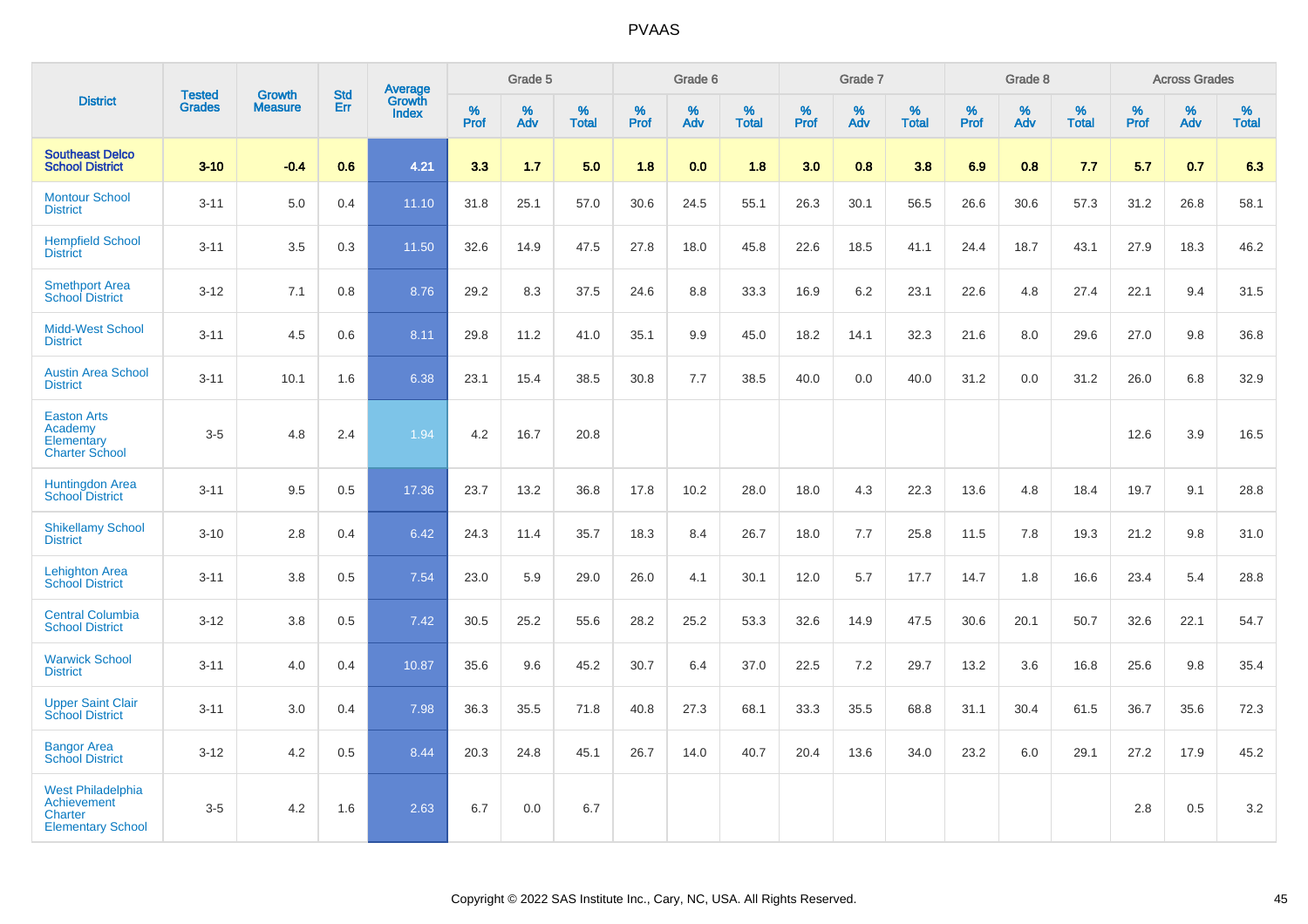|                                                             | <b>Tested</b> | <b>Growth</b>  | <b>Std</b> | Average                |              | Grade 5  |                   |           | Grade 6  |                   |           | Grade 7  |                   |           | Grade 8  |                   |           | <b>Across Grades</b> |                   |
|-------------------------------------------------------------|---------------|----------------|------------|------------------------|--------------|----------|-------------------|-----------|----------|-------------------|-----------|----------|-------------------|-----------|----------|-------------------|-----------|----------------------|-------------------|
| <b>District</b>                                             | <b>Grades</b> | <b>Measure</b> | Err        | Growth<br><b>Index</b> | $\%$<br>Prof | %<br>Adv | %<br><b>Total</b> | %<br>Prof | %<br>Adv | %<br><b>Total</b> | %<br>Prof | %<br>Adv | %<br><b>Total</b> | %<br>Prof | %<br>Adv | %<br><b>Total</b> | %<br>Prof | %<br>Adv             | %<br><b>Total</b> |
| <b>Southeast Delco</b><br><b>School District</b>            | $3 - 10$      | $-0.4$         | 0.6        | 4.21                   | 3.3          | 1.7      | 5.0               | 1.8       | 0.0      | 1.8               | 3.0       | 0.8      | 3.8               | 6.9       | 0.8      | 7.7               | 5.7       | 0.7                  | 6.3               |
| Esperanza<br><b>Academy Charter</b><br><b>School</b>        | $4 - 11$      | 2.8            | 0.5        | 5.89                   |              |          |                   | 1.5       | 0.0      | 1.5               | 4.2       | 0.0      | 4.2               | 0.5       | 0.0      | 0.5               | 1.8       | 0.0                  | 1.8               |
| <b>Chester</b><br><b>Community</b><br><b>Charter School</b> | $3 - 8$       | 3.5            | 0.6        | 6.06                   | 0.7          | 0.7      | 1.5               | 3.6       | $0.0\,$  | 3.6               | 3.2       | 1.1      | 4.3               | 2.6       | 0.0      | 2.6               | 2.1       | 0.4                  | $2.5\,$           |
| <b>Blacklick Valley</b><br><b>School District</b>           | $3 - 11$      | 8.2            | 1.0        | 8.15                   | 24.1         | 6.9      | 31.0              | 34.2      | 10.5     | 44.7              | 16.7      | 0.0      | 16.7              | 14.3      | 4.8      | 19.0              | 22.6      | 9.5                  | 32.1              |
| <b>Saucon Valley</b><br><b>School District</b>              | $3 - 11$      | 6.7            | 0.5        | 12.55                  | 32.0         | 25.4     | 57.4              | 33.6      | 11.0     | 44.5              | 31.1      | 12.1     | 43.2              | 32.8      | 16.0     | 48.8              | 31.2      | 18.8                 | 50.0              |
| <b>Universal Daroff</b><br><b>Charter School</b>            | $3 - 8$       | 6.1            | 0.8        | 7.55                   | 1.6          | 1.6      | 3.2               | 0.0       | 0.0      | 0.0               | 2.2       | 0.0      | 2.2               | 3.6       | 0.0      | 3.6               | 2.2       | 0.3                  | 2.5               |
| <b>Bucks County</b><br><b>Montessori Charter</b><br>School  | $3-6$         | 9.5            | 1.8        | 5.15                   | 16.1         | 25.8     | 41.9              | 42.9      | 28.6     | 71.4              |           |          |                   |           |          |                   | 33.0      | 29.8                 | 62.8              |
| <b>Otto-Eldred School</b><br><b>District</b>                | $3 - 11$      | 7.8            | 0.9        | 8.33                   | 23.8         | 28.6     | 52.4              | 45.0      | 12.5     | 57.5              | 20.0      | 15.6     | 35.6              | 25.0      | 6.2      | 31.2              | 28.3      | 13.9                 | 42.2              |
| <b>Vida Charter</b><br>School                               | $3-6$         | 10.1           | 1.8        | 5.60                   | 23.1         | 19.2     | 42.3              | 16.7      | 11.1     | 27.8              |           |          |                   |           |          |                   | 20.4      | 7.8                  | 28.2              |
| Lewisburg Area<br><b>School District</b>                    | $3 - 11$      | 6.7            | 0.6        | 12.13                  | 33.6         | 28.3     | 62.0              | 40.0      | 24.2     | 64.2              | 33.1      | 29.4     | 62.5              | 17.9      | 31.3     | 49.2              | 31.0      | 30.1                 | 61.1              |
| <b>Conestoga Valley</b><br><b>School District</b>           | $3 - 11$      | 4.8            | 0.4        | 12.76                  | 21.3         | 12.6     | 33.8              | 24.9      | 7.7      | 32.7              | 20.4      | 14.0     | 34.4              | 23.0      | 13.5     | 36.5              | 24.2      | 13.5                 | 37.8              |
| <b>Homer-Center</b><br><b>School District</b>               | $3 - 11$      | 10.3           | 0.8        | 13.11                  | 31.8         | 17.5     | 49.2              | 36.4      | 4.6      | 40.9              | 20.3      | 0.0      | 20.3              | 26.9      | 13.4     | 40.3              | 27.6      | 7.4                  | 35.0              |
| <b>Cumberland Valley</b><br><b>School District</b>          | $3 - 12$      | 3.8            | 0.2        | 15.85                  | 33.5         | 27.3     | 60.8              | 31.4      | 13.8     | 45.2              | 29.0      | 18.7     | 47.6              | 26.6      | 12.4     | 39.0              | 30.7      | 22.4                 | 53.2              |
| <b>Lower Merion</b><br><b>School District</b>               | $3 - 11$      | 3.3            | 0.3        | 12.62                  | 27.6         | 48.2     | 75.8              | 31.4      | 37.3     | 68.6              | 33.9      | 31.3     | 65.2              | 33.0      | 28.3     | 61.3              | 31.2      | 40.9                 | 72.2              |
| <b>Circle Of Seasons</b><br><b>Charter School</b>           | $3 - 8$       | 12.3           | 1.2        | 10.35                  | 20.0         | 5.7      | 25.7              | 16.7      | 6.7      | 23.3              | 25.0      | 11.1     | 36.1              |           |          |                   | 20.9      | 7.9                  | 28.8              |